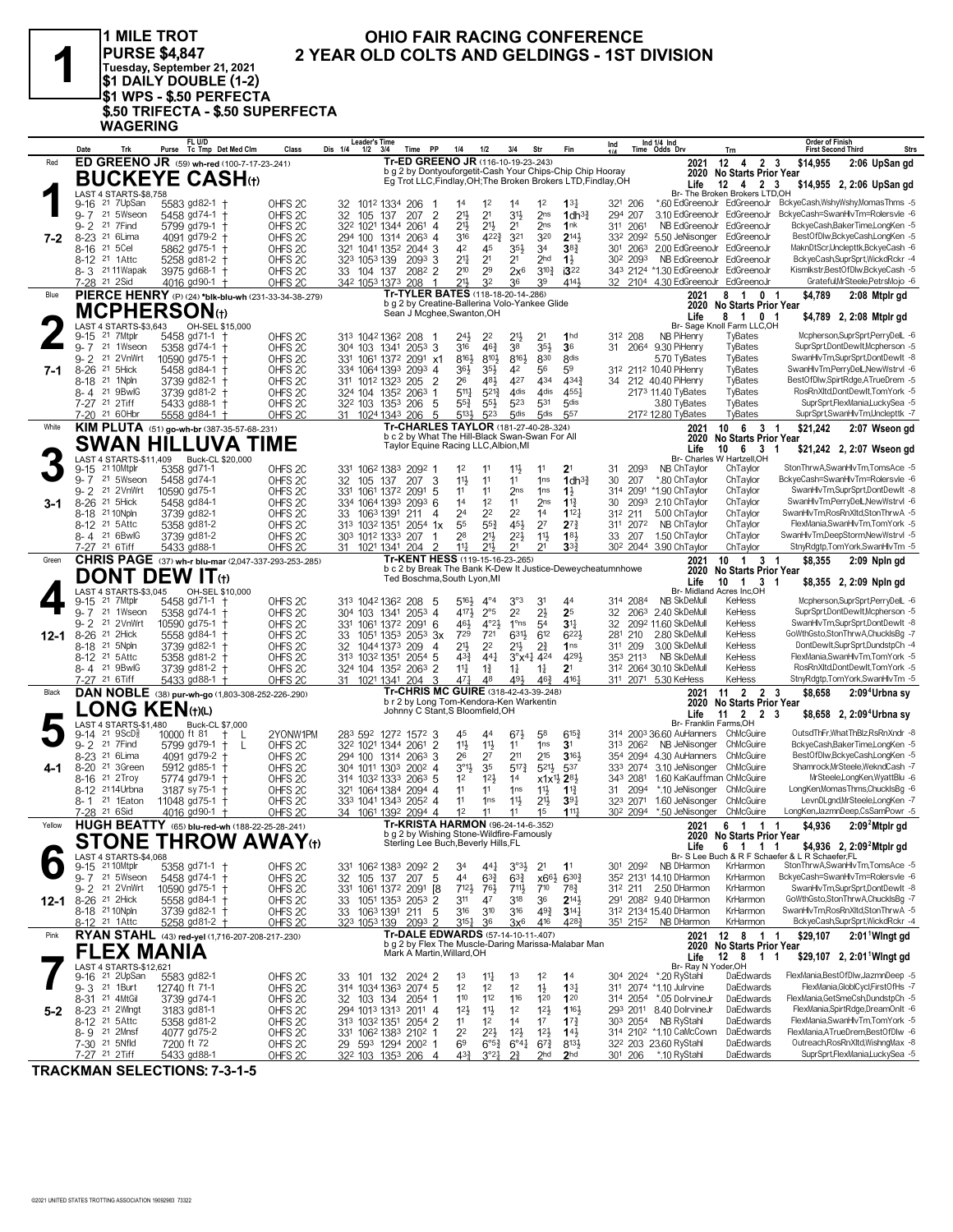

1 MILE PACE PURSE \$5,000<br>PURSE \$5,000<br>2ND HALF DAILY DOUBLE S1 WPS - \$.50 PERFECTA! \$.50 TRIFECTA - \$.50 SUPERFECTA<br>\$.50 PICK 3 (2-3-4) WAGERING

## OHIO FAIR RACING CONFERENCE 3 YEAR OLD FILLIES - 1ST DIVISION

|           | Date                                                  | Trk                                             |                         | FL U/D<br>Purse Tc Tmp Det Med Clm            | Class                                                        | Leader's Time<br>Dis 1/4<br>1/2                                 | 3/4  | Time PP                                                                                      | 1/4                       | 1/2                                     | 3/4                                                                                                                                                                         | Str                                | Fin                                                                                                                      | Ind |                      | Ind 1/4 Ind<br>Time Odds Drv                                                    | Trn                                  |                                | <b>Order of Finish</b><br><b>First Second Third</b>                                                                     | <b>Strs</b>               |
|-----------|-------------------------------------------------------|-------------------------------------------------|-------------------------|-----------------------------------------------|--------------------------------------------------------------|-----------------------------------------------------------------|------|----------------------------------------------------------------------------------------------|---------------------------|-----------------------------------------|-----------------------------------------------------------------------------------------------------------------------------------------------------------------------------|------------------------------------|--------------------------------------------------------------------------------------------------------------------------|-----|----------------------|---------------------------------------------------------------------------------|--------------------------------------|--------------------------------|-------------------------------------------------------------------------------------------------------------------------|---------------------------|
| Red       |                                                       |                                                 |                         |                                               | RYAN DEATON (P) (26) *grn-wh-go (94-4-4-8-.095)              |                                                                 |      | Tr-DAWN DEATON (15-2-0-1-.156)                                                               |                           |                                         |                                                                                                                                                                             |                                    |                                                                                                                          |     |                      | 2021                                                                            | $\overline{2}$<br>15                 | 0                              | \$9.849                                                                                                                 | 1:55 <sup>4</sup> Nfld ft |
|           |                                                       | <b>POPS HOUSE</b>                               |                         |                                               |                                                              |                                                                 |      | Dawn Elizabeth Deaton, Northfield, OH                                                        |                           |                                         |                                                                                                                                                                             |                                    | b f 3 by Ghee's House-Fernbrook Fiasco N-Make A Deal                                                                     |     |                      | 2020                                                                            | 9<br>0                               | $\mathbf 0$<br>-1              | \$3,163                                                                                                                 |                           |
|           |                                                       | LAST 4 STARTS-\$616                             |                         |                                               |                                                              |                                                                 |      |                                                                                              |                           |                                         |                                                                                                                                                                             |                                    |                                                                                                                          |     |                      | Life<br>Br- Dawn Elizabeth Deaton, OH                                           | $\overline{2}$<br>24                 | 0 <sub>2</sub>                 | $$13,012$ 3, 1:55 <sup>4</sup> Nfld ft                                                                                  |                           |
|           |                                                       | 9-15 <sup>21</sup> 6UpSan                       |                         | 5468 gd75-1                                   | OHFS 3F<br>L                                                 | 291 571 1262 1563 6                                             |      |                                                                                              | $6^{13}\frac{3}{4}$       | 613                                     | 621                                                                                                                                                                         | 624                                | $631\frac{1}{4}$                                                                                                         |     |                      | 321 2024 24.00 TiDeaton                                                         | DaDeaton                             |                                | PomptsOfL,LovlyMnro,SophsCndy -6                                                                                        |                           |
|           |                                                       | 9-4 21 6 Rchwd                                  |                         | 3595 gd78-1                                   | OHFS 3F<br>L                                                 | 282 100                                                         | 130  | 1594 2                                                                                       | $3^{21}$                  | $3^{21}$                                | 3 <sup>12</sup>                                                                                                                                                             | $3^{13}$                           | 55                                                                                                                       |     |                      | 30 <sup>2</sup> 200 <sup>4</sup> 18.80 JeNisonger                               | DaDeaton                             |                                | MrgnOfErr,LovlyMnro,SmDiamond -5                                                                                        |                           |
|           | 8-31 21 2MtGil                                        |                                                 |                         | 3645 gd74-1                                   | OHFS 3F                                                      | 283 572 1281                                                    |      | 1591<br>-3                                                                                   | 33                        | 3½                                      | 31}                                                                                                                                                                         | 3 <sup>1</sup>                     | 3 <sup>2</sup>                                                                                                           |     |                      | 311 1593 7.40 JeNisonger                                                        | DaDeaton                             |                                | BonitaJoMrgnOfErr.PopsHouse -6                                                                                          |                           |
| 8-1       | 8-26 21 9ScD <sup>5</sup>                             |                                                 | 9500 ft 78              |                                               | L<br>FMNW2PMRLT                                              | 281 574 127                                                     |      | $1554$ 8                                                                                     | 56 <sub>1</sub>           | $65\frac{3}{4}$                         | $76\frac{3}{4}$                                                                                                                                                             | $5^{21}$                           | 85 <sup>1</sup>                                                                                                          |     |                      | 282 1564 42.90 AlHawk                                                           | DaDeaton                             |                                | StphnsHpe,RcknrlShl,VelctySan-10                                                                                        |                           |
|           | 8-15 <sup>21</sup> 8Nfld<br>7-30 2116Nfld             |                                                 | 10000 ft 72             |                                               | FMNW2PMCD                                                    | 274 563 125                                                     |      | $1543$ [9                                                                                    | 56}<br>79                 | 68                                      | 55}                                                                                                                                                                         | $55\frac{1}{4}$<br>89              | 54<br>8163                                                                                                               |     |                      | 29 <sup>2</sup> 155 <sup>2</sup> 62.70 RyDeaton<br>312 1571 49.60 TiDeaton      | DaDeaton<br>DaDeaton                 |                                | LadyWarir,BetyBreze,MrgrtaNbe -8<br>LovlyMnro,SnapyLady,DontTrip -8                                                     |                           |
|           | 7-25 <sup>21</sup> 1Mary                              |                                                 | 7000 ft 61              | 5305 gd75-1                                   | OHFS 3F<br>OHFS 3F                                           | 27 553 1243 1534 3<br>294 1012 131                              |      | 159 <sup>2</sup> x1                                                                          | 7131                      | 761<br>$6^{\circ 51}$                   | 86<br>791                                                                                                                                                                   | 793                                | 7dis                                                                                                                     |     |                      | 2.20 TiDeaton                                                                   | DaDeaton                             |                                | WallSaid,DontTrip,MedIndScr -7                                                                                          |                           |
| Blue      |                                                       |                                                 |                         |                                               | <b>CHRIS PAGE</b> (37) wh-r blu-mar (2,047-337-293-253-.285) |                                                                 |      | <b>Tr-MICHAEL WALKER (7-0-1-1-127)</b>                                                       |                           |                                         |                                                                                                                                                                             |                                    |                                                                                                                          |     |                      | 2021                                                                            | 7 0 1 1                              |                                | \$3,200                                                                                                                 |                           |
|           |                                                       |                                                 |                         |                                               | KISSED BY THE MOON                                           |                                                                 |      | br f 3 by Art Official-Moonlit Tapestry-Dali                                                 |                           |                                         |                                                                                                                                                                             |                                    |                                                                                                                          |     |                      | 2020                                                                            | No Starts Prior Year                 |                                |                                                                                                                         |                           |
|           |                                                       |                                                 |                         |                                               |                                                              |                                                                 |      | Carolyn S Walker, Sunbury, OH                                                                |                           |                                         |                                                                                                                                                                             |                                    |                                                                                                                          |     |                      | Life                                                                            | 7 0 1 1                              |                                | \$3,200                                                                                                                 |                           |
|           | 9-16                                                  | LAST 4 STARTS-\$3.200<br>$21 \text{ 3ScD}$      | 10000 ft 82             |                                               | <b>FMNW1PMRLT</b>                                            | 274 571 1252 1543 4                                             |      |                                                                                              | 59                        | 56}                                     | $5^{\circ 5}$                                                                                                                                                               | 63}                                | $64\frac{3}{4}$                                                                                                          |     |                      | Br- Carolyn S Walker, OH<br>291 1553 4.80 JerSmith                              | MiWalker                             |                                | Gucci,Halmryflg,Cantwlgtl -7                                                                                            |                           |
|           | 9-9 2113ScD3                                          |                                                 | 10000 ft 58             |                                               | FMNW1PMRLT                                                   | 283 584                                                         | 127  | -7<br>157                                                                                    | 8111,                     | $86\frac{3}{4}$                         | $74\frac{3}{4}$                                                                                                                                                             |                                    | $ip42\frac{1}{4}$ 2p3 $\frac{1}{2}$                                                                                      | 29  |                      | 157 19.20 BrtMiller                                                             | MiWalker                             |                                | WildctVct,Halmryflg+KisdByThM- -8                                                                                       |                           |
|           | 9-2 <sup>21</sup> 8ScD∛                               |                                                 | 10000 ft 70             |                                               | FMNW1PMRLT                                                   | 292 582 127                                                     |      | 1552 9                                                                                       | 1014                      | $10^{12}$ $\frac{3}{4}$ 10 <sup>9</sup> |                                                                                                                                                                             | 84                                 | 771                                                                                                                      | 28  |                      | 1564 25.50 BrtMiller                                                            | MiWalker                             |                                | ColsIFath.DrinksAIR.MedIndScr-10                                                                                        |                           |
| 4-1       | 8-26 2111ScD <sup>5</sup>                             |                                                 | 8000 ft 77              |                                               | <b>FMNW1PMRLT</b>                                            | 272 56                                                          | 1253 | $1553$ 2                                                                                     | 813                       | 8121                                    | $8^{4}$                                                                                                                                                                     | 411                                | 2 <sup>11</sup>                                                                                                          | 291 |                      | 1554 10.20 BrtMiller                                                            | MiWalker                             |                                | MsParkInP,KisdByThM,FoxVIyTrp -8                                                                                        |                           |
|           | 8-12 <sup>21</sup> 1ScD <sup>3</sup><br>8-5 2114ScD   |                                                 | 8000 gd80<br>8000 ft 75 |                                               | <b>FMNW1PMRLT</b>                                            | 282 59<br>272 563                                               | 127  | $155^3$ 1<br>$125^3$ 1551 4x                                                                 | 710<br>8161               | 791<br>$8^{11}\frac{1}{4}$              | $78\frac{1}{4}$<br>$8^{71}$                                                                                                                                                 | 66}<br>85                          | 661<br>881                                                                                                               | 281 |                      | 1564 13.00 BrtMiller<br>294 1564 25.60 BrtMiller                                | MiWalker<br>MiWalker                 |                                | SomwhrOnt, MsParkInP, Cantwlgtl -7<br>IslandByT,MsParkInP,DrinksAIR -8                                                  |                           |
|           | 7-8 21 7 ScD <sup>5</sup>                             |                                                 | 8000 gd82               |                                               | <b>FMNW1PMRLT</b><br>FMNW1PMRLT                              | 272 563 125                                                     |      | $154^1$ 3                                                                                    |                           |                                         | 10 <sup>17</sup> <sup>1</sup> <sub>2</sub> 10 <sup>17</sup> <sup>1</sup> <sub>4</sub> 10 <sup>19</sup> <sup>1</sup> <sub>4</sub> 10 <sup>18</sup> <sup>1</sup> <sub>2</sub> |                                    |                                                                                                                          |     |                      | 29 1574 24.30 BrtMiller                                                         | MiWalker                             |                                | SnshneFly,VlryaStel,SonetsHnv-10                                                                                        |                           |
| White     |                                                       |                                                 |                         | <b>MARY BIRKHOLD</b> (P) (58) (11-2-0-1-.212) |                                                              |                                                                 |      | Tr-MARY BIRKHOLD (62-3-9-7-.167)                                                             |                           |                                         |                                                                                                                                                                             |                                    |                                                                                                                          |     |                      | 2021                                                                            | 80                                   | 0 <sub>1</sub>                 | \$1,686                                                                                                                 |                           |
|           |                                                       |                                                 |                         |                                               | GATOR SAID IT BEST                                           |                                                                 |      | b f 3 by Well Said-Dont Tell Gator-Tell All                                                  |                           |                                         |                                                                                                                                                                             |                                    |                                                                                                                          |     |                      | 2020                                                                            | <b>No Starts Prior Year</b>          |                                |                                                                                                                         |                           |
|           |                                                       |                                                 |                         |                                               |                                                              |                                                                 |      |                                                                                              |                           |                                         |                                                                                                                                                                             |                                    | Mary G Birkhold, Columbus, OH; George Birkhold, Sarasota, FL                                                             |     |                      | Life                                                                            | 80                                   | 0 <sub>1</sub>                 | \$1,686                                                                                                                 |                           |
|           | $9 - 6$                                               | LAST 4 STARTS-\$375<br>21 6VnWrt                |                         | 750 gd77-1                                    | NW4000LTCD                                                   | 284 592 1331 2021 1                                             |      |                                                                                              | 35}                       | 44                                      | 46                                                                                                                                                                          | 44                                 | 481                                                                                                                      |     |                      | 292 2034 11.50 MaBirkhold                                                       | MaBirkhold                           |                                | Br- George C L Birkhold, FL; David R Reiselt, OH<br>StRodTrpr,ShdyJstce,AbsRealdl -5                                    |                           |
|           | 8-31 2112MtGil                                        |                                                 |                         | 1000 gd70-1                                   | MDNNW5000                                                    | 303 1013 1323 2033 1                                            |      |                                                                                              | 2 <sup>1</sup>            | 21                                      | $2^{2}$                                                                                                                                                                     | $3^{34}$                           | 3 <sup>2</sup>                                                                                                           | 31  | 204                  | 6.80 MaBirkhold                                                                 | MaBirkhold                           |                                | VlctvRmfr.ColnlAfar.GatrSdltB -5                                                                                        |                           |
|           | 8-21                                                  | 2113Green                                       |                         | 3911 gd88-1                                   | OHFS 3F                                                      | 293 100 130                                                     |      | 1584 3                                                                                       | 55                        | 54                                      | $5^{10}$                                                                                                                                                                    | 512                                | 524                                                                                                                      |     |                      | 313 2033 7.60 MaBirkhold                                                        | MaBirkhold                           |                                | RosRnWvlPalOMnHnv.RcknTBlu -5                                                                                           |                           |
| $25 - 1$  | 8-15 <sup>21</sup> 4 Cel                              |                                                 |                         | 5754 gd74-1                                   | OHFS 3F                                                      | 294 1011 1303                                                   |      | $158^2$ 4                                                                                    | 47                        | 57 <sub>7</sub>                         | 610                                                                                                                                                                         | 6153                               | $731\frac{1}{7}$                                                                                                         | 32  |                      | 2043 18.50 MaBirkhold                                                           | MaBirkhold                           |                                | RcknTBlu,LovlyMnro,RnyDayChc -7                                                                                         |                           |
|           | 8-8 2112Chil<br>7-27 21 1Sid                          |                                                 | 10533 gd87-1            | 5566 gd89-1                                   | OHFS 3F                                                      | 301 101 1334 2011 2                                             |      |                                                                                              | $4^{3}\frac{3}{4}$<br>510 | $53\frac{1}{2}$<br>513                  | 443<br>5 <sub>dis</sub>                                                                                                                                                     | 4181<br>5 <sub>dis</sub>           | 4304<br>5 <sub>dis</sub>                                                                                                 |     |                      | 323 2071 55.50 MaBirkhold<br>NTS MaBirkhold                                     | MaBirkhold<br>MaBirkhold             |                                | WstrnRose.RcknNKisn.ApleSoozv -5<br>RnyDayChc,WstrnRose,NoraTova -6                                                     |                           |
|           | 7-19 21 3Hill                                         |                                                 |                         | 3821 gd84-1                                   | OHFS 3F<br>OHFS 3F                                           | 304 594 1314 2001<br>30 100 <sup>2</sup> 130                    |      | - 6<br>1592 1                                                                                | 47                        | $5^{7}$                                 | $5^{11}$                                                                                                                                                                    | $5^{16}\frac{3}{4}$                | 5331                                                                                                                     |     | 333 206              | NTS KeHolliday                                                                  | MaBirkhold                           |                                | WellNDown,TopIsOnth,StatOfWgl -5                                                                                        |                           |
| Green     |                                                       |                                                 |                         |                                               | DAN NOBLE (38) pur-wh-go (1,803-308-252-226-.290)            |                                                                 |      | Tr-RON STECK (312-25-42-61-.220)                                                             |                           |                                         |                                                                                                                                                                             |                                    |                                                                                                                          |     |                      | 2021                                                                            | $\overline{1}$<br>22                 | 4<br>5                         | \$14,474                                                                                                                | 1:56 ScD% ft              |
|           |                                                       |                                                 |                         | MCSCUSE MEധ                                   |                                                              |                                                                 |      | b f 3 by McArdle-The Bomb Dottie-Western Terror                                              |                           |                                         |                                                                                                                                                                             |                                    |                                                                                                                          |     |                      | 2020                                                                            | $\mathbf 0$<br>11                    | 3<br>$\mathbf{1}$              | \$4,013                                                                                                                 |                           |
|           |                                                       |                                                 |                         |                                               |                                                              |                                                                 |      |                                                                                              |                           |                                         |                                                                                                                                                                             |                                    | Ronald E Steck, Marengo, OH; Jeffrey A Breece, Granville, OH                                                             |     |                      | Life                                                                            | 33<br>$\overline{1}$                 | 58                             | \$18,487 3, 1:56 ScD <sup>5</sup> / <sub>8</sub> ft                                                                     |                           |
|           | 9-15                                                  | LAST 4 STARTS-\$2,203<br>21 10 ScD <sup>5</sup> | 7000 ft 66              |                                               | FMNW2CDCL                                                    | 28 581 1272 1563 4                                              |      |                                                                                              | 66                        | $66\frac{1}{4}$                         | $im64\frac{1}{4}$ 53 $\frac{3}{4}$                                                                                                                                          |                                    | 56                                                                                                                       |     |                      | Br- Ronald E Steck & Jeffrey A Breece, OH<br>293 1574 65.00 KaKauffman RonSteck |                                      |                                | ColsIFath=WildctVct=MsParkInP -8                                                                                        |                           |
|           |                                                       | 9-4 21 8Rchwd                                   |                         | 3595 gd78-1                                   | OHFS 3F                                                      | 294 1002 1293 1592 5                                            |      |                                                                                              | $2^{2}$                   | 2 <sup>2</sup>                          | 32                                                                                                                                                                          | $3^{3}\frac{1}{2}$                 | 2 <sup>8</sup>                                                                                                           |     |                      | 31 201 24.80 CaMcCown RonSteck                                                  |                                      |                                | DontTrip,McscuseMe,HngnCwgrl -5                                                                                         |                           |
|           | 8-31 21 10 MtGil                                      |                                                 |                         | 3545 gd74-1                                   | OHFS 3F                                                      | 33 1052 1353 2034 4                                             |      |                                                                                              | 33                        | 32                                      | $3^{\circ}1\frac{1}{4}$                                                                                                                                                     | 45                                 | 413                                                                                                                      |     |                      | 303 2062 11.70 AMacdonald RonSteck                                              |                                      |                                | RcknNKisn, MisCrlySh, SmDiamond -5                                                                                      |                           |
| 8-1       | 8-24 <sup>21</sup> 6Lima                              |                                                 |                         | 5604 gd88-2                                   | OHFS 3F                                                      | 294 102 1322 202                                                |      | $\overline{2}$                                                                               | 33}                       | 421                                     | 3 <sup>3</sup>                                                                                                                                                              | 333                                | 37 <sub>7</sub>                                                                                                          |     |                      | 30 <sup>2</sup> 203 <sup>2</sup> 14.00 RoGillespie                              | RonSteck                             |                                | RnyDayChc,SthrnPnda,McscuseMe -5                                                                                        |                           |
|           | 8-18 <sup>21</sup> 11Npln<br>8-14 <sup>21</sup> 9Crot |                                                 | 5417 gd79               | 3645 gd82-1                                   | OHFS 3F<br>OHFS 3F                                           | 303 1021 132 2003 2<br>312 593 1311                             |      | $201^3$ 4ix                                                                                  | 37<br>622                 | $5^{2}$<br>$6^{18}$                     | $6^{73}$<br>$6^{\circ}13\frac{3}{4}$ 43                                                                                                                                     | 5 <sup>2</sup>                     | 512<br>4p3 <sup>15</sup>                                                                                                 |     | 292 203              | 4.40 DHarmon<br>303 2043 3.30 AlHawk                                            | <b>RonSteck</b><br>RonSteck          |                                | CousnMrge,DontTrip,BonitaJo -6<br><elyokely+smdiamond+mcscuseme+ -7<="" th=""><th></th></elyokely+smdiamond+mcscuseme+> |                           |
|           | 8-10 21 5Ber                                          |                                                 |                         | 10936 gd85-2                                  | OHFS 3F                                                      | 31 1023 1332 2023 1                                             |      |                                                                                              | 34                        | 36}                                     | 471                                                                                                                                                                         | 58                                 | 5p421                                                                                                                    |     |                      | 32 2064 14.90 AlHawk                                                            | RonSteck                             |                                | ForvrMisy,BonitaJo,Panatee+ -5                                                                                          |                           |
| Black     |                                                       |                                                 |                         |                                               | <b>CHRIS PRESLEY</b> (26) grn-or-wh (419-45-35-67-207)       |                                                                 |      | Tr-MIKE MEDORS (212-30-21-36-.253)                                                           |                           |                                         |                                                                                                                                                                             |                                    |                                                                                                                          |     |                      | 2021                                                                            | $\overline{2}$<br>19                 | 5<br>5                         | \$21,469                                                                                                                | 1:55 $3$ ScD $\%$ ft      |
|           |                                                       |                                                 |                         | <b>HANGON COWGIRL</b>                         |                                                              |                                                                 |      |                                                                                              |                           |                                         |                                                                                                                                                                             |                                    | b f 3 by Western Terror-Hangon Suzie Q-Kf St Patrick<br>Michael W Medors, Pataskala, OH; Jerry Sommers, Pickerington, OH |     |                      | 2020                                                                            | $\mathbf 0$<br>6                     | $\mathbf{1}$<br>$\mathbf{1}$   | \$3,831                                                                                                                 |                           |
|           |                                                       | LAST 4 STARTS-\$2,504                           |                         |                                               |                                                              |                                                                 |      |                                                                                              |                           |                                         |                                                                                                                                                                             |                                    |                                                                                                                          |     |                      | Life                                                                            | 25 2                                 | 6 6                            | \$25,300 3, 1:55 ${}^3$ ScD ${}^5$ ft<br>Br- Michael W Medors & Jerry Sommers, OH                                       |                           |
|           | $9-14$                                                | 21 2Wostr                                       |                         | 5381 gd82-1                                   | OHFS 3F                                                      | 291 1001 1311 1594 1                                            |      |                                                                                              | 2 <sup>1</sup>            | 21}                                     | 2 <sup>1</sup>                                                                                                                                                              | 2 <sup>1</sup>                     | 2 <sup>3</sup>                                                                                                           | 29  |                      | 200 <sup>2</sup> 4.60 ChPresley                                                 | MiMedors                             |                                | SnapyLady,HngnCwgrl,BalDiamnd -5                                                                                        |                           |
|           | $9 - 9$                                               | 21 9Knton                                       | 5466 gd72               |                                               | OHFS 3F                                                      | 28 592 1284 1583 2                                              |      |                                                                                              | 2 <sup>11</sup>           | 2 <sup>1</sup>                          | 31                                                                                                                                                                          | $3^{2}$                            | $46\frac{3}{4}$                                                                                                          | 31  |                      | 200 12.50 ChPresley                                                             | MiMedors                             |                                | ApleSoozy,SophsCndy,Gucci -5                                                                                            |                           |
|           | 9- 4                                                  | 21 8Rchwd                                       |                         | 3595 gd78-1                                   | OHFS 3F                                                      | 294 1002 1293 1592 3                                            |      |                                                                                              | $46\frac{3}{4}$           | $4^{\circ}4^{\frac{1}{2}}$              | 2 <sup>1</sup>                                                                                                                                                              | 2 <sup>2</sup>                     | 391                                                                                                                      |     | 312 2011             | 1.80 ChPresley                                                                  | MiMedors                             |                                | DontTrip,McscuseMe,HngnCwgrl -5                                                                                         |                           |
| 4-1       | 8-31 21 2MtGil<br>8-22 <sup>21</sup> 9Wingt           |                                                 |                         | 3645 gd74-1<br>5981 gd86-1                    | OHFS 3F<br>OHFS 3F                                           | 283 572 1281<br>301 100 1282 1574 4                             |      | 1591 5                                                                                       | 410<br>31                 | 431<br>31}                              | $4^{\circ}1_{7}^{3}$<br>2 <sup>2</sup>                                                                                                                                      | 4 <sup>1</sup><br>23               | 431<br>34 <sup>1</sup>                                                                                                   |     | 311 1594<br>294 1583 | 4.00 ChPresley<br>5.30 ChPresley                                                | <b>MiMedors</b><br>MiMedors          |                                | BonitaJo,MrgnOfErr,PopsHouse -6<br>ForvrMisy,SnapyLady,HngnCwgrl -7                                                     |                           |
|           | 8-14 <sup>21</sup> 2Crot                              |                                                 | 5417 gd79               |                                               | OHFS 3F                                                      | 29 571 1273 1571 [6                                             |      |                                                                                              | 3 <sup>2</sup>            | 32}                                     | $4^{3}\frac{1}{4}$                                                                                                                                                          | 491                                | 418                                                                                                                      |     | 323 2004             | 3.80 ChPresley                                                                  | MiMedors                             |                                | GlsLstCal, MisCrlySh, WellNDown -7                                                                                      |                           |
|           | 8-8 21 6Mnsf                                          |                                                 |                         | 4054 gd85-1                                   | OHFS 3F                                                      | 30                                                              |      | 1001 1313 2024 7                                                                             | 56}                       | 361                                     | 3°2                                                                                                                                                                         | 2 <sub>hd</sub>                    | $1\frac{1}{2}$                                                                                                           |     |                      | 304 2024 8.10 ChPresley                                                         | MiMedors                             |                                | HngnCwgrl,FiletMgnn,MaesDimnd -7                                                                                        |                           |
| Yellow    |                                                       |                                                 |                         |                                               | <b>JASON THOMPSON</b> (42) r blu-blk-wh (762-56-74-86-165)   |                                                                 |      | Tr-DEE HOTTON (33-9-8-3-.438)                                                                |                           |                                         |                                                                                                                                                                             |                                    |                                                                                                                          |     |                      | 2021                                                                            | 13<br>4                              | 5<br>0                         | \$21,805                                                                                                                | $1:553$ Nfld ft           |
|           |                                                       | SNAPPY LADY                                     |                         |                                               |                                                              |                                                                 |      | Rudolph M Bracey, Terry, MS                                                                  |                           |                                         |                                                                                                                                                                             |                                    | br f 3 by Rockin Amadeus-Lavish Liz-Towner's Big Guy                                                                     |     |                      | 2020                                                                            | $\overline{1}$<br>7                  | $\mathbf{3}$<br>$\overline{1}$ | \$9,280                                                                                                                 | 1:56 <sup>4</sup> Nfld ft |
|           |                                                       | LAST 4 STARTS-\$5,355                           |                         | BHS \$3,500                                   |                                                              |                                                                 |      |                                                                                              |                           |                                         |                                                                                                                                                                             |                                    |                                                                                                                          |     |                      | Life                                                                            | 20<br>5                              | 81                             | \$31,085 3. 1:55 ${}^{3}$ Nfld ft<br>Br- James E Coffman & Martha R Handschumaker, OH                                   |                           |
|           | 9-20                                                  | 21 2 A SHL                                      | 10363                   |                                               | OHFS 3F                                                      |                                                                 |      |                                                                                              | LINE TO BE ANNOUNCED      |                                         |                                                                                                                                                                             |                                    |                                                                                                                          |     |                      | JaThmpsn                                                                        | DeHotton                             |                                |                                                                                                                         |                           |
|           |                                                       | 9-14 21 2Wostr                                  |                         | 5381 gd82-1                                   | OHFS 3F                                                      | 291 1001 1311 1594 3                                            |      |                                                                                              | 11                        | $11\frac{1}{2}$                         | $11\frac{1}{2}$                                                                                                                                                             | 11}                                | 1 <sup>3</sup>                                                                                                           |     |                      | 283 1594 2.70 JaThmpsn                                                          | DeHotton                             |                                | SnapyLady,HngnCwgrl,BalDiamnd -5                                                                                        |                           |
|           | 9-3 <sup>21</sup> 4 Cnfld                             | 9-11 21 11 ScD <sup>5</sup>                     | 17500 ft 71             | 5381 ft 64-1                                  | <b>BSS 3F</b><br>OHFS 3F                                     | 271 572 1244 1533 6<br>293 1012 1311 1593 <b>5</b>              |      |                                                                                              | $2^{2}$                   | 22}                                     | $8^{10\frac{1}{2}}$ $7^{06\frac{3}{4}}$ $6^{05\frac{1}{2}}$ $6^{3\frac{3}{4}}$                                                                                              | $2^{2}$                            | 64<br>$2^{3}$                                                                                                            | 29  | 2002                 | 283 1542 13.40 AMerrimn<br>NB JaThmpsn                                          | DeHotton<br>DeHotton                 |                                | SadlUpNCr, OneFnAnd, NoraTova -9<br>BalDiamnd,SnapyLady,SnshneFly -5                                                    |                           |
| 9-5       |                                                       | 9-1 21 7 Cantn                                  |                         | 5282 gd72-1                                   | OHFS 3F                                                      | 30<br>59                                                        |      | 130 202 2                                                                                    | $2^{2}$                   | $2^{3}\frac{1}{2}$                      | 21}<br>34                                                                                                                                                                   | 2 <sup>4</sup>                     | $2^{13}$                                                                                                                 |     | 313 2022             | NB JaThmpsn                                                                     | DeHotton                             |                                | FiletMgnn,SnapyLady,GlsLstCal -4                                                                                        |                           |
|           | 8-22 <sup>21</sup> 9Wlngt                             |                                                 |                         | 5981 gd86-1                                   | OHFS 3F                                                      | 301 100 1282 1574 x1                                            |      |                                                                                              | $6^{\circ}4$              | $4^{\circ}2$                            | $44\frac{1}{2}$                                                                                                                                                             | 35                                 | $2^{3}\frac{3}{4}$                                                                                                       |     |                      | 292 1583 *1.20 KeHolliday                                                       | DeHotton                             |                                | ForvrMisy,SnapyLady,HngnCwgrl -7                                                                                        |                           |
|           | 8-12 <sup>21</sup> 2Jeff                              |                                                 |                         | 5531 gd75-2                                   | OHFS 3F                                                      | 1003 132<br>30                                                  |      | 2023 4                                                                                       | 21                        | 33                                      | 31}                                                                                                                                                                         | 3 <sup>2</sup>                     | 1 <sup>1</sup>                                                                                                           |     |                      | 301 2023 7.20 JaThmpsn                                                          | DeHotton                             |                                | SnapyLady,BalDiamnd,ForvrMisy -6                                                                                        |                           |
| Pink      |                                                       |                                                 |                         |                                               | PIERCE HENRY (P) (24) *blk-blu-wh (231-33-34-38-279)         |                                                                 |      | Tr-MIKE SWEENEY (182-23-27-20-.245)                                                          |                           |                                         |                                                                                                                                                                             |                                    |                                                                                                                          |     |                      | 2021                                                                            | 15  4  3  1                          |                                | \$17,365                                                                                                                | 1:54 <sup>1</sup> ScD% ft |
|           |                                                       |                                                 |                         |                                               | <b>FORTUNATE SURVIVOR</b>                                    |                                                                 |      | M3 Racing, Sugarcreek, OH                                                                    |                           |                                         |                                                                                                                                                                             |                                    | br f 3 by Domethatagain-Stellar Seelster-Rocknroll Hanover                                                               |     |                      |                                                                                 | 2020 No Starts Prior Year            |                                |                                                                                                                         |                           |
|           |                                                       | LAST 4 STARTS-\$3,951                           |                         |                                               |                                                              |                                                                 |      |                                                                                              |                           |                                         |                                                                                                                                                                             |                                    |                                                                                                                          |     |                      | Life<br>Br- Marion Beachy, OH                                                   | $15 \quad 4 \quad 3$                 | -1                             | \$17,365 3, 1:54 ScD % ft                                                                                               |                           |
|           |                                                       | 9-15 <sup>21</sup> 6UpSan                       |                         | 5468 gd75-1                                   | OHFS 3F                                                      | 291 571 1262 1563 3                                             |      |                                                                                              | 34}                       | 34                                      | 37                                                                                                                                                                          | 2 <sup>1</sup>                     | $4^{14}$                                                                                                                 |     |                      | 313 1592 9.00 ChPresley                                                         | MSweeney                             |                                | PomptsOfL,LovlyMnro,SophsCndy -6                                                                                        |                           |
|           |                                                       | 9-4 21 2Rchwd                                   |                         | 3595 gd76-1                                   | OHFS 3F                                                      | 311 1034 1344 2023 1                                            |      |                                                                                              | 14                        | 11                                      | $1\frac{1}{2}$                                                                                                                                                              | 1 <sup>2</sup>                     | $1\frac{11}{2}$                                                                                                          |     |                      | 274 2023 5.50 ChPresley                                                         | MSweeney                             |                                | FortntSrv,ShawTown,Halmryflg -5                                                                                         |                           |
|           | 8-31 21 7MtGil                                        |                                                 |                         | 3545 gd74-1                                   | OHFS 3F                                                      | 32 1041 135                                                     |      | 2031 4                                                                                       | $3^{2}\frac{3}{4}$        | $3^{21}$                                | $3^{01}\frac{1}{2}$                                                                                                                                                         | $3^{2}3$                           | $35\frac{3}{4}$                                                                                                          |     |                      | 291 2042 7.60 ChPresley                                                         | MSweeney<br>MSweeney                 |                                | LovlvMnro.ShawTown.FortntSrv -5<br>MrgnOfErr,FortntSrv,SistrSaid -6                                                     |                           |
| 6-1       | 8-26 <sup>21</sup> 1Hick<br>8-18 <sup>21</sup> 6Npln  |                                                 |                         | 5168 gd84-1<br>3545 gd82-1                    | OHFS 3F<br>OHFS 3F                                           | 292 591 129<br>30 <sup>2</sup> 103 <sup>1</sup> 1334 203        |      | 1584 3<br>4                                                                                  | 2 <sup>1</sup><br>519     | 21}<br>5 <sub>dis</sub>                 | 2 <sup>1</sup><br>5 <sub>dis</sub>                                                                                                                                          | 2 <sup>1</sup><br>5 <sub>dis</sub> | 2 <sup>1</sup><br>5bedis                                                                                                 |     |                      | 294 159 43.60 PiHenry<br>1.10 CaMcCown                                          | MSweeney                             |                                | SophsCndy,LoveIsHil,Reesey -5                                                                                           |                           |
|           | 8-11 <sup>21</sup> 7 Attc                             |                                                 |                         | 5268 sl 82-2                                  | OHFS 3F                                                      | 30 103 1341 204                                                 |      | 2                                                                                            | 33                        | 421                                     | $2^{\circ}1$                                                                                                                                                                | 35                                 | $24\frac{1}{2}$                                                                                                          |     |                      | 30 <sup>2</sup> 204 <sup>4</sup> NB CaMcCown                                    | MSweeney                             |                                | LovlyMnro,FortntSrv,Fevrslstc -7                                                                                        |                           |
|           | 8-3 21 3BwlG                                          |                                                 |                         | 3745 gd81-2                                   | OHFS 3F                                                      | 30 <sup>2</sup> 100 <sup>2</sup> 130 <sup>2</sup> 201           |      | $\mathsf{I}7$                                                                                | 415                       | 410                                     | 54                                                                                                                                                                          | $5^{7}$                            | $5^{13}$                                                                                                                 |     |                      | 322 2033 5.70 DHarmon                                                           | MSweeney                             |                                | DontTrip,BonitaJo,HngnCwgrl -7                                                                                          |                           |
| Gray      |                                                       |                                                 |                         |                                               | MIKE WILDER (49) *grn-go-wh (990-141-167-155-288)            |                                                                 |      | <b>Tr-TERRY MILLHOAN (4-0-0-0-000)</b><br>b f 3 by McArdle-Call Me Lil Terror-Western Terror |                           |                                         |                                                                                                                                                                             |                                    |                                                                                                                          |     |                      | 2021                                                                            | 4000                                 |                                | \$452                                                                                                                   |                           |
|           |                                                       |                                                 |                         | NODRAMALILMAMA                                |                                                              |                                                                 |      | Theresa Todd Millhoan, Delaware, OH                                                          |                           |                                         |                                                                                                                                                                             |                                    |                                                                                                                          |     |                      | Life                                                                            | 2020 No Starts Prior Year<br>4 0 0 0 |                                | \$452                                                                                                                   |                           |
| $\bullet$ |                                                       | LAST 4 STARTS-\$452                             |                         |                                               |                                                              |                                                                 |      |                                                                                              |                           |                                         |                                                                                                                                                                             |                                    |                                                                                                                          |     |                      | Br- Theresa Todd Millhoan, OH                                                   |                                      |                                |                                                                                                                         |                           |
|           |                                                       | 9-15 <sup>21</sup> 3UpSan                       |                         | 5468 gd75-1                                   | OHFS 3F                                                      | 294 592 1301 158                                                |      | -3                                                                                           | 524 <sup>3</sup> 524      |                                         | 5 <sup>dis</sup>                                                                                                                                                            | 5 <sub>dis</sub>                   | 533}                                                                                                                     |     |                      | 2044 10.40 ThMillhoan                                                           | ThMillhoan                           |                                | DontTrip, WallSaid, MrgnOfErr -6                                                                                        |                           |
|           |                                                       | 9-4 21 2Rchwd                                   |                         | 3595 gd76-1                                   | OHFS 3F                                                      | 311 1034 1344 2023 4                                            |      |                                                                                              | $5^{10}$                  | $56\frac{1}{2}$                         | 57                                                                                                                                                                          | $5^{11}\frac{1}{4}$                | $5^{17}\frac{1}{2}$                                                                                                      |     |                      | 294 206 5.50 ThMillhoan                                                         | ThMillhoan<br>ThMillhoan             |                                | FortntSrv,ShawTown,Halmryflg -5<br>Letsalrck,DckDckDgn,OdsVtoPwr -7                                                     |                           |
|           | 8-10 21 2ScD <sup>5</sup><br>25-1 7-19 21 6Hill       |                                                 |                         | ft 86<br>3921 gd84-1                          | QUA<br>OHFS 3F                                               | 29 <sup>2</sup> 100 128 <sup>3</sup> 157 4x<br>312 1033 137 209 |      | 4                                                                                            | $7^{18}$<br>5f114         |                                         | 7221 7291                                                                                                                                                                   | 7291 6341                          | dnf                                                                                                                      |     |                      | 29 <sup>2</sup> 2034 NB ThMillhoan<br>7.80 RyHolton                             | ThMillhoan                           |                                | MaesDimnd,ShawTown,Whatlydbt -6                                                                                         |                           |
|           |                                                       | 6-28 21 8Mrion                                  |                         | 3795 ad85-1                                   | OHES 3F                                                      | 304 1021 1321 202 x1x Rdis Rdis Rdis                            |      |                                                                                              |                           |                                         |                                                                                                                                                                             | <b>Adis</b>                        | <b>Rdis</b>                                                                                                              |     |                      | 4.50 CaMcCown ThMillhoan                                                        |                                      |                                | DontTrip.Reesev.Granev -6                                                                                               |                           |

TRACKMAN SELECTIONS: 6-2-5-7<br>No. 1 -Pops House

**Racing Off Lasix**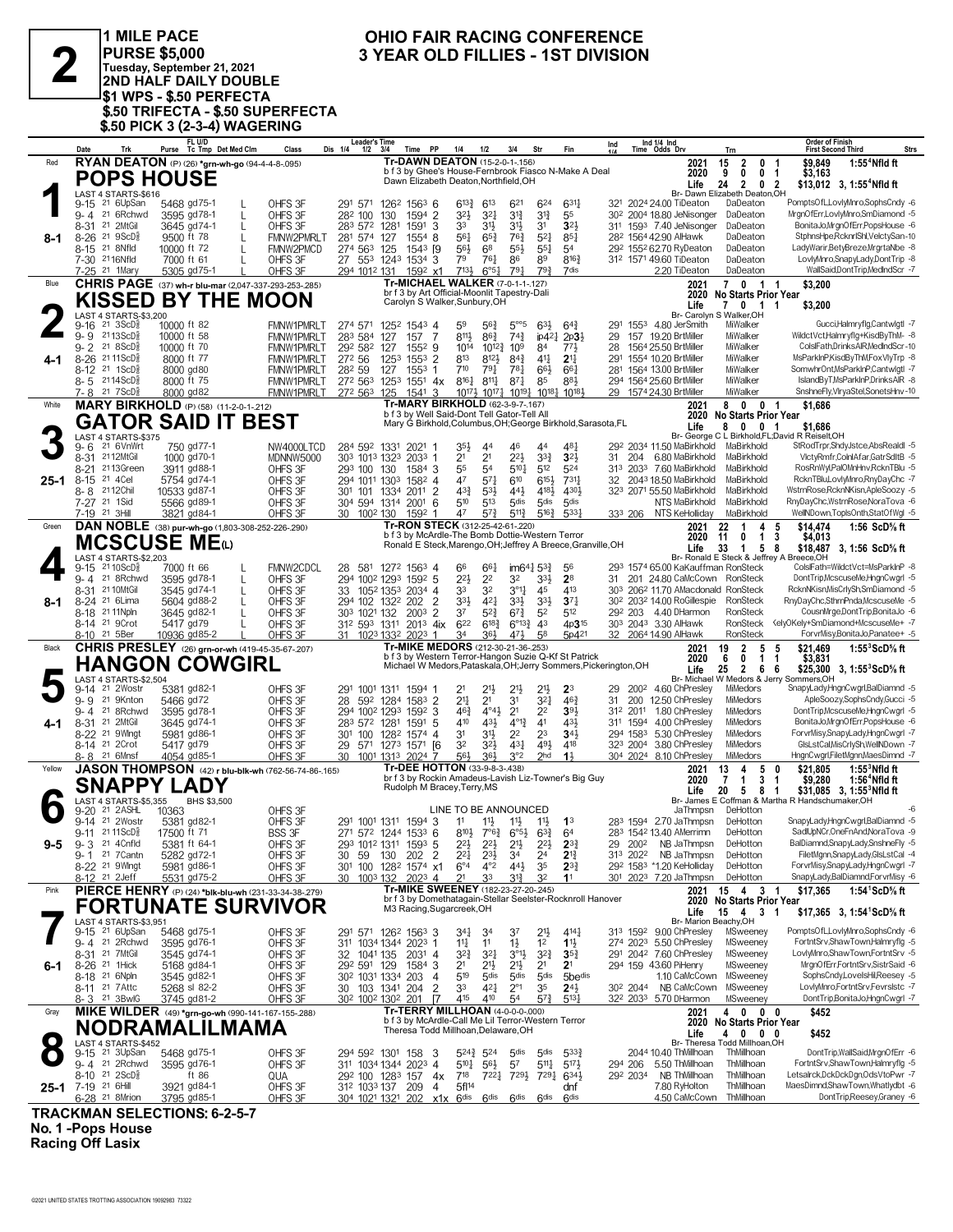

1 MILE TROT PURSE \$4,847<br>Tuesday, September 21, 2021<br>\$1 WPS - \$.50 PERFECTA \$.50 TRIFECTA - \$.50 SUPERFECTA **WAGERING** 

## OHIO FAIR RACING CONFERENCE 2 YEAR OLD COLTS AND GELDINGS - 2ND DIVISION

|          | Date                                                      | Trk                               | rı unu<br>Purse Tc Tmp Det Med Clm                           |                   | Class                                    | Leaders ilme<br>Dis 1/4<br>$1/2$ $3/4$ | Time                                                                                      | PP<br>1/4                             | 1/2                                              | 3/4                                                | Str                                               | Fin                                                                  | Ind<br>11A      |                     | ina 1/4 ina<br>Time Odds Drv                       | Trn                                             | Order of Finish<br>Strs<br><b>First Second Third</b>                 |
|----------|-----------------------------------------------------------|-----------------------------------|--------------------------------------------------------------|-------------------|------------------------------------------|----------------------------------------|-------------------------------------------------------------------------------------------|---------------------------------------|--------------------------------------------------|----------------------------------------------------|---------------------------------------------------|----------------------------------------------------------------------|-----------------|---------------------|----------------------------------------------------|-------------------------------------------------|----------------------------------------------------------------------|
| Red      |                                                           |                                   | <b>CHRIS PAGE</b> (37) wh-r blu-mar (2,047-337-293-253-.285) |                   |                                          |                                        | Tr-JIMMY LUPTON (216-32-35-36-294)                                                        |                                       |                                                  |                                                    |                                                   |                                                                      |                 |                     | 2021                                               | 11 1 2 2                                        | \$7,399<br>2:10 Mari gd                                              |
|          |                                                           |                                   | <b>GET SOME CASH</b> th                                      |                   |                                          |                                        | br g 2 by Cash Hall-Chatterly Hall-Tom Ridge                                              |                                       |                                                  |                                                    |                                                   |                                                                      |                 |                     | 2020                                               | <b>No Starts Prior Year</b>                     |                                                                      |
|          |                                                           |                                   |                                                              |                   |                                          |                                        | Bartley Traditions Racing, Pickerington, OH                                               |                                       |                                                  |                                                    |                                                   |                                                                      |                 |                     | Life                                               | 11 1 2 2                                        | \$7,399 2, $2:10^7$ Marigd                                           |
|          | LAST 4 STARTS-\$3,951                                     |                                   | Buck-CL \$15,000                                             |                   |                                          |                                        |                                                                                           |                                       |                                                  |                                                    |                                                   |                                                                      |                 |                     |                                                    | Br- Emma A Raber, OH                            |                                                                      |
|          | $9 - 15$                                                  | 21 90Wash                         | 5083 gd71-1                                                  |                   | OHFS <sub>2C</sub>                       |                                        | 342 1074 1383 2094 3                                                                      | $3^{4^{3}_{2}}$                       | $3^{4}3$                                         | $4^{\circ}5$                                       | 471                                               | $47\frac{1}{4}$                                                      |                 |                     | 313 2111 7.60 BrBartley                            | JimLupton                                       | CantTopMe, MisWishnf, MsclneHil -6                                   |
|          | $9 - 11$                                                  | 21 2McCnl                         | 5046 $gd76-1$ +                                              |                   | OHFS <sub>2C</sub>                       |                                        | 333 1042 1362 2093 [6                                                                     | $4x^{3}\frac{3}{4}$                   | 521                                              | $5^{27}$                                           | $4^{18}\frac{1}{4}$                               | 5203                                                                 |                 |                     | 314 2133 11.50 AlHawk                              | JimLupton                                       | Freddimo,CantTopMe,Peterbilt -6                                      |
|          | 21<br>9-6                                                 | 1Mari                             | 5016 gd79-1 +                                                |                   | OHFS <sub>2C</sub>                       | 33<br>1052 137                         | 2101                                                                                      | 18                                    | 18                                               | 19                                                 | 115                                               | 122 <sub>7</sub>                                                     |                 |                     | 331 2101 4.50 AlHawk                               | JimLupton                                       | GetSmeCsh,TedsTeam,Peterbilt -5                                      |
| 10-1     | 8-31 21 4MtGil                                            |                                   | 3739 gd74-1 +                                                |                   | OHFS <sub>2C</sub>                       | 32<br>103 134                          | 2054 5                                                                                    | 210                                   | 212                                              | 216                                                | 220                                               | 220                                                                  |                 |                     | 323 2094 9.90 BrBartley                            | JimLupton                                       | FlexMania, GetSmeCsh, DundstpCh -5                                   |
|          | 8-25 <sup>21</sup> 1Wdsfd                                 |                                   | 5128 gd90-2 +                                                |                   | OHFS <sub>2C</sub>                       | 33<br>1063 137                         | $2064$ x2                                                                                 | 725 <sub>7</sub>                      | 7211                                             | 7263                                               | 7dis                                              | 7dis                                                                 |                 |                     | <b>NB BrBartley</b>                                | JimLupton                                       | Okidksmke, GrndpaPte, Zin - 7                                        |
|          | 8-19 <sup>21</sup> 1Rksp                                  |                                   | 4903 gd78-5                                                  |                   | OHFS <sub>2C</sub>                       | 331 1094 141                           | 213                                                                                       | 28<br>2                               | 2 <sup>4</sup>                                   | 3x <sup>3</sup>                                    | 3141                                              | $3^{17}$                                                             |                 |                     | 344 216 <sup>2</sup> 5.10 BrBartley                | JimLupton                                       | Freddimo, GrndpaPte, GetSmeCsh -4                                    |
|          | 8-13 21 7 Crot                                            |                                   | 5632 gd82                                                    |                   | OHFS <sub>2C</sub>                       |                                        | 332 1043 1354 2054                                                                        | 510<br>$\overline{4}$                 | 3 <sup>1</sup>                                   | $43\frac{3}{4}$                                    | 451                                               | 311                                                                  |                 |                     | 312 208 16.40 BrBartley                            | JimLupton                                       | Longshot,ATrueDrem,GetSmeCsh -7                                      |
|          | 8-7 21 4 Athns                                            |                                   | 4978 gd81-1                                                  |                   | OHFS <sub>20</sub>                       |                                        | 323 1042 1363 207 4                                                                       |                                       | $4x^{11}$ $x4$ dis 4 dis                         |                                                    | 4 <sub>dis</sub>                                  | 4371                                                                 |                 |                     | 2142 5.40 BrBartley                                | JimLupton                                       | Freddimo, GrndpaPte, MjsWishnf -4                                    |
| Blue     |                                                           |                                   | <b>MARK WINTERS</b> (56) gra-blk-wh (46-10-7-12-389)         |                   |                                          |                                        | Tr-MARK WINTERS (180-24-27-46-.302)<br>b c 2 by Long Tom-G Momma-SJ's Caviar              |                                       |                                                  |                                                    |                                                   |                                                                      |                 |                     | 2021                                               | 11 0 2 4                                        | \$5,694                                                              |
|          | <b>MOMMAS</b>                                             |                                   |                                                              | <b>THOMAS</b>     |                                          |                                        | Robert E Buerger, Xenia, OH                                                               |                                       |                                                  |                                                    |                                                   |                                                                      |                 |                     | 2020                                               | No Starts Prior Year                            |                                                                      |
|          | LAST 4 STARTS-\$2,112                                     |                                   | Buck-CL \$8,500                                              |                   |                                          |                                        |                                                                                           |                                       |                                                  |                                                    |                                                   |                                                                      |                 |                     | Life<br>Br- Eli E Miller Jr.OH                     | 11<br>$\mathbf{0}$<br>24                        | \$5,694                                                              |
|          | $9 - 16$                                                  | 21 7UpSan                         | 5583 gd82-1                                                  |                   | OHFS <sub>2C</sub>                       | 32                                     | 1012 1334 206                                                                             | 312<br>-5                             | 314                                              | 316                                                | $3^{10}$                                          | 38 <sub>1</sub>                                                      |                 |                     | 304 2074 5.60 MaWinters                            | MaWinters                                       | BckyeCash,WshyWshy,MomasThms -5                                      |
|          | 9-9 2118Knton                                             |                                   | 3131 gd72                                                    |                   | OHFS <sub>2C</sub>                       | 311<br>1052 1361                       | 2082                                                                                      | $4^{10\frac{3}{4}}$<br>1              | $4^{2}$                                          | 4121                                               | 4111                                              | 4154                                                                 |                 |                     | 324 2112 7.70 MaWinters                            | MaWinters                                       | DooWopLou, MilsOfMsc, MaknDtScr -5                                   |
|          | 8-23 <sup>21</sup> 11 Lima                                |                                   | 4091 gd75-2                                                  |                   | OHFS <sub>2C</sub>                       | 314 1053 138                           | 209                                                                                       | 4104<br>5                             | $44\frac{1}{2}$                                  | $4^{\circ}12\frac{1}{2}$                           | $3x^{7}\frac{1}{2}$                               | $3^{15}$                                                             |                 |                     | 314 2121 6.20 MaWinters                            | <b>MaWinters</b>                                | Unclepttk, WyattBlu, Momas Thms -5                                   |
| 12-1     | $8 - 16$<br>21 1 Cel                                      |                                   | 5862 gd75-1                                                  |                   | OHFS <sub>2C</sub>                       | 301<br>1001 1302                       | 2011                                                                                      | 4131<br>5                             | 4121                                             | 431                                                | 431                                               | 324                                                                  |                 | 292 206             | 3.90 MaWinters                                     | MaWinters                                       | AlGasNBrk,PerryDelL,MomasThms -6                                     |
|          | 8-12 <sup>21</sup> 14Urbna                                |                                   | 3187 sy 75-1                                                 |                   | OHFS <sub>2C</sub>                       |                                        | 321 1064 1384 2094                                                                        | 32                                    | 42                                               | 3°2                                                | 31}                                               | $2^{13}$                                                             |                 |                     | 31 2101 45.70 ScCisco                              | <b>MaWinters</b>                                | LongKen,MomasThms,ChuckIsBg -6                                       |
|          | 8-3 2111 Wapak                                            |                                   | 3975 gd68-1                                                  |                   | OHFS <sub>2C</sub>                       | 104 137<br>33.                         | 2082 3                                                                                    |                                       | $x3^{17}$ 4 $x^{13}\frac{1}{2}$ 4dis             |                                                    |                                                   | $4x^{16}$ <sup>3</sup> $x^{4}x^{22}$ <sup>1</sup>                    |                 |                     | 2124 13.90 MaWinters                               | <b>MaWinters</b>                                | Kismlkstr,BestOfDlw,BckyeCash -5                                     |
|          | 7-28 21 8 Sid                                             |                                   | 4016 gd90-1                                                  |                   | OHFS <sub>2C</sub>                       |                                        | 342 1053 1374 208                                                                         | $\overline{4}$                        |                                                  | $x3^{\circ}5\frac{1}{2}3x4\frac{1}{2}4^{\circ}x^9$ | 521                                               | 525}                                                                 |                 | 332 213             | 4.90 MaWinters                                     | MaWinters                                       | LevnDLgnd,TeachrJoe,GrndpaPte -6                                     |
|          | 7-21 <sup>21</sup> 9WasCH                                 |                                   | 5724 gd75-1                                                  |                   | OHFS <sub>2C</sub>                       | 341 1082 1422 214                      |                                                                                           | $21\frac{1}{4}$                       | $21\frac{1}{4}$                                  | $21\frac{1}{2}$                                    | 2 <sup>1</sup>                                    | $21\frac{1}{2}$                                                      |                 |                     | 313 2141 *1.50 MaWinters                           | MaWinters                                       | CtsRidgby,MomasThms,WyattBlu -5                                      |
| White    |                                                           |                                   | PIERCE HENRY (P) (24) *blk-blu-wh (231-33-34-38-279)         |                   |                                          |                                        | Tr-TYLER BATES (118-18-20-14-.286)                                                        |                                       |                                                  |                                                    |                                                   |                                                                      |                 |                     | 2021                                               | 80<br>0 <sub>1</sub>                            | \$3,088                                                              |
|          |                                                           |                                   | <b>ROLLERSVILI</b>                                           |                   |                                          |                                        | b g 2 by My MVP-Lucky W-Donerail<br>Sean J Mcghee, Swanton, OH                            |                                       |                                                  |                                                    |                                                   |                                                                      |                 |                     | 2020                                               | <b>No Starts Prior Year</b>                     |                                                                      |
|          | <b>LAST 4 STARTS-\$1.888</b>                              |                                   |                                                              |                   |                                          |                                        |                                                                                           |                                       |                                                  |                                                    |                                                   |                                                                      |                 |                     | Life                                               | $\overline{\mathbf{0}}$<br>$\mathbf 0$<br>8     | \$3,088<br>-1                                                        |
|          | 21 10Mtplr<br>9-15                                        |                                   | Buck-CL \$13,000<br>5358 gd71-1                              |                   | OHFS <sub>2C</sub>                       |                                        | 331 1062 1383 2092 3                                                                      | $55\frac{1}{2}$                       | 55                                               | $5^{\circ 5}$                                      | 461                                               | 413                                                                  |                 | 322 212             | NB JaMerriman                                      | Br- Lmn Bred Stables Inc,OH<br>TyBates          | StonThrwA,SwanHlvTm,TomsAce -5                                       |
|          | 9- 7                                                      | 21 5Wseon                         | 5458 gd74-1 +                                                |                   | OHFS <sub>2C</sub>                       | 32<br>105                              | 137<br>207                                                                                | 33<br>-1                              | 32                                               | 42}                                                | 41}                                               | 3 <sup>3</sup>                                                       |                 |                     | 30 <sup>2</sup> 2074 29.20 PiHenry                 | TyBates                                         | BckyeCash=SwanHlvTm=Rolersvle -6                                     |
|          | $9 - 2$                                                   | 21 2VnWrt                         | 10590 gd75-1 +                                               |                   | OHFS <sub>2C</sub>                       | 331                                    | 1061 1372 2091                                                                            | 35<br>$\overline{2}$                  | 32                                               | $5^{2}$                                            | 2 <sub>ns</sub>                                   | $5^{4}$                                                              |                 | 321 210             | NR PiHenry                                         | TyBates                                         | SwanHlvTm,SuprSprt,DontDewlt -8                                      |
| $20 - 1$ | 21 2Hick<br>$8 - 26$                                      |                                   | 5558 gd84-1 +                                                |                   | OHFS <sub>2C</sub>                       | 33                                     | 1051 1353 2053                                                                            | 414<br>-5                             | 32                                               | 521}                                               | 59                                                | 520                                                                  |                 |                     | 294 2093 61.70 PiHenry                             | TyBates                                         | GoWthGsto,StonThrwA,ChuckIsBg -7                                     |
|          | 8-18 <sup>21</sup> 5Npln                                  |                                   | 3739 gd82-1 +                                                |                   | OHFS <sub>2C</sub>                       | 32                                     | 1044 1373 209                                                                             | 36}<br>1                              | 38                                               | 415}                                               | $4^{15}$                                          | 4303                                                                 |                 |                     | 343 2151 13.30 TyBates                             | TyBates                                         | DontDewIt,SuprSprt,DundstpCh -4                                      |
|          | 8-4 21 6BwlG                                              |                                   | 3739 gd81-2 +                                                |                   | OHFS <sub>2C</sub>                       | 303                                    | 1012 1333 207                                                                             | 432<br>4                              | 323}                                             | 5 <sub>dis</sub>                                   | $5^{44}$                                          | $551\frac{3}{4}$                                                     |                 |                     | 2172 19.00 TyBates                                 | TyBates                                         | SwanHlvTm,DeepStorm,NewWstrvl -5                                     |
|          | 7-27 21 6Tiff                                             |                                   | 5433 gd88-1 +                                                |                   | OHFS <sub>2C</sub>                       | 31                                     | 1021 1341 204                                                                             | $5^{12}$<br>5                         | 520                                              | $5$ dis                                            | $5$ dis                                           | $5$ dis                                                              |                 |                     | 9.60 TyBates                                       | TyBates                                         | StnyRdgtp,TomYork,SwanHlvTm -5                                       |
|          | 7-20 21 20Hbr                                             |                                   | 5558 gd84-1                                                  |                   | OHFS <sub>2C</sub>                       | 32<br>105 136                          | 2064                                                                                      | 519<br>-7                             | $5^{14}$                                         | 4 <sub>dis</sub>                                   | 4 <sub>dis</sub>                                  | 4461                                                                 |                 |                     | 216 57.20 TyBates                                  | TyBates                                         | StnyRdgtp,DontDewIt,BlFlyingn -7                                     |
| Green    |                                                           |                                   | MICHAEL LOWE (61) c red-blu (20-4-6-2-.400)                  |                   |                                          |                                        | Tr-MICHAEL LOWE (15-4-3-2-.422)                                                           |                                       |                                                  |                                                    |                                                   |                                                                      |                 |                     | 2021                                               | 7 3 3 0                                         | \$11,400<br>2:06 <sup>4</sup> Wdsfd gd                               |
|          |                                                           |                                   | <b>OKIEDOKIESMOKIE</b> (t)                                   |                   |                                          |                                        | b g 2 by What The Hill-After Dark-Cantab Hall<br>Michael D Lowe, McConnelsville, OH       |                                       |                                                  |                                                    |                                                   |                                                                      |                 |                     | 2020                                               | <b>No Starts Prior Year</b>                     |                                                                      |
|          | LAST 4 STARTS-\$6,348                                     |                                   | OH-SEL \$13,000                                              |                   |                                          |                                        |                                                                                           |                                       |                                                  |                                                    |                                                   |                                                                      |                 |                     | Life                                               | 7 3 3 0<br>Br- Micah Burkholder.OH              | \$11,400 2, 2:06 <sup>4</sup> Wdsfd gd                               |
|          | 9-15                                                      | 21130Wash                         | 5083 gd77-1 +                                                |                   | OHFS <sub>2C</sub>                       | 321 1044 1371                          | 207                                                                                       | 2<br>22                               | 21}                                              | $2^{\circ}$ <sub>2</sub>                           | $2^{3}\frac{1}{2}$                                | $2\frac{3}{4}$                                                       | 30              |                     | 2071 *1.80 MiLowe                                  | MiLowe                                          | Freddimo, Okidksmke, Lngjhn Wdy - 5                                  |
|          | $9 - 11$                                                  | 21 6McCnl                         | 5046 gd76-1 +                                                |                   | OHFS <sub>2C</sub>                       | 332 1054 137                           | 2081                                                                                      | 45<br>5                               | $2^{\circ}1$                                     | 2 <sup>o</sup> hd                                  | $21\frac{1}{4}$                                   | 12 <sub>1</sub>                                                      | 311             | 2081                | *.30 MiLowe                                        | MiLowe                                          | Okidksmke, MisWishnf, Lngjhn Wdy -5                                  |
|          | 21 5Mari<br>9-6                                           |                                   | 5016 gd79-1                                                  |                   | OHFS <sub>2C</sub>                       | 32<br>1031 136                         | $211^1$ 2x                                                                                |                                       | 3°x <sup>121</sup> / <sub>2422</sub>             | 319                                                | 3143                                              | 4101                                                                 |                 | 332 2131            | *.60 MiLowe                                        | MiLowe                                          | GrndpaPte, MjsWishnf, CantTopMe -5                                   |
| 3-1      | 8-25 <sup>21</sup> 1Wdsfd                                 |                                   | 5128 gd90-2 +                                                |                   | OHFS <sub>2C</sub>                       | 1063 137<br>33.                        | 2064                                                                                      | $11\frac{3}{4}$<br>3                  | 2 <sub>ns</sub>                                  | 1 <sub>ns</sub>                                    | $1\frac{1}{2}$                                    | 1 <sup>1</sup>                                                       |                 | 294 2064            | NB MiLowe                                          | MiLowe                                          | Okidksmke,GrndpaPte,Zin -7                                           |
|          | 8-16 21 2Zane                                             |                                   | 5091 gd77-1 +                                                |                   | OHFS <sub>2C</sub>                       |                                        | 334 1053 1374 2083                                                                        | $\overline{2}$<br>32                  | $34\frac{1}{2}$                                  | $2^{01}\frac{1}{2}$                                | 2 <sup>2</sup>                                    | $2\frac{3}{4}$                                                       |                 | 304 2084            | 3.20 MiLowe                                        | MiLowe                                          | Freddimo, Okidksmke, Zin - 6                                         |
|          | 8-7 21 6 Athns                                            |                                   | 4978 gd81-1 †                                                |                   | OHFS <sub>2C</sub>                       | 35 <sup>3</sup> 108 <sup>1</sup> 141   | 2111                                                                                      | $\overline{2}$<br>1 <sup>2</sup>      | $1^2$                                            | $12\frac{1}{2}$                                    | 1 <sup>2</sup>                                    | 15 <sup>1</sup>                                                      |                 |                     | 301 2111 *.40 MiLowe                               | MiLowe                                          | Okidksmke,LngjhnWdy,BlFlyingn -4                                     |
|          | 21 2Pike<br>7-31                                          |                                   | 5166 gd76-1 †                                                |                   | OHFS <sub>2C</sub>                       | 334 1062 1382 209                      |                                                                                           | 361<br>3                              | $35\frac{1}{2}$                                  | $3^{3}\frac{1}{2}$                                 | $3^{2^{3}}$                                       | 213                                                                  |                 |                     | 301 2091 17.00 MiLowe                              | MiLowe                                          | StretGang, Okidksmke, OneShrpPn -7                                   |
| Black    |                                                           |                                   | HUGH BEATTY (65) blu-red-wh (188-22-25-28-241)               |                   |                                          |                                        | Tr-HUGH BEATTY (213-25-30-31-.244)<br>b c 2 by Wishing Stone-Malibu Seelster-Holiday Road |                                       |                                                  |                                                    |                                                   |                                                                      |                 |                     | 2021                                               | 10<br>2 <sub>2</sub><br>$\overline{1}$          | \$6,291<br>2:08 <sup>2</sup> Knton gd                                |
|          | <b>DOO WOP</b>                                            |                                   | <b>LOU</b> <sub>tt</sub>                                     |                   |                                          |                                        | Lawrence J Crawford, Woodstock, GA                                                        |                                       |                                                  |                                                    |                                                   |                                                                      |                 |                     | 2020<br>Life                                       | <b>No Starts Prior Year</b><br>1 2 2<br>10      | \$6,291 2, $2:082$ Knton gd                                          |
|          | LAST 4 STARTS-\$3,498                                     |                                   |                                                              |                   |                                          |                                        |                                                                                           |                                       |                                                  |                                                    |                                                   |                                                                      |                 |                     |                                                    | Br- Lawrence J Crawford, GA                     |                                                                      |
|          | 9- 9                                                      | 2118Knton                         | 3131 gd72                                                    |                   | OHFS <sub>2C</sub>                       |                                        | 311 1052 1361 2082 3x                                                                     |                                       | $3^{\circ}10^{\frac{1}{2}}$ $2^{\circ}3^{\circ}$ | 2 <sup>1</sup>                                     | 2 <sup>1</sup>                                    | 1nk                                                                  |                 |                     | 32 208 <sup>2</sup> 29.70 HuBeatty                 | HuBeatty                                        | DooWopLou, MilsOfMsc, MaknDtScr -5                                   |
|          | $9 - 3$                                                   | $21 \text{ } 1$ ScD $\frac{5}{8}$ | 17500 ft 77                                                  | BSS <sub>2C</sub> |                                          |                                        | 273 574 1274 1583 8                                                                       | 8123                                  | 881                                              |                                                    |                                                   | x8x <sup>15</sup> x8x <sup>dis</sup> x8xdis                          |                 |                     | 29.40 HuBeatty                                     | HuBeatty                                        | RosRnXltd,MoBay,PhantmTom -8                                         |
|          | 8-23 <sup>21</sup> 2Lima                                  |                                   | 4091 gd85-2                                                  |                   | OHFS <sub>2C</sub>                       | 33                                     | 1064 1392 2102 5                                                                          | x5 <sup>16</sup>                      | $5^{7}$                                          | $53\frac{1}{4}$                                    | $3^{2}3$                                          | 3 <sup>6</sup>                                                       |                 |                     | 313 2113 4.60 HuBeatty                             | HuBeatty                                        | MilsOfMsc,PerryDelL,DooWopLou -6                                     |
| 4-1      | $8 - 16$                                                  | 21 5Troy                          | 5774 gd79-1                                                  | $\pm$             | OHFS <sub>2C</sub>                       | 321                                    | 1042 1352 206                                                                             | 48<br>-6                              | 45}                                              | $3^{0}3^{1}3^{2}$                                  |                                                   | 2 <sup>1</sup>                                                       | 30 <sup>1</sup> | 2061                | 7.60 HuBeatty                                      | HuBeatty                                        | WekndCash,DooWopLou,JazmnDeep -6                                     |
|          | 8-12                                                      | 21 5Urbna                         | 3187 sy 75-1 +                                               |                   | OHFS <sub>2C</sub>                       | 334 107 1384 210                       |                                                                                           | 412<br>1                              | $4^{\circ}4^{\frac{1}{4}}$                       |                                                    | $x3^{\circ}x^26^{20}\frac{1}{4}$ 416 <sup>3</sup> |                                                                      |                 |                     | 341 2132 6.10 HuBeatty                             | HuBeatty                                        | JazmnDeep,RsaJessie,Kismlkstr -6                                     |
|          | 8-8 <sup>21</sup> 3Chil                                   |                                   | 5825 gd87-1                                                  |                   | OHFS <sub>2C</sub>                       | 321 1042 137                           | 2072 6                                                                                    | 24<br>583                             | $2x^2$                                           |                                                    |                                                   | x4x <sup>61</sup> <sub>3</sub> x5x <sup>12</sup> x5xp6 <sup>14</sup> |                 |                     | 32 2101 6.40 HuBeatty                              | HuBeatty<br>HuBeatty                            | ChuglgDan,BndbeStar,MyGuyWrps -6                                     |
|          | 8- 3<br>7-27 2110ScD                                      | $2110$ ScD $\frac{5}{2}$          | 9000 ft 82<br>9000 ft 78                                     |                   | 2YONW1PMLC                               |                                        | 291 591 1283 1581<br>294 1002 1303 2002                                                   | 6<br>471                              | 56<br>56                                         |                                                    | 65                                                | 6°x71 x7181 7231<br>44 <sup>3</sup>                                  |                 |                     | 324 2024 25.50 HuBeatty<br>293 2012 40.00 HuBeatty | HuBeatty                                        | Aviation,FrostyTrb,DsprdoHal -8<br>BakerTime,DirtyMony,HillDolt -7   |
| Yellow   |                                                           |                                   | DAVID MYERS (62) wh-br (9-4-0-0-.444)                        |                   | 2YONW1PMLC                               |                                        | Tr-DAVID MYERS (77-7-10-5-185)                                                            |                                       |                                                  | $75\frac{3}{4}$                                    |                                                   |                                                                      |                 |                     |                                                    |                                                 |                                                                      |
|          |                                                           |                                   |                                                              |                   |                                          |                                        | br g 2 by Winning Fireworks-Phillycityhall-Angus Hall                                     |                                       |                                                  |                                                    |                                                   |                                                                      |                 |                     | 2021<br>2020                                       | 83<br>$0\quad 0$<br><b>No Starts Prior Year</b> | \$9,429 Q 2:02 <sup>4</sup> ScD% ft                                  |
|          |                                                           |                                   | <b>STREET GANG</b> (t)                                       |                   |                                          |                                        | Charles A Myers, Houston, PA; Randy Stevenson, Belle Vernon, PA                           |                                       |                                                  |                                                    |                                                   |                                                                      |                 |                     | Life                                               | 8 3<br>0                                        | \$9,429 2, Q 2:02 <sup>4</sup> ScD% ft<br>0                          |
|          | LAST 4 STARTS-\$3,940                                     |                                   | Buck-CL \$7,500                                              |                   |                                          |                                        |                                                                                           |                                       |                                                  |                                                    |                                                   |                                                                      |                 |                     |                                                    | Br- Wayne J Schlabach, OH                       |                                                                      |
|          | 9-15 <sup>21</sup> 90Wash                                 |                                   | $5083$ gd71-1 †                                              |                   | OHFS <sub>2C</sub>                       |                                        | 342 1074 1383 2094 I6                                                                     |                                       | x6141 6121                                       | 611                                                | $69\frac{3}{4}$                                   | $58\frac{3}{4}$                                                      |                 |                     | 304 2113 *1.20 DaMyers                             | DaMyers                                         | CantTopMe, MisWishnf, MsclneHil -6                                   |
|          | 9-11 21 2McCnl                                            |                                   | 5046 $gd76-1$ +                                              |                   | OHFS <sub>2C</sub>                       |                                        | 333 1042 1362 2093 5                                                                      | $1^{\circ}1^3$                        | $x2^{11}$                                        | 4261                                               | 5201                                              | 417                                                                  |                 |                     | 312 213 *1.20 DaMyers                              | DaMyers                                         | Freddimo,CantTopMe,Peterbilt -6                                      |
|          | $9 - 3$ 21 8ScD <sup>5</sup> <sub>8</sub>                 |                                   | 17500 ft 70                                                  | BSS <sub>2C</sub> |                                          |                                        | 293 1013 1303 2001                                                                        | 78<br>9                               | 6 <sup>8</sup>                                   | $6^{81}$                                           | $56\frac{3}{4}$                                   | $5^{15}\frac{1}{2}$                                                  | 31              |                     | 2031 49.00 DaMyers                                 | DaMyers                                         | FrostyTrb,NewWstrvl,Andvrcddy -9<br>StretGang,Peterbilt,BIFIyingn -6 |
| 7-2      | 8-25 <sup>21</sup> 5Wdsfd                                 |                                   | 5128 gd90-2 +                                                |                   | OHFS <sub>2C</sub>                       | 344 1081 142 211                       |                                                                                           | 1 <sup>2</sup><br>3<br>2 <sup>2</sup> | $11\frac{1}{2}$                                  | 1 <sup>2</sup>                                     | $12\frac{1}{4}$                                   | $1\frac{1}{2}$                                                       | 29              | 211                 | <b>NB DaMyers</b><br>313 2083 *1.80 DaMyers        | DaMyers<br>DaMyers                              | StretGang,CantTopMe,GrndpaPte -6                                     |
|          | 8-16 <sup>21</sup> 6Zane<br>$8 - 5$ 21 6 ScD <sup>5</sup> |                                   | 5091 $gd73-1$ +<br>48000 ft 83                               | $\overline{1}$    | OHFS <sub>2C</sub><br>OSF <sub>2C</sub>  |                                        | 331 1044 1364 2083 4<br>291 100 1283 1564 3                                               | 681                                   | 2 <sup>2</sup><br>$64\frac{1}{2}$                | 3 <sup>1</sup><br>$64\frac{3}{4}$                  | 2 <sup>1</sup><br>$6^{8}$                         | $1\frac{11}{2}$<br>$8^{12}$                                          |                 |                     | 293 1591 51.60 BrtMiller                           | DaMyers                                         | GuidoDi, The MghtyH, Unhitched-10                                    |
|          | 7-31 <sup>21</sup> 2Pike                                  |                                   | 5166 gd76-1 †                                                |                   |                                          |                                        |                                                                                           | $2^{2}\frac{3}{4}$                    | 2 <sup>2</sup>                                   | 2 <sup>1</sup>                                     |                                                   | 1 <sup>11</sup>                                                      |                 | 30 <sup>2</sup> 209 | *.50 DaMyers                                       | DaMyers                                         | StretGang, Okidksmke, OneShrpPn -7                                   |
|          | 7-27 21 3ScD}                                             |                                   | ft 90                                                        | QUA               | OHFS <sub>2C</sub>                       | 291 592 129                            | 334 1062 1382 209<br>1583 6                                                               | 4<br>$5^{17}$                         | $5^{23}\frac{3}{4}$                              | $5^{22\frac{3}{4}}$                                | $1\frac{3}{4}$                                    | 5223 5203                                                            |                 | 29 2023             | NB DaMyers                                         | DaMyers                                         | AlanaHill,SthrnAtmn,RosRnXttc -6                                     |
| Pink     |                                                           |                                   | ANTHONY MACDONALD (44) *n blu-red-wh (363-64-51-53-.3        |                   |                                          |                                        | Tr-JASON MCGINNIS (318-64-44-41-321)                                                      |                                       |                                                  |                                                    |                                                   |                                                                      |                 |                     | 2021                                               | 801                                             | 0<br>\$14,953 Q 2:00 <sup>4</sup> Nfld ft                            |
|          |                                                           |                                   | <b>VOYAGEOFICEANDFIRE(t)</b>                                 |                   |                                          |                                        | b g 2 by Break The Bank K-Bon Voyage-Dream Vacation                                       |                                       |                                                  |                                                    |                                                   |                                                                      |                 |                     | 2020                                               | <b>No Starts Prior Year</b>                     |                                                                      |
|          |                                                           |                                   |                                                              |                   |                                          |                                        | Thestable Voyagoficenfire, Guelph, ON, CA                                                 |                                       |                                                  |                                                    |                                                   |                                                                      |                 |                     | Life                                               | 8 0 1                                           | 0<br>\$14,953 2,Q 2:00 <sup>4</sup> Nfld ft                          |
|          | LAST 4 STARTS-\$1,688<br>9-14 <sup>21</sup> 4Wostr        |                                   | OH-SEL \$14,000                                              |                   |                                          |                                        |                                                                                           |                                       |                                                  |                                                    |                                                   |                                                                      |                 |                     | 32 2073 4.60 LuEbersole JaMcGinnis                 | Br- Midland Acres Inc,OH                        | RosRnXItd,Loddwthcr,AnothrLng -5                                     |
|          | 9-2 <sup>21</sup> 2 Cantn                                 |                                   | 3258 gd82-1 +<br>5715 $gd72-1$ +                             |                   | OHFS <sub>2C</sub><br>OHFS <sub>2C</sub> | 332 105 138                            | 311 1031 1352 2054 3<br>2081                                                              | 3°5<br>$1^{\circ}2$<br>3              | 32<br>1 <sup>2</sup>                             | $2^{\circ}1$<br>$11\frac{3}{4}$                    | $3^{3}\frac{1}{2}$<br>$2\frac{1}{2}$              | 491<br>$2^{4^3}$                                                     |                 | 311 2091            | NB AMacdonald JaMcGinnis                           |                                                 | DocsSpirt.Vovafcndf.NormanHil -5                                     |
|          | 8-23 21 6Wlngt                                            |                                   | 3183 gd82-1 +                                                |                   | OHFS <sub>2C</sub>                       |                                        | 30 1013 1313 2014 x5                                                                      | 7dis                                  |                                                  | 7xdis 7dis                                         | 7dis                                              | 7dis                                                                 |                 |                     | 5.20 LuEbersole JaMcGinnis                         |                                                 | AHandsmFc,PhantmTom,AnothrLng -7                                     |
| $2 - 1$  | 7-30 <sup>21</sup> 7Nfld                                  |                                   | 7400 ft 70                                                   | $\pm$             | OHFS <sub>2C</sub>                       |                                        | 284 583 1283 1594 xJ9                                                                     | $9^{42}\frac{1}{2}$                   | 841}                                             | 8373                                               | 8 <sub>dis</sub>                                  | 8423                                                                 |                 |                     | 321 2082 5.20 AMacdonald JaMcGinnis                |                                                 | MoBay, New Wstrvl, SuprSprt -9                                       |
|          | 7-19 21 11 Nfld                                           |                                   | 17500 ft 77                                                  | t                 | BSS <sub>2C</sub>                        |                                        | 291 591 1292 2001                                                                         | $6^{22}$<br>1xip                      | 6183                                             | 519                                                | 611                                               | 512                                                                  |                 | 292 2023            | *.50 AMacdonald JaMcGinnis                         |                                                 | Outreach, StayTuned, TomYork -8                                      |
|          | 7-9 21 7 ScD <sup>3</sup>                                 |                                   | 40000 ft 74                                                  | $^+$              | OHSS <sub>2C</sub>                       | 304 1011 1303 159                      |                                                                                           | 43<br>3                               | 641                                              | 75                                                 | $74\frac{3}{4}$                                   | $77\frac{3}{4}$                                                      |                 |                     | 29 2003 16.40 AMacdonald JaMcGinnis                |                                                 | GabysBtCn, NoEdgeLns, RosRnXtr -9                                    |
|          | 7-2 2110ScD <sup>3</sup>                                  |                                   | 150000 ft 68                                                 | D<br>t.           | <b>NEXT GEN</b>                          | 292 582 1272 157                       |                                                                                           | $7^7$<br>7                            | 79                                               | 471                                                | $44\frac{3}{4}$                                   | $47\frac{1}{2}$                                                      |                 |                     | 293 1582 7.50 AMacdonald JaMcGinnis                |                                                 | Chulo, CrtneStar, RosRnXtr -9                                        |
|          | 6-20 21 1 Nfld                                            |                                   | 7800 ft 80                                                   | $\pm$             | NW1PMCD                                  |                                        | 284 591 1284 158                                                                          | 57<br>6                               | 5°3 <sup>3</sup>                                 | $4^{\circ}2^{\frac{3}{2}}$                         | 65 <sup>1</sup>                                   | 54 <sup>3</sup>                                                      |                 |                     | 293 159 5.10 AMacdonald JaMcGinnis                 |                                                 | McstndAgn,WinngDstn,DeweyHall -8                                     |

**TRACKMAN SELECTIONS: 7-4-6-5**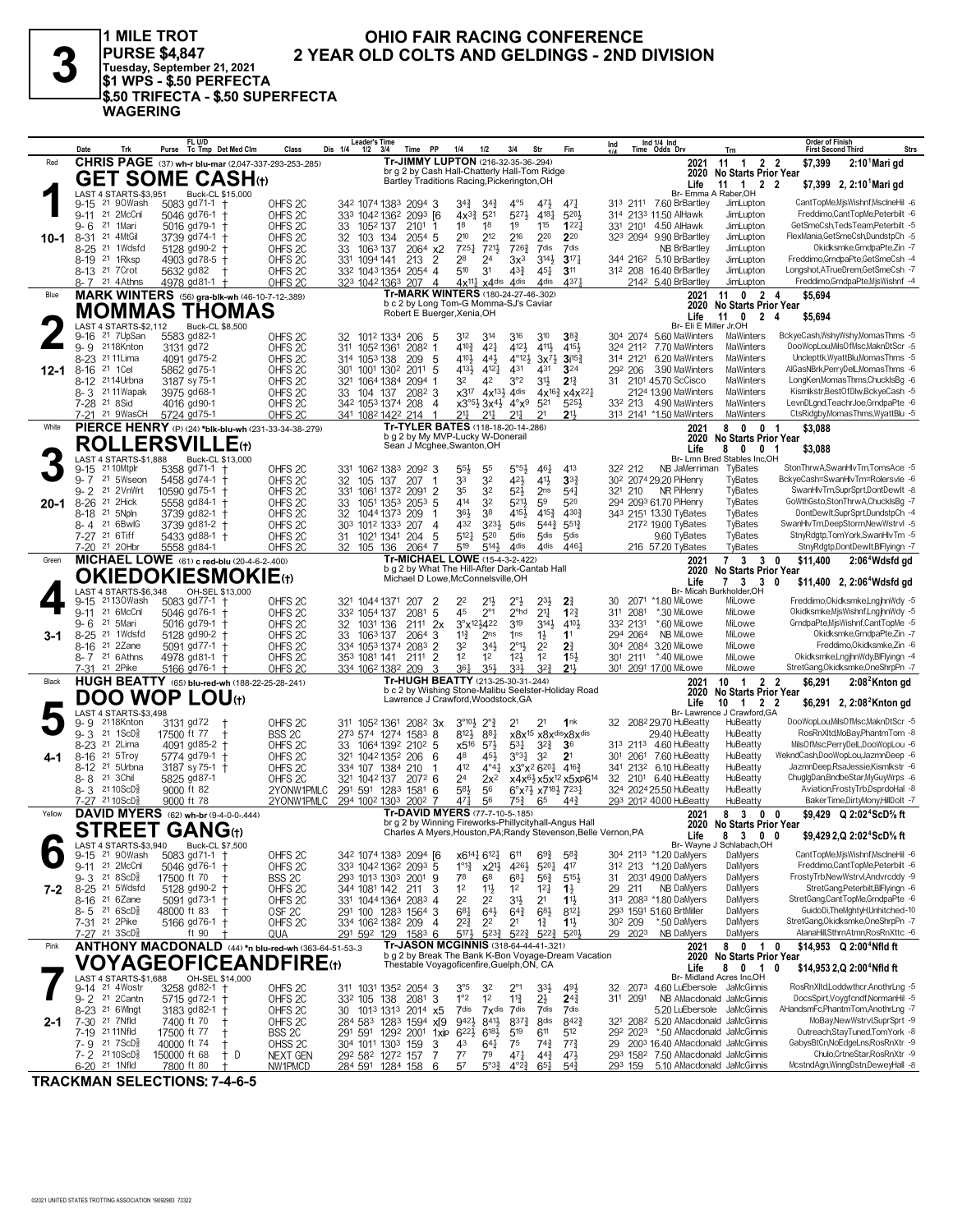

1 MILE PACE<br>|PURSE \$5,000<br>|Tuesday, September 21, 2021<br>|\$1 WPS - \$.50 PERFECTA \$.50 TRIFECTA - \$.50 SUPERFECTA **WAGERING** 

## OHIO FAIR RACING CONFERENCE 3 YEAR OLD FILLIES - 2ND DIVISION

|         | Date                                                     | Trk       | FL U/D<br>Tc Tmp Det Med Clm<br>Purse                                      |        | Class                     | <b>Leader's Time</b><br>Dis 1/4<br>$1/2$ $3/4$        |          | Time<br><b>PP</b>                                                                  | 1/4                                  | 1/2                                     | 3/4                                                    | Str                                 | Fin                                                         | Ind             |                                             | Ind 1/4 Ind<br>Time Odds Drv                                          | Trn                                                           |                     | <b>Order of Finish</b><br><b>First Second Third</b>                      | <b>Strs</b>                                      |
|---------|----------------------------------------------------------|-----------|----------------------------------------------------------------------------|--------|---------------------------|-------------------------------------------------------|----------|------------------------------------------------------------------------------------|--------------------------------------|-----------------------------------------|--------------------------------------------------------|-------------------------------------|-------------------------------------------------------------|-----------------|---------------------------------------------|-----------------------------------------------------------------------|---------------------------------------------------------------|---------------------|--------------------------------------------------------------------------|--------------------------------------------------|
| Red     |                                                          |           | PIERCE HENRY (P) (24) *blk-blu-wh (231-33-34-38-279)                       |        |                           |                                                       |          | Tr-MIKE SWEENEY (182-23-27-20-.245)<br>b f 3 by Pet Rock-Ucan Call Me Apple-Ponder |                                      |                                         |                                                        |                                     |                                                             |                 |                                             | 2021<br>2020                                                          | 0<br>0<br>1<br>0<br>5                                         | 0<br>0 <sub>1</sub> | \$0<br>\$1,149                                                           |                                                  |
|         |                                                          |           | <b>FIREWATERONDAROCKS</b>                                                  |        |                           |                                                       |          |                                                                                    |                                      |                                         |                                                        |                                     | Ronald G King, Windham, OH; Patrick M Sweeney, Delaware, OH |                 |                                             | Life                                                                  | 6<br>0<br>0                                                   | -1                  | \$1,149                                                                  |                                                  |
|         | LAST 4 STARTS-\$638<br>$9-15$ 21 10ScD <sup>5</sup>      |           | Buck-CL \$7,000<br>7000 ft 66                                              | L      | FMNW2CDCL                 | 28 581                                                |          | 1272 1563 5                                                                        | 77}                                  | 87}                                     | $8^{19\frac{3}{4}}$                                    | 8 <sup>dis</sup>                    | <b><i><u>Rdis</u></i></b>                                   |                 |                                             | 384 2101 14.30 TrSmith                                                | Br- Christina Lynn Evans & Ronald G King, OH<br>MSweeney      |                     | Cols Fath=WildctVct=MsParkInP -8                                         |                                                  |
|         | 8-31 21 2ScD <sup>3</sup>                                |           | ft 79                                                                      |        | QUA                       | 284 582                                               | 127      | $155^3$ 1                                                                          | 59                                   | 584                                     | 512                                                    | $5^{14}$                            | 519                                                         | 30              | 1592                                        | NB TrSmith                                                            | MSweeney                                                      |                     | PceBbyPce,Oakwdnbll,HedTThBch -5                                         |                                                  |
|         | 8-24 21 2ScD <sup>5</sup>                                |           | ft 93                                                                      |        | QUA                       | 282 57                                                | 126      | $\overline{2}$<br>154                                                              | 23                                   | $34\frac{1}{4}$                         | 4181                                                   | 4221                                | $4^{44}$                                                    | 331             | 2024                                        | NB TyLough                                                            | MSweeney                                                      |                     | GaintStar,Bowery,OlveAnthr -5<br>ForgdStel,Lacey,BigKrell -6             |                                                  |
| 8-1     | $9 - 8$<br>$20,50$ tn $\frac{5}{8}$<br>20 1Green<br>8-21 |           | ft 90<br>4238 gd73-1                                                       |        | QUA<br>OHFS <sub>2F</sub> | 293 1004 1302<br>292 592 130                          |          | 2001<br>-3<br>$2022$ 1                                                             | 11}<br>451                           | 1 <sup>2</sup><br>45}                   | $3^{2}3$<br>$6^{23}\frac{3}{4}$                        | $68\frac{1}{4}$<br>6 <sup>dis</sup> | $6^{37}\frac{3}{4}$<br>6 <sup>dis</sup>                     |                 | 364 2074                                    | NB JoSutton<br>NB BeauBrown                                           | MSweeney<br>MSweeney                                          |                     | WigleRoom.AliBTeror.MsParkInP -6                                         |                                                  |
|         | 8-12 <sup>20</sup> 5Urbna                                |           | 3197 gd82                                                                  |        | OHFS <sub>2F</sub>        | 304 1014 132                                          |          | 201<br>- 1                                                                         | $34\frac{1}{4}$                      | 33                                      | 43}                                                    | $59\frac{1}{2}$                     | 524                                                         |                 | 331 2054                                    | <b>NB PiHenry</b>                                                     | MSweeney                                                      |                     | DragnsLck,MyGultyPl,IliniFncy -5                                         |                                                  |
|         | 8-5 20 3Xenia                                            |           | 5994 gd75-1                                                                |        | OHFS <sub>2F</sub>        | 301 1031 1333 2021 2                                  |          | Tr-DERRICK FLOWERS (70-12-14-9-.325)                                               | $21\frac{1}{2}$                      | 31                                      | 411                                                    | 471,                                | 4133                                                        | 311 205         |                                             | NB TyRush                                                             | MSweeney                                                      |                     | MyGultyPl,ClaraLou,LesCrkFls -6                                          |                                                  |
| Blue    |                                                          |           | DERRICK FLOWERS (P) (38) *blk-red-wh (58-11-11-10-.352)                    |        |                           |                                                       |          | b f 3 by Racing Hill-Love Scene-Western Hanover                                    |                                      |                                         |                                                        |                                     |                                                             |                 |                                             | 2021<br>2020                                                          | 2 <sub>1</sub><br>11<br>4<br>$\mathbf{1}$<br>7                | 2 <sub>0</sub>      | \$14.909<br>\$4,892                                                      | 1:55 $2$ Haw1 ft<br>$2:04$ <sup>1</sup> Pauld gd |
|         |                                                          |           | LOVE IS HILLധ                                                              |        |                           |                                                       |          | D&R Racing Stable, Benton, KY                                                      |                                      |                                         |                                                        |                                     |                                                             |                 |                                             | Life                                                                  | 18<br>5<br>4                                                  | -1                  | \$19.801 3. 1:55 <sup>2</sup> Haw1 ft                                    |                                                  |
|         | LAST 4 STARTS-\$8.728<br>21 6Mtplr<br>9-15               |           | BHS \$3,500<br>4968 gd71-1                                                 |        | OHFS 3F                   | 31                                                    |          | 1012 1312 1592 3                                                                   | $11\frac{1}{2}$                      | 1 <sup>2</sup>                          | 11                                                     | 1 <sup>2</sup>                      | 15 <sup>1</sup>                                             | 28              | 1592                                        | Br- Mark C Adams, OH<br>NB DeFlowers                                  | DeFlowers                                                     |                     | LoveIsHilFevrsIstc.Reesev -4                                             |                                                  |
|         | 21 2Wseon<br>$9 - 7$                                     |           | 5168 gd74-1                                                                | L      | OHFS 3F                   | 29<br>591                                             | 128      | $1583$ [6                                                                          | 43                                   | 4°2 <sub>3</sub>                        | 14                                                     | 110                                 | 173                                                         |                 | 303 1583                                    | 2.30 DeFlowers                                                        | DeFlowers                                                     |                     | LovelsHil,Fevrslstc,Reesey -6                                            |                                                  |
| 9-5     | $9 - 2$<br>21 1VnWrt<br>$8 - 26$<br>21 4Hick             |           | 9735 gd75-1<br>5268 gd84-1                                                 | L<br>L | OHFS 3F<br>OHFS 3F        | 29<br>592<br>292 593 1301                             | 1294     | 201<br>-1<br>$2003$ 1                                                              | 11}<br>11                            | 11<br>11                                | 11<br>11                                               | 2 <sup>1</sup><br>$1\frac{1}{2}$    | 410<br>$1\frac{3}{4}$                                       |                 | 331 203<br>30 <sup>2</sup> 200 <sup>3</sup> | 2.10 TeSkinner<br>9.00 DeFlowers                                      | DeFlowers<br><b>DeFlowers</b>                                 |                     | CousnMrge,SistrSaid,Fevrslstc -6<br>LovelsHil,CousnMrge,Fevrslstc -7     |                                                  |
|         | 21 6Npln<br>8-18                                         |           | 3545 gd82-1                                                                |        | OHFS 3F                   | 30 <sup>2</sup> 103 <sup>1</sup> 133 <sup>4</sup> 203 |          | -5                                                                                 | 2 <sup>1</sup>                       | 2 <sup>1</sup>                          | 34                                                     | 2 <sup>11</sup>                     | $2^{2}\frac{3}{4}$                                          |                 | 293 2033                                    | 4.60 TeSkinner                                                        | <b>DeFlowers</b>                                              |                     | SophsCndy,LoveIsHil,Reesey -5                                            |                                                  |
|         | 8-15 <sup>21</sup> 9Haw1                                 |           | 6700 ft 71                                                                 | L      | FMnw2ExtPM                | 291 574 127                                           |          | 1544 3                                                                             | $5°5\frac{1}{2}$                     | $1^{11}$                                | 11                                                     | $2^{21}$                            | 79                                                          |                 |                                             | 293 1563 3.50 CaLeonard                                               | CuRice                                                        |                     | EsthersDI,FxVIIyKzz,PeaceTime -9                                         |                                                  |
| White   | 8-3 21 3BwlG                                             |           | 3745 gd81-2<br>RYAN STAHL (43) red-yel (1,716-207-208-217-.230)            |        | OHFS 3F                   | 30 <sup>2</sup> 100 <sup>2</sup> 130 <sup>2</sup> 201 |          | - 16<br>Tr-JAYME LAING (80-6-14-12-222)                                            | 1 <sup>5</sup>                       | 14                                      | 1hd                                                    | 33 <sup>1</sup>                     | 4104                                                        |                 |                                             | 323 203 15.10 DeFlowers<br>2021                                       | DeFlowers<br>$\overline{\mathbf{2}}$<br>5<br>24               | -5                  | DontTrip,BonitaJo,HngnCwgrl -7<br>\$13,928                               | 1:56 $3$ ScD $\%$ ft                             |
|         |                                                          |           | <b>MISS CARLY SHAY</b>                                                     |        |                           |                                                       |          | b f 3 by Arthur Blue Chip-Adrienne My Love-Big Jim                                 |                                      |                                         |                                                        |                                     |                                                             |                 |                                             | 2020                                                                  | 0<br>0<br>14                                                  | -1                  | \$3,719                                                                  |                                                  |
|         | LAST 4 STARTS-\$2.401                                    |           | OH-SEL \$6,000                                                             |        |                           |                                                       |          | Rodney J Allums Jr, Portage, OH                                                    |                                      |                                         |                                                        |                                     |                                                             |                 |                                             | Life                                                                  | $\overline{2}$<br>38<br>56<br>Br- Lomangino Standardbreds, NJ |                     | \$17,647 3, 1:56 <sup>3</sup> ScD% ft                                    |                                                  |
|         | $9 - 15$<br>21 9Mtplr                                    |           | 5068 gd71-1                                                                |        | OHFS 3F                   | 312 104 1332 202 3                                    |          |                                                                                    | 461                                  | $4^{\circ}3$                            | 32                                                     | 31}                                 | 36 <sub>1</sub>                                             |                 | 293 2032                                    | NB RoAllumsJr                                                         | JaLaing                                                       |                     | CousnMrge,BonitaJo,MisCrlySh -5                                          |                                                  |
|         | 21 7Wseon<br>$9 - 7$<br>21 6Rchwd<br>$9 - 4$             |           | 5168 gd74-1<br>3595 gd78-1                                                 |        | OHFS 3F<br>OHFS 3F        | 291 592 1292 1583 1<br>282 100                        | 130      | 1594 5                                                                             | 2 <sup>1</sup><br>56                 | 31<br>$5^{4}3$                          | $5^{2}$<br>$5^{3}{}_{4}^{3}$                           | 42<br>$5^{3}$                       | 3 <sup>4</sup><br>44}                                       |                 |                                             | 292 1592 18.30 RoAllumsJr<br>294 2003 38.70 RoAllumsJr                | JaLaing<br>JaLaing                                            |                     | DontTrip.BonitaJo.MisCrlvSh -6<br>MrgnOfErr,LovlyMnro,SmDiamond -5       |                                                  |
| 8-1     | $8 - 31$<br>21 10MtGil                                   |           | 3545 gd74-1                                                                |        | OHFS 3F                   | 33 1052 1353                                          |          | 2034 1                                                                             | 2 <sup>1</sup>                       | 21                                      | 2 <sup>1</sup>                                         | $2\frac{3}{4}$                      | 2 <sup>11</sup>                                             |                 | 281 204                                     | 9.40 RoAllumsJr                                                       | JaLaing                                                       |                     | RcknNKisn, MisCrlySh, SmDiamond -5                                       |                                                  |
|         | 8-26 <sup>21</sup> 1Hick                                 |           | 5168 gd84-1                                                                |        | OHFS 3F                   | 292 591 129                                           |          | 1584 2                                                                             | 45}                                  | $44\frac{1}{4}$                         | $4^{\circ}4^{\circ}$                                   | 53                                  | $66\frac{3}{4}$                                             |                 |                                             | 30 <sup>2</sup> 200 <sup>1</sup> 21.00 RoAllumsJr                     | JaLaing                                                       |                     | MranOfErrFortntSrv.SistrSaid -6                                          |                                                  |
|         | 8-18 <sup>21</sup> 2Npln<br>8-14 21 2Crot                |           | 3645 gd82-1<br>5417 gd79                                                   |        | OHFS 3F<br>OHFS 3F        | 312 1014 1314 202<br>29 571 1273 1571                 |          | $\overline{2}$<br>$\overline{2}$                                                   | $2^{11}$<br>44                       | $21\frac{1}{2}$<br>43}                  | 2 <sup>11</sup><br>3 <sup>2</sup>                      | $3^{11}$<br>32 <sub>3</sub>         | 2 <sup>1</sup><br>24 <sub>1</sub>                           |                 |                                             | 301 2021 2.10 RoAllumsJr<br>30 158 21.80 CaMcCown                     | JaLaing<br>JaLaing                                            |                     | MrgnOfErr, MisCrlySh, StatOfWgl -5<br>GlsLstCal, MisCrlySh, WellNDown -7 |                                                  |
| Green   |                                                          |           | <b>CAMERON MCCOWN</b> (33) mar-wh-gra (1,018-119-127-112-.223              |        |                           |                                                       |          | <b>Tr-TERRY TACKETT (4-0-0-0-.000)</b>                                             |                                      |                                         |                                                        |                                     |                                                             |                 |                                             | 2021                                                                  | 4 0 0 0                                                       |                     | \$0                                                                      |                                                  |
|         |                                                          |           | ONE BAD LADY                                                               |        |                           |                                                       |          | Terry Lee Tackett, Caledonia, OH                                                   |                                      |                                         |                                                        |                                     | b f 3 by Big Bad Tj-Towner's Greatlady-Towner's Big Guy     |                 |                                             |                                                                       | 2020 No Starts Prior Year<br>$\mathbf{0}$                     |                     |                                                                          |                                                  |
|         | LAST 4 STARTS-\$0                                        |           |                                                                            |        |                           |                                                       |          |                                                                                    |                                      |                                         |                                                        |                                     |                                                             |                 |                                             | Life<br>Br- Terry Lee Tackett, OH                                     | 4                                                             | 0 <sub>0</sub>      | \$0                                                                      |                                                  |
|         | 21 2MtGil<br>8-31<br>8-14 21 2Crot                       |           | 3645 gd74-1<br>5417 gd79                                                   |        | OHFS 3F                   | 283 572 1281 1591 1                                   |          |                                                                                    | 618<br>716                           | $6^{13}\frac{1}{4}$<br>715 <sup>3</sup> | $6^{\circ}12\frac{1}{2}$<br>7301                       | $6^{8}$<br>7261                     | 6104<br>737                                                 | 31              |                                             | 303 2011 24.40 CaMcCown TeTackett<br>2043 21.80 ThTackettJr TeTackett |                                                               |                     | BonitaJoMrgnOfErr.PopsHouse -6<br>GlsLstCal,MisCrIySh,WellNDown -7       |                                                  |
|         | 8-3 21 9BwlG                                             |           | 3745 gd80-2                                                                |        | OHFS 3F<br>OHFS 3F        | 29<br>294 1012 1322 201                               |          | 571 1273 1571 4<br>$\overline{2}$                                                  | $6^{10\frac{3}{4}}$                  | $77\frac{1}{2}$                         | $6^{99}$                                               | $6^{20}$                            | $6^{24}$                                                    |                 |                                             | 313 2054 16.60 PiHenry                                                | TeTackett                                                     |                     | MrgnOfErr,CousnMrge,SmDiamond -7                                         |                                                  |
| 20-1    | 7-25 <sup>21</sup> 1Mary                                 |           | 5305 gd75-1                                                                |        | OHFS 3F                   | 294 1012 131                                          |          | 1592 [7                                                                            | $66\frac{1}{2}$                      | $75\frac{1}{2}$                         | $6^{73}$                                               | $65\frac{3}{4}$                     | $6^{18}$                                                    |                 |                                             | 30 <sup>2</sup> 203 37.90 JeNisonger TeTackett                        |                                                               |                     | WallSaid,DontTrip,MedIndScr -7                                           |                                                  |
|         |                                                          |           |                                                                            |        |                           |                                                       |          |                                                                                    |                                      |                                         |                                                        |                                     |                                                             |                 |                                             |                                                                       |                                                               |                     |                                                                          |                                                  |
| Black   |                                                          |           |                                                                            |        |                           |                                                       |          | <b>Tr-DALE DECKER (28-6-12-4-500)</b>                                              |                                      |                                         |                                                        |                                     |                                                             |                 |                                             | 2021                                                                  | 16 2 8 3                                                      |                     | \$17,181                                                                 | 1:57 $2$ Tiff gd                                 |
|         |                                                          |           | DALE DECKER (59) n blu-b go-wh (28-6-12-4-500)                             |        |                           |                                                       |          |                                                                                    |                                      |                                         |                                                        |                                     | b f 3 by World Of Rocknroll-Draft Bunny-Precious Bunny      |                 |                                             | 2020                                                                  | <b>No Starts Prior Year</b>                                   |                     |                                                                          |                                                  |
|         | <b>BONITA JO</b><br>LAST 4 STARTS-\$5,747                |           |                                                                            |        |                           |                                                       |          | Jeffrey T Grimes, Erie, MI                                                         |                                      |                                         |                                                        |                                     |                                                             |                 |                                             | Life<br>Br- Jeffrey T Grimes, MI                                      | 2 8 3<br>16                                                   |                     | \$17,181 3, 1:57 <sup>2</sup> Tiff gd                                    |                                                  |
|         | 9-15 21 9Mtplr                                           |           | 5068 gd71-1                                                                |        | OHFS 3F                   | 312 104                                               | 1332 202 | - 2                                                                                | $21\frac{1}{2}$                      | $2^{\circ \circ}$ ns                    | 2 <sup>1</sup>                                         | 21                                  | $2^{2}$                                                     |                 | 284 2022                                    | NB DaDecker                                                           | DaDecker                                                      |                     | CousnMrge,BonitaJo,MisCrlySh -5                                          |                                                  |
|         | 21 7Wseon<br>$9 - 7$<br>$9 - 3$<br>21 6Burt              |           | 5168 gd74-1<br>11385 ft 66-1                                               |        | OHFS 3F<br>OHFS 3F        | 291 592<br>304 1031 1341                              |          | 1292 1583 5<br>2041 3                                                              | 610<br>461                           | 52 <sup>3</sup><br>46}                  | $4^{\circ 0}$ <sup>13</sup><br>$2^{\circ}1\frac{1}{2}$ | 3 <sup>1</sup><br>$3^{11}$          | $2^{2}$<br>3 <sup>3</sup>                                   |                 | 291 159                                     | 4.30 DaDecker<br>30 <sup>2</sup> 2044 10.10 DaDecker                  | DaDecker<br>DaDecker                                          |                     | DontTrip,BonitaJo,MisCrlySh -6<br>GIsLstCal,ForvrMisy,BonitaJo -5        |                                                  |
| $9 - 2$ | 21 2MtGi<br>$8 - 31$                                     |           | 3645 gd74-1                                                                |        | OHFS 3F                   | 283 572 1281                                          |          | 1591<br>$\overline{2}$                                                             | 2 <sub>hd</sub>                      | 2 <sub>hd</sub>                         | 21                                                     | 1 <sub>ns</sub>                     | $1\frac{1}{2}$                                              | 31              | 1591                                        | 3.60 DaDecker                                                         | DaDecker                                                      |                     | BonitaJo,MrgnOfErr,PopsHouse -6                                          |                                                  |
|         | 8-26 <sup>21</sup> 1Hick                                 |           | 5168 gd84-1                                                                |        | OHFS 3F                   | 292 591 129                                           |          | 1584 4                                                                             | 3°5                                  | $3^{3}$                                 | $3^{°2}$                                               | 32                                  | 5 <sup>4</sup>                                              | 30 <sup>1</sup> | 1593                                        | 1.70 DaDecker                                                         | DaDecker<br>DaDecker                                          |                     | MrgnOfErr,FortntSrv,SistrSaid -6                                         |                                                  |
|         | 8-18 21 11 Npln<br>8-10 21 5Ber                          |           | 3645 gd82-1<br>10936 gd85-2                                                |        | OHFS 3F<br>OHFS 3F        | 303 1021 132<br>31                                    |          | $200^3$ 4<br>1023 1332 2023 3                                                      | 514<br>451                           | $4^{\circ}2$<br>$2^{\circ}1$            | $4^{\circ}2$<br>21                                     | 31<br>21                            | 34 <sub>1</sub><br>25 <sub>1</sub>                          | 29<br>30        |                                             | 2012 2.20 DaDecker<br>2033 5.30 DaDecker                              | DaDecker                                                      |                     | CousnMrge,DontTrip,BonitaJo -6<br>ForvrMisy,BonitaJo,Panatee+ -5         |                                                  |
| Yellow  |                                                          |           | AARON MERRIMAN (43) go-c red-wh (3,086-562-476-438-.315)                   |        |                           |                                                       |          | <b>Tr-JEFF KIRKBRIDE</b> (62-5-6-11-194)                                           |                                      |                                         |                                                        |                                     |                                                             |                 |                                             | 2021                                                                  | $\overline{2}$<br>16<br>$\mathbf{1}$                          | 4                   | \$14,782                                                                 | 1:55 Mea $\%$ ft                                 |
|         | <b>MCJINGLE</b>                                          |           |                                                                            |        |                           |                                                       |          | b f 3 by McArdle-Kwik Dial-Cam's Card Shark<br>David A Nolan, Gallopolis, OH       |                                      |                                         |                                                        |                                     |                                                             |                 |                                             | 2020<br>Life                                                          | $\overline{2}$<br>13<br>$\overline{2}$<br>29<br>4<br>3        | -3<br>7             | \$11,294<br>\$26,076 3, 1:55 Mea% ft                                     | 2:02 McCnl gd                                    |
|         | LAST 4 STARTS-\$2,609                                    |           | OH-SEL \$10,000                                                            |        |                           |                                                       |          |                                                                                    |                                      |                                         |                                                        |                                     |                                                             |                 |                                             | Br- Lindwood Farm.PA                                                  |                                                               |                     |                                                                          |                                                  |
|         | $9 - 15$<br>21 1McCnl<br>$9 - 11$                        | 21100Wash | 9431 gd77-1<br>9506 gd76-1                                                 |        | OHFS 3F<br>OHFS 3F        | 29 584<br>301 101                                     |          | 1284 1594 2<br>1312 2004 1                                                         | 691<br>$3^{3}$                       | $6^8$<br>$3^{3}$                        | 65<br>53}                                              | $67\frac{1}{2}$<br>$64\frac{3}{4}$  | 471<br>$69\frac{3}{4}$                                      |                 | 312 2011<br>304 2024                        | 6.10 JeKirkbride JeKirkbride<br>6.90 JeKirkbride                      | JeKirkbride                                                   |                     | WstrnRose,Bercrkhny,VlryaStel -6<br>Bercrkhny, RocknMoon, WstrnRose -6   |                                                  |
|         | 21 4Mari<br>$9 - 6$                                      |           | 4761 gd79-1                                                                |        | OHFS 3F                   | 294 102                                               | 1321     | 203<br>-1                                                                          | 33                                   | $33\frac{1}{4}$                         | $3^{3}$                                                | $3^{3}\frac{1}{2}$                  | 3 <sup>3</sup>                                              |                 | 304 2033                                    | 2.70 JeKirkbride                                                      | JeKirkbride                                                   |                     | VlryaStel,ImRocknCn,Mcjingle -3                                          |                                                  |
| 6-1     | 21 6Wdsfd<br>$8 - 25$<br>8-16 <sup>21</sup> 3Zane        |           | 4761 gd81-2<br>4798 gd77-1                                                 |        | OHFS 3F<br>OHFS 3F        | 30 100                                                | 1321     | $2001$ 1                                                                           | 461<br>333                           | $45\frac{1}{4}$<br>36                   | $4^{\circ}4^{\frac{3}{4}}$<br>$2^{\circ}4$             | $35\frac{1}{2}$<br>26               | $3^{7}$<br>39                                               |                 | 282 2013<br>30 <sup>2</sup> 203             | NB JeKirkbride<br>8.50 JeKirkbride                                    | JeKirkbride<br>JeKirkbride                                    |                     | Bercrkhny, Im RocknCn, Mcjingle -4<br>Bercrkhny, VlryaStel, Mcjingle -5  |                                                  |
|         | 8-7 21 3 Athns                                           |           | 4798 gd81-1                                                                |        | OHFS 3F                   | 304 101 1314 2011 4<br>304 1023 1332 2014 2           |          |                                                                                    | $5^{81}$                             | $2^{\circ}1\frac{1}{2}$                 | $4^{\circ}4^{\frac{3}{4}}$ 5 <sup>11</sup>             |                                     | $5^{18}$                                                    |                 |                                             | 311 2053 5.10 JeKirkbride JeKirkbride                                 |                                                               |                     | Bercrkhny, RocknMoon, CamyCrusr -5                                       |                                                  |
|         | 7-31 21 7Pike                                            |           | 4873 gd76-1                                                                |        | OHFS 3F                   | 301 1022 1323 2004 2                                  |          |                                                                                    | $34\frac{1}{2}$                      | 34                                      | $3^{3}_{4}$                                            | 3 <sup>5</sup>                      | $3^{10}$                                                    |                 |                                             | 292 2024 3.10 JeKirkbride JeKirkbride                                 |                                                               |                     | SnshneFly,ImRocknCn,Mcjingle -5                                          |                                                  |
| Pink    |                                                          |           | <b>CHRIS PAGE</b> (37) wh-r blu-mar (2,047-337-293-253-.285)               |        |                           |                                                       |          | Tr-TYE LOY (115-17-18-15-278)<br>b f 3 by Bigrisk-Canbec Jewell Sun-Lis Mara       |                                      |                                         |                                                        |                                     |                                                             |                 |                                             | 2021<br>2020                                                          | 19<br>-1<br>14<br>$\overline{1}$<br>-1                        | 3 <sub>2</sub><br>3 | \$14,381<br>\$6,022 Q 2:03 Nfld ft                                       | $1:561$ Nfld ft                                  |
|         |                                                          |           | <b>RISKY BECKY</b>                                                         |        |                           |                                                       |          | Roger A Morlock, Valley City, OH                                                   |                                      |                                         |                                                        |                                     |                                                             |                 |                                             | Life                                                                  | 33<br>$\overline{2}$<br>45                                    |                     | \$20,403 3, 1:56 <sup>1</sup> Nfld ft                                    |                                                  |
|         | LAST 4 STARTS-\$1,249<br>9-11 <sup>21</sup> 5Nfld        |           | Buck-CL \$5,700<br>8800 ft 73                                              |        | FM10000NW2                | 27 554 1244 1552 2                                    |          |                                                                                    | 581                                  | $5^{\circ 5}$ <sup>1</sup>              | $4^{\circ}6\frac{1}{2}$                                | 45}                                 | $65\frac{1}{2}$                                             |                 |                                             | 30 <sup>2</sup> 156 <sup>2</sup> 11.70 KeKashJr                       | Br- Richard Lee Teets, OH; Dave F Novak, MI<br>TyLoy          |                     | MdwbrkLdy,SweetNan,Mcbrooke -9                                           |                                                  |
|         | 9-3 <sup>21</sup> 6Burt                                  |           | 11385 ft 66-1                                                              | L      | OHFS 3F                   | 304 1031 1341 2041 5x                                 |          |                                                                                    | $5^{21}$                             | 5243                                    | 5 <sub>dis</sub>                                       | 5283                                | 5 <sup>dis</sup>                                            |                 |                                             | 3.20 KeKashJr                                                         | TyLoy                                                         |                     | GlsLstCal,ForvrMisy,BonitaJo -5                                          |                                                  |
|         | 8-21 21 11 Nfld<br>21 2Jeff<br>8-12                      |           | 8500 ft 78<br>5531 gd75-2                                                  | L      | FM10000NW2<br>OHFS 3F     | 273 564 1263 1562 7<br>30 100 <sup>3</sup> 132        |          | $202^3$ 3x                                                                         | 813<br>x6dis 6dis                    | 7°5                                     | $5^{\circ}2^{\frac{3}{4}}$<br>6 <sup>dis</sup>         | 421<br>6 <sup>dis</sup>             | $4^{21}$<br>6 <sup>dis</sup>                                |                 |                                             | 293 1564 5.10 KeKashJr<br>7.20 DolrvineJr                             | TyLoy<br>TyLoy                                                |                     | Theskysth, MyThree Ts, LetMBClr -9<br>SnapyLady,BalDiamnd,ForvrMisy -6   |                                                  |
| 12-1    | 8-8 <sup>21</sup> 3Nfld                                  |           | 8500 ft 83                                                                 | L      | FM10000NW2                | 271 561 1244 1543 5                                   |          |                                                                                    | 331                                  | $2^{\circ}$ $\frac{3}{4}$               | 2 <sup>1</sup>                                         | 41                                  | $2\frac{3}{4}$                                              |                 |                                             | 294 1544 3.90 GrGrismore                                              | TyLoy                                                         |                     | DncngTina,RiskyBcky,Rockmatic -9                                         |                                                  |
|         | 8-1 21 5Nfld                                             |           | 8500 ft 72                                                                 | L      | FM10000NW2                | 274 57                                                |          | 1254 1544 [9                                                                       | 643                                  | $74\frac{3}{4}$                         | 893                                                    | 816                                 | 512                                                         |                 |                                             | 293 1571 21.50 DolrvineJr                                             | TyLoy                                                         |                     | Dontmkflf,BannaRama,Rockmatic -9                                         |                                                  |
| Gray    | 7-24 21 4MtVer                                           |           | 5632 gd80-1<br><b>BRETT MILLER</b> (48) pur-wh-gra (2,153-339-295-251-272) |        | OHFS 3F                   | 303 1021 132                                          |          | 201 <sup>2</sup> ix3<br><b>Tr-DEE HOTTON</b> (33-9-8-3-.438)                       | 614                                  | $4^{\circ}2\frac{1}{2}$                 | $4^{\circ}3$                                           |                                     | 5ix <sup>10</sup> 5p4dis                                    |                 |                                             | NB StSchoeffel TyLoy<br>2021                                          | 5<br>3 <sub>3</sub><br>17                                     |                     | MaesDimnd,RacngFrbr,JurasicJj+ -6<br>\$18,122                            | 1:58 <sup>4</sup> Nfld ft                        |
|         |                                                          |           |                                                                            |        |                           |                                                       |          |                                                                                    |                                      |                                         |                                                        |                                     | b f 3 by Bring On The Beach-Maejusmac-American Ideal        |                 |                                             | 2020                                                                  | $\mathbf{3}$<br>$\overline{1}$<br>19                          | - 5                 | \$9,215                                                                  | 2:07 Cnfld gd                                    |
|         |                                                          |           | <b>MAE'S DIAMOND</b>                                                       |        |                           |                                                       |          | Deirdre A Hotton, Wooster, OH                                                      |                                      |                                         |                                                        |                                     |                                                             |                 |                                             | Life                                                                  | 36<br>6<br>6<br>Br- Richard E Tubaugh, OH                     | 8                   | \$27,337 3, 1:58 <sup>4</sup> Nfld ft                                    |                                                  |
|         | LAST 4 STARTS-\$5,611<br>9-20 <sup>21</sup> 2ASHL 10     |           | 10363                                                                      |        | OHFS 3F                   |                                                       |          |                                                                                    | LINE TO BE ANNOUNCED                 |                                         |                                                        |                                     |                                                             |                 |                                             | DrnHarvey                                                             | DeHotton                                                      |                     |                                                                          | -6                                               |
|         | 9-14 2112Wostr<br>9-3 <sup>21</sup> 1 Cnfld              |           | 5281 gd84-1<br>5381 ft 64-1                                                |        | OHFS 3F<br>OHFS 3F        | 301 594 1294 2001 3<br>101 131<br>29                  |          | 3<br>200                                                                           | 34<br>21}                            | 34}<br>2 <sup>11</sup>                  | $3^{21}$                                               | 3 <sup>2</sup>                      | 1 <sup>4</sup><br>$2\frac{3}{4}$                            | 30<br>29        | 2001<br>2001                                | 4.20 DrnHarvey<br>NB DrnHarvey                                        | DeHotton<br>DeHotton                                          |                     | MaesDimnd,ForvrMisy,FiletMgnn -4<br>FiletMgnn, MaesDimnd, MisBernce -4   |                                                  |
| 4-1     | 9-1 <sup>21</sup> 3 Cantn                                |           | 5382 gd72-1                                                                |        | OHFS 3F                   | 303 1022 1333 2033 4                                  |          |                                                                                    | 47                                   | 451                                     | 2 <sup>11</sup><br>im2° <sup>2</sup> 3 <sup>5</sup>    | 2 <sup>1</sup>                      | $3^{72}$                                                    | 311             | 2051                                        | NB DrnHarvey                                                          | DeHotton                                                      |                     | BalDiamnd,ForvrMisy,MaesDimnd -5                                         |                                                  |
|         | 8-22 <sup>21</sup> 10 Wingt<br>8-12 <sup>21</sup> 8 Jeff |           | 5981 gd86-1<br>5531 gd75-2                                                 |        | OHFS 3F<br>OHFS 3F        | 274 582 1271 1563 3<br>30 100 130 2001 2              |          |                                                                                    | $3^{3}\frac{1}{2}$<br>$1\frac{1}{4}$ | 44<br>11                                | 42}<br>$1\frac{3}{4}$                                  | $3^{3}\frac{1}{2}$<br>11            | $3^{72}$<br>1 <sup>2</sup>                                  | 301             |                                             | 303 1581 10.30 DrnHarvey<br>2001 3.90 KeHolliday                      | DeHotton<br>DeHotton                                          |                     | BalDiamnd, GIsLstCal, MaesDimnd -8<br>MaesDimnd,FiletMgnn,BlockWtch -6   |                                                  |

**TRACKMAN SELECTIONS: 2-8-5-6**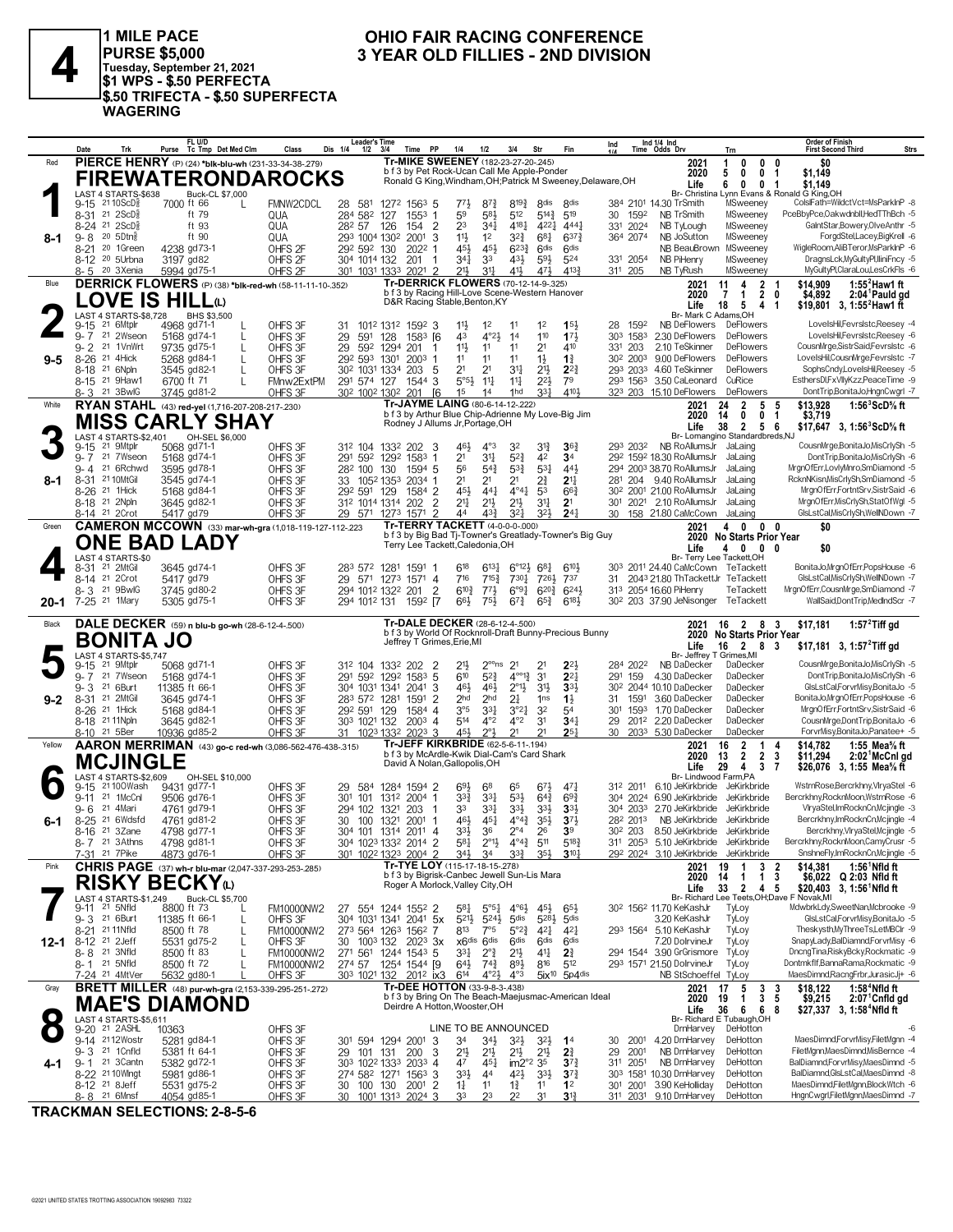5

1 MILE TROT OHIO FAIR RACING CONFERENCE PURSE \$4,847<br>Tuesday, September 21, 2021<br>\$1 WPS - \$.50 PERFECTA 2 YEAR OLD COLTS AND GELDINGS - 3RD DIVISION \$.50 TRIFECTA - \$.50 SUPERFECTA<br>\$.50 PICK 4 (5-6-7-8) WAGERING

| Tr-JEFF CONGER (96-10-11-13-213)<br>RYAN STAHL (43) red-yel (1,716-207-208-217-.230)<br>Red<br>90<br>4 1<br>\$10,679<br>2021<br>b g 2 by Stormin Normand-Can't Get Over You-Andover Hall<br>No Starts Prior Year<br>2020<br><b>GLOBAL CYCLONE(t)</b><br>Jeffrey P Conger, Hudson, OH; Daryl L Metheney, Brookpark, OH;<br>9 0 4 1<br>Life<br>\$10.679<br>Karen A Shannon, Los Altos, CA<br>LAST 4 STARTS-\$5,462<br>BHS \$8,500<br>Br- Marion Beachy, OH<br>3258 gd84-1 +<br>AHandsmFc,GlobICycl,FloydOfRs -5<br>21 6Wostr<br>$2^{21}$<br>301 2053<br>9-14<br>OHFS <sub>2C</sub><br>323 1041 1351 2051 1<br>22<br>2 <sup>1</sup><br>$2^{2}$<br>4.10 JeConger<br>JeConger<br>3½<br>21 7 Cnfld<br>34<br>$42\frac{1}{2}$<br>2 <sup>11</sup><br>2 <sup>3</sup><br>AHandsmFc,GloblCycl,Outreach -5<br>$9 - 6$<br>4076 gd75-1 +<br>OHFS <sub>2C</sub><br>294 2051<br>NB JeConger<br>JeConger<br>313 1033 135<br>2043 5<br>34<br>2 <sup>2</sup><br>2 <sup>2</sup><br>FlexMania, GlobIC ycl, First Of Hs -7<br>$9 - 3$<br>21 1Burt<br>12740 ft 71-1 +<br>OHFS <sub>2C</sub><br>314 1034 1363<br>2 <sup>2</sup><br>$2\frac{1}{2}$<br>$2^{3}$<br>3.20 JeConger<br>JeConger<br>2074 3<br>312 2082<br>510<br>$4^{\circ}18\frac{1}{2}$<br>GoWthGsto,StonThrwA,ChuckIsBg -7<br>21 2Hick<br>522<br>47<br>$4^{17}\frac{3}{4}$<br>3.80 JeConger<br>$8 - 26$<br>5558 gd84-1 +<br>OHFS <sub>2C</sub><br>33<br>1051 1353<br>$205^3$ $7x$<br>30<br>2091<br>JeConger<br>5-2<br>$43\frac{1}{2}$<br>8-13 <sup>21</sup> 1Jeff<br>$35\frac{1}{4}$<br>$3^{3}$<br>3 <sup>3</sup><br>AnothrLng,PhantmTom,GlobICycl -6<br>5815 gd76-1 †<br>OHFS <sub>2C</sub><br>32<br>105 136 <sup>2</sup> 206<br>4 <sup>4</sup><br>294 2064<br>3.70 JeConger<br>JeConger<br>-2<br>8-10 <sup>21</sup> 4Ber<br>37<br>33<br>2 <sup>2</sup><br>$2^{2}$<br>283 2061<br>*.90 JeConger<br>FloydOfRs,GloblCycl,FirstOfHs -3<br>11416 gd85-2 +<br>2054 1<br>383<br>JeConger<br>OHFS <sub>2C</sub><br>33 106 137<br>7-30 21 7Nfld<br>7400 ft 70<br>$6^{10}$<br>56}<br>471<br>5p463<br>311 2011159.70 JeConger<br>MoBay, New Wstrvl, SuprSprt -9<br>OHFS <sub>2C</sub><br>$6^{13}$<br>JeConger<br>284 583 1283 1594 8<br>Tr-KENT HESS (119-15-16-23-.265)<br><b>CHRIS PAGE</b> (37) wh-r blu-mar (2,047-337-293-253-.285)<br>14 0 0 4<br>Blue<br>2021<br>\$4,077<br>b c 2 by Dream Rocker-Wicked Woman-Manofmanymissions<br>2020 No Starts Prior Year<br><b>WICKED ROCKER</b> ⊕<br>Sherry L Lange, Gaines, MI; Kent V Hess, Millington, MI<br>14 0<br>0 <sub>4</sub><br>Life<br>\$4,077<br>LAST 4 STARTS-\$887<br>Br- Harvev E Byler.MI<br>21 3 Allgn<br>7692 gd68-3 +<br>Saulsgood,KandysSpr,ArznaGriz -7<br><b>NB KeHess</b><br>9-13<br>MIFS 2CT<br>33 1072 1372 2103 5<br>KeHess<br>21 5Wseon<br>311 2084 5.00 SkDeMull<br>KeHess<br>BckyeCash=SwanHlvTm=Rolersvle -6<br>$9 - 7$<br>5458 gd74-1 +<br>OHFS <sub>2C</sub><br>32<br>5°3?<br>$5^{\circ}2^{\frac{3}{4}}$<br>$5^{2}$<br>$58\frac{3}{4}$<br>105 137 207<br>- 16<br>55<br>21 2VnWrt<br>SwanHlvTm.SuprSprt.DontDewlt -8<br>$9 - 2$<br>10590 gd75-1 +<br>OHFS <sub>2C</sub><br>331<br>1061 1372<br>58<br>$65\frac{1}{2}$<br>633<br>68<br>66<br>32 <sup>2</sup> 210 <sup>2</sup> 36.30 KeHess<br>KeHess<br>2091<br>4<br>6111<br>623<br>MondoAngl,Hunkaaah,KandysSpr -7<br>$8 - 23$<br>21 3Hart<br>$6^{13}$<br>610<br>69 <sub>1</sub><br>35 2143 NB KeHess<br>KeHess<br>7727 gd82-2 +<br>MIFS 2CT<br>324 1052 1373 210<br>ſ6<br>25-1<br>8-18 21 10 Npln<br>416<br>421<br>39<br>4141<br>SwanHlvTm,RosRnXltd,StonThrwA -5<br>3739 gd82-1 +<br>OHFS <sub>2C</sub><br>33 106 <sup>3</sup> 1391 211<br>537<br>30 <sup>2</sup> 2134 16.60 SkDeMull<br>KeHess<br>2x<br>$4^{24}\frac{1}{4}$ $4x^{8}\frac{1}{2}$<br>412<br>$39\frac{3}{4}$<br>301 2113<br>NB SkDeMull<br>BckyeCash,SuprSprt,WickdRckr -4<br>8-12 <sup>21</sup> 1 Attc<br>5258 gd81-2 +<br>OHFS <sub>2C</sub><br>36<br>KeHess<br>323 1053 139<br>$209^3$ 4x<br>GoWthGsto,UGtaBeLef,WickdRckr -5<br>546<br>559<br>545<br>3 <sub>dis</sub><br>3593<br>342 215 10.90 SkDeMull<br>KeHess<br>8-4 21 1BwlG<br>$3739$ gd81-2 +<br>OHFS <sub>2C</sub><br>30 <sup>2</sup> 100 <sup>2</sup> 131 <sup>3</sup> 203 4x<br>Tr-RON STECK (312-25-42-61-.220)<br><b>CAMERON MCCOWN</b> (33) mar-wh-gra (1,018-119-127-112-.223<br>$12 \quad 3 \quad 5 \quad 3$<br>\$15,047<br>White<br>2021<br>2:05 Npln gd<br>b c 2 by Creatine-Sheatrottin Kid-Cincinnati Kid<br><b>No Starts Prior Year</b><br>2020<br><b>BEAST OF DELAWARE</b><br>Frederick A Reed IV, Delaware, OH<br>$12 \quad 3 \quad 5 \quad 3$<br>Life<br>\$15,047 2, 2:05 Npln gd<br>LAST 4 STARTS-\$6,996<br>Br- Frederick A Reed IV, OH<br>21 2UpSan<br>5583 gd82-1<br>2 <sup>4</sup><br>2033<br>FlexMania,BestOfDlw,JazmnDeep -5<br>OHFS <sub>2C</sub><br>23<br>2 <sup>2</sup><br>31<br>3.50 CaMcCown RonSteck<br>9-16<br>33 101 132<br>2024 1<br>$21\frac{1}{4}$<br>23<br>9-4 21 4Rchwd<br>12 <sup>1</sup><br>11<br>$2^{13}$<br>.90 CaMcCown RonSteck<br>PerryDelL,BestOfDlw,Kismlkstr -7<br>10490 gd75-1<br>OHFS <sub>2C</sub><br>$\overline{2}$<br>12 <sup>1</sup><br>$11\frac{1}{4}$<br>334 2062<br>30<br>1004 1323 206<br>$11\frac{1}{4}$<br>RonSteck<br>ATrueDrem,BestOfDlw,WshyWshy -5<br>8-31<br>21 11MtGil<br>3739 gd70-1<br>OHFS <sub>2C</sub><br>11<br>$11\frac{1}{4}$<br>$11\frac{1}{4}$<br>2nk<br>1.80 CaMcCown<br>344 1053 137<br>207<br>30<br>207<br>1<br>BestOfDlw,BckyeCash,LongKen -5<br>8-23 <sup>21</sup> 6Lima<br>294 100 1314<br>16<br>17<br>111<br>115<br>1143<br>344 2063<br>*.20 CaMcCown<br>RonSteck<br>4091 gd79-2<br>OHFS <sub>2C</sub><br>$2063$ 2<br>6-1<br>111<br>112<br>8-18 <sup>21</sup> 1Npln<br>16<br>17<br>115<br>1.70 CaMcCown<br>BestOfDlw,SpirtRdge,ATrueDrem -5<br>3739 gd82-1<br>OHFS <sub>2C</sub><br>311 1012 1323 205<br>32 <sup>2</sup> 205<br>RonSteck<br>$\mathbf{1}$<br>$2^{\circ}1$<br>2 <sup>11</sup><br>$2^{3}_{4}$<br>32 2131<br>*.90 RonSteck<br><b>RonSteck</b><br>BIFlyingn, Wshy Wshy, Best Of Dlw -7<br>8-13 <sup>21</sup> 20rot<br>5632 gd82<br>OHFS <sub>2C</sub><br>311<br>$35\frac{1}{4}$<br>353 1071 141<br>$212^1$ 3x<br>8-9 21 2Mnsf<br>4077 gd75-2<br>334<br>35}<br>3 <sup>8</sup><br>5.10 RonSteck<br>RonSteck<br>FlexMania,ATrueDrem,BestOfDlw -6<br>OHFS <sub>2C</sub><br>12<br>123<br>324 212<br>331 1062 1383 2102<br>JEFF NISONGER (40) wh-n blu-mar (421-91-77-80-381)<br>Tr-MARK WINTERS (180-24-27-46-302)<br>2021<br>$11 \t1 \t2 \t4$<br>\$6,768<br>Green<br>2:10 Urbna sy<br>b c 2 by Deep Chip-Dw's Jasmine-Dilbert Hanover<br>2020 No Starts Prior Year<br><b>JAZZMAN DEEP(t)</b><br>Jr Stable Llp, Orient, OH<br>$11 \quad 1$<br>2 4<br>Life<br>\$6,768 2, 2:10 Urbna sy<br>LAST 4 STARTS-\$2,063<br>Br- Jr Stable Llp,OH<br>5583 gd82-1 +<br>411}<br>310<br>3 <sup>17</sup><br>FlexMania,BestOfDlw,JazmnDeep -5<br>21 2UpSan<br>410<br>491<br>2061 13.30 JeNisonger MaWinters<br>9-16<br>OHFS <sub>2C</sub><br>101 132<br>2024 4<br>32<br>33<br>9-9 2112Knton<br>$21\frac{1}{2}$<br>$2^{3}_{4}$<br>23<br>$3^{10}$<br>8.80 JeNisonger<br>CntTheCon,BenLngtmC,JazmnDeep -5<br>OHFS <sub>2C</sub><br>2072 4<br>$1\frac{1}{4}$<br>332 2092<br>MaWinters<br>3131 gd72<br>321<br>1042136<br>$4^{\circ}21$<br>MilsOfMsc,PerryDelL,DooWopLou -6<br>8-23 <sup>21</sup> 2Lima<br>4091 gd85-2 +<br>OHFS <sub>2C</sub><br>1064 1392 2102 6<br>46<br>431<br>4 <sup>3</sup><br>410<br>323 2122<br>1.40 JeNisonger<br>MaWinters<br>33<br>WekndCash,DooWopLou,JazmnDeep -6<br>8-16 <sup>21</sup> 5Troy<br>321 1042 1352<br>23<br>$21\frac{1}{2}$<br>$2^{21}$<br>2 <sup>2</sup><br>3 <sup>11</sup><br>1.50 ScCisco<br><b>MaWinters</b><br>5774 gd79-1 +<br>OHFS <sub>2C</sub><br>206<br>30 <sup>2</sup> 2061<br>$10 - 1$<br>-1<br>32<br>$2^{\circ}$<br>$1\frac{3}{4}$<br>133<br>JazmnDeep,RsaJessie,Kismlkstr -6<br>8-12 <sup>21</sup> 5Urbna<br>3187 sy 75-1 +<br>OHFS <sub>2C</sub><br>334 107 1384 210<br>$3^{\circ}3^{\circ}$<br>311 210<br>*1.30 JeNisonger<br>MaWinters<br>4<br>8-3 <sup>21</sup> 3Wapak<br>48<br>441<br>$4^{2}\frac{3}{4}$<br>$35\frac{3}{4}$<br>5.50 JeNisonger<br>MaWinters<br>TomsAce,Unclepttk,JazmnDeep -5<br>3975 gd77-1<br>OHFS <sub>2C</sub><br>$4^{13}$<br>314 2092<br>323 104 137<br>$2081$ 4<br>7-28 21 6Sid<br>37<br>2111<br>314 212 14.10 MaWinters<br>MaWinters<br>LongKen,JazmnDeep,CsSamPowr -5<br>4016 gd90-1<br>OHFS <sub>2C</sub><br>43<br>44<br>34 1061 1392 2094 1x<br>$4x^7$<br>Tr-ANN RUSSELL (77-8-8-8-196)<br>DAN NOBLE (38) pur-wh-go (1,803-308-252-226-.290)<br>13 5<br>4 <sub>2</sub><br>\$22,714<br>2:01 <sup>4</sup> Nfld ft<br>Black<br>2021<br>b c 2 by Southwind Spirit-Rose Run Pearl-Chocolatier<br>2020 No Starts Prior Year<br><b>SUPER SPIRIT</b><br>Ann F Russell, Britton, MI<br>Life<br>$13 \quad 5$<br>42<br>\$22,714 2, 2:01 Nfld ft<br>LAST 4 STARTS-\$7,126<br>Buck-CL \$8,000<br>Br- Ivan J Miller, OH<br>2 <sub>hd</sub><br>313 208<br>Mcpherson,SuprSprt,PerryDelL -6<br>21 7Mtplr<br>313 1042 1362 208<br>$11\frac{1}{2}$<br>NB BbRowland AnRussell<br>$9 - 15$<br>5458 gd71-1<br>OHFS <sub>2C</sub><br>$14\frac{1}{2}$<br>1 <sup>2</sup><br>11<br>-4<br>21 1Wseon<br>115<br>15<br>1 <sup>2</sup><br>$1\frac{1}{2}$<br>*.50 BbRowland<br>AnRussell<br>SuprSprt,DontDewIt,Mcpherson -5<br>$9 - 7$<br>5358 gd74-1<br>OHFS <sub>2C</sub><br>304 103 1341 2053 5<br>1 <sup>5</sup><br>312 2053<br>9-2 21 2VnWrt<br>2.10 BbRowland<br>SwanHlvTm,SuprSprt,DontDewIt -8<br>10590 gd75-1<br>OHFS <sub>2C</sub><br>2091<br>2 <sup>1</sup><br>2 <sup>1</sup><br>3 <sup>1</sup><br>3 <sup>1</sup><br>$2\frac{1}{2}$<br>313 2091<br>AnRussell<br>331 1061 1372<br>3<br>5°2<br>45<br>SwanHlvTm,PerryDelL,NewWstrvl -6<br>21 5Hick<br>$6^{21}$<br>$5^{8}$<br>$47\frac{1}{4}$<br>*1.00 BbRowland<br>AnRussell<br>$8 - 26$<br>5458 gd84-1<br>OHFS <sub>2C</sub><br>334 1064 1393 2093 5x<br>31 211<br>$9 - 2$<br>8-18 <sup>21</sup> 5Npln<br>11<br>11<br>$1\frac{3}{4}$<br>2 <sub>ns</sub><br>*.20 BbRowland<br>DontDewIt,SuprSprt,DundstpCh -4<br>3739 gd82-1<br>OHFS <sub>2C</sub><br>32 1044 1373 209<br>$\overline{2}$<br>1 <sup>2</sup><br>312 209<br>AnRussell<br>$2\frac{1}{2}$<br>303 2093<br>NB BbRowland<br>AnRussell<br>BckyeCash,SuprSprt,WickdRckr -4<br>8-12 <sup>21</sup> 1Attc<br>5258 gd81-2<br>OHFS <sub>2C</sub><br>$11\frac{1}{4}$<br>11<br>1hd<br>323 1053 139<br>2093 1<br>11<br>SuprSprt,LbsLegacy,BankerBro -6<br>8-4 21 2Nfld<br>8500 ft 80<br>$11\frac{3}{4}$<br>2 <sub>ns</sub><br>1 <sup>3</sup><br>11<br>303 2014<br>*.70 ToHall<br>AnRussell<br>2YR NW1PM<br>292 1004 1311 2014 4<br>1 <sup>2</sup><br>Tr-JOSEPH KRAMP (97-12-7-7-188)<br><b>JASON THOMPSON</b> (42) r blu-blk-wh (762-56-74-86-165)<br>9 0 2 3<br>\$3,926<br>Yellow<br>2021<br>b c 2 by Spring Goal-Yes To The Dress-Andover Hall<br><b>No Starts Prior Year</b><br>2020<br><b>DUNDEE'STOP</b><br><b>CHOICE</b> (t)<br>Joseph M Kramp, Northfield, OH;<br>90<br>2 3<br>Life<br>\$3,926<br>Michael A Mitch, Sagamore Hills, OH<br>Buck-CL \$5,500<br>4 STARTS-\$2,509<br>Br- Michael I Miller, OH<br><b>AST</b><br>PhantmTom,DundstpCh,StrngCrnt -5<br>21 8Wostr<br>3158 gd84-1<br>333 1052 1372 2073 4<br>$2^{2}\frac{1}{2}$ 2 <sup>2</sup><br>30<br>2074<br>9.60 DolrvineJr<br>OHFS <sub>2C</sub><br>2 <sup>2</sup><br>$2^{2}$<br>2 <sup>11</sup><br>JoKramp<br>9-14<br>21 1 Cnfld<br>x4°81 ix3x913101<br>$3^{10}$<br>Loddwthcr, Ttslsobar, DundstpCh -5<br>$9 - 6$<br>3976 gd70-1 +<br>OHFS <sub>2C</sub><br>30 <sup>2</sup> 101 132 <sup>1</sup> 204 <sup>1</sup> 5<br>$3^{29}$<br>354 210<br>NB JaThmpsn<br>JoKramp<br>8-31 21 4MtGil<br>320} 320}<br>FlexMania, GetSmeCsh, DundstpCh -5<br>3739 gd74-1<br>OHFS <sub>2C</sub><br>32 103 134 2054 2x 422 314 3171<br>323 210 29.10 JaThmpsn<br>JoKramp<br>ATrueDrem,DundstpCh,DocsSpirt -7<br>8-23<br>21 4Wlngt<br>3183 gd81-1<br>OHFS <sub>2C</sub><br>293 1001 131<br>2024 [7<br>$38\frac{1}{2}$<br>35<br>23<br>22<br>2 <sup>1</sup><br>6.80 JaThmpsn<br>JoKramp<br>312 203<br>6-1<br>$39\frac{1}{2}$<br>412<br>$35\frac{3}{4}$<br>DontDewIt.SuprSprt.DundstpCh -4<br>8-18 <sup>21</sup> 5Npln<br>3739 gd82-1<br>OHFS <sub>2C</sub><br>32<br>1044 1373 209<br>$4^{18}\frac{1}{2}$<br>$3^{7}$<br>31 210 <sup>2</sup> 8.80 CaMcCown<br>JoKramp<br>-3x<br>Outreach, NormanHil, Wtch MyBrs -5<br>8.00 JaThmpsn<br>8-13 <sup>21</sup> 4 Jeff<br>5715 gd76-1<br>36<br>46<br>44}<br>$44\frac{3}{4}$<br>301 211<br>JoKramp<br>OHFS <sub>2C</sub><br>34 1072 140<br>$2094$ 1x<br>$46\frac{1}{4}$<br>FlexMania,ATrueDrem,BestOfDlw -6<br>8-9 21 2Mnsf<br>4077 gd75-2<br>x423} 517}<br>47<br>471<br>4233<br>32 2151 33.00 JaThmpsn<br>JoKramp<br>OHFS <sub>2C</sub><br>331 1062 1383 2102 6<br>Tr-ROSY WEAVER (233-43-33-35-.313)<br><b>DON IRVINE JR</b> (70) go-wh-red (433-65-62-52-270)<br>$11 \t3 \t3 \t4$<br>\$12,480<br>2:02 <sup>4</sup> Wingt gd<br>Pink<br>2021<br>b g 2 by Winning Fireworks-Lady Sj-S J's Photo<br>2020 No Starts Prior Year<br><b>TRUE DREAM</b> (t)<br>Rosy E Weaver, Beach City, OH<br>Life 11 3 3 4 \$12,480 2, 2:02 <sup>4</sup> Wingt gd<br>Br- Daniel J Schlabach & Wayne J Schlabach,OH<br>4 STARTS-\$4,339<br>Buck-CL \$11,000<br>LAST<br>21 1Wostr<br>3258 gd82-1<br>$9 - 14$<br>30 <sup>2</sup> 2064<br>StayTuned,SpirtRdge,ATrueDrem -6<br>OHFS <sub>2C</sub><br>323 1043 1361 206<br>$2^{\circ}1$<br>$2^{\circ}1$<br>$3^{3}_{2}$<br>4.60 DolrvineJr<br>RoWeaver<br>-3<br>32<br>$2\frac{3}{4}$<br>9-6 21 9Cnfld<br>3°3<br>$2^{\circ}1\frac{1}{2}$<br>32<br>3 <sup>9</sup><br>PhantmTom,Longshot,ATrueDrem -4<br>OHFS <sub>2C</sub><br>3 <sup>5</sup><br>NB DolrvineJr<br>RoWeaver<br>4076 gd75-1<br>311 1021 1322 2032 3x<br>323 2051<br>RoWeaver<br>ATrueDrem,BestOfDlw,WshyWshy -5<br>21 11 MtGil<br>3739 gd70-1<br>OHFS <sub>2C</sub><br>344 1053 137<br>$x4x$ $4^{2}\frac{3}{4}$<br>$2^{11}$<br>2 <sup>11</sup><br>2 <sup>11</sup><br>1nk<br>*.40 DolrvineJr<br>8-31<br>207<br>294 207<br>ATrueDrem,DundstpCh,DocsSpirt -7<br>8-23 <sup>21</sup> 4Wlngt<br>$2^{3}\frac{1}{2}$<br>2 <sup>1</sup><br>3.20 DolrvineJr<br>RoWeaver<br>3183 gd81-1<br>OHFS <sub>2C</sub><br>293 1001 131<br>2024<br>1 <sup>3</sup><br>1 <sup>2</sup><br>11<br>314 2024<br>$9-2$<br>1<br>$3^{07}\frac{3}{4}$<br>322<br>RoWeaver<br>BestOfDlw,SpirtRdge,ATrueDrem -5<br>8-18 <sup>21</sup> 1Npln<br>3739 gd82-1<br>OHFS <sub>2C</sub><br>311 1012 1323 205<br>413<br>x3 <sup>23</sup><br>$3^{17}\frac{1}{4}$<br>311 2082<br>*.60 RoWeaver<br>-5<br>2 <sup>11</sup><br>*1.80 DolrvineJr<br>RoWeaver<br>Longshot,ATrueDrem,GetSmeCsh -7<br>8-13 <sup>21</sup> 7 Crot<br>5632 gd82<br>332 1043 1354 2054 5<br>2x <sup>1</sup><br>11<br>1hd<br>301 206<br>OHFS <sub>2C</sub><br>11<br>333<br>RoWeaver<br>FlexMania,ATrueDrem,BestOfDlw -6<br>8-9 21 2Mnst<br>4077 gd75-2<br>34}<br>$2^{\circ}2^{\circ}$<br>$2^{2}$<br>24 <sub>3</sub><br>321 2111<br>1.70 DolrvineJr<br>OHFS <sub>2C</sub><br>331 1062 1383 2102 4<br>Tr-HANK LE VAN (244-21-34-34-.210)<br>HANK LE VAN (P) (27) mar-wh-go (261-24-38-38-.221)<br>18 1 5 1<br>\$15,322<br>Gray<br>2021<br>2:06 Rchwd gd<br>b g 2 by What The Hill-Lady Rainbow-Muscles Yankee<br>2020 No Starts Prior Year<br><b>PERRY</b><br><b>DEL</b><br>L(t)<br>Le Van Stbs, Wdstck, OH; Darmofal Rcg Ent, Sylvn, OH;<br>18 1 5 1<br>Life<br>\$15,322 2, 2:06 Rchwd gd<br>A Heffelfinger, Ashind, OH; M Perry, Cbl, OH<br>LAST 4 STARTS-\$7,117<br>LEX-SEL \$18,000<br>Br- James G Wilhite Jr,KY<br>21 7Mtplr<br>Mcpherson,SuprSprt,PerryDelL -6<br>5458 gd71-1 +<br>313 1042 1362 208<br>413<br>312 2082<br>NB HaLeVan<br>9-15<br>OHFS <sub>2C</sub><br>-6<br>55<br>43<br>41}<br>HaLeVan<br>32<br>MyGuyWrps,PerryDelL,MrSteele -6<br>481<br>323 2074 10.80 HaLeVan<br>9-9 2122Knton<br>OHFS <sub>2C</sub><br>$5^{8}$<br>46}<br>$2^{8}$<br>HaLeVan<br>3131 gd72<br>304 103 134<br>2061<br>6<br>$65\frac{1}{4}$<br>BckyeCash=SwanHlvTm=Rolersvle -6<br>$9 - 7$<br>21 5Wseon<br>5458 gd74-1 +<br>OHFS <sub>2C</sub><br>$4^{\circ}2^{\frac{3}{4}}$<br>$2^{\circ}1$<br>3½<br>2081 5.00 HaLeVan<br>HaLeVan<br>32<br>105 137<br>207<br>67<br>$46\frac{1}{4}$<br>4<br>31<br>PerryDelL,BestOfDlw,Kismlkstr -7<br>9-4 <sup>21</sup> 4Rchwd<br>$5^{13}\frac{1}{2}$<br>$5^{13}\frac{1}{4}$<br>$5^{71}$<br>3 <sup>1</sup><br>206 10.80 HaLeVan<br>HaLeVan<br>10490 gd75-1 +<br>OHFS <sub>2C</sub><br>1004 1323<br>206<br>$\overline{4}$<br>$1\frac{13}{4}$<br>32<br>30<br>7-1<br>$6^{10}\frac{1}{2}$<br>$4^{2}\frac{1}{2}$<br>SwanHlvTm,SuprSprt,DontDewIt -8<br>9-2 <sup>21</sup> 2VnWrt<br>10590 gd75-1 +<br>OHFS <sub>2C</sub><br>331 1061 1372 2091 [7<br>$5^{\circ 5\frac{1}{2}}$<br>$4^{01}\frac{1}{2}$<br>42<br>2093 36.30 HaLeVan<br>HaLeVan<br>32<br>210 10.40 HaLeVan<br>SwanHlvTm,PerryDelL,NewWstrvl -6<br>8-26 <sup>21</sup> 5Hick<br>5458 gd84-1<br>2 <sup>2</sup><br>$2^{13}$<br>HaLeVan<br>OHFS <sub>2C</sub><br>334 1064 1393 2093 1<br>24<br>3 <sup>1</sup><br>3 <sup>1</sup><br>301<br>MilsOfMsc,PerryDelL,DooWopLou -6<br>8-23 <sup>21</sup> 2Lima<br>4091 gd85-2<br>221<br>21 <sub>1</sub><br>31 <sup>3</sup><br>27<br>2 <sup>1</sup><br>1064 1392 2102 3<br>303 2102 16.20 HaLeVan<br>HaLeVan<br>OHFS <sub>2C</sub><br>33<br><b>TRACKMAN SELECTIONS: 1-5-7-3</b> | Date | Trk | FL U/D<br>Purse Tc Tmp Det Med Clm | Class | Leader's Time<br>Dis 1/4<br>$1/2$ $3/4$ | Time PP | 1/4<br>1/2 | 3/4 | Str | Fin | Ind | Ind 1/4 Ind<br>Time Odds Drv | Trn | <b>Order of Finish</b><br><b>First Second Third</b> | <b>Strs</b> |
|------------------------------------------------------------------------------------------------------------------------------------------------------------------------------------------------------------------------------------------------------------------------------------------------------------------------------------------------------------------------------------------------------------------------------------------------------------------------------------------------------------------------------------------------------------------------------------------------------------------------------------------------------------------------------------------------------------------------------------------------------------------------------------------------------------------------------------------------------------------------------------------------------------------------------------------------------------------------------------------------------------------------------------------------------------------------------------------------------------------------------------------------------------------------------------------------------------------------------------------------------------------------------------------------------------------------------------------------------------------------------------------------------------------------------------------------------------------------------------------------------------------------------------------------------------------------------------------------------------------------------------------------------------------------------------------------------------------------------------------------------------------------------------------------------------------------------------------------------------------------------------------------------------------------------------------------------------------------------------------------------------------------------------------------------------------------------------------------------------------------------------------------------------------------------------------------------------------------------------------------------------------------------------------------------------------------------------------------------------------------------------------------------------------------------------------------------------------------------------------------------------------------------------------------------------------------------------------------------------------------------------------------------------------------------------------------------------------------------------------------------------------------------------------------------------------------------------------------------------------------------------------------------------------------------------------------------------------------------------------------------------------------------------------------------------------------------------------------------------------------------------------------------------------------------------------------------------------------------------------------------------------------------------------------------------------------------------------------------------------------------------------------------------------------------------------------------------------------------------------------------------------------------------------------------------------------------------------------------------------------------------------------------------------------------------------------------------------------------------------------------------------------------------------------------------------------------------------------------------------------------------------------------------------------------------------------------------------------------------------------------------------------------------------------------------------------------------------------------------------------------------------------------------------------------------------------------------------------------------------------------------------------------------------------------------------------------------------------------------------------------------------------------------------------------------------------------------------------------------------------------------------------------------------------------------------------------------------------------------------------------------------------------------------------------------------------------------------------------------------------------------------------------------------------------------------------------------------------------------------------------------------------------------------------------------------------------------------------------------------------------------------------------------------------------------------------------------------------------------------------------------------------------------------------------------------------------------------------------------------------------------------------------------------------------------------------------------------------------------------------------------------------------------------------------------------------------------------------------------------------------------------------------------------------------------------------------------------------------------------------------------------------------------------------------------------------------------------------------------------------------------------------------------------------------------------------------------------------------------------------------------------------------------------------------------------------------------------------------------------------------------------------------------------------------------------------------------------------------------------------------------------------------------------------------------------------------------------------------------------------------------------------------------------------------------------------------------------------------------------------------------------------------------------------------------------------------------------------------------------------------------------------------------------------------------------------------------------------------------------------------------------------------------------------------------------------------------------------------------------------------------------------------------------------------------------------------------------------------------------------------------------------------------------------------------------------------------------------------------------------------------------------------------------------------------------------------------------------------------------------------------------------------------------------------------------------------------------------------------------------------------------------------------------------------------------------------------------------------------------------------------------------------------------------------------------------------------------------------------------------------------------------------------------------------------------------------------------------------------------------------------------------------------------------------------------------------------------------------------------------------------------------------------------------------------------------------------------------------------------------------------------------------------------------------------------------------------------------------------------------------------------------------------------------------------------------------------------------------------------------------------------------------------------------------------------------------------------------------------------------------------------------------------------------------------------------------------------------------------------------------------------------------------------------------------------------------------------------------------------------------------------------------------------------------------------------------------------------------------------------------------------------------------------------------------------------------------------------------------------------------------------------------------------------------------------------------------------------------------------------------------------------------------------------------------------------------------------------------------------------------------------------------------------------------------------------------------------------------------------------------------------------------------------------------------------------------------------------------------------------------------------------------------------------------------------------------------------------------------------------------------------------------------------------------------------------------------------------------------------------------------------------------------------------------------------------------------------------------------------------------------------------------------------------------------------------------------------------------------------------------------------------------------------------------------------------------------------------------------------------------------------------------------------------------------------------------------------------------------------------------------------------------------------------------------------------------------------------------------------------------------------------------------------------------------------------------------------------------------------------------------------------------------------------------------------------------------------------------------------------------------------------------------------------------------------------------------------------------------------------------------------------------------------------------------------------------------------------------------------------------------------------------------------------------------------------------------------------------------------------------------------------------------------------------------------------------------------------------------------------------------------------------------------------------------------------------------------------------------------------------------------------------------------------------------------------------------------------------------------------------------------------------------------------------------------------------------------------------------------------------------------------------------------------------------------------------------------------------------------------------------------------------------------------------------------------------------------------------------------------------------------------------------------------------------------------------------------------------------------------------------------------------------------------------------------------------------------------------------------------------------------------------------------------------------------------------------------------------------------------------------------------------------------------------------------------------------------------------------------------------------------------------------------------------------------------------------------------------------------------------------------------------------------------------------------------------------------------------------------------------------------------------------------------------------------------------------------------------------------------------------------------------------------------------------------------------------------------------------------------------------------------------------------------------------------------------------------------------------------------------------------------------------------------------------------------------------------------------------------------------------------------------------------------------------------------------------------------------------------------------------------------------------------------------------------------------------------------------------------------------------------------------------------------------------------------------------------------------------------------------------------------------------------------------------------------------------------------------------------------------------------------------------------------------------------------------------------------------------------------------------------------------------------------------------------------------------------------------------------------------------------------------------------------------------------------------------------------------------------------------------------------------------------------------------------------------------------------------------------------------------------------------------------------------------------------------------------------------------------------------------------------------------------------------------------------------------------------------------------------------------------------------------------------------------------------------------------------------------------------------------------------------------------------------------------------------------------------------------------------------------------------------------------------------------------------------------------------------------------------------------------------------------------------------------------------------------------------------------------------------------------------------------------------------------------------------------------------------------------------------------------------------------------------------------------------------------------------------------------------------------------------------------------------------------------------------------------------------------------------------------------------------------------------------------------------------------------------------------------------------------------------------------------------------------------------------------------------------------------------------------------------------------------------------------------------------------------------------------------------------------------------------------------------------------------------------------------------------------------------------------------------------------------------------------------------------------------------------------------------------------------------------------------------------------------------------------------------------------------------------------------------------------------------------------------------------------------------------------------------------------------------------------------------------------------------------------------------------------------------------------------------------------------------------------------------------------------------------------------------------------------------------------------------------------------------------------------------------------------------------------------------------------------------------------------------------------------------------------------------------------------------------------------------------------------------------------------------------------------------------------------------------------------------------------------------------------------------------------------------------------------------------------------------------------------------------------------------------------------------------------------------------------------------------------------------------------------------------------------------------------------------------------------------------------------------------------------------------------------------------------------------------------------------------------------------------------------------------------------------------------------------------------------------------------------------------------------------------------------------------------------------------------------------------------------------------|------|-----|------------------------------------|-------|-----------------------------------------|---------|------------|-----|-----|-----|-----|------------------------------|-----|-----------------------------------------------------|-------------|
|                                                                                                                                                                                                                                                                                                                                                                                                                                                                                                                                                                                                                                                                                                                                                                                                                                                                                                                                                                                                                                                                                                                                                                                                                                                                                                                                                                                                                                                                                                                                                                                                                                                                                                                                                                                                                                                                                                                                                                                                                                                                                                                                                                                                                                                                                                                                                                                                                                                                                                                                                                                                                                                                                                                                                                                                                                                                                                                                                                                                                                                                                                                                                                                                                                                                                                                                                                                                                                                                                                                                                                                                                                                                                                                                                                                                                                                                                                                                                                                                                                                                                                                                                                                                                                                                                                                                                                                                                                                                                                                                                                                                                                                                                                                                                                                                                                                                                                                                                                                                                                                                                                                                                                                                                                                                                                                                                                                                                                                                                                                                                                                                                                                                                                                                                                                                                                                                                                                                                                                                                                                                                                                                                                                                                                                                                                                                                                                                                                                                                                                                                                                                                                                                                                                                                                                                                                                                                                                                                                                                                                                                                                                                                                                                                                                                                                                                                                                                                                                                                                                                                                                                                                                                                                                                                                                                                                                                                                                                                                                                                                                                                                                                                                                                                                                                                                                                                                                                                                                                                                                                                                                                                                                                                                                                                                                                                                                                                                                                                                                                                                                                                                                                                                                                                                                                                                                                                                                                                                                                                                                                                                                                                                                                                                                                                                                                                                                                                                                                                                                                                                                                                                                                                                                                                                                                                                                                                                                                                                                                                                                                                                                                                                                                                                                                                                                                                                                                                                                                                                                                                                                                                                                                                                                                                                                                                                                                                                                                                                                                                                                                                                                                                                                                                                                                                                                                                                                                                                                                                                                                                                                                                                                                                                                                                                                                                                                                                                                                                                                                                                                                                                                                                                                                                                                                                                                                                                                                                                                                                                                                                                                                                                                                                                                                                                                                                                                                                                                                                                                                                                                                                                                                                                                                                                                                                                                                                                                                                                                                                                                                                                                                                                                                                                                                                                                                                                                                                                                                                                                                                                                                                                                                                                                                                                                                                                                                                                                                                                                                                                                                                                                                                                                                                                                                                                                                                                                                                                                                                                                                                                                                                                                                                                                                                                                                                                                                                                                                                                                                                                                                                                                                                                                                                                                                                                                                                                                                                                                                                                                                                                                                                                                                                                                                                                                                                                                                                                                                                                                                                                                                                                                                                                                                                                                                      |      |     |                                    |       |                                         |         |            |     |     |     |     |                              |     |                                                     |             |
|                                                                                                                                                                                                                                                                                                                                                                                                                                                                                                                                                                                                                                                                                                                                                                                                                                                                                                                                                                                                                                                                                                                                                                                                                                                                                                                                                                                                                                                                                                                                                                                                                                                                                                                                                                                                                                                                                                                                                                                                                                                                                                                                                                                                                                                                                                                                                                                                                                                                                                                                                                                                                                                                                                                                                                                                                                                                                                                                                                                                                                                                                                                                                                                                                                                                                                                                                                                                                                                                                                                                                                                                                                                                                                                                                                                                                                                                                                                                                                                                                                                                                                                                                                                                                                                                                                                                                                                                                                                                                                                                                                                                                                                                                                                                                                                                                                                                                                                                                                                                                                                                                                                                                                                                                                                                                                                                                                                                                                                                                                                                                                                                                                                                                                                                                                                                                                                                                                                                                                                                                                                                                                                                                                                                                                                                                                                                                                                                                                                                                                                                                                                                                                                                                                                                                                                                                                                                                                                                                                                                                                                                                                                                                                                                                                                                                                                                                                                                                                                                                                                                                                                                                                                                                                                                                                                                                                                                                                                                                                                                                                                                                                                                                                                                                                                                                                                                                                                                                                                                                                                                                                                                                                                                                                                                                                                                                                                                                                                                                                                                                                                                                                                                                                                                                                                                                                                                                                                                                                                                                                                                                                                                                                                                                                                                                                                                                                                                                                                                                                                                                                                                                                                                                                                                                                                                                                                                                                                                                                                                                                                                                                                                                                                                                                                                                                                                                                                                                                                                                                                                                                                                                                                                                                                                                                                                                                                                                                                                                                                                                                                                                                                                                                                                                                                                                                                                                                                                                                                                                                                                                                                                                                                                                                                                                                                                                                                                                                                                                                                                                                                                                                                                                                                                                                                                                                                                                                                                                                                                                                                                                                                                                                                                                                                                                                                                                                                                                                                                                                                                                                                                                                                                                                                                                                                                                                                                                                                                                                                                                                                                                                                                                                                                                                                                                                                                                                                                                                                                                                                                                                                                                                                                                                                                                                                                                                                                                                                                                                                                                                                                                                                                                                                                                                                                                                                                                                                                                                                                                                                                                                                                                                                                                                                                                                                                                                                                                                                                                                                                                                                                                                                                                                                                                                                                                                                                                                                                                                                                                                                                                                                                                                                                                                                                                                                                                                                                                                                                                                                                                                                                                                                                                                                                                                                                      |      |     |                                    |       |                                         |         |            |     |     |     |     |                              |     |                                                     |             |
|                                                                                                                                                                                                                                                                                                                                                                                                                                                                                                                                                                                                                                                                                                                                                                                                                                                                                                                                                                                                                                                                                                                                                                                                                                                                                                                                                                                                                                                                                                                                                                                                                                                                                                                                                                                                                                                                                                                                                                                                                                                                                                                                                                                                                                                                                                                                                                                                                                                                                                                                                                                                                                                                                                                                                                                                                                                                                                                                                                                                                                                                                                                                                                                                                                                                                                                                                                                                                                                                                                                                                                                                                                                                                                                                                                                                                                                                                                                                                                                                                                                                                                                                                                                                                                                                                                                                                                                                                                                                                                                                                                                                                                                                                                                                                                                                                                                                                                                                                                                                                                                                                                                                                                                                                                                                                                                                                                                                                                                                                                                                                                                                                                                                                                                                                                                                                                                                                                                                                                                                                                                                                                                                                                                                                                                                                                                                                                                                                                                                                                                                                                                                                                                                                                                                                                                                                                                                                                                                                                                                                                                                                                                                                                                                                                                                                                                                                                                                                                                                                                                                                                                                                                                                                                                                                                                                                                                                                                                                                                                                                                                                                                                                                                                                                                                                                                                                                                                                                                                                                                                                                                                                                                                                                                                                                                                                                                                                                                                                                                                                                                                                                                                                                                                                                                                                                                                                                                                                                                                                                                                                                                                                                                                                                                                                                                                                                                                                                                                                                                                                                                                                                                                                                                                                                                                                                                                                                                                                                                                                                                                                                                                                                                                                                                                                                                                                                                                                                                                                                                                                                                                                                                                                                                                                                                                                                                                                                                                                                                                                                                                                                                                                                                                                                                                                                                                                                                                                                                                                                                                                                                                                                                                                                                                                                                                                                                                                                                                                                                                                                                                                                                                                                                                                                                                                                                                                                                                                                                                                                                                                                                                                                                                                                                                                                                                                                                                                                                                                                                                                                                                                                                                                                                                                                                                                                                                                                                                                                                                                                                                                                                                                                                                                                                                                                                                                                                                                                                                                                                                                                                                                                                                                                                                                                                                                                                                                                                                                                                                                                                                                                                                                                                                                                                                                                                                                                                                                                                                                                                                                                                                                                                                                                                                                                                                                                                                                                                                                                                                                                                                                                                                                                                                                                                                                                                                                                                                                                                                                                                                                                                                                                                                                                                                                                                                                                                                                                                                                                                                                                                                                                                                                                                                                                                                                      |      |     |                                    |       |                                         |         |            |     |     |     |     |                              |     |                                                     |             |
|                                                                                                                                                                                                                                                                                                                                                                                                                                                                                                                                                                                                                                                                                                                                                                                                                                                                                                                                                                                                                                                                                                                                                                                                                                                                                                                                                                                                                                                                                                                                                                                                                                                                                                                                                                                                                                                                                                                                                                                                                                                                                                                                                                                                                                                                                                                                                                                                                                                                                                                                                                                                                                                                                                                                                                                                                                                                                                                                                                                                                                                                                                                                                                                                                                                                                                                                                                                                                                                                                                                                                                                                                                                                                                                                                                                                                                                                                                                                                                                                                                                                                                                                                                                                                                                                                                                                                                                                                                                                                                                                                                                                                                                                                                                                                                                                                                                                                                                                                                                                                                                                                                                                                                                                                                                                                                                                                                                                                                                                                                                                                                                                                                                                                                                                                                                                                                                                                                                                                                                                                                                                                                                                                                                                                                                                                                                                                                                                                                                                                                                                                                                                                                                                                                                                                                                                                                                                                                                                                                                                                                                                                                                                                                                                                                                                                                                                                                                                                                                                                                                                                                                                                                                                                                                                                                                                                                                                                                                                                                                                                                                                                                                                                                                                                                                                                                                                                                                                                                                                                                                                                                                                                                                                                                                                                                                                                                                                                                                                                                                                                                                                                                                                                                                                                                                                                                                                                                                                                                                                                                                                                                                                                                                                                                                                                                                                                                                                                                                                                                                                                                                                                                                                                                                                                                                                                                                                                                                                                                                                                                                                                                                                                                                                                                                                                                                                                                                                                                                                                                                                                                                                                                                                                                                                                                                                                                                                                                                                                                                                                                                                                                                                                                                                                                                                                                                                                                                                                                                                                                                                                                                                                                                                                                                                                                                                                                                                                                                                                                                                                                                                                                                                                                                                                                                                                                                                                                                                                                                                                                                                                                                                                                                                                                                                                                                                                                                                                                                                                                                                                                                                                                                                                                                                                                                                                                                                                                                                                                                                                                                                                                                                                                                                                                                                                                                                                                                                                                                                                                                                                                                                                                                                                                                                                                                                                                                                                                                                                                                                                                                                                                                                                                                                                                                                                                                                                                                                                                                                                                                                                                                                                                                                                                                                                                                                                                                                                                                                                                                                                                                                                                                                                                                                                                                                                                                                                                                                                                                                                                                                                                                                                                                                                                                                                                                                                                                                                                                                                                                                                                                                                                                                                                                                                                                                      |      |     |                                    |       |                                         |         |            |     |     |     |     |                              |     |                                                     |             |
|                                                                                                                                                                                                                                                                                                                                                                                                                                                                                                                                                                                                                                                                                                                                                                                                                                                                                                                                                                                                                                                                                                                                                                                                                                                                                                                                                                                                                                                                                                                                                                                                                                                                                                                                                                                                                                                                                                                                                                                                                                                                                                                                                                                                                                                                                                                                                                                                                                                                                                                                                                                                                                                                                                                                                                                                                                                                                                                                                                                                                                                                                                                                                                                                                                                                                                                                                                                                                                                                                                                                                                                                                                                                                                                                                                                                                                                                                                                                                                                                                                                                                                                                                                                                                                                                                                                                                                                                                                                                                                                                                                                                                                                                                                                                                                                                                                                                                                                                                                                                                                                                                                                                                                                                                                                                                                                                                                                                                                                                                                                                                                                                                                                                                                                                                                                                                                                                                                                                                                                                                                                                                                                                                                                                                                                                                                                                                                                                                                                                                                                                                                                                                                                                                                                                                                                                                                                                                                                                                                                                                                                                                                                                                                                                                                                                                                                                                                                                                                                                                                                                                                                                                                                                                                                                                                                                                                                                                                                                                                                                                                                                                                                                                                                                                                                                                                                                                                                                                                                                                                                                                                                                                                                                                                                                                                                                                                                                                                                                                                                                                                                                                                                                                                                                                                                                                                                                                                                                                                                                                                                                                                                                                                                                                                                                                                                                                                                                                                                                                                                                                                                                                                                                                                                                                                                                                                                                                                                                                                                                                                                                                                                                                                                                                                                                                                                                                                                                                                                                                                                                                                                                                                                                                                                                                                                                                                                                                                                                                                                                                                                                                                                                                                                                                                                                                                                                                                                                                                                                                                                                                                                                                                                                                                                                                                                                                                                                                                                                                                                                                                                                                                                                                                                                                                                                                                                                                                                                                                                                                                                                                                                                                                                                                                                                                                                                                                                                                                                                                                                                                                                                                                                                                                                                                                                                                                                                                                                                                                                                                                                                                                                                                                                                                                                                                                                                                                                                                                                                                                                                                                                                                                                                                                                                                                                                                                                                                                                                                                                                                                                                                                                                                                                                                                                                                                                                                                                                                                                                                                                                                                                                                                                                                                                                                                                                                                                                                                                                                                                                                                                                                                                                                                                                                                                                                                                                                                                                                                                                                                                                                                                                                                                                                                                                                                                                                                                                                                                                                                                                                                                                                                                                                                                                                                                                      |      |     |                                    |       |                                         |         |            |     |     |     |     |                              |     |                                                     |             |
|                                                                                                                                                                                                                                                                                                                                                                                                                                                                                                                                                                                                                                                                                                                                                                                                                                                                                                                                                                                                                                                                                                                                                                                                                                                                                                                                                                                                                                                                                                                                                                                                                                                                                                                                                                                                                                                                                                                                                                                                                                                                                                                                                                                                                                                                                                                                                                                                                                                                                                                                                                                                                                                                                                                                                                                                                                                                                                                                                                                                                                                                                                                                                                                                                                                                                                                                                                                                                                                                                                                                                                                                                                                                                                                                                                                                                                                                                                                                                                                                                                                                                                                                                                                                                                                                                                                                                                                                                                                                                                                                                                                                                                                                                                                                                                                                                                                                                                                                                                                                                                                                                                                                                                                                                                                                                                                                                                                                                                                                                                                                                                                                                                                                                                                                                                                                                                                                                                                                                                                                                                                                                                                                                                                                                                                                                                                                                                                                                                                                                                                                                                                                                                                                                                                                                                                                                                                                                                                                                                                                                                                                                                                                                                                                                                                                                                                                                                                                                                                                                                                                                                                                                                                                                                                                                                                                                                                                                                                                                                                                                                                                                                                                                                                                                                                                                                                                                                                                                                                                                                                                                                                                                                                                                                                                                                                                                                                                                                                                                                                                                                                                                                                                                                                                                                                                                                                                                                                                                                                                                                                                                                                                                                                                                                                                                                                                                                                                                                                                                                                                                                                                                                                                                                                                                                                                                                                                                                                                                                                                                                                                                                                                                                                                                                                                                                                                                                                                                                                                                                                                                                                                                                                                                                                                                                                                                                                                                                                                                                                                                                                                                                                                                                                                                                                                                                                                                                                                                                                                                                                                                                                                                                                                                                                                                                                                                                                                                                                                                                                                                                                                                                                                                                                                                                                                                                                                                                                                                                                                                                                                                                                                                                                                                                                                                                                                                                                                                                                                                                                                                                                                                                                                                                                                                                                                                                                                                                                                                                                                                                                                                                                                                                                                                                                                                                                                                                                                                                                                                                                                                                                                                                                                                                                                                                                                                                                                                                                                                                                                                                                                                                                                                                                                                                                                                                                                                                                                                                                                                                                                                                                                                                                                                                                                                                                                                                                                                                                                                                                                                                                                                                                                                                                                                                                                                                                                                                                                                                                                                                                                                                                                                                                                                                                                                                                                                                                                                                                                                                                                                                                                                                                                                                                                                                                                      |      |     |                                    |       |                                         |         |            |     |     |     |     |                              |     |                                                     |             |
|                                                                                                                                                                                                                                                                                                                                                                                                                                                                                                                                                                                                                                                                                                                                                                                                                                                                                                                                                                                                                                                                                                                                                                                                                                                                                                                                                                                                                                                                                                                                                                                                                                                                                                                                                                                                                                                                                                                                                                                                                                                                                                                                                                                                                                                                                                                                                                                                                                                                                                                                                                                                                                                                                                                                                                                                                                                                                                                                                                                                                                                                                                                                                                                                                                                                                                                                                                                                                                                                                                                                                                                                                                                                                                                                                                                                                                                                                                                                                                                                                                                                                                                                                                                                                                                                                                                                                                                                                                                                                                                                                                                                                                                                                                                                                                                                                                                                                                                                                                                                                                                                                                                                                                                                                                                                                                                                                                                                                                                                                                                                                                                                                                                                                                                                                                                                                                                                                                                                                                                                                                                                                                                                                                                                                                                                                                                                                                                                                                                                                                                                                                                                                                                                                                                                                                                                                                                                                                                                                                                                                                                                                                                                                                                                                                                                                                                                                                                                                                                                                                                                                                                                                                                                                                                                                                                                                                                                                                                                                                                                                                                                                                                                                                                                                                                                                                                                                                                                                                                                                                                                                                                                                                                                                                                                                                                                                                                                                                                                                                                                                                                                                                                                                                                                                                                                                                                                                                                                                                                                                                                                                                                                                                                                                                                                                                                                                                                                                                                                                                                                                                                                                                                                                                                                                                                                                                                                                                                                                                                                                                                                                                                                                                                                                                                                                                                                                                                                                                                                                                                                                                                                                                                                                                                                                                                                                                                                                                                                                                                                                                                                                                                                                                                                                                                                                                                                                                                                                                                                                                                                                                                                                                                                                                                                                                                                                                                                                                                                                                                                                                                                                                                                                                                                                                                                                                                                                                                                                                                                                                                                                                                                                                                                                                                                                                                                                                                                                                                                                                                                                                                                                                                                                                                                                                                                                                                                                                                                                                                                                                                                                                                                                                                                                                                                                                                                                                                                                                                                                                                                                                                                                                                                                                                                                                                                                                                                                                                                                                                                                                                                                                                                                                                                                                                                                                                                                                                                                                                                                                                                                                                                                                                                                                                                                                                                                                                                                                                                                                                                                                                                                                                                                                                                                                                                                                                                                                                                                                                                                                                                                                                                                                                                                                                                                                                                                                                                                                                                                                                                                                                                                                                                                                                                                                                                      |      |     |                                    |       |                                         |         |            |     |     |     |     |                              |     |                                                     |             |
|                                                                                                                                                                                                                                                                                                                                                                                                                                                                                                                                                                                                                                                                                                                                                                                                                                                                                                                                                                                                                                                                                                                                                                                                                                                                                                                                                                                                                                                                                                                                                                                                                                                                                                                                                                                                                                                                                                                                                                                                                                                                                                                                                                                                                                                                                                                                                                                                                                                                                                                                                                                                                                                                                                                                                                                                                                                                                                                                                                                                                                                                                                                                                                                                                                                                                                                                                                                                                                                                                                                                                                                                                                                                                                                                                                                                                                                                                                                                                                                                                                                                                                                                                                                                                                                                                                                                                                                                                                                                                                                                                                                                                                                                                                                                                                                                                                                                                                                                                                                                                                                                                                                                                                                                                                                                                                                                                                                                                                                                                                                                                                                                                                                                                                                                                                                                                                                                                                                                                                                                                                                                                                                                                                                                                                                                                                                                                                                                                                                                                                                                                                                                                                                                                                                                                                                                                                                                                                                                                                                                                                                                                                                                                                                                                                                                                                                                                                                                                                                                                                                                                                                                                                                                                                                                                                                                                                                                                                                                                                                                                                                                                                                                                                                                                                                                                                                                                                                                                                                                                                                                                                                                                                                                                                                                                                                                                                                                                                                                                                                                                                                                                                                                                                                                                                                                                                                                                                                                                                                                                                                                                                                                                                                                                                                                                                                                                                                                                                                                                                                                                                                                                                                                                                                                                                                                                                                                                                                                                                                                                                                                                                                                                                                                                                                                                                                                                                                                                                                                                                                                                                                                                                                                                                                                                                                                                                                                                                                                                                                                                                                                                                                                                                                                                                                                                                                                                                                                                                                                                                                                                                                                                                                                                                                                                                                                                                                                                                                                                                                                                                                                                                                                                                                                                                                                                                                                                                                                                                                                                                                                                                                                                                                                                                                                                                                                                                                                                                                                                                                                                                                                                                                                                                                                                                                                                                                                                                                                                                                                                                                                                                                                                                                                                                                                                                                                                                                                                                                                                                                                                                                                                                                                                                                                                                                                                                                                                                                                                                                                                                                                                                                                                                                                                                                                                                                                                                                                                                                                                                                                                                                                                                                                                                                                                                                                                                                                                                                                                                                                                                                                                                                                                                                                                                                                                                                                                                                                                                                                                                                                                                                                                                                                                                                                                                                                                                                                                                                                                                                                                                                                                                                                                                                                                                                                      |      |     |                                    |       |                                         |         |            |     |     |     |     |                              |     |                                                     |             |
|                                                                                                                                                                                                                                                                                                                                                                                                                                                                                                                                                                                                                                                                                                                                                                                                                                                                                                                                                                                                                                                                                                                                                                                                                                                                                                                                                                                                                                                                                                                                                                                                                                                                                                                                                                                                                                                                                                                                                                                                                                                                                                                                                                                                                                                                                                                                                                                                                                                                                                                                                                                                                                                                                                                                                                                                                                                                                                                                                                                                                                                                                                                                                                                                                                                                                                                                                                                                                                                                                                                                                                                                                                                                                                                                                                                                                                                                                                                                                                                                                                                                                                                                                                                                                                                                                                                                                                                                                                                                                                                                                                                                                                                                                                                                                                                                                                                                                                                                                                                                                                                                                                                                                                                                                                                                                                                                                                                                                                                                                                                                                                                                                                                                                                                                                                                                                                                                                                                                                                                                                                                                                                                                                                                                                                                                                                                                                                                                                                                                                                                                                                                                                                                                                                                                                                                                                                                                                                                                                                                                                                                                                                                                                                                                                                                                                                                                                                                                                                                                                                                                                                                                                                                                                                                                                                                                                                                                                                                                                                                                                                                                                                                                                                                                                                                                                                                                                                                                                                                                                                                                                                                                                                                                                                                                                                                                                                                                                                                                                                                                                                                                                                                                                                                                                                                                                                                                                                                                                                                                                                                                                                                                                                                                                                                                                                                                                                                                                                                                                                                                                                                                                                                                                                                                                                                                                                                                                                                                                                                                                                                                                                                                                                                                                                                                                                                                                                                                                                                                                                                                                                                                                                                                                                                                                                                                                                                                                                                                                                                                                                                                                                                                                                                                                                                                                                                                                                                                                                                                                                                                                                                                                                                                                                                                                                                                                                                                                                                                                                                                                                                                                                                                                                                                                                                                                                                                                                                                                                                                                                                                                                                                                                                                                                                                                                                                                                                                                                                                                                                                                                                                                                                                                                                                                                                                                                                                                                                                                                                                                                                                                                                                                                                                                                                                                                                                                                                                                                                                                                                                                                                                                                                                                                                                                                                                                                                                                                                                                                                                                                                                                                                                                                                                                                                                                                                                                                                                                                                                                                                                                                                                                                                                                                                                                                                                                                                                                                                                                                                                                                                                                                                                                                                                                                                                                                                                                                                                                                                                                                                                                                                                                                                                                                                                                                                                                                                                                                                                                                                                                                                                                                                                                                                                                                                                      |      |     |                                    |       |                                         |         |            |     |     |     |     |                              |     |                                                     |             |
|                                                                                                                                                                                                                                                                                                                                                                                                                                                                                                                                                                                                                                                                                                                                                                                                                                                                                                                                                                                                                                                                                                                                                                                                                                                                                                                                                                                                                                                                                                                                                                                                                                                                                                                                                                                                                                                                                                                                                                                                                                                                                                                                                                                                                                                                                                                                                                                                                                                                                                                                                                                                                                                                                                                                                                                                                                                                                                                                                                                                                                                                                                                                                                                                                                                                                                                                                                                                                                                                                                                                                                                                                                                                                                                                                                                                                                                                                                                                                                                                                                                                                                                                                                                                                                                                                                                                                                                                                                                                                                                                                                                                                                                                                                                                                                                                                                                                                                                                                                                                                                                                                                                                                                                                                                                                                                                                                                                                                                                                                                                                                                                                                                                                                                                                                                                                                                                                                                                                                                                                                                                                                                                                                                                                                                                                                                                                                                                                                                                                                                                                                                                                                                                                                                                                                                                                                                                                                                                                                                                                                                                                                                                                                                                                                                                                                                                                                                                                                                                                                                                                                                                                                                                                                                                                                                                                                                                                                                                                                                                                                                                                                                                                                                                                                                                                                                                                                                                                                                                                                                                                                                                                                                                                                                                                                                                                                                                                                                                                                                                                                                                                                                                                                                                                                                                                                                                                                                                                                                                                                                                                                                                                                                                                                                                                                                                                                                                                                                                                                                                                                                                                                                                                                                                                                                                                                                                                                                                                                                                                                                                                                                                                                                                                                                                                                                                                                                                                                                                                                                                                                                                                                                                                                                                                                                                                                                                                                                                                                                                                                                                                                                                                                                                                                                                                                                                                                                                                                                                                                                                                                                                                                                                                                                                                                                                                                                                                                                                                                                                                                                                                                                                                                                                                                                                                                                                                                                                                                                                                                                                                                                                                                                                                                                                                                                                                                                                                                                                                                                                                                                                                                                                                                                                                                                                                                                                                                                                                                                                                                                                                                                                                                                                                                                                                                                                                                                                                                                                                                                                                                                                                                                                                                                                                                                                                                                                                                                                                                                                                                                                                                                                                                                                                                                                                                                                                                                                                                                                                                                                                                                                                                                                                                                                                                                                                                                                                                                                                                                                                                                                                                                                                                                                                                                                                                                                                                                                                                                                                                                                                                                                                                                                                                                                                                                                                                                                                                                                                                                                                                                                                                                                                                                                                                                                                      |      |     |                                    |       |                                         |         |            |     |     |     |     |                              |     |                                                     |             |
|                                                                                                                                                                                                                                                                                                                                                                                                                                                                                                                                                                                                                                                                                                                                                                                                                                                                                                                                                                                                                                                                                                                                                                                                                                                                                                                                                                                                                                                                                                                                                                                                                                                                                                                                                                                                                                                                                                                                                                                                                                                                                                                                                                                                                                                                                                                                                                                                                                                                                                                                                                                                                                                                                                                                                                                                                                                                                                                                                                                                                                                                                                                                                                                                                                                                                                                                                                                                                                                                                                                                                                                                                                                                                                                                                                                                                                                                                                                                                                                                                                                                                                                                                                                                                                                                                                                                                                                                                                                                                                                                                                                                                                                                                                                                                                                                                                                                                                                                                                                                                                                                                                                                                                                                                                                                                                                                                                                                                                                                                                                                                                                                                                                                                                                                                                                                                                                                                                                                                                                                                                                                                                                                                                                                                                                                                                                                                                                                                                                                                                                                                                                                                                                                                                                                                                                                                                                                                                                                                                                                                                                                                                                                                                                                                                                                                                                                                                                                                                                                                                                                                                                                                                                                                                                                                                                                                                                                                                                                                                                                                                                                                                                                                                                                                                                                                                                                                                                                                                                                                                                                                                                                                                                                                                                                                                                                                                                                                                                                                                                                                                                                                                                                                                                                                                                                                                                                                                                                                                                                                                                                                                                                                                                                                                                                                                                                                                                                                                                                                                                                                                                                                                                                                                                                                                                                                                                                                                                                                                                                                                                                                                                                                                                                                                                                                                                                                                                                                                                                                                                                                                                                                                                                                                                                                                                                                                                                                                                                                                                                                                                                                                                                                                                                                                                                                                                                                                                                                                                                                                                                                                                                                                                                                                                                                                                                                                                                                                                                                                                                                                                                                                                                                                                                                                                                                                                                                                                                                                                                                                                                                                                                                                                                                                                                                                                                                                                                                                                                                                                                                                                                                                                                                                                                                                                                                                                                                                                                                                                                                                                                                                                                                                                                                                                                                                                                                                                                                                                                                                                                                                                                                                                                                                                                                                                                                                                                                                                                                                                                                                                                                                                                                                                                                                                                                                                                                                                                                                                                                                                                                                                                                                                                                                                                                                                                                                                                                                                                                                                                                                                                                                                                                                                                                                                                                                                                                                                                                                                                                                                                                                                                                                                                                                                                                                                                                                                                                                                                                                                                                                                                                                                                                                                                                                                                      |      |     |                                    |       |                                         |         |            |     |     |     |     |                              |     |                                                     |             |
|                                                                                                                                                                                                                                                                                                                                                                                                                                                                                                                                                                                                                                                                                                                                                                                                                                                                                                                                                                                                                                                                                                                                                                                                                                                                                                                                                                                                                                                                                                                                                                                                                                                                                                                                                                                                                                                                                                                                                                                                                                                                                                                                                                                                                                                                                                                                                                                                                                                                                                                                                                                                                                                                                                                                                                                                                                                                                                                                                                                                                                                                                                                                                                                                                                                                                                                                                                                                                                                                                                                                                                                                                                                                                                                                                                                                                                                                                                                                                                                                                                                                                                                                                                                                                                                                                                                                                                                                                                                                                                                                                                                                                                                                                                                                                                                                                                                                                                                                                                                                                                                                                                                                                                                                                                                                                                                                                                                                                                                                                                                                                                                                                                                                                                                                                                                                                                                                                                                                                                                                                                                                                                                                                                                                                                                                                                                                                                                                                                                                                                                                                                                                                                                                                                                                                                                                                                                                                                                                                                                                                                                                                                                                                                                                                                                                                                                                                                                                                                                                                                                                                                                                                                                                                                                                                                                                                                                                                                                                                                                                                                                                                                                                                                                                                                                                                                                                                                                                                                                                                                                                                                                                                                                                                                                                                                                                                                                                                                                                                                                                                                                                                                                                                                                                                                                                                                                                                                                                                                                                                                                                                                                                                                                                                                                                                                                                                                                                                                                                                                                                                                                                                                                                                                                                                                                                                                                                                                                                                                                                                                                                                                                                                                                                                                                                                                                                                                                                                                                                                                                                                                                                                                                                                                                                                                                                                                                                                                                                                                                                                                                                                                                                                                                                                                                                                                                                                                                                                                                                                                                                                                                                                                                                                                                                                                                                                                                                                                                                                                                                                                                                                                                                                                                                                                                                                                                                                                                                                                                                                                                                                                                                                                                                                                                                                                                                                                                                                                                                                                                                                                                                                                                                                                                                                                                                                                                                                                                                                                                                                                                                                                                                                                                                                                                                                                                                                                                                                                                                                                                                                                                                                                                                                                                                                                                                                                                                                                                                                                                                                                                                                                                                                                                                                                                                                                                                                                                                                                                                                                                                                                                                                                                                                                                                                                                                                                                                                                                                                                                                                                                                                                                                                                                                                                                                                                                                                                                                                                                                                                                                                                                                                                                                                                                                                                                                                                                                                                                                                                                                                                                                                                                                                                                                                                                                      |      |     |                                    |       |                                         |         |            |     |     |     |     |                              |     |                                                     |             |
|                                                                                                                                                                                                                                                                                                                                                                                                                                                                                                                                                                                                                                                                                                                                                                                                                                                                                                                                                                                                                                                                                                                                                                                                                                                                                                                                                                                                                                                                                                                                                                                                                                                                                                                                                                                                                                                                                                                                                                                                                                                                                                                                                                                                                                                                                                                                                                                                                                                                                                                                                                                                                                                                                                                                                                                                                                                                                                                                                                                                                                                                                                                                                                                                                                                                                                                                                                                                                                                                                                                                                                                                                                                                                                                                                                                                                                                                                                                                                                                                                                                                                                                                                                                                                                                                                                                                                                                                                                                                                                                                                                                                                                                                                                                                                                                                                                                                                                                                                                                                                                                                                                                                                                                                                                                                                                                                                                                                                                                                                                                                                                                                                                                                                                                                                                                                                                                                                                                                                                                                                                                                                                                                                                                                                                                                                                                                                                                                                                                                                                                                                                                                                                                                                                                                                                                                                                                                                                                                                                                                                                                                                                                                                                                                                                                                                                                                                                                                                                                                                                                                                                                                                                                                                                                                                                                                                                                                                                                                                                                                                                                                                                                                                                                                                                                                                                                                                                                                                                                                                                                                                                                                                                                                                                                                                                                                                                                                                                                                                                                                                                                                                                                                                                                                                                                                                                                                                                                                                                                                                                                                                                                                                                                                                                                                                                                                                                                                                                                                                                                                                                                                                                                                                                                                                                                                                                                                                                                                                                                                                                                                                                                                                                                                                                                                                                                                                                                                                                                                                                                                                                                                                                                                                                                                                                                                                                                                                                                                                                                                                                                                                                                                                                                                                                                                                                                                                                                                                                                                                                                                                                                                                                                                                                                                                                                                                                                                                                                                                                                                                                                                                                                                                                                                                                                                                                                                                                                                                                                                                                                                                                                                                                                                                                                                                                                                                                                                                                                                                                                                                                                                                                                                                                                                                                                                                                                                                                                                                                                                                                                                                                                                                                                                                                                                                                                                                                                                                                                                                                                                                                                                                                                                                                                                                                                                                                                                                                                                                                                                                                                                                                                                                                                                                                                                                                                                                                                                                                                                                                                                                                                                                                                                                                                                                                                                                                                                                                                                                                                                                                                                                                                                                                                                                                                                                                                                                                                                                                                                                                                                                                                                                                                                                                                                                                                                                                                                                                                                                                                                                                                                                                                                                                                                                                                                      |      |     |                                    |       |                                         |         |            |     |     |     |     |                              |     |                                                     |             |
|                                                                                                                                                                                                                                                                                                                                                                                                                                                                                                                                                                                                                                                                                                                                                                                                                                                                                                                                                                                                                                                                                                                                                                                                                                                                                                                                                                                                                                                                                                                                                                                                                                                                                                                                                                                                                                                                                                                                                                                                                                                                                                                                                                                                                                                                                                                                                                                                                                                                                                                                                                                                                                                                                                                                                                                                                                                                                                                                                                                                                                                                                                                                                                                                                                                                                                                                                                                                                                                                                                                                                                                                                                                                                                                                                                                                                                                                                                                                                                                                                                                                                                                                                                                                                                                                                                                                                                                                                                                                                                                                                                                                                                                                                                                                                                                                                                                                                                                                                                                                                                                                                                                                                                                                                                                                                                                                                                                                                                                                                                                                                                                                                                                                                                                                                                                                                                                                                                                                                                                                                                                                                                                                                                                                                                                                                                                                                                                                                                                                                                                                                                                                                                                                                                                                                                                                                                                                                                                                                                                                                                                                                                                                                                                                                                                                                                                                                                                                                                                                                                                                                                                                                                                                                                                                                                                                                                                                                                                                                                                                                                                                                                                                                                                                                                                                                                                                                                                                                                                                                                                                                                                                                                                                                                                                                                                                                                                                                                                                                                                                                                                                                                                                                                                                                                                                                                                                                                                                                                                                                                                                                                                                                                                                                                                                                                                                                                                                                                                                                                                                                                                                                                                                                                                                                                                                                                                                                                                                                                                                                                                                                                                                                                                                                                                                                                                                                                                                                                                                                                                                                                                                                                                                                                                                                                                                                                                                                                                                                                                                                                                                                                                                                                                                                                                                                                                                                                                                                                                                                                                                                                                                                                                                                                                                                                                                                                                                                                                                                                                                                                                                                                                                                                                                                                                                                                                                                                                                                                                                                                                                                                                                                                                                                                                                                                                                                                                                                                                                                                                                                                                                                                                                                                                                                                                                                                                                                                                                                                                                                                                                                                                                                                                                                                                                                                                                                                                                                                                                                                                                                                                                                                                                                                                                                                                                                                                                                                                                                                                                                                                                                                                                                                                                                                                                                                                                                                                                                                                                                                                                                                                                                                                                                                                                                                                                                                                                                                                                                                                                                                                                                                                                                                                                                                                                                                                                                                                                                                                                                                                                                                                                                                                                                                                                                                                                                                                                                                                                                                                                                                                                                                                                                                                                                                                                      |      |     |                                    |       |                                         |         |            |     |     |     |     |                              |     |                                                     |             |
|                                                                                                                                                                                                                                                                                                                                                                                                                                                                                                                                                                                                                                                                                                                                                                                                                                                                                                                                                                                                                                                                                                                                                                                                                                                                                                                                                                                                                                                                                                                                                                                                                                                                                                                                                                                                                                                                                                                                                                                                                                                                                                                                                                                                                                                                                                                                                                                                                                                                                                                                                                                                                                                                                                                                                                                                                                                                                                                                                                                                                                                                                                                                                                                                                                                                                                                                                                                                                                                                                                                                                                                                                                                                                                                                                                                                                                                                                                                                                                                                                                                                                                                                                                                                                                                                                                                                                                                                                                                                                                                                                                                                                                                                                                                                                                                                                                                                                                                                                                                                                                                                                                                                                                                                                                                                                                                                                                                                                                                                                                                                                                                                                                                                                                                                                                                                                                                                                                                                                                                                                                                                                                                                                                                                                                                                                                                                                                                                                                                                                                                                                                                                                                                                                                                                                                                                                                                                                                                                                                                                                                                                                                                                                                                                                                                                                                                                                                                                                                                                                                                                                                                                                                                                                                                                                                                                                                                                                                                                                                                                                                                                                                                                                                                                                                                                                                                                                                                                                                                                                                                                                                                                                                                                                                                                                                                                                                                                                                                                                                                                                                                                                                                                                                                                                                                                                                                                                                                                                                                                                                                                                                                                                                                                                                                                                                                                                                                                                                                                                                                                                                                                                                                                                                                                                                                                                                                                                                                                                                                                                                                                                                                                                                                                                                                                                                                                                                                                                                                                                                                                                                                                                                                                                                                                                                                                                                                                                                                                                                                                                                                                                                                                                                                                                                                                                                                                                                                                                                                                                                                                                                                                                                                                                                                                                                                                                                                                                                                                                                                                                                                                                                                                                                                                                                                                                                                                                                                                                                                                                                                                                                                                                                                                                                                                                                                                                                                                                                                                                                                                                                                                                                                                                                                                                                                                                                                                                                                                                                                                                                                                                                                                                                                                                                                                                                                                                                                                                                                                                                                                                                                                                                                                                                                                                                                                                                                                                                                                                                                                                                                                                                                                                                                                                                                                                                                                                                                                                                                                                                                                                                                                                                                                                                                                                                                                                                                                                                                                                                                                                                                                                                                                                                                                                                                                                                                                                                                                                                                                                                                                                                                                                                                                                                                                                                                                                                                                                                                                                                                                                                                                                                                                                                                                                                                                      |      |     |                                    |       |                                         |         |            |     |     |     |     |                              |     |                                                     |             |
|                                                                                                                                                                                                                                                                                                                                                                                                                                                                                                                                                                                                                                                                                                                                                                                                                                                                                                                                                                                                                                                                                                                                                                                                                                                                                                                                                                                                                                                                                                                                                                                                                                                                                                                                                                                                                                                                                                                                                                                                                                                                                                                                                                                                                                                                                                                                                                                                                                                                                                                                                                                                                                                                                                                                                                                                                                                                                                                                                                                                                                                                                                                                                                                                                                                                                                                                                                                                                                                                                                                                                                                                                                                                                                                                                                                                                                                                                                                                                                                                                                                                                                                                                                                                                                                                                                                                                                                                                                                                                                                                                                                                                                                                                                                                                                                                                                                                                                                                                                                                                                                                                                                                                                                                                                                                                                                                                                                                                                                                                                                                                                                                                                                                                                                                                                                                                                                                                                                                                                                                                                                                                                                                                                                                                                                                                                                                                                                                                                                                                                                                                                                                                                                                                                                                                                                                                                                                                                                                                                                                                                                                                                                                                                                                                                                                                                                                                                                                                                                                                                                                                                                                                                                                                                                                                                                                                                                                                                                                                                                                                                                                                                                                                                                                                                                                                                                                                                                                                                                                                                                                                                                                                                                                                                                                                                                                                                                                                                                                                                                                                                                                                                                                                                                                                                                                                                                                                                                                                                                                                                                                                                                                                                                                                                                                                                                                                                                                                                                                                                                                                                                                                                                                                                                                                                                                                                                                                                                                                                                                                                                                                                                                                                                                                                                                                                                                                                                                                                                                                                                                                                                                                                                                                                                                                                                                                                                                                                                                                                                                                                                                                                                                                                                                                                                                                                                                                                                                                                                                                                                                                                                                                                                                                                                                                                                                                                                                                                                                                                                                                                                                                                                                                                                                                                                                                                                                                                                                                                                                                                                                                                                                                                                                                                                                                                                                                                                                                                                                                                                                                                                                                                                                                                                                                                                                                                                                                                                                                                                                                                                                                                                                                                                                                                                                                                                                                                                                                                                                                                                                                                                                                                                                                                                                                                                                                                                                                                                                                                                                                                                                                                                                                                                                                                                                                                                                                                                                                                                                                                                                                                                                                                                                                                                                                                                                                                                                                                                                                                                                                                                                                                                                                                                                                                                                                                                                                                                                                                                                                                                                                                                                                                                                                                                                                                                                                                                                                                                                                                                                                                                                                                                                                                                                                                                                      |      |     |                                    |       |                                         |         |            |     |     |     |     |                              |     |                                                     |             |
|                                                                                                                                                                                                                                                                                                                                                                                                                                                                                                                                                                                                                                                                                                                                                                                                                                                                                                                                                                                                                                                                                                                                                                                                                                                                                                                                                                                                                                                                                                                                                                                                                                                                                                                                                                                                                                                                                                                                                                                                                                                                                                                                                                                                                                                                                                                                                                                                                                                                                                                                                                                                                                                                                                                                                                                                                                                                                                                                                                                                                                                                                                                                                                                                                                                                                                                                                                                                                                                                                                                                                                                                                                                                                                                                                                                                                                                                                                                                                                                                                                                                                                                                                                                                                                                                                                                                                                                                                                                                                                                                                                                                                                                                                                                                                                                                                                                                                                                                                                                                                                                                                                                                                                                                                                                                                                                                                                                                                                                                                                                                                                                                                                                                                                                                                                                                                                                                                                                                                                                                                                                                                                                                                                                                                                                                                                                                                                                                                                                                                                                                                                                                                                                                                                                                                                                                                                                                                                                                                                                                                                                                                                                                                                                                                                                                                                                                                                                                                                                                                                                                                                                                                                                                                                                                                                                                                                                                                                                                                                                                                                                                                                                                                                                                                                                                                                                                                                                                                                                                                                                                                                                                                                                                                                                                                                                                                                                                                                                                                                                                                                                                                                                                                                                                                                                                                                                                                                                                                                                                                                                                                                                                                                                                                                                                                                                                                                                                                                                                                                                                                                                                                                                                                                                                                                                                                                                                                                                                                                                                                                                                                                                                                                                                                                                                                                                                                                                                                                                                                                                                                                                                                                                                                                                                                                                                                                                                                                                                                                                                                                                                                                                                                                                                                                                                                                                                                                                                                                                                                                                                                                                                                                                                                                                                                                                                                                                                                                                                                                                                                                                                                                                                                                                                                                                                                                                                                                                                                                                                                                                                                                                                                                                                                                                                                                                                                                                                                                                                                                                                                                                                                                                                                                                                                                                                                                                                                                                                                                                                                                                                                                                                                                                                                                                                                                                                                                                                                                                                                                                                                                                                                                                                                                                                                                                                                                                                                                                                                                                                                                                                                                                                                                                                                                                                                                                                                                                                                                                                                                                                                                                                                                                                                                                                                                                                                                                                                                                                                                                                                                                                                                                                                                                                                                                                                                                                                                                                                                                                                                                                                                                                                                                                                                                                                                                                                                                                                                                                                                                                                                                                                                                                                                                                                                                                      |      |     |                                    |       |                                         |         |            |     |     |     |     |                              |     |                                                     |             |
|                                                                                                                                                                                                                                                                                                                                                                                                                                                                                                                                                                                                                                                                                                                                                                                                                                                                                                                                                                                                                                                                                                                                                                                                                                                                                                                                                                                                                                                                                                                                                                                                                                                                                                                                                                                                                                                                                                                                                                                                                                                                                                                                                                                                                                                                                                                                                                                                                                                                                                                                                                                                                                                                                                                                                                                                                                                                                                                                                                                                                                                                                                                                                                                                                                                                                                                                                                                                                                                                                                                                                                                                                                                                                                                                                                                                                                                                                                                                                                                                                                                                                                                                                                                                                                                                                                                                                                                                                                                                                                                                                                                                                                                                                                                                                                                                                                                                                                                                                                                                                                                                                                                                                                                                                                                                                                                                                                                                                                                                                                                                                                                                                                                                                                                                                                                                                                                                                                                                                                                                                                                                                                                                                                                                                                                                                                                                                                                                                                                                                                                                                                                                                                                                                                                                                                                                                                                                                                                                                                                                                                                                                                                                                                                                                                                                                                                                                                                                                                                                                                                                                                                                                                                                                                                                                                                                                                                                                                                                                                                                                                                                                                                                                                                                                                                                                                                                                                                                                                                                                                                                                                                                                                                                                                                                                                                                                                                                                                                                                                                                                                                                                                                                                                                                                                                                                                                                                                                                                                                                                                                                                                                                                                                                                                                                                                                                                                                                                                                                                                                                                                                                                                                                                                                                                                                                                                                                                                                                                                                                                                                                                                                                                                                                                                                                                                                                                                                                                                                                                                                                                                                                                                                                                                                                                                                                                                                                                                                                                                                                                                                                                                                                                                                                                                                                                                                                                                                                                                                                                                                                                                                                                                                                                                                                                                                                                                                                                                                                                                                                                                                                                                                                                                                                                                                                                                                                                                                                                                                                                                                                                                                                                                                                                                                                                                                                                                                                                                                                                                                                                                                                                                                                                                                                                                                                                                                                                                                                                                                                                                                                                                                                                                                                                                                                                                                                                                                                                                                                                                                                                                                                                                                                                                                                                                                                                                                                                                                                                                                                                                                                                                                                                                                                                                                                                                                                                                                                                                                                                                                                                                                                                                                                                                                                                                                                                                                                                                                                                                                                                                                                                                                                                                                                                                                                                                                                                                                                                                                                                                                                                                                                                                                                                                                                                                                                                                                                                                                                                                                                                                                                                                                                                                                                                                                                      |      |     |                                    |       |                                         |         |            |     |     |     |     |                              |     |                                                     |             |
|                                                                                                                                                                                                                                                                                                                                                                                                                                                                                                                                                                                                                                                                                                                                                                                                                                                                                                                                                                                                                                                                                                                                                                                                                                                                                                                                                                                                                                                                                                                                                                                                                                                                                                                                                                                                                                                                                                                                                                                                                                                                                                                                                                                                                                                                                                                                                                                                                                                                                                                                                                                                                                                                                                                                                                                                                                                                                                                                                                                                                                                                                                                                                                                                                                                                                                                                                                                                                                                                                                                                                                                                                                                                                                                                                                                                                                                                                                                                                                                                                                                                                                                                                                                                                                                                                                                                                                                                                                                                                                                                                                                                                                                                                                                                                                                                                                                                                                                                                                                                                                                                                                                                                                                                                                                                                                                                                                                                                                                                                                                                                                                                                                                                                                                                                                                                                                                                                                                                                                                                                                                                                                                                                                                                                                                                                                                                                                                                                                                                                                                                                                                                                                                                                                                                                                                                                                                                                                                                                                                                                                                                                                                                                                                                                                                                                                                                                                                                                                                                                                                                                                                                                                                                                                                                                                                                                                                                                                                                                                                                                                                                                                                                                                                                                                                                                                                                                                                                                                                                                                                                                                                                                                                                                                                                                                                                                                                                                                                                                                                                                                                                                                                                                                                                                                                                                                                                                                                                                                                                                                                                                                                                                                                                                                                                                                                                                                                                                                                                                                                                                                                                                                                                                                                                                                                                                                                                                                                                                                                                                                                                                                                                                                                                                                                                                                                                                                                                                                                                                                                                                                                                                                                                                                                                                                                                                                                                                                                                                                                                                                                                                                                                                                                                                                                                                                                                                                                                                                                                                                                                                                                                                                                                                                                                                                                                                                                                                                                                                                                                                                                                                                                                                                                                                                                                                                                                                                                                                                                                                                                                                                                                                                                                                                                                                                                                                                                                                                                                                                                                                                                                                                                                                                                                                                                                                                                                                                                                                                                                                                                                                                                                                                                                                                                                                                                                                                                                                                                                                                                                                                                                                                                                                                                                                                                                                                                                                                                                                                                                                                                                                                                                                                                                                                                                                                                                                                                                                                                                                                                                                                                                                                                                                                                                                                                                                                                                                                                                                                                                                                                                                                                                                                                                                                                                                                                                                                                                                                                                                                                                                                                                                                                                                                                                                                                                                                                                                                                                                                                                                                                                                                                                                                                                                                                                      |      |     |                                    |       |                                         |         |            |     |     |     |     |                              |     |                                                     |             |
|                                                                                                                                                                                                                                                                                                                                                                                                                                                                                                                                                                                                                                                                                                                                                                                                                                                                                                                                                                                                                                                                                                                                                                                                                                                                                                                                                                                                                                                                                                                                                                                                                                                                                                                                                                                                                                                                                                                                                                                                                                                                                                                                                                                                                                                                                                                                                                                                                                                                                                                                                                                                                                                                                                                                                                                                                                                                                                                                                                                                                                                                                                                                                                                                                                                                                                                                                                                                                                                                                                                                                                                                                                                                                                                                                                                                                                                                                                                                                                                                                                                                                                                                                                                                                                                                                                                                                                                                                                                                                                                                                                                                                                                                                                                                                                                                                                                                                                                                                                                                                                                                                                                                                                                                                                                                                                                                                                                                                                                                                                                                                                                                                                                                                                                                                                                                                                                                                                                                                                                                                                                                                                                                                                                                                                                                                                                                                                                                                                                                                                                                                                                                                                                                                                                                                                                                                                                                                                                                                                                                                                                                                                                                                                                                                                                                                                                                                                                                                                                                                                                                                                                                                                                                                                                                                                                                                                                                                                                                                                                                                                                                                                                                                                                                                                                                                                                                                                                                                                                                                                                                                                                                                                                                                                                                                                                                                                                                                                                                                                                                                                                                                                                                                                                                                                                                                                                                                                                                                                                                                                                                                                                                                                                                                                                                                                                                                                                                                                                                                                                                                                                                                                                                                                                                                                                                                                                                                                                                                                                                                                                                                                                                                                                                                                                                                                                                                                                                                                                                                                                                                                                                                                                                                                                                                                                                                                                                                                                                                                                                                                                                                                                                                                                                                                                                                                                                                                                                                                                                                                                                                                                                                                                                                                                                                                                                                                                                                                                                                                                                                                                                                                                                                                                                                                                                                                                                                                                                                                                                                                                                                                                                                                                                                                                                                                                                                                                                                                                                                                                                                                                                                                                                                                                                                                                                                                                                                                                                                                                                                                                                                                                                                                                                                                                                                                                                                                                                                                                                                                                                                                                                                                                                                                                                                                                                                                                                                                                                                                                                                                                                                                                                                                                                                                                                                                                                                                                                                                                                                                                                                                                                                                                                                                                                                                                                                                                                                                                                                                                                                                                                                                                                                                                                                                                                                                                                                                                                                                                                                                                                                                                                                                                                                                                                                                                                                                                                                                                                                                                                                                                                                                                                                                                                                                                                      |      |     |                                    |       |                                         |         |            |     |     |     |     |                              |     |                                                     |             |
|                                                                                                                                                                                                                                                                                                                                                                                                                                                                                                                                                                                                                                                                                                                                                                                                                                                                                                                                                                                                                                                                                                                                                                                                                                                                                                                                                                                                                                                                                                                                                                                                                                                                                                                                                                                                                                                                                                                                                                                                                                                                                                                                                                                                                                                                                                                                                                                                                                                                                                                                                                                                                                                                                                                                                                                                                                                                                                                                                                                                                                                                                                                                                                                                                                                                                                                                                                                                                                                                                                                                                                                                                                                                                                                                                                                                                                                                                                                                                                                                                                                                                                                                                                                                                                                                                                                                                                                                                                                                                                                                                                                                                                                                                                                                                                                                                                                                                                                                                                                                                                                                                                                                                                                                                                                                                                                                                                                                                                                                                                                                                                                                                                                                                                                                                                                                                                                                                                                                                                                                                                                                                                                                                                                                                                                                                                                                                                                                                                                                                                                                                                                                                                                                                                                                                                                                                                                                                                                                                                                                                                                                                                                                                                                                                                                                                                                                                                                                                                                                                                                                                                                                                                                                                                                                                                                                                                                                                                                                                                                                                                                                                                                                                                                                                                                                                                                                                                                                                                                                                                                                                                                                                                                                                                                                                                                                                                                                                                                                                                                                                                                                                                                                                                                                                                                                                                                                                                                                                                                                                                                                                                                                                                                                                                                                                                                                                                                                                                                                                                                                                                                                                                                                                                                                                                                                                                                                                                                                                                                                                                                                                                                                                                                                                                                                                                                                                                                                                                                                                                                                                                                                                                                                                                                                                                                                                                                                                                                                                                                                                                                                                                                                                                                                                                                                                                                                                                                                                                                                                                                                                                                                                                                                                                                                                                                                                                                                                                                                                                                                                                                                                                                                                                                                                                                                                                                                                                                                                                                                                                                                                                                                                                                                                                                                                                                                                                                                                                                                                                                                                                                                                                                                                                                                                                                                                                                                                                                                                                                                                                                                                                                                                                                                                                                                                                                                                                                                                                                                                                                                                                                                                                                                                                                                                                                                                                                                                                                                                                                                                                                                                                                                                                                                                                                                                                                                                                                                                                                                                                                                                                                                                                                                                                                                                                                                                                                                                                                                                                                                                                                                                                                                                                                                                                                                                                                                                                                                                                                                                                                                                                                                                                                                                                                                                                                                                                                                                                                                                                                                                                                                                                                                                                                                                                                                      |      |     |                                    |       |                                         |         |            |     |     |     |     |                              |     |                                                     |             |
|                                                                                                                                                                                                                                                                                                                                                                                                                                                                                                                                                                                                                                                                                                                                                                                                                                                                                                                                                                                                                                                                                                                                                                                                                                                                                                                                                                                                                                                                                                                                                                                                                                                                                                                                                                                                                                                                                                                                                                                                                                                                                                                                                                                                                                                                                                                                                                                                                                                                                                                                                                                                                                                                                                                                                                                                                                                                                                                                                                                                                                                                                                                                                                                                                                                                                                                                                                                                                                                                                                                                                                                                                                                                                                                                                                                                                                                                                                                                                                                                                                                                                                                                                                                                                                                                                                                                                                                                                                                                                                                                                                                                                                                                                                                                                                                                                                                                                                                                                                                                                                                                                                                                                                                                                                                                                                                                                                                                                                                                                                                                                                                                                                                                                                                                                                                                                                                                                                                                                                                                                                                                                                                                                                                                                                                                                                                                                                                                                                                                                                                                                                                                                                                                                                                                                                                                                                                                                                                                                                                                                                                                                                                                                                                                                                                                                                                                                                                                                                                                                                                                                                                                                                                                                                                                                                                                                                                                                                                                                                                                                                                                                                                                                                                                                                                                                                                                                                                                                                                                                                                                                                                                                                                                                                                                                                                                                                                                                                                                                                                                                                                                                                                                                                                                                                                                                                                                                                                                                                                                                                                                                                                                                                                                                                                                                                                                                                                                                                                                                                                                                                                                                                                                                                                                                                                                                                                                                                                                                                                                                                                                                                                                                                                                                                                                                                                                                                                                                                                                                                                                                                                                                                                                                                                                                                                                                                                                                                                                                                                                                                                                                                                                                                                                                                                                                                                                                                                                                                                                                                                                                                                                                                                                                                                                                                                                                                                                                                                                                                                                                                                                                                                                                                                                                                                                                                                                                                                                                                                                                                                                                                                                                                                                                                                                                                                                                                                                                                                                                                                                                                                                                                                                                                                                                                                                                                                                                                                                                                                                                                                                                                                                                                                                                                                                                                                                                                                                                                                                                                                                                                                                                                                                                                                                                                                                                                                                                                                                                                                                                                                                                                                                                                                                                                                                                                                                                                                                                                                                                                                                                                                                                                                                                                                                                                                                                                                                                                                                                                                                                                                                                                                                                                                                                                                                                                                                                                                                                                                                                                                                                                                                                                                                                                                                                                                                                                                                                                                                                                                                                                                                                                                                                                                                                                                                      |      |     |                                    |       |                                         |         |            |     |     |     |     |                              |     |                                                     |             |
|                                                                                                                                                                                                                                                                                                                                                                                                                                                                                                                                                                                                                                                                                                                                                                                                                                                                                                                                                                                                                                                                                                                                                                                                                                                                                                                                                                                                                                                                                                                                                                                                                                                                                                                                                                                                                                                                                                                                                                                                                                                                                                                                                                                                                                                                                                                                                                                                                                                                                                                                                                                                                                                                                                                                                                                                                                                                                                                                                                                                                                                                                                                                                                                                                                                                                                                                                                                                                                                                                                                                                                                                                                                                                                                                                                                                                                                                                                                                                                                                                                                                                                                                                                                                                                                                                                                                                                                                                                                                                                                                                                                                                                                                                                                                                                                                                                                                                                                                                                                                                                                                                                                                                                                                                                                                                                                                                                                                                                                                                                                                                                                                                                                                                                                                                                                                                                                                                                                                                                                                                                                                                                                                                                                                                                                                                                                                                                                                                                                                                                                                                                                                                                                                                                                                                                                                                                                                                                                                                                                                                                                                                                                                                                                                                                                                                                                                                                                                                                                                                                                                                                                                                                                                                                                                                                                                                                                                                                                                                                                                                                                                                                                                                                                                                                                                                                                                                                                                                                                                                                                                                                                                                                                                                                                                                                                                                                                                                                                                                                                                                                                                                                                                                                                                                                                                                                                                                                                                                                                                                                                                                                                                                                                                                                                                                                                                                                                                                                                                                                                                                                                                                                                                                                                                                                                                                                                                                                                                                                                                                                                                                                                                                                                                                                                                                                                                                                                                                                                                                                                                                                                                                                                                                                                                                                                                                                                                                                                                                                                                                                                                                                                                                                                                                                                                                                                                                                                                                                                                                                                                                                                                                                                                                                                                                                                                                                                                                                                                                                                                                                                                                                                                                                                                                                                                                                                                                                                                                                                                                                                                                                                                                                                                                                                                                                                                                                                                                                                                                                                                                                                                                                                                                                                                                                                                                                                                                                                                                                                                                                                                                                                                                                                                                                                                                                                                                                                                                                                                                                                                                                                                                                                                                                                                                                                                                                                                                                                                                                                                                                                                                                                                                                                                                                                                                                                                                                                                                                                                                                                                                                                                                                                                                                                                                                                                                                                                                                                                                                                                                                                                                                                                                                                                                                                                                                                                                                                                                                                                                                                                                                                                                                                                                                                                                                                                                                                                                                                                                                                                                                                                                                                                                                                                                                                                      |      |     |                                    |       |                                         |         |            |     |     |     |     |                              |     |                                                     |             |
|                                                                                                                                                                                                                                                                                                                                                                                                                                                                                                                                                                                                                                                                                                                                                                                                                                                                                                                                                                                                                                                                                                                                                                                                                                                                                                                                                                                                                                                                                                                                                                                                                                                                                                                                                                                                                                                                                                                                                                                                                                                                                                                                                                                                                                                                                                                                                                                                                                                                                                                                                                                                                                                                                                                                                                                                                                                                                                                                                                                                                                                                                                                                                                                                                                                                                                                                                                                                                                                                                                                                                                                                                                                                                                                                                                                                                                                                                                                                                                                                                                                                                                                                                                                                                                                                                                                                                                                                                                                                                                                                                                                                                                                                                                                                                                                                                                                                                                                                                                                                                                                                                                                                                                                                                                                                                                                                                                                                                                                                                                                                                                                                                                                                                                                                                                                                                                                                                                                                                                                                                                                                                                                                                                                                                                                                                                                                                                                                                                                                                                                                                                                                                                                                                                                                                                                                                                                                                                                                                                                                                                                                                                                                                                                                                                                                                                                                                                                                                                                                                                                                                                                                                                                                                                                                                                                                                                                                                                                                                                                                                                                                                                                                                                                                                                                                                                                                                                                                                                                                                                                                                                                                                                                                                                                                                                                                                                                                                                                                                                                                                                                                                                                                                                                                                                                                                                                                                                                                                                                                                                                                                                                                                                                                                                                                                                                                                                                                                                                                                                                                                                                                                                                                                                                                                                                                                                                                                                                                                                                                                                                                                                                                                                                                                                                                                                                                                                                                                                                                                                                                                                                                                                                                                                                                                                                                                                                                                                                                                                                                                                                                                                                                                                                                                                                                                                                                                                                                                                                                                                                                                                                                                                                                                                                                                                                                                                                                                                                                                                                                                                                                                                                                                                                                                                                                                                                                                                                                                                                                                                                                                                                                                                                                                                                                                                                                                                                                                                                                                                                                                                                                                                                                                                                                                                                                                                                                                                                                                                                                                                                                                                                                                                                                                                                                                                                                                                                                                                                                                                                                                                                                                                                                                                                                                                                                                                                                                                                                                                                                                                                                                                                                                                                                                                                                                                                                                                                                                                                                                                                                                                                                                                                                                                                                                                                                                                                                                                                                                                                                                                                                                                                                                                                                                                                                                                                                                                                                                                                                                                                                                                                                                                                                                                                                                                                                                                                                                                                                                                                                                                                                                                                                                                                                                                                                      |      |     |                                    |       |                                         |         |            |     |     |     |     |                              |     |                                                     |             |
|                                                                                                                                                                                                                                                                                                                                                                                                                                                                                                                                                                                                                                                                                                                                                                                                                                                                                                                                                                                                                                                                                                                                                                                                                                                                                                                                                                                                                                                                                                                                                                                                                                                                                                                                                                                                                                                                                                                                                                                                                                                                                                                                                                                                                                                                                                                                                                                                                                                                                                                                                                                                                                                                                                                                                                                                                                                                                                                                                                                                                                                                                                                                                                                                                                                                                                                                                                                                                                                                                                                                                                                                                                                                                                                                                                                                                                                                                                                                                                                                                                                                                                                                                                                                                                                                                                                                                                                                                                                                                                                                                                                                                                                                                                                                                                                                                                                                                                                                                                                                                                                                                                                                                                                                                                                                                                                                                                                                                                                                                                                                                                                                                                                                                                                                                                                                                                                                                                                                                                                                                                                                                                                                                                                                                                                                                                                                                                                                                                                                                                                                                                                                                                                                                                                                                                                                                                                                                                                                                                                                                                                                                                                                                                                                                                                                                                                                                                                                                                                                                                                                                                                                                                                                                                                                                                                                                                                                                                                                                                                                                                                                                                                                                                                                                                                                                                                                                                                                                                                                                                                                                                                                                                                                                                                                                                                                                                                                                                                                                                                                                                                                                                                                                                                                                                                                                                                                                                                                                                                                                                                                                                                                                                                                                                                                                                                                                                                                                                                                                                                                                                                                                                                                                                                                                                                                                                                                                                                                                                                                                                                                                                                                                                                                                                                                                                                                                                                                                                                                                                                                                                                                                                                                                                                                                                                                                                                                                                                                                                                                                                                                                                                                                                                                                                                                                                                                                                                                                                                                                                                                                                                                                                                                                                                                                                                                                                                                                                                                                                                                                                                                                                                                                                                                                                                                                                                                                                                                                                                                                                                                                                                                                                                                                                                                                                                                                                                                                                                                                                                                                                                                                                                                                                                                                                                                                                                                                                                                                                                                                                                                                                                                                                                                                                                                                                                                                                                                                                                                                                                                                                                                                                                                                                                                                                                                                                                                                                                                                                                                                                                                                                                                                                                                                                                                                                                                                                                                                                                                                                                                                                                                                                                                                                                                                                                                                                                                                                                                                                                                                                                                                                                                                                                                                                                                                                                                                                                                                                                                                                                                                                                                                                                                                                                                                                                                                                                                                                                                                                                                                                                                                                                                                                                                                                                                      |      |     |                                    |       |                                         |         |            |     |     |     |     |                              |     |                                                     |             |
|                                                                                                                                                                                                                                                                                                                                                                                                                                                                                                                                                                                                                                                                                                                                                                                                                                                                                                                                                                                                                                                                                                                                                                                                                                                                                                                                                                                                                                                                                                                                                                                                                                                                                                                                                                                                                                                                                                                                                                                                                                                                                                                                                                                                                                                                                                                                                                                                                                                                                                                                                                                                                                                                                                                                                                                                                                                                                                                                                                                                                                                                                                                                                                                                                                                                                                                                                                                                                                                                                                                                                                                                                                                                                                                                                                                                                                                                                                                                                                                                                                                                                                                                                                                                                                                                                                                                                                                                                                                                                                                                                                                                                                                                                                                                                                                                                                                                                                                                                                                                                                                                                                                                                                                                                                                                                                                                                                                                                                                                                                                                                                                                                                                                                                                                                                                                                                                                                                                                                                                                                                                                                                                                                                                                                                                                                                                                                                                                                                                                                                                                                                                                                                                                                                                                                                                                                                                                                                                                                                                                                                                                                                                                                                                                                                                                                                                                                                                                                                                                                                                                                                                                                                                                                                                                                                                                                                                                                                                                                                                                                                                                                                                                                                                                                                                                                                                                                                                                                                                                                                                                                                                                                                                                                                                                                                                                                                                                                                                                                                                                                                                                                                                                                                                                                                                                                                                                                                                                                                                                                                                                                                                                                                                                                                                                                                                                                                                                                                                                                                                                                                                                                                                                                                                                                                                                                                                                                                                                                                                                                                                                                                                                                                                                                                                                                                                                                                                                                                                                                                                                                                                                                                                                                                                                                                                                                                                                                                                                                                                                                                                                                                                                                                                                                                                                                                                                                                                                                                                                                                                                                                                                                                                                                                                                                                                                                                                                                                                                                                                                                                                                                                                                                                                                                                                                                                                                                                                                                                                                                                                                                                                                                                                                                                                                                                                                                                                                                                                                                                                                                                                                                                                                                                                                                                                                                                                                                                                                                                                                                                                                                                                                                                                                                                                                                                                                                                                                                                                                                                                                                                                                                                                                                                                                                                                                                                                                                                                                                                                                                                                                                                                                                                                                                                                                                                                                                                                                                                                                                                                                                                                                                                                                                                                                                                                                                                                                                                                                                                                                                                                                                                                                                                                                                                                                                                                                                                                                                                                                                                                                                                                                                                                                                                                                                                                                                                                                                                                                                                                                                                                                                                                                                                                                                                                                      |      |     |                                    |       |                                         |         |            |     |     |     |     |                              |     |                                                     |             |
|                                                                                                                                                                                                                                                                                                                                                                                                                                                                                                                                                                                                                                                                                                                                                                                                                                                                                                                                                                                                                                                                                                                                                                                                                                                                                                                                                                                                                                                                                                                                                                                                                                                                                                                                                                                                                                                                                                                                                                                                                                                                                                                                                                                                                                                                                                                                                                                                                                                                                                                                                                                                                                                                                                                                                                                                                                                                                                                                                                                                                                                                                                                                                                                                                                                                                                                                                                                                                                                                                                                                                                                                                                                                                                                                                                                                                                                                                                                                                                                                                                                                                                                                                                                                                                                                                                                                                                                                                                                                                                                                                                                                                                                                                                                                                                                                                                                                                                                                                                                                                                                                                                                                                                                                                                                                                                                                                                                                                                                                                                                                                                                                                                                                                                                                                                                                                                                                                                                                                                                                                                                                                                                                                                                                                                                                                                                                                                                                                                                                                                                                                                                                                                                                                                                                                                                                                                                                                                                                                                                                                                                                                                                                                                                                                                                                                                                                                                                                                                                                                                                                                                                                                                                                                                                                                                                                                                                                                                                                                                                                                                                                                                                                                                                                                                                                                                                                                                                                                                                                                                                                                                                                                                                                                                                                                                                                                                                                                                                                                                                                                                                                                                                                                                                                                                                                                                                                                                                                                                                                                                                                                                                                                                                                                                                                                                                                                                                                                                                                                                                                                                                                                                                                                                                                                                                                                                                                                                                                                                                                                                                                                                                                                                                                                                                                                                                                                                                                                                                                                                                                                                                                                                                                                                                                                                                                                                                                                                                                                                                                                                                                                                                                                                                                                                                                                                                                                                                                                                                                                                                                                                                                                                                                                                                                                                                                                                                                                                                                                                                                                                                                                                                                                                                                                                                                                                                                                                                                                                                                                                                                                                                                                                                                                                                                                                                                                                                                                                                                                                                                                                                                                                                                                                                                                                                                                                                                                                                                                                                                                                                                                                                                                                                                                                                                                                                                                                                                                                                                                                                                                                                                                                                                                                                                                                                                                                                                                                                                                                                                                                                                                                                                                                                                                                                                                                                                                                                                                                                                                                                                                                                                                                                                                                                                                                                                                                                                                                                                                                                                                                                                                                                                                                                                                                                                                                                                                                                                                                                                                                                                                                                                                                                                                                                                                                                                                                                                                                                                                                                                                                                                                                                                                                                                                                                                      |      |     |                                    |       |                                         |         |            |     |     |     |     |                              |     |                                                     |             |
|                                                                                                                                                                                                                                                                                                                                                                                                                                                                                                                                                                                                                                                                                                                                                                                                                                                                                                                                                                                                                                                                                                                                                                                                                                                                                                                                                                                                                                                                                                                                                                                                                                                                                                                                                                                                                                                                                                                                                                                                                                                                                                                                                                                                                                                                                                                                                                                                                                                                                                                                                                                                                                                                                                                                                                                                                                                                                                                                                                                                                                                                                                                                                                                                                                                                                                                                                                                                                                                                                                                                                                                                                                                                                                                                                                                                                                                                                                                                                                                                                                                                                                                                                                                                                                                                                                                                                                                                                                                                                                                                                                                                                                                                                                                                                                                                                                                                                                                                                                                                                                                                                                                                                                                                                                                                                                                                                                                                                                                                                                                                                                                                                                                                                                                                                                                                                                                                                                                                                                                                                                                                                                                                                                                                                                                                                                                                                                                                                                                                                                                                                                                                                                                                                                                                                                                                                                                                                                                                                                                                                                                                                                                                                                                                                                                                                                                                                                                                                                                                                                                                                                                                                                                                                                                                                                                                                                                                                                                                                                                                                                                                                                                                                                                                                                                                                                                                                                                                                                                                                                                                                                                                                                                                                                                                                                                                                                                                                                                                                                                                                                                                                                                                                                                                                                                                                                                                                                                                                                                                                                                                                                                                                                                                                                                                                                                                                                                                                                                                                                                                                                                                                                                                                                                                                                                                                                                                                                                                                                                                                                                                                                                                                                                                                                                                                                                                                                                                                                                                                                                                                                                                                                                                                                                                                                                                                                                                                                                                                                                                                                                                                                                                                                                                                                                                                                                                                                                                                                                                                                                                                                                                                                                                                                                                                                                                                                                                                                                                                                                                                                                                                                                                                                                                                                                                                                                                                                                                                                                                                                                                                                                                                                                                                                                                                                                                                                                                                                                                                                                                                                                                                                                                                                                                                                                                                                                                                                                                                                                                                                                                                                                                                                                                                                                                                                                                                                                                                                                                                                                                                                                                                                                                                                                                                                                                                                                                                                                                                                                                                                                                                                                                                                                                                                                                                                                                                                                                                                                                                                                                                                                                                                                                                                                                                                                                                                                                                                                                                                                                                                                                                                                                                                                                                                                                                                                                                                                                                                                                                                                                                                                                                                                                                                                                                                                                                                                                                                                                                                                                                                                                                                                                                                                                                                                                      |      |     |                                    |       |                                         |         |            |     |     |     |     |                              |     |                                                     |             |
|                                                                                                                                                                                                                                                                                                                                                                                                                                                                                                                                                                                                                                                                                                                                                                                                                                                                                                                                                                                                                                                                                                                                                                                                                                                                                                                                                                                                                                                                                                                                                                                                                                                                                                                                                                                                                                                                                                                                                                                                                                                                                                                                                                                                                                                                                                                                                                                                                                                                                                                                                                                                                                                                                                                                                                                                                                                                                                                                                                                                                                                                                                                                                                                                                                                                                                                                                                                                                                                                                                                                                                                                                                                                                                                                                                                                                                                                                                                                                                                                                                                                                                                                                                                                                                                                                                                                                                                                                                                                                                                                                                                                                                                                                                                                                                                                                                                                                                                                                                                                                                                                                                                                                                                                                                                                                                                                                                                                                                                                                                                                                                                                                                                                                                                                                                                                                                                                                                                                                                                                                                                                                                                                                                                                                                                                                                                                                                                                                                                                                                                                                                                                                                                                                                                                                                                                                                                                                                                                                                                                                                                                                                                                                                                                                                                                                                                                                                                                                                                                                                                                                                                                                                                                                                                                                                                                                                                                                                                                                                                                                                                                                                                                                                                                                                                                                                                                                                                                                                                                                                                                                                                                                                                                                                                                                                                                                                                                                                                                                                                                                                                                                                                                                                                                                                                                                                                                                                                                                                                                                                                                                                                                                                                                                                                                                                                                                                                                                                                                                                                                                                                                                                                                                                                                                                                                                                                                                                                                                                                                                                                                                                                                                                                                                                                                                                                                                                                                                                                                                                                                                                                                                                                                                                                                                                                                                                                                                                                                                                                                                                                                                                                                                                                                                                                                                                                                                                                                                                                                                                                                                                                                                                                                                                                                                                                                                                                                                                                                                                                                                                                                                                                                                                                                                                                                                                                                                                                                                                                                                                                                                                                                                                                                                                                                                                                                                                                                                                                                                                                                                                                                                                                                                                                                                                                                                                                                                                                                                                                                                                                                                                                                                                                                                                                                                                                                                                                                                                                                                                                                                                                                                                                                                                                                                                                                                                                                                                                                                                                                                                                                                                                                                                                                                                                                                                                                                                                                                                                                                                                                                                                                                                                                                                                                                                                                                                                                                                                                                                                                                                                                                                                                                                                                                                                                                                                                                                                                                                                                                                                                                                                                                                                                                                                                                                                                                                                                                                                                                                                                                                                                                                                                                                                                                                                                      |      |     |                                    |       |                                         |         |            |     |     |     |     |                              |     |                                                     |             |
|                                                                                                                                                                                                                                                                                                                                                                                                                                                                                                                                                                                                                                                                                                                                                                                                                                                                                                                                                                                                                                                                                                                                                                                                                                                                                                                                                                                                                                                                                                                                                                                                                                                                                                                                                                                                                                                                                                                                                                                                                                                                                                                                                                                                                                                                                                                                                                                                                                                                                                                                                                                                                                                                                                                                                                                                                                                                                                                                                                                                                                                                                                                                                                                                                                                                                                                                                                                                                                                                                                                                                                                                                                                                                                                                                                                                                                                                                                                                                                                                                                                                                                                                                                                                                                                                                                                                                                                                                                                                                                                                                                                                                                                                                                                                                                                                                                                                                                                                                                                                                                                                                                                                                                                                                                                                                                                                                                                                                                                                                                                                                                                                                                                                                                                                                                                                                                                                                                                                                                                                                                                                                                                                                                                                                                                                                                                                                                                                                                                                                                                                                                                                                                                                                                                                                                                                                                                                                                                                                                                                                                                                                                                                                                                                                                                                                                                                                                                                                                                                                                                                                                                                                                                                                                                                                                                                                                                                                                                                                                                                                                                                                                                                                                                                                                                                                                                                                                                                                                                                                                                                                                                                                                                                                                                                                                                                                                                                                                                                                                                                                                                                                                                                                                                                                                                                                                                                                                                                                                                                                                                                                                                                                                                                                                                                                                                                                                                                                                                                                                                                                                                                                                                                                                                                                                                                                                                                                                                                                                                                                                                                                                                                                                                                                                                                                                                                                                                                                                                                                                                                                                                                                                                                                                                                                                                                                                                                                                                                                                                                                                                                                                                                                                                                                                                                                                                                                                                                                                                                                                                                                                                                                                                                                                                                                                                                                                                                                                                                                                                                                                                                                                                                                                                                                                                                                                                                                                                                                                                                                                                                                                                                                                                                                                                                                                                                                                                                                                                                                                                                                                                                                                                                                                                                                                                                                                                                                                                                                                                                                                                                                                                                                                                                                                                                                                                                                                                                                                                                                                                                                                                                                                                                                                                                                                                                                                                                                                                                                                                                                                                                                                                                                                                                                                                                                                                                                                                                                                                                                                                                                                                                                                                                                                                                                                                                                                                                                                                                                                                                                                                                                                                                                                                                                                                                                                                                                                                                                                                                                                                                                                                                                                                                                                                                                                                                                                                                                                                                                                                                                                                                                                                                                                                                                                                                      |      |     |                                    |       |                                         |         |            |     |     |     |     |                              |     |                                                     |             |
|                                                                                                                                                                                                                                                                                                                                                                                                                                                                                                                                                                                                                                                                                                                                                                                                                                                                                                                                                                                                                                                                                                                                                                                                                                                                                                                                                                                                                                                                                                                                                                                                                                                                                                                                                                                                                                                                                                                                                                                                                                                                                                                                                                                                                                                                                                                                                                                                                                                                                                                                                                                                                                                                                                                                                                                                                                                                                                                                                                                                                                                                                                                                                                                                                                                                                                                                                                                                                                                                                                                                                                                                                                                                                                                                                                                                                                                                                                                                                                                                                                                                                                                                                                                                                                                                                                                                                                                                                                                                                                                                                                                                                                                                                                                                                                                                                                                                                                                                                                                                                                                                                                                                                                                                                                                                                                                                                                                                                                                                                                                                                                                                                                                                                                                                                                                                                                                                                                                                                                                                                                                                                                                                                                                                                                                                                                                                                                                                                                                                                                                                                                                                                                                                                                                                                                                                                                                                                                                                                                                                                                                                                                                                                                                                                                                                                                                                                                                                                                                                                                                                                                                                                                                                                                                                                                                                                                                                                                                                                                                                                                                                                                                                                                                                                                                                                                                                                                                                                                                                                                                                                                                                                                                                                                                                                                                                                                                                                                                                                                                                                                                                                                                                                                                                                                                                                                                                                                                                                                                                                                                                                                                                                                                                                                                                                                                                                                                                                                                                                                                                                                                                                                                                                                                                                                                                                                                                                                                                                                                                                                                                                                                                                                                                                                                                                                                                                                                                                                                                                                                                                                                                                                                                                                                                                                                                                                                                                                                                                                                                                                                                                                                                                                                                                                                                                                                                                                                                                                                                                                                                                                                                                                                                                                                                                                                                                                                                                                                                                                                                                                                                                                                                                                                                                                                                                                                                                                                                                                                                                                                                                                                                                                                                                                                                                                                                                                                                                                                                                                                                                                                                                                                                                                                                                                                                                                                                                                                                                                                                                                                                                                                                                                                                                                                                                                                                                                                                                                                                                                                                                                                                                                                                                                                                                                                                                                                                                                                                                                                                                                                                                                                                                                                                                                                                                                                                                                                                                                                                                                                                                                                                                                                                                                                                                                                                                                                                                                                                                                                                                                                                                                                                                                                                                                                                                                                                                                                                                                                                                                                                                                                                                                                                                                                                                                                                                                                                                                                                                                                                                                                                                                                                                                                                                                                                      |      |     |                                    |       |                                         |         |            |     |     |     |     |                              |     |                                                     |             |
|                                                                                                                                                                                                                                                                                                                                                                                                                                                                                                                                                                                                                                                                                                                                                                                                                                                                                                                                                                                                                                                                                                                                                                                                                                                                                                                                                                                                                                                                                                                                                                                                                                                                                                                                                                                                                                                                                                                                                                                                                                                                                                                                                                                                                                                                                                                                                                                                                                                                                                                                                                                                                                                                                                                                                                                                                                                                                                                                                                                                                                                                                                                                                                                                                                                                                                                                                                                                                                                                                                                                                                                                                                                                                                                                                                                                                                                                                                                                                                                                                                                                                                                                                                                                                                                                                                                                                                                                                                                                                                                                                                                                                                                                                                                                                                                                                                                                                                                                                                                                                                                                                                                                                                                                                                                                                                                                                                                                                                                                                                                                                                                                                                                                                                                                                                                                                                                                                                                                                                                                                                                                                                                                                                                                                                                                                                                                                                                                                                                                                                                                                                                                                                                                                                                                                                                                                                                                                                                                                                                                                                                                                                                                                                                                                                                                                                                                                                                                                                                                                                                                                                                                                                                                                                                                                                                                                                                                                                                                                                                                                                                                                                                                                                                                                                                                                                                                                                                                                                                                                                                                                                                                                                                                                                                                                                                                                                                                                                                                                                                                                                                                                                                                                                                                                                                                                                                                                                                                                                                                                                                                                                                                                                                                                                                                                                                                                                                                                                                                                                                                                                                                                                                                                                                                                                                                                                                                                                                                                                                                                                                                                                                                                                                                                                                                                                                                                                                                                                                                                                                                                                                                                                                                                                                                                                                                                                                                                                                                                                                                                                                                                                                                                                                                                                                                                                                                                                                                                                                                                                                                                                                                                                                                                                                                                                                                                                                                                                                                                                                                                                                                                                                                                                                                                                                                                                                                                                                                                                                                                                                                                                                                                                                                                                                                                                                                                                                                                                                                                                                                                                                                                                                                                                                                                                                                                                                                                                                                                                                                                                                                                                                                                                                                                                                                                                                                                                                                                                                                                                                                                                                                                                                                                                                                                                                                                                                                                                                                                                                                                                                                                                                                                                                                                                                                                                                                                                                                                                                                                                                                                                                                                                                                                                                                                                                                                                                                                                                                                                                                                                                                                                                                                                                                                                                                                                                                                                                                                                                                                                                                                                                                                                                                                                                                                                                                                                                                                                                                                                                                                                                                                                                                                                                                                                                                      |      |     |                                    |       |                                         |         |            |     |     |     |     |                              |     |                                                     |             |
|                                                                                                                                                                                                                                                                                                                                                                                                                                                                                                                                                                                                                                                                                                                                                                                                                                                                                                                                                                                                                                                                                                                                                                                                                                                                                                                                                                                                                                                                                                                                                                                                                                                                                                                                                                                                                                                                                                                                                                                                                                                                                                                                                                                                                                                                                                                                                                                                                                                                                                                                                                                                                                                                                                                                                                                                                                                                                                                                                                                                                                                                                                                                                                                                                                                                                                                                                                                                                                                                                                                                                                                                                                                                                                                                                                                                                                                                                                                                                                                                                                                                                                                                                                                                                                                                                                                                                                                                                                                                                                                                                                                                                                                                                                                                                                                                                                                                                                                                                                                                                                                                                                                                                                                                                                                                                                                                                                                                                                                                                                                                                                                                                                                                                                                                                                                                                                                                                                                                                                                                                                                                                                                                                                                                                                                                                                                                                                                                                                                                                                                                                                                                                                                                                                                                                                                                                                                                                                                                                                                                                                                                                                                                                                                                                                                                                                                                                                                                                                                                                                                                                                                                                                                                                                                                                                                                                                                                                                                                                                                                                                                                                                                                                                                                                                                                                                                                                                                                                                                                                                                                                                                                                                                                                                                                                                                                                                                                                                                                                                                                                                                                                                                                                                                                                                                                                                                                                                                                                                                                                                                                                                                                                                                                                                                                                                                                                                                                                                                                                                                                                                                                                                                                                                                                                                                                                                                                                                                                                                                                                                                                                                                                                                                                                                                                                                                                                                                                                                                                                                                                                                                                                                                                                                                                                                                                                                                                                                                                                                                                                                                                                                                                                                                                                                                                                                                                                                                                                                                                                                                                                                                                                                                                                                                                                                                                                                                                                                                                                                                                                                                                                                                                                                                                                                                                                                                                                                                                                                                                                                                                                                                                                                                                                                                                                                                                                                                                                                                                                                                                                                                                                                                                                                                                                                                                                                                                                                                                                                                                                                                                                                                                                                                                                                                                                                                                                                                                                                                                                                                                                                                                                                                                                                                                                                                                                                                                                                                                                                                                                                                                                                                                                                                                                                                                                                                                                                                                                                                                                                                                                                                                                                                                                                                                                                                                                                                                                                                                                                                                                                                                                                                                                                                                                                                                                                                                                                                                                                                                                                                                                                                                                                                                                                                                                                                                                                                                                                                                                                                                                                                                                                                                                                                                                                                                      |      |     |                                    |       |                                         |         |            |     |     |     |     |                              |     |                                                     |             |
|                                                                                                                                                                                                                                                                                                                                                                                                                                                                                                                                                                                                                                                                                                                                                                                                                                                                                                                                                                                                                                                                                                                                                                                                                                                                                                                                                                                                                                                                                                                                                                                                                                                                                                                                                                                                                                                                                                                                                                                                                                                                                                                                                                                                                                                                                                                                                                                                                                                                                                                                                                                                                                                                                                                                                                                                                                                                                                                                                                                                                                                                                                                                                                                                                                                                                                                                                                                                                                                                                                                                                                                                                                                                                                                                                                                                                                                                                                                                                                                                                                                                                                                                                                                                                                                                                                                                                                                                                                                                                                                                                                                                                                                                                                                                                                                                                                                                                                                                                                                                                                                                                                                                                                                                                                                                                                                                                                                                                                                                                                                                                                                                                                                                                                                                                                                                                                                                                                                                                                                                                                                                                                                                                                                                                                                                                                                                                                                                                                                                                                                                                                                                                                                                                                                                                                                                                                                                                                                                                                                                                                                                                                                                                                                                                                                                                                                                                                                                                                                                                                                                                                                                                                                                                                                                                                                                                                                                                                                                                                                                                                                                                                                                                                                                                                                                                                                                                                                                                                                                                                                                                                                                                                                                                                                                                                                                                                                                                                                                                                                                                                                                                                                                                                                                                                                                                                                                                                                                                                                                                                                                                                                                                                                                                                                                                                                                                                                                                                                                                                                                                                                                                                                                                                                                                                                                                                                                                                                                                                                                                                                                                                                                                                                                                                                                                                                                                                                                                                                                                                                                                                                                                                                                                                                                                                                                                                                                                                                                                                                                                                                                                                                                                                                                                                                                                                                                                                                                                                                                                                                                                                                                                                                                                                                                                                                                                                                                                                                                                                                                                                                                                                                                                                                                                                                                                                                                                                                                                                                                                                                                                                                                                                                                                                                                                                                                                                                                                                                                                                                                                                                                                                                                                                                                                                                                                                                                                                                                                                                                                                                                                                                                                                                                                                                                                                                                                                                                                                                                                                                                                                                                                                                                                                                                                                                                                                                                                                                                                                                                                                                                                                                                                                                                                                                                                                                                                                                                                                                                                                                                                                                                                                                                                                                                                                                                                                                                                                                                                                                                                                                                                                                                                                                                                                                                                                                                                                                                                                                                                                                                                                                                                                                                                                                                                                                                                                                                                                                                                                                                                                                                                                                                                                                                                                                                      |      |     |                                    |       |                                         |         |            |     |     |     |     |                              |     |                                                     |             |
|                                                                                                                                                                                                                                                                                                                                                                                                                                                                                                                                                                                                                                                                                                                                                                                                                                                                                                                                                                                                                                                                                                                                                                                                                                                                                                                                                                                                                                                                                                                                                                                                                                                                                                                                                                                                                                                                                                                                                                                                                                                                                                                                                                                                                                                                                                                                                                                                                                                                                                                                                                                                                                                                                                                                                                                                                                                                                                                                                                                                                                                                                                                                                                                                                                                                                                                                                                                                                                                                                                                                                                                                                                                                                                                                                                                                                                                                                                                                                                                                                                                                                                                                                                                                                                                                                                                                                                                                                                                                                                                                                                                                                                                                                                                                                                                                                                                                                                                                                                                                                                                                                                                                                                                                                                                                                                                                                                                                                                                                                                                                                                                                                                                                                                                                                                                                                                                                                                                                                                                                                                                                                                                                                                                                                                                                                                                                                                                                                                                                                                                                                                                                                                                                                                                                                                                                                                                                                                                                                                                                                                                                                                                                                                                                                                                                                                                                                                                                                                                                                                                                                                                                                                                                                                                                                                                                                                                                                                                                                                                                                                                                                                                                                                                                                                                                                                                                                                                                                                                                                                                                                                                                                                                                                                                                                                                                                                                                                                                                                                                                                                                                                                                                                                                                                                                                                                                                                                                                                                                                                                                                                                                                                                                                                                                                                                                                                                                                                                                                                                                                                                                                                                                                                                                                                                                                                                                                                                                                                                                                                                                                                                                                                                                                                                                                                                                                                                                                                                                                                                                                                                                                                                                                                                                                                                                                                                                                                                                                                                                                                                                                                                                                                                                                                                                                                                                                                                                                                                                                                                                                                                                                                                                                                                                                                                                                                                                                                                                                                                                                                                                                                                                                                                                                                                                                                                                                                                                                                                                                                                                                                                                                                                                                                                                                                                                                                                                                                                                                                                                                                                                                                                                                                                                                                                                                                                                                                                                                                                                                                                                                                                                                                                                                                                                                                                                                                                                                                                                                                                                                                                                                                                                                                                                                                                                                                                                                                                                                                                                                                                                                                                                                                                                                                                                                                                                                                                                                                                                                                                                                                                                                                                                                                                                                                                                                                                                                                                                                                                                                                                                                                                                                                                                                                                                                                                                                                                                                                                                                                                                                                                                                                                                                                                                                                                                                                                                                                                                                                                                                                                                                                                                                                                                                                                                                      |      |     |                                    |       |                                         |         |            |     |     |     |     |                              |     |                                                     |             |
|                                                                                                                                                                                                                                                                                                                                                                                                                                                                                                                                                                                                                                                                                                                                                                                                                                                                                                                                                                                                                                                                                                                                                                                                                                                                                                                                                                                                                                                                                                                                                                                                                                                                                                                                                                                                                                                                                                                                                                                                                                                                                                                                                                                                                                                                                                                                                                                                                                                                                                                                                                                                                                                                                                                                                                                                                                                                                                                                                                                                                                                                                                                                                                                                                                                                                                                                                                                                                                                                                                                                                                                                                                                                                                                                                                                                                                                                                                                                                                                                                                                                                                                                                                                                                                                                                                                                                                                                                                                                                                                                                                                                                                                                                                                                                                                                                                                                                                                                                                                                                                                                                                                                                                                                                                                                                                                                                                                                                                                                                                                                                                                                                                                                                                                                                                                                                                                                                                                                                                                                                                                                                                                                                                                                                                                                                                                                                                                                                                                                                                                                                                                                                                                                                                                                                                                                                                                                                                                                                                                                                                                                                                                                                                                                                                                                                                                                                                                                                                                                                                                                                                                                                                                                                                                                                                                                                                                                                                                                                                                                                                                                                                                                                                                                                                                                                                                                                                                                                                                                                                                                                                                                                                                                                                                                                                                                                                                                                                                                                                                                                                                                                                                                                                                                                                                                                                                                                                                                                                                                                                                                                                                                                                                                                                                                                                                                                                                                                                                                                                                                                                                                                                                                                                                                                                                                                                                                                                                                                                                                                                                                                                                                                                                                                                                                                                                                                                                                                                                                                                                                                                                                                                                                                                                                                                                                                                                                                                                                                                                                                                                                                                                                                                                                                                                                                                                                                                                                                                                                                                                                                                                                                                                                                                                                                                                                                                                                                                                                                                                                                                                                                                                                                                                                                                                                                                                                                                                                                                                                                                                                                                                                                                                                                                                                                                                                                                                                                                                                                                                                                                                                                                                                                                                                                                                                                                                                                                                                                                                                                                                                                                                                                                                                                                                                                                                                                                                                                                                                                                                                                                                                                                                                                                                                                                                                                                                                                                                                                                                                                                                                                                                                                                                                                                                                                                                                                                                                                                                                                                                                                                                                                                                                                                                                                                                                                                                                                                                                                                                                                                                                                                                                                                                                                                                                                                                                                                                                                                                                                                                                                                                                                                                                                                                                                                                                                                                                                                                                                                                                                                                                                                                                                                                                                                                                      |      |     |                                    |       |                                         |         |            |     |     |     |     |                              |     |                                                     |             |
|                                                                                                                                                                                                                                                                                                                                                                                                                                                                                                                                                                                                                                                                                                                                                                                                                                                                                                                                                                                                                                                                                                                                                                                                                                                                                                                                                                                                                                                                                                                                                                                                                                                                                                                                                                                                                                                                                                                                                                                                                                                                                                                                                                                                                                                                                                                                                                                                                                                                                                                                                                                                                                                                                                                                                                                                                                                                                                                                                                                                                                                                                                                                                                                                                                                                                                                                                                                                                                                                                                                                                                                                                                                                                                                                                                                                                                                                                                                                                                                                                                                                                                                                                                                                                                                                                                                                                                                                                                                                                                                                                                                                                                                                                                                                                                                                                                                                                                                                                                                                                                                                                                                                                                                                                                                                                                                                                                                                                                                                                                                                                                                                                                                                                                                                                                                                                                                                                                                                                                                                                                                                                                                                                                                                                                                                                                                                                                                                                                                                                                                                                                                                                                                                                                                                                                                                                                                                                                                                                                                                                                                                                                                                                                                                                                                                                                                                                                                                                                                                                                                                                                                                                                                                                                                                                                                                                                                                                                                                                                                                                                                                                                                                                                                                                                                                                                                                                                                                                                                                                                                                                                                                                                                                                                                                                                                                                                                                                                                                                                                                                                                                                                                                                                                                                                                                                                                                                                                                                                                                                                                                                                                                                                                                                                                                                                                                                                                                                                                                                                                                                                                                                                                                                                                                                                                                                                                                                                                                                                                                                                                                                                                                                                                                                                                                                                                                                                                                                                                                                                                                                                                                                                                                                                                                                                                                                                                                                                                                                                                                                                                                                                                                                                                                                                                                                                                                                                                                                                                                                                                                                                                                                                                                                                                                                                                                                                                                                                                                                                                                                                                                                                                                                                                                                                                                                                                                                                                                                                                                                                                                                                                                                                                                                                                                                                                                                                                                                                                                                                                                                                                                                                                                                                                                                                                                                                                                                                                                                                                                                                                                                                                                                                                                                                                                                                                                                                                                                                                                                                                                                                                                                                                                                                                                                                                                                                                                                                                                                                                                                                                                                                                                                                                                                                                                                                                                                                                                                                                                                                                                                                                                                                                                                                                                                                                                                                                                                                                                                                                                                                                                                                                                                                                                                                                                                                                                                                                                                                                                                                                                                                                                                                                                                                                                                                                                                                                                                                                                                                                                                                                                                                                                                                                                                                                                      |      |     |                                    |       |                                         |         |            |     |     |     |     |                              |     |                                                     |             |
|                                                                                                                                                                                                                                                                                                                                                                                                                                                                                                                                                                                                                                                                                                                                                                                                                                                                                                                                                                                                                                                                                                                                                                                                                                                                                                                                                                                                                                                                                                                                                                                                                                                                                                                                                                                                                                                                                                                                                                                                                                                                                                                                                                                                                                                                                                                                                                                                                                                                                                                                                                                                                                                                                                                                                                                                                                                                                                                                                                                                                                                                                                                                                                                                                                                                                                                                                                                                                                                                                                                                                                                                                                                                                                                                                                                                                                                                                                                                                                                                                                                                                                                                                                                                                                                                                                                                                                                                                                                                                                                                                                                                                                                                                                                                                                                                                                                                                                                                                                                                                                                                                                                                                                                                                                                                                                                                                                                                                                                                                                                                                                                                                                                                                                                                                                                                                                                                                                                                                                                                                                                                                                                                                                                                                                                                                                                                                                                                                                                                                                                                                                                                                                                                                                                                                                                                                                                                                                                                                                                                                                                                                                                                                                                                                                                                                                                                                                                                                                                                                                                                                                                                                                                                                                                                                                                                                                                                                                                                                                                                                                                                                                                                                                                                                                                                                                                                                                                                                                                                                                                                                                                                                                                                                                                                                                                                                                                                                                                                                                                                                                                                                                                                                                                                                                                                                                                                                                                                                                                                                                                                                                                                                                                                                                                                                                                                                                                                                                                                                                                                                                                                                                                                                                                                                                                                                                                                                                                                                                                                                                                                                                                                                                                                                                                                                                                                                                                                                                                                                                                                                                                                                                                                                                                                                                                                                                                                                                                                                                                                                                                                                                                                                                                                                                                                                                                                                                                                                                                                                                                                                                                                                                                                                                                                                                                                                                                                                                                                                                                                                                                                                                                                                                                                                                                                                                                                                                                                                                                                                                                                                                                                                                                                                                                                                                                                                                                                                                                                                                                                                                                                                                                                                                                                                                                                                                                                                                                                                                                                                                                                                                                                                                                                                                                                                                                                                                                                                                                                                                                                                                                                                                                                                                                                                                                                                                                                                                                                                                                                                                                                                                                                                                                                                                                                                                                                                                                                                                                                                                                                                                                                                                                                                                                                                                                                                                                                                                                                                                                                                                                                                                                                                                                                                                                                                                                                                                                                                                                                                                                                                                                                                                                                                                                                                                                                                                                                                                                                                                                                                                                                                                                                                                                                                                                                      |      |     |                                    |       |                                         |         |            |     |     |     |     |                              |     |                                                     |             |
|                                                                                                                                                                                                                                                                                                                                                                                                                                                                                                                                                                                                                                                                                                                                                                                                                                                                                                                                                                                                                                                                                                                                                                                                                                                                                                                                                                                                                                                                                                                                                                                                                                                                                                                                                                                                                                                                                                                                                                                                                                                                                                                                                                                                                                                                                                                                                                                                                                                                                                                                                                                                                                                                                                                                                                                                                                                                                                                                                                                                                                                                                                                                                                                                                                                                                                                                                                                                                                                                                                                                                                                                                                                                                                                                                                                                                                                                                                                                                                                                                                                                                                                                                                                                                                                                                                                                                                                                                                                                                                                                                                                                                                                                                                                                                                                                                                                                                                                                                                                                                                                                                                                                                                                                                                                                                                                                                                                                                                                                                                                                                                                                                                                                                                                                                                                                                                                                                                                                                                                                                                                                                                                                                                                                                                                                                                                                                                                                                                                                                                                                                                                                                                                                                                                                                                                                                                                                                                                                                                                                                                                                                                                                                                                                                                                                                                                                                                                                                                                                                                                                                                                                                                                                                                                                                                                                                                                                                                                                                                                                                                                                                                                                                                                                                                                                                                                                                                                                                                                                                                                                                                                                                                                                                                                                                                                                                                                                                                                                                                                                                                                                                                                                                                                                                                                                                                                                                                                                                                                                                                                                                                                                                                                                                                                                                                                                                                                                                                                                                                                                                                                                                                                                                                                                                                                                                                                                                                                                                                                                                                                                                                                                                                                                                                                                                                                                                                                                                                                                                                                                                                                                                                                                                                                                                                                                                                                                                                                                                                                                                                                                                                                                                                                                                                                                                                                                                                                                                                                                                                                                                                                                                                                                                                                                                                                                                                                                                                                                                                                                                                                                                                                                                                                                                                                                                                                                                                                                                                                                                                                                                                                                                                                                                                                                                                                                                                                                                                                                                                                                                                                                                                                                                                                                                                                                                                                                                                                                                                                                                                                                                                                                                                                                                                                                                                                                                                                                                                                                                                                                                                                                                                                                                                                                                                                                                                                                                                                                                                                                                                                                                                                                                                                                                                                                                                                                                                                                                                                                                                                                                                                                                                                                                                                                                                                                                                                                                                                                                                                                                                                                                                                                                                                                                                                                                                                                                                                                                                                                                                                                                                                                                                                                                                                                                                                                                                                                                                                                                                                                                                                                                                                                                                                                                                                                      |      |     |                                    |       |                                         |         |            |     |     |     |     |                              |     |                                                     |             |
|                                                                                                                                                                                                                                                                                                                                                                                                                                                                                                                                                                                                                                                                                                                                                                                                                                                                                                                                                                                                                                                                                                                                                                                                                                                                                                                                                                                                                                                                                                                                                                                                                                                                                                                                                                                                                                                                                                                                                                                                                                                                                                                                                                                                                                                                                                                                                                                                                                                                                                                                                                                                                                                                                                                                                                                                                                                                                                                                                                                                                                                                                                                                                                                                                                                                                                                                                                                                                                                                                                                                                                                                                                                                                                                                                                                                                                                                                                                                                                                                                                                                                                                                                                                                                                                                                                                                                                                                                                                                                                                                                                                                                                                                                                                                                                                                                                                                                                                                                                                                                                                                                                                                                                                                                                                                                                                                                                                                                                                                                                                                                                                                                                                                                                                                                                                                                                                                                                                                                                                                                                                                                                                                                                                                                                                                                                                                                                                                                                                                                                                                                                                                                                                                                                                                                                                                                                                                                                                                                                                                                                                                                                                                                                                                                                                                                                                                                                                                                                                                                                                                                                                                                                                                                                                                                                                                                                                                                                                                                                                                                                                                                                                                                                                                                                                                                                                                                                                                                                                                                                                                                                                                                                                                                                                                                                                                                                                                                                                                                                                                                                                                                                                                                                                                                                                                                                                                                                                                                                                                                                                                                                                                                                                                                                                                                                                                                                                                                                                                                                                                                                                                                                                                                                                                                                                                                                                                                                                                                                                                                                                                                                                                                                                                                                                                                                                                                                                                                                                                                                                                                                                                                                                                                                                                                                                                                                                                                                                                                                                                                                                                                                                                                                                                                                                                                                                                                                                                                                                                                                                                                                                                                                                                                                                                                                                                                                                                                                                                                                                                                                                                                                                                                                                                                                                                                                                                                                                                                                                                                                                                                                                                                                                                                                                                                                                                                                                                                                                                                                                                                                                                                                                                                                                                                                                                                                                                                                                                                                                                                                                                                                                                                                                                                                                                                                                                                                                                                                                                                                                                                                                                                                                                                                                                                                                                                                                                                                                                                                                                                                                                                                                                                                                                                                                                                                                                                                                                                                                                                                                                                                                                                                                                                                                                                                                                                                                                                                                                                                                                                                                                                                                                                                                                                                                                                                                                                                                                                                                                                                                                                                                                                                                                                                                                                                                                                                                                                                                                                                                                                                                                                                                                                                                                                                                                      |      |     |                                    |       |                                         |         |            |     |     |     |     |                              |     |                                                     |             |
|                                                                                                                                                                                                                                                                                                                                                                                                                                                                                                                                                                                                                                                                                                                                                                                                                                                                                                                                                                                                                                                                                                                                                                                                                                                                                                                                                                                                                                                                                                                                                                                                                                                                                                                                                                                                                                                                                                                                                                                                                                                                                                                                                                                                                                                                                                                                                                                                                                                                                                                                                                                                                                                                                                                                                                                                                                                                                                                                                                                                                                                                                                                                                                                                                                                                                                                                                                                                                                                                                                                                                                                                                                                                                                                                                                                                                                                                                                                                                                                                                                                                                                                                                                                                                                                                                                                                                                                                                                                                                                                                                                                                                                                                                                                                                                                                                                                                                                                                                                                                                                                                                                                                                                                                                                                                                                                                                                                                                                                                                                                                                                                                                                                                                                                                                                                                                                                                                                                                                                                                                                                                                                                                                                                                                                                                                                                                                                                                                                                                                                                                                                                                                                                                                                                                                                                                                                                                                                                                                                                                                                                                                                                                                                                                                                                                                                                                                                                                                                                                                                                                                                                                                                                                                                                                                                                                                                                                                                                                                                                                                                                                                                                                                                                                                                                                                                                                                                                                                                                                                                                                                                                                                                                                                                                                                                                                                                                                                                                                                                                                                                                                                                                                                                                                                                                                                                                                                                                                                                                                                                                                                                                                                                                                                                                                                                                                                                                                                                                                                                                                                                                                                                                                                                                                                                                                                                                                                                                                                                                                                                                                                                                                                                                                                                                                                                                                                                                                                                                                                                                                                                                                                                                                                                                                                                                                                                                                                                                                                                                                                                                                                                                                                                                                                                                                                                                                                                                                                                                                                                                                                                                                                                                                                                                                                                                                                                                                                                                                                                                                                                                                                                                                                                                                                                                                                                                                                                                                                                                                                                                                                                                                                                                                                                                                                                                                                                                                                                                                                                                                                                                                                                                                                                                                                                                                                                                                                                                                                                                                                                                                                                                                                                                                                                                                                                                                                                                                                                                                                                                                                                                                                                                                                                                                                                                                                                                                                                                                                                                                                                                                                                                                                                                                                                                                                                                                                                                                                                                                                                                                                                                                                                                                                                                                                                                                                                                                                                                                                                                                                                                                                                                                                                                                                                                                                                                                                                                                                                                                                                                                                                                                                                                                                                                                                                                                                                                                                                                                                                                                                                                                                                                                                                                                                                                                      |      |     |                                    |       |                                         |         |            |     |     |     |     |                              |     |                                                     |             |
|                                                                                                                                                                                                                                                                                                                                                                                                                                                                                                                                                                                                                                                                                                                                                                                                                                                                                                                                                                                                                                                                                                                                                                                                                                                                                                                                                                                                                                                                                                                                                                                                                                                                                                                                                                                                                                                                                                                                                                                                                                                                                                                                                                                                                                                                                                                                                                                                                                                                                                                                                                                                                                                                                                                                                                                                                                                                                                                                                                                                                                                                                                                                                                                                                                                                                                                                                                                                                                                                                                                                                                                                                                                                                                                                                                                                                                                                                                                                                                                                                                                                                                                                                                                                                                                                                                                                                                                                                                                                                                                                                                                                                                                                                                                                                                                                                                                                                                                                                                                                                                                                                                                                                                                                                                                                                                                                                                                                                                                                                                                                                                                                                                                                                                                                                                                                                                                                                                                                                                                                                                                                                                                                                                                                                                                                                                                                                                                                                                                                                                                                                                                                                                                                                                                                                                                                                                                                                                                                                                                                                                                                                                                                                                                                                                                                                                                                                                                                                                                                                                                                                                                                                                                                                                                                                                                                                                                                                                                                                                                                                                                                                                                                                                                                                                                                                                                                                                                                                                                                                                                                                                                                                                                                                                                                                                                                                                                                                                                                                                                                                                                                                                                                                                                                                                                                                                                                                                                                                                                                                                                                                                                                                                                                                                                                                                                                                                                                                                                                                                                                                                                                                                                                                                                                                                                                                                                                                                                                                                                                                                                                                                                                                                                                                                                                                                                                                                                                                                                                                                                                                                                                                                                                                                                                                                                                                                                                                                                                                                                                                                                                                                                                                                                                                                                                                                                                                                                                                                                                                                                                                                                                                                                                                                                                                                                                                                                                                                                                                                                                                                                                                                                                                                                                                                                                                                                                                                                                                                                                                                                                                                                                                                                                                                                                                                                                                                                                                                                                                                                                                                                                                                                                                                                                                                                                                                                                                                                                                                                                                                                                                                                                                                                                                                                                                                                                                                                                                                                                                                                                                                                                                                                                                                                                                                                                                                                                                                                                                                                                                                                                                                                                                                                                                                                                                                                                                                                                                                                                                                                                                                                                                                                                                                                                                                                                                                                                                                                                                                                                                                                                                                                                                                                                                                                                                                                                                                                                                                                                                                                                                                                                                                                                                                                                                                                                                                                                                                                                                                                                                                                                                                                                                                                                                                                                      |      |     |                                    |       |                                         |         |            |     |     |     |     |                              |     |                                                     |             |
|                                                                                                                                                                                                                                                                                                                                                                                                                                                                                                                                                                                                                                                                                                                                                                                                                                                                                                                                                                                                                                                                                                                                                                                                                                                                                                                                                                                                                                                                                                                                                                                                                                                                                                                                                                                                                                                                                                                                                                                                                                                                                                                                                                                                                                                                                                                                                                                                                                                                                                                                                                                                                                                                                                                                                                                                                                                                                                                                                                                                                                                                                                                                                                                                                                                                                                                                                                                                                                                                                                                                                                                                                                                                                                                                                                                                                                                                                                                                                                                                                                                                                                                                                                                                                                                                                                                                                                                                                                                                                                                                                                                                                                                                                                                                                                                                                                                                                                                                                                                                                                                                                                                                                                                                                                                                                                                                                                                                                                                                                                                                                                                                                                                                                                                                                                                                                                                                                                                                                                                                                                                                                                                                                                                                                                                                                                                                                                                                                                                                                                                                                                                                                                                                                                                                                                                                                                                                                                                                                                                                                                                                                                                                                                                                                                                                                                                                                                                                                                                                                                                                                                                                                                                                                                                                                                                                                                                                                                                                                                                                                                                                                                                                                                                                                                                                                                                                                                                                                                                                                                                                                                                                                                                                                                                                                                                                                                                                                                                                                                                                                                                                                                                                                                                                                                                                                                                                                                                                                                                                                                                                                                                                                                                                                                                                                                                                                                                                                                                                                                                                                                                                                                                                                                                                                                                                                                                                                                                                                                                                                                                                                                                                                                                                                                                                                                                                                                                                                                                                                                                                                                                                                                                                                                                                                                                                                                                                                                                                                                                                                                                                                                                                                                                                                                                                                                                                                                                                                                                                                                                                                                                                                                                                                                                                                                                                                                                                                                                                                                                                                                                                                                                                                                                                                                                                                                                                                                                                                                                                                                                                                                                                                                                                                                                                                                                                                                                                                                                                                                                                                                                                                                                                                                                                                                                                                                                                                                                                                                                                                                                                                                                                                                                                                                                                                                                                                                                                                                                                                                                                                                                                                                                                                                                                                                                                                                                                                                                                                                                                                                                                                                                                                                                                                                                                                                                                                                                                                                                                                                                                                                                                                                                                                                                                                                                                                                                                                                                                                                                                                                                                                                                                                                                                                                                                                                                                                                                                                                                                                                                                                                                                                                                                                                                                                                                                                                                                                                                                                                                                                                                                                                                                                                                                                                                                      |      |     |                                    |       |                                         |         |            |     |     |     |     |                              |     |                                                     |             |
|                                                                                                                                                                                                                                                                                                                                                                                                                                                                                                                                                                                                                                                                                                                                                                                                                                                                                                                                                                                                                                                                                                                                                                                                                                                                                                                                                                                                                                                                                                                                                                                                                                                                                                                                                                                                                                                                                                                                                                                                                                                                                                                                                                                                                                                                                                                                                                                                                                                                                                                                                                                                                                                                                                                                                                                                                                                                                                                                                                                                                                                                                                                                                                                                                                                                                                                                                                                                                                                                                                                                                                                                                                                                                                                                                                                                                                                                                                                                                                                                                                                                                                                                                                                                                                                                                                                                                                                                                                                                                                                                                                                                                                                                                                                                                                                                                                                                                                                                                                                                                                                                                                                                                                                                                                                                                                                                                                                                                                                                                                                                                                                                                                                                                                                                                                                                                                                                                                                                                                                                                                                                                                                                                                                                                                                                                                                                                                                                                                                                                                                                                                                                                                                                                                                                                                                                                                                                                                                                                                                                                                                                                                                                                                                                                                                                                                                                                                                                                                                                                                                                                                                                                                                                                                                                                                                                                                                                                                                                                                                                                                                                                                                                                                                                                                                                                                                                                                                                                                                                                                                                                                                                                                                                                                                                                                                                                                                                                                                                                                                                                                                                                                                                                                                                                                                                                                                                                                                                                                                                                                                                                                                                                                                                                                                                                                                                                                                                                                                                                                                                                                                                                                                                                                                                                                                                                                                                                                                                                                                                                                                                                                                                                                                                                                                                                                                                                                                                                                                                                                                                                                                                                                                                                                                                                                                                                                                                                                                                                                                                                                                                                                                                                                                                                                                                                                                                                                                                                                                                                                                                                                                                                                                                                                                                                                                                                                                                                                                                                                                                                                                                                                                                                                                                                                                                                                                                                                                                                                                                                                                                                                                                                                                                                                                                                                                                                                                                                                                                                                                                                                                                                                                                                                                                                                                                                                                                                                                                                                                                                                                                                                                                                                                                                                                                                                                                                                                                                                                                                                                                                                                                                                                                                                                                                                                                                                                                                                                                                                                                                                                                                                                                                                                                                                                                                                                                                                                                                                                                                                                                                                                                                                                                                                                                                                                                                                                                                                                                                                                                                                                                                                                                                                                                                                                                                                                                                                                                                                                                                                                                                                                                                                                                                                                                                                                                                                                                                                                                                                                                                                                                                                                                                                                                                                                                      |      |     |                                    |       |                                         |         |            |     |     |     |     |                              |     |                                                     |             |
|                                                                                                                                                                                                                                                                                                                                                                                                                                                                                                                                                                                                                                                                                                                                                                                                                                                                                                                                                                                                                                                                                                                                                                                                                                                                                                                                                                                                                                                                                                                                                                                                                                                                                                                                                                                                                                                                                                                                                                                                                                                                                                                                                                                                                                                                                                                                                                                                                                                                                                                                                                                                                                                                                                                                                                                                                                                                                                                                                                                                                                                                                                                                                                                                                                                                                                                                                                                                                                                                                                                                                                                                                                                                                                                                                                                                                                                                                                                                                                                                                                                                                                                                                                                                                                                                                                                                                                                                                                                                                                                                                                                                                                                                                                                                                                                                                                                                                                                                                                                                                                                                                                                                                                                                                                                                                                                                                                                                                                                                                                                                                                                                                                                                                                                                                                                                                                                                                                                                                                                                                                                                                                                                                                                                                                                                                                                                                                                                                                                                                                                                                                                                                                                                                                                                                                                                                                                                                                                                                                                                                                                                                                                                                                                                                                                                                                                                                                                                                                                                                                                                                                                                                                                                                                                                                                                                                                                                                                                                                                                                                                                                                                                                                                                                                                                                                                                                                                                                                                                                                                                                                                                                                                                                                                                                                                                                                                                                                                                                                                                                                                                                                                                                                                                                                                                                                                                                                                                                                                                                                                                                                                                                                                                                                                                                                                                                                                                                                                                                                                                                                                                                                                                                                                                                                                                                                                                                                                                                                                                                                                                                                                                                                                                                                                                                                                                                                                                                                                                                                                                                                                                                                                                                                                                                                                                                                                                                                                                                                                                                                                                                                                                                                                                                                                                                                                                                                                                                                                                                                                                                                                                                                                                                                                                                                                                                                                                                                                                                                                                                                                                                                                                                                                                                                                                                                                                                                                                                                                                                                                                                                                                                                                                                                                                                                                                                                                                                                                                                                                                                                                                                                                                                                                                                                                                                                                                                                                                                                                                                                                                                                                                                                                                                                                                                                                                                                                                                                                                                                                                                                                                                                                                                                                                                                                                                                                                                                                                                                                                                                                                                                                                                                                                                                                                                                                                                                                                                                                                                                                                                                                                                                                                                                                                                                                                                                                                                                                                                                                                                                                                                                                                                                                                                                                                                                                                                                                                                                                                                                                                                                                                                                                                                                                                                                                                                                                                                                                                                                                                                                                                                                                                                                                                                                                                                      |      |     |                                    |       |                                         |         |            |     |     |     |     |                              |     |                                                     |             |
|                                                                                                                                                                                                                                                                                                                                                                                                                                                                                                                                                                                                                                                                                                                                                                                                                                                                                                                                                                                                                                                                                                                                                                                                                                                                                                                                                                                                                                                                                                                                                                                                                                                                                                                                                                                                                                                                                                                                                                                                                                                                                                                                                                                                                                                                                                                                                                                                                                                                                                                                                                                                                                                                                                                                                                                                                                                                                                                                                                                                                                                                                                                                                                                                                                                                                                                                                                                                                                                                                                                                                                                                                                                                                                                                                                                                                                                                                                                                                                                                                                                                                                                                                                                                                                                                                                                                                                                                                                                                                                                                                                                                                                                                                                                                                                                                                                                                                                                                                                                                                                                                                                                                                                                                                                                                                                                                                                                                                                                                                                                                                                                                                                                                                                                                                                                                                                                                                                                                                                                                                                                                                                                                                                                                                                                                                                                                                                                                                                                                                                                                                                                                                                                                                                                                                                                                                                                                                                                                                                                                                                                                                                                                                                                                                                                                                                                                                                                                                                                                                                                                                                                                                                                                                                                                                                                                                                                                                                                                                                                                                                                                                                                                                                                                                                                                                                                                                                                                                                                                                                                                                                                                                                                                                                                                                                                                                                                                                                                                                                                                                                                                                                                                                                                                                                                                                                                                                                                                                                                                                                                                                                                                                                                                                                                                                                                                                                                                                                                                                                                                                                                                                                                                                                                                                                                                                                                                                                                                                                                                                                                                                                                                                                                                                                                                                                                                                                                                                                                                                                                                                                                                                                                                                                                                                                                                                                                                                                                                                                                                                                                                                                                                                                                                                                                                                                                                                                                                                                                                                                                                                                                                                                                                                                                                                                                                                                                                                                                                                                                                                                                                                                                                                                                                                                                                                                                                                                                                                                                                                                                                                                                                                                                                                                                                                                                                                                                                                                                                                                                                                                                                                                                                                                                                                                                                                                                                                                                                                                                                                                                                                                                                                                                                                                                                                                                                                                                                                                                                                                                                                                                                                                                                                                                                                                                                                                                                                                                                                                                                                                                                                                                                                                                                                                                                                                                                                                                                                                                                                                                                                                                                                                                                                                                                                                                                                                                                                                                                                                                                                                                                                                                                                                                                                                                                                                                                                                                                                                                                                                                                                                                                                                                                                                                                                                                                                                                                                                                                                                                                                                                                                                                                                                                                                                                                      |      |     |                                    |       |                                         |         |            |     |     |     |     |                              |     |                                                     |             |
|                                                                                                                                                                                                                                                                                                                                                                                                                                                                                                                                                                                                                                                                                                                                                                                                                                                                                                                                                                                                                                                                                                                                                                                                                                                                                                                                                                                                                                                                                                                                                                                                                                                                                                                                                                                                                                                                                                                                                                                                                                                                                                                                                                                                                                                                                                                                                                                                                                                                                                                                                                                                                                                                                                                                                                                                                                                                                                                                                                                                                                                                                                                                                                                                                                                                                                                                                                                                                                                                                                                                                                                                                                                                                                                                                                                                                                                                                                                                                                                                                                                                                                                                                                                                                                                                                                                                                                                                                                                                                                                                                                                                                                                                                                                                                                                                                                                                                                                                                                                                                                                                                                                                                                                                                                                                                                                                                                                                                                                                                                                                                                                                                                                                                                                                                                                                                                                                                                                                                                                                                                                                                                                                                                                                                                                                                                                                                                                                                                                                                                                                                                                                                                                                                                                                                                                                                                                                                                                                                                                                                                                                                                                                                                                                                                                                                                                                                                                                                                                                                                                                                                                                                                                                                                                                                                                                                                                                                                                                                                                                                                                                                                                                                                                                                                                                                                                                                                                                                                                                                                                                                                                                                                                                                                                                                                                                                                                                                                                                                                                                                                                                                                                                                                                                                                                                                                                                                                                                                                                                                                                                                                                                                                                                                                                                                                                                                                                                                                                                                                                                                                                                                                                                                                                                                                                                                                                                                                                                                                                                                                                                                                                                                                                                                                                                                                                                                                                                                                                                                                                                                                                                                                                                                                                                                                                                                                                                                                                                                                                                                                                                                                                                                                                                                                                                                                                                                                                                                                                                                                                                                                                                                                                                                                                                                                                                                                                                                                                                                                                                                                                                                                                                                                                                                                                                                                                                                                                                                                                                                                                                                                                                                                                                                                                                                                                                                                                                                                                                                                                                                                                                                                                                                                                                                                                                                                                                                                                                                                                                                                                                                                                                                                                                                                                                                                                                                                                                                                                                                                                                                                                                                                                                                                                                                                                                                                                                                                                                                                                                                                                                                                                                                                                                                                                                                                                                                                                                                                                                                                                                                                                                                                                                                                                                                                                                                                                                                                                                                                                                                                                                                                                                                                                                                                                                                                                                                                                                                                                                                                                                                                                                                                                                                                                                                                                                                                                                                                                                                                                                                                                                                                                                                                                                                                                                      |      |     |                                    |       |                                         |         |            |     |     |     |     |                              |     |                                                     |             |
|                                                                                                                                                                                                                                                                                                                                                                                                                                                                                                                                                                                                                                                                                                                                                                                                                                                                                                                                                                                                                                                                                                                                                                                                                                                                                                                                                                                                                                                                                                                                                                                                                                                                                                                                                                                                                                                                                                                                                                                                                                                                                                                                                                                                                                                                                                                                                                                                                                                                                                                                                                                                                                                                                                                                                                                                                                                                                                                                                                                                                                                                                                                                                                                                                                                                                                                                                                                                                                                                                                                                                                                                                                                                                                                                                                                                                                                                                                                                                                                                                                                                                                                                                                                                                                                                                                                                                                                                                                                                                                                                                                                                                                                                                                                                                                                                                                                                                                                                                                                                                                                                                                                                                                                                                                                                                                                                                                                                                                                                                                                                                                                                                                                                                                                                                                                                                                                                                                                                                                                                                                                                                                                                                                                                                                                                                                                                                                                                                                                                                                                                                                                                                                                                                                                                                                                                                                                                                                                                                                                                                                                                                                                                                                                                                                                                                                                                                                                                                                                                                                                                                                                                                                                                                                                                                                                                                                                                                                                                                                                                                                                                                                                                                                                                                                                                                                                                                                                                                                                                                                                                                                                                                                                                                                                                                                                                                                                                                                                                                                                                                                                                                                                                                                                                                                                                                                                                                                                                                                                                                                                                                                                                                                                                                                                                                                                                                                                                                                                                                                                                                                                                                                                                                                                                                                                                                                                                                                                                                                                                                                                                                                                                                                                                                                                                                                                                                                                                                                                                                                                                                                                                                                                                                                                                                                                                                                                                                                                                                                                                                                                                                                                                                                                                                                                                                                                                                                                                                                                                                                                                                                                                                                                                                                                                                                                                                                                                                                                                                                                                                                                                                                                                                                                                                                                                                                                                                                                                                                                                                                                                                                                                                                                                                                                                                                                                                                                                                                                                                                                                                                                                                                                                                                                                                                                                                                                                                                                                                                                                                                                                                                                                                                                                                                                                                                                                                                                                                                                                                                                                                                                                                                                                                                                                                                                                                                                                                                                                                                                                                                                                                                                                                                                                                                                                                                                                                                                                                                                                                                                                                                                                                                                                                                                                                                                                                                                                                                                                                                                                                                                                                                                                                                                                                                                                                                                                                                                                                                                                                                                                                                                                                                                                                                                                                                                                                                                                                                                                                                                                                                                                                                                                                                                                                                                                      |      |     |                                    |       |                                         |         |            |     |     |     |     |                              |     |                                                     |             |
|                                                                                                                                                                                                                                                                                                                                                                                                                                                                                                                                                                                                                                                                                                                                                                                                                                                                                                                                                                                                                                                                                                                                                                                                                                                                                                                                                                                                                                                                                                                                                                                                                                                                                                                                                                                                                                                                                                                                                                                                                                                                                                                                                                                                                                                                                                                                                                                                                                                                                                                                                                                                                                                                                                                                                                                                                                                                                                                                                                                                                                                                                                                                                                                                                                                                                                                                                                                                                                                                                                                                                                                                                                                                                                                                                                                                                                                                                                                                                                                                                                                                                                                                                                                                                                                                                                                                                                                                                                                                                                                                                                                                                                                                                                                                                                                                                                                                                                                                                                                                                                                                                                                                                                                                                                                                                                                                                                                                                                                                                                                                                                                                                                                                                                                                                                                                                                                                                                                                                                                                                                                                                                                                                                                                                                                                                                                                                                                                                                                                                                                                                                                                                                                                                                                                                                                                                                                                                                                                                                                                                                                                                                                                                                                                                                                                                                                                                                                                                                                                                                                                                                                                                                                                                                                                                                                                                                                                                                                                                                                                                                                                                                                                                                                                                                                                                                                                                                                                                                                                                                                                                                                                                                                                                                                                                                                                                                                                                                                                                                                                                                                                                                                                                                                                                                                                                                                                                                                                                                                                                                                                                                                                                                                                                                                                                                                                                                                                                                                                                                                                                                                                                                                                                                                                                                                                                                                                                                                                                                                                                                                                                                                                                                                                                                                                                                                                                                                                                                                                                                                                                                                                                                                                                                                                                                                                                                                                                                                                                                                                                                                                                                                                                                                                                                                                                                                                                                                                                                                                                                                                                                                                                                                                                                                                                                                                                                                                                                                                                                                                                                                                                                                                                                                                                                                                                                                                                                                                                                                                                                                                                                                                                                                                                                                                                                                                                                                                                                                                                                                                                                                                                                                                                                                                                                                                                                                                                                                                                                                                                                                                                                                                                                                                                                                                                                                                                                                                                                                                                                                                                                                                                                                                                                                                                                                                                                                                                                                                                                                                                                                                                                                                                                                                                                                                                                                                                                                                                                                                                                                                                                                                                                                                                                                                                                                                                                                                                                                                                                                                                                                                                                                                                                                                                                                                                                                                                                                                                                                                                                                                                                                                                                                                                                                                                                                                                                                                                                                                                                                                                                                                                                                                                                                                                                                                      |      |     |                                    |       |                                         |         |            |     |     |     |     |                              |     |                                                     |             |
|                                                                                                                                                                                                                                                                                                                                                                                                                                                                                                                                                                                                                                                                                                                                                                                                                                                                                                                                                                                                                                                                                                                                                                                                                                                                                                                                                                                                                                                                                                                                                                                                                                                                                                                                                                                                                                                                                                                                                                                                                                                                                                                                                                                                                                                                                                                                                                                                                                                                                                                                                                                                                                                                                                                                                                                                                                                                                                                                                                                                                                                                                                                                                                                                                                                                                                                                                                                                                                                                                                                                                                                                                                                                                                                                                                                                                                                                                                                                                                                                                                                                                                                                                                                                                                                                                                                                                                                                                                                                                                                                                                                                                                                                                                                                                                                                                                                                                                                                                                                                                                                                                                                                                                                                                                                                                                                                                                                                                                                                                                                                                                                                                                                                                                                                                                                                                                                                                                                                                                                                                                                                                                                                                                                                                                                                                                                                                                                                                                                                                                                                                                                                                                                                                                                                                                                                                                                                                                                                                                                                                                                                                                                                                                                                                                                                                                                                                                                                                                                                                                                                                                                                                                                                                                                                                                                                                                                                                                                                                                                                                                                                                                                                                                                                                                                                                                                                                                                                                                                                                                                                                                                                                                                                                                                                                                                                                                                                                                                                                                                                                                                                                                                                                                                                                                                                                                                                                                                                                                                                                                                                                                                                                                                                                                                                                                                                                                                                                                                                                                                                                                                                                                                                                                                                                                                                                                                                                                                                                                                                                                                                                                                                                                                                                                                                                                                                                                                                                                                                                                                                                                                                                                                                                                                                                                                                                                                                                                                                                                                                                                                                                                                                                                                                                                                                                                                                                                                                                                                                                                                                                                                                                                                                                                                                                                                                                                                                                                                                                                                                                                                                                                                                                                                                                                                                                                                                                                                                                                                                                                                                                                                                                                                                                                                                                                                                                                                                                                                                                                                                                                                                                                                                                                                                                                                                                                                                                                                                                                                                                                                                                                                                                                                                                                                                                                                                                                                                                                                                                                                                                                                                                                                                                                                                                                                                                                                                                                                                                                                                                                                                                                                                                                                                                                                                                                                                                                                                                                                                                                                                                                                                                                                                                                                                                                                                                                                                                                                                                                                                                                                                                                                                                                                                                                                                                                                                                                                                                                                                                                                                                                                                                                                                                                                                                                                                                                                                                                                                                                                                                                                                                                                                                                                                                                                                      |      |     |                                    |       |                                         |         |            |     |     |     |     |                              |     |                                                     |             |
|                                                                                                                                                                                                                                                                                                                                                                                                                                                                                                                                                                                                                                                                                                                                                                                                                                                                                                                                                                                                                                                                                                                                                                                                                                                                                                                                                                                                                                                                                                                                                                                                                                                                                                                                                                                                                                                                                                                                                                                                                                                                                                                                                                                                                                                                                                                                                                                                                                                                                                                                                                                                                                                                                                                                                                                                                                                                                                                                                                                                                                                                                                                                                                                                                                                                                                                                                                                                                                                                                                                                                                                                                                                                                                                                                                                                                                                                                                                                                                                                                                                                                                                                                                                                                                                                                                                                                                                                                                                                                                                                                                                                                                                                                                                                                                                                                                                                                                                                                                                                                                                                                                                                                                                                                                                                                                                                                                                                                                                                                                                                                                                                                                                                                                                                                                                                                                                                                                                                                                                                                                                                                                                                                                                                                                                                                                                                                                                                                                                                                                                                                                                                                                                                                                                                                                                                                                                                                                                                                                                                                                                                                                                                                                                                                                                                                                                                                                                                                                                                                                                                                                                                                                                                                                                                                                                                                                                                                                                                                                                                                                                                                                                                                                                                                                                                                                                                                                                                                                                                                                                                                                                                                                                                                                                                                                                                                                                                                                                                                                                                                                                                                                                                                                                                                                                                                                                                                                                                                                                                                                                                                                                                                                                                                                                                                                                                                                                                                                                                                                                                                                                                                                                                                                                                                                                                                                                                                                                                                                                                                                                                                                                                                                                                                                                                                                                                                                                                                                                                                                                                                                                                                                                                                                                                                                                                                                                                                                                                                                                                                                                                                                                                                                                                                                                                                                                                                                                                                                                                                                                                                                                                                                                                                                                                                                                                                                                                                                                                                                                                                                                                                                                                                                                                                                                                                                                                                                                                                                                                                                                                                                                                                                                                                                                                                                                                                                                                                                                                                                                                                                                                                                                                                                                                                                                                                                                                                                                                                                                                                                                                                                                                                                                                                                                                                                                                                                                                                                                                                                                                                                                                                                                                                                                                                                                                                                                                                                                                                                                                                                                                                                                                                                                                                                                                                                                                                                                                                                                                                                                                                                                                                                                                                                                                                                                                                                                                                                                                                                                                                                                                                                                                                                                                                                                                                                                                                                                                                                                                                                                                                                                                                                                                                                                                                                                                                                                                                                                                                                                                                                                                                                                                                                                                                                                                      |      |     |                                    |       |                                         |         |            |     |     |     |     |                              |     |                                                     |             |
|                                                                                                                                                                                                                                                                                                                                                                                                                                                                                                                                                                                                                                                                                                                                                                                                                                                                                                                                                                                                                                                                                                                                                                                                                                                                                                                                                                                                                                                                                                                                                                                                                                                                                                                                                                                                                                                                                                                                                                                                                                                                                                                                                                                                                                                                                                                                                                                                                                                                                                                                                                                                                                                                                                                                                                                                                                                                                                                                                                                                                                                                                                                                                                                                                                                                                                                                                                                                                                                                                                                                                                                                                                                                                                                                                                                                                                                                                                                                                                                                                                                                                                                                                                                                                                                                                                                                                                                                                                                                                                                                                                                                                                                                                                                                                                                                                                                                                                                                                                                                                                                                                                                                                                                                                                                                                                                                                                                                                                                                                                                                                                                                                                                                                                                                                                                                                                                                                                                                                                                                                                                                                                                                                                                                                                                                                                                                                                                                                                                                                                                                                                                                                                                                                                                                                                                                                                                                                                                                                                                                                                                                                                                                                                                                                                                                                                                                                                                                                                                                                                                                                                                                                                                                                                                                                                                                                                                                                                                                                                                                                                                                                                                                                                                                                                                                                                                                                                                                                                                                                                                                                                                                                                                                                                                                                                                                                                                                                                                                                                                                                                                                                                                                                                                                                                                                                                                                                                                                                                                                                                                                                                                                                                                                                                                                                                                                                                                                                                                                                                                                                                                                                                                                                                                                                                                                                                                                                                                                                                                                                                                                                                                                                                                                                                                                                                                                                                                                                                                                                                                                                                                                                                                                                                                                                                                                                                                                                                                                                                                                                                                                                                                                                                                                                                                                                                                                                                                                                                                                                                                                                                                                                                                                                                                                                                                                                                                                                                                                                                                                                                                                                                                                                                                                                                                                                                                                                                                                                                                                                                                                                                                                                                                                                                                                                                                                                                                                                                                                                                                                                                                                                                                                                                                                                                                                                                                                                                                                                                                                                                                                                                                                                                                                                                                                                                                                                                                                                                                                                                                                                                                                                                                                                                                                                                                                                                                                                                                                                                                                                                                                                                                                                                                                                                                                                                                                                                                                                                                                                                                                                                                                                                                                                                                                                                                                                                                                                                                                                                                                                                                                                                                                                                                                                                                                                                                                                                                                                                                                                                                                                                                                                                                                                                                                                                                                                                                                                                                                                                                                                                                                                                                                                                                                                                                                      |      |     |                                    |       |                                         |         |            |     |     |     |     |                              |     |                                                     |             |
|                                                                                                                                                                                                                                                                                                                                                                                                                                                                                                                                                                                                                                                                                                                                                                                                                                                                                                                                                                                                                                                                                                                                                                                                                                                                                                                                                                                                                                                                                                                                                                                                                                                                                                                                                                                                                                                                                                                                                                                                                                                                                                                                                                                                                                                                                                                                                                                                                                                                                                                                                                                                                                                                                                                                                                                                                                                                                                                                                                                                                                                                                                                                                                                                                                                                                                                                                                                                                                                                                                                                                                                                                                                                                                                                                                                                                                                                                                                                                                                                                                                                                                                                                                                                                                                                                                                                                                                                                                                                                                                                                                                                                                                                                                                                                                                                                                                                                                                                                                                                                                                                                                                                                                                                                                                                                                                                                                                                                                                                                                                                                                                                                                                                                                                                                                                                                                                                                                                                                                                                                                                                                                                                                                                                                                                                                                                                                                                                                                                                                                                                                                                                                                                                                                                                                                                                                                                                                                                                                                                                                                                                                                                                                                                                                                                                                                                                                                                                                                                                                                                                                                                                                                                                                                                                                                                                                                                                                                                                                                                                                                                                                                                                                                                                                                                                                                                                                                                                                                                                                                                                                                                                                                                                                                                                                                                                                                                                                                                                                                                                                                                                                                                                                                                                                                                                                                                                                                                                                                                                                                                                                                                                                                                                                                                                                                                                                                                                                                                                                                                                                                                                                                                                                                                                                                                                                                                                                                                                                                                                                                                                                                                                                                                                                                                                                                                                                                                                                                                                                                                                                                                                                                                                                                                                                                                                                                                                                                                                                                                                                                                                                                                                                                                                                                                                                                                                                                                                                                                                                                                                                                                                                                                                                                                                                                                                                                                                                                                                                                                                                                                                                                                                                                                                                                                                                                                                                                                                                                                                                                                                                                                                                                                                                                                                                                                                                                                                                                                                                                                                                                                                                                                                                                                                                                                                                                                                                                                                                                                                                                                                                                                                                                                                                                                                                                                                                                                                                                                                                                                                                                                                                                                                                                                                                                                                                                                                                                                                                                                                                                                                                                                                                                                                                                                                                                                                                                                                                                                                                                                                                                                                                                                                                                                                                                                                                                                                                                                                                                                                                                                                                                                                                                                                                                                                                                                                                                                                                                                                                                                                                                                                                                                                                                                                                                                                                                                                                                                                                                                                                                                                                                                                                                                                                                                                      |      |     |                                    |       |                                         |         |            |     |     |     |     |                              |     |                                                     |             |
|                                                                                                                                                                                                                                                                                                                                                                                                                                                                                                                                                                                                                                                                                                                                                                                                                                                                                                                                                                                                                                                                                                                                                                                                                                                                                                                                                                                                                                                                                                                                                                                                                                                                                                                                                                                                                                                                                                                                                                                                                                                                                                                                                                                                                                                                                                                                                                                                                                                                                                                                                                                                                                                                                                                                                                                                                                                                                                                                                                                                                                                                                                                                                                                                                                                                                                                                                                                                                                                                                                                                                                                                                                                                                                                                                                                                                                                                                                                                                                                                                                                                                                                                                                                                                                                                                                                                                                                                                                                                                                                                                                                                                                                                                                                                                                                                                                                                                                                                                                                                                                                                                                                                                                                                                                                                                                                                                                                                                                                                                                                                                                                                                                                                                                                                                                                                                                                                                                                                                                                                                                                                                                                                                                                                                                                                                                                                                                                                                                                                                                                                                                                                                                                                                                                                                                                                                                                                                                                                                                                                                                                                                                                                                                                                                                                                                                                                                                                                                                                                                                                                                                                                                                                                                                                                                                                                                                                                                                                                                                                                                                                                                                                                                                                                                                                                                                                                                                                                                                                                                                                                                                                                                                                                                                                                                                                                                                                                                                                                                                                                                                                                                                                                                                                                                                                                                                                                                                                                                                                                                                                                                                                                                                                                                                                                                                                                                                                                                                                                                                                                                                                                                                                                                                                                                                                                                                                                                                                                                                                                                                                                                                                                                                                                                                                                                                                                                                                                                                                                                                                                                                                                                                                                                                                                                                                                                                                                                                                                                                                                                                                                                                                                                                                                                                                                                                                                                                                                                                                                                                                                                                                                                                                                                                                                                                                                                                                                                                                                                                                                                                                                                                                                                                                                                                                                                                                                                                                                                                                                                                                                                                                                                                                                                                                                                                                                                                                                                                                                                                                                                                                                                                                                                                                                                                                                                                                                                                                                                                                                                                                                                                                                                                                                                                                                                                                                                                                                                                                                                                                                                                                                                                                                                                                                                                                                                                                                                                                                                                                                                                                                                                                                                                                                                                                                                                                                                                                                                                                                                                                                                                                                                                                                                                                                                                                                                                                                                                                                                                                                                                                                                                                                                                                                                                                                                                                                                                                                                                                                                                                                                                                                                                                                                                                                                                                                                                                                                                                                                                                                                                                                                                                                                                                                                                                                      |      |     |                                    |       |                                         |         |            |     |     |     |     |                              |     |                                                     |             |
|                                                                                                                                                                                                                                                                                                                                                                                                                                                                                                                                                                                                                                                                                                                                                                                                                                                                                                                                                                                                                                                                                                                                                                                                                                                                                                                                                                                                                                                                                                                                                                                                                                                                                                                                                                                                                                                                                                                                                                                                                                                                                                                                                                                                                                                                                                                                                                                                                                                                                                                                                                                                                                                                                                                                                                                                                                                                                                                                                                                                                                                                                                                                                                                                                                                                                                                                                                                                                                                                                                                                                                                                                                                                                                                                                                                                                                                                                                                                                                                                                                                                                                                                                                                                                                                                                                                                                                                                                                                                                                                                                                                                                                                                                                                                                                                                                                                                                                                                                                                                                                                                                                                                                                                                                                                                                                                                                                                                                                                                                                                                                                                                                                                                                                                                                                                                                                                                                                                                                                                                                                                                                                                                                                                                                                                                                                                                                                                                                                                                                                                                                                                                                                                                                                                                                                                                                                                                                                                                                                                                                                                                                                                                                                                                                                                                                                                                                                                                                                                                                                                                                                                                                                                                                                                                                                                                                                                                                                                                                                                                                                                                                                                                                                                                                                                                                                                                                                                                                                                                                                                                                                                                                                                                                                                                                                                                                                                                                                                                                                                                                                                                                                                                                                                                                                                                                                                                                                                                                                                                                                                                                                                                                                                                                                                                                                                                                                                                                                                                                                                                                                                                                                                                                                                                                                                                                                                                                                                                                                                                                                                                                                                                                                                                                                                                                                                                                                                                                                                                                                                                                                                                                                                                                                                                                                                                                                                                                                                                                                                                                                                                                                                                                                                                                                                                                                                                                                                                                                                                                                                                                                                                                                                                                                                                                                                                                                                                                                                                                                                                                                                                                                                                                                                                                                                                                                                                                                                                                                                                                                                                                                                                                                                                                                                                                                                                                                                                                                                                                                                                                                                                                                                                                                                                                                                                                                                                                                                                                                                                                                                                                                                                                                                                                                                                                                                                                                                                                                                                                                                                                                                                                                                                                                                                                                                                                                                                                                                                                                                                                                                                                                                                                                                                                                                                                                                                                                                                                                                                                                                                                                                                                                                                                                                                                                                                                                                                                                                                                                                                                                                                                                                                                                                                                                                                                                                                                                                                                                                                                                                                                                                                                                                                                                                                                                                                                                                                                                                                                                                                                                                                                                                                                                                                                                                                      |      |     |                                    |       |                                         |         |            |     |     |     |     |                              |     |                                                     |             |
|                                                                                                                                                                                                                                                                                                                                                                                                                                                                                                                                                                                                                                                                                                                                                                                                                                                                                                                                                                                                                                                                                                                                                                                                                                                                                                                                                                                                                                                                                                                                                                                                                                                                                                                                                                                                                                                                                                                                                                                                                                                                                                                                                                                                                                                                                                                                                                                                                                                                                                                                                                                                                                                                                                                                                                                                                                                                                                                                                                                                                                                                                                                                                                                                                                                                                                                                                                                                                                                                                                                                                                                                                                                                                                                                                                                                                                                                                                                                                                                                                                                                                                                                                                                                                                                                                                                                                                                                                                                                                                                                                                                                                                                                                                                                                                                                                                                                                                                                                                                                                                                                                                                                                                                                                                                                                                                                                                                                                                                                                                                                                                                                                                                                                                                                                                                                                                                                                                                                                                                                                                                                                                                                                                                                                                                                                                                                                                                                                                                                                                                                                                                                                                                                                                                                                                                                                                                                                                                                                                                                                                                                                                                                                                                                                                                                                                                                                                                                                                                                                                                                                                                                                                                                                                                                                                                                                                                                                                                                                                                                                                                                                                                                                                                                                                                                                                                                                                                                                                                                                                                                                                                                                                                                                                                                                                                                                                                                                                                                                                                                                                                                                                                                                                                                                                                                                                                                                                                                                                                                                                                                                                                                                                                                                                                                                                                                                                                                                                                                                                                                                                                                                                                                                                                                                                                                                                                                                                                                                                                                                                                                                                                                                                                                                                                                                                                                                                                                                                                                                                                                                                                                                                                                                                                                                                                                                                                                                                                                                                                                                                                                                                                                                                                                                                                                                                                                                                                                                                                                                                                                                                                                                                                                                                                                                                                                                                                                                                                                                                                                                                                                                                                                                                                                                                                                                                                                                                                                                                                                                                                                                                                                                                                                                                                                                                                                                                                                                                                                                                                                                                                                                                                                                                                                                                                                                                                                                                                                                                                                                                                                                                                                                                                                                                                                                                                                                                                                                                                                                                                                                                                                                                                                                                                                                                                                                                                                                                                                                                                                                                                                                                                                                                                                                                                                                                                                                                                                                                                                                                                                                                                                                                                                                                                                                                                                                                                                                                                                                                                                                                                                                                                                                                                                                                                                                                                                                                                                                                                                                                                                                                                                                                                                                                                                                                                                                                                                                                                                                                                                                                                                                                                                                                                                                                                                      |      |     |                                    |       |                                         |         |            |     |     |     |     |                              |     |                                                     |             |
|                                                                                                                                                                                                                                                                                                                                                                                                                                                                                                                                                                                                                                                                                                                                                                                                                                                                                                                                                                                                                                                                                                                                                                                                                                                                                                                                                                                                                                                                                                                                                                                                                                                                                                                                                                                                                                                                                                                                                                                                                                                                                                                                                                                                                                                                                                                                                                                                                                                                                                                                                                                                                                                                                                                                                                                                                                                                                                                                                                                                                                                                                                                                                                                                                                                                                                                                                                                                                                                                                                                                                                                                                                                                                                                                                                                                                                                                                                                                                                                                                                                                                                                                                                                                                                                                                                                                                                                                                                                                                                                                                                                                                                                                                                                                                                                                                                                                                                                                                                                                                                                                                                                                                                                                                                                                                                                                                                                                                                                                                                                                                                                                                                                                                                                                                                                                                                                                                                                                                                                                                                                                                                                                                                                                                                                                                                                                                                                                                                                                                                                                                                                                                                                                                                                                                                                                                                                                                                                                                                                                                                                                                                                                                                                                                                                                                                                                                                                                                                                                                                                                                                                                                                                                                                                                                                                                                                                                                                                                                                                                                                                                                                                                                                                                                                                                                                                                                                                                                                                                                                                                                                                                                                                                                                                                                                                                                                                                                                                                                                                                                                                                                                                                                                                                                                                                                                                                                                                                                                                                                                                                                                                                                                                                                                                                                                                                                                                                                                                                                                                                                                                                                                                                                                                                                                                                                                                                                                                                                                                                                                                                                                                                                                                                                                                                                                                                                                                                                                                                                                                                                                                                                                                                                                                                                                                                                                                                                                                                                                                                                                                                                                                                                                                                                                                                                                                                                                                                                                                                                                                                                                                                                                                                                                                                                                                                                                                                                                                                                                                                                                                                                                                                                                                                                                                                                                                                                                                                                                                                                                                                                                                                                                                                                                                                                                                                                                                                                                                                                                                                                                                                                                                                                                                                                                                                                                                                                                                                                                                                                                                                                                                                                                                                                                                                                                                                                                                                                                                                                                                                                                                                                                                                                                                                                                                                                                                                                                                                                                                                                                                                                                                                                                                                                                                                                                                                                                                                                                                                                                                                                                                                                                                                                                                                                                                                                                                                                                                                                                                                                                                                                                                                                                                                                                                                                                                                                                                                                                                                                                                                                                                                                                                                                                                                                                                                                                                                                                                                                                                                                                                                                                                                                                                                                                                                      |      |     |                                    |       |                                         |         |            |     |     |     |     |                              |     |                                                     |             |
|                                                                                                                                                                                                                                                                                                                                                                                                                                                                                                                                                                                                                                                                                                                                                                                                                                                                                                                                                                                                                                                                                                                                                                                                                                                                                                                                                                                                                                                                                                                                                                                                                                                                                                                                                                                                                                                                                                                                                                                                                                                                                                                                                                                                                                                                                                                                                                                                                                                                                                                                                                                                                                                                                                                                                                                                                                                                                                                                                                                                                                                                                                                                                                                                                                                                                                                                                                                                                                                                                                                                                                                                                                                                                                                                                                                                                                                                                                                                                                                                                                                                                                                                                                                                                                                                                                                                                                                                                                                                                                                                                                                                                                                                                                                                                                                                                                                                                                                                                                                                                                                                                                                                                                                                                                                                                                                                                                                                                                                                                                                                                                                                                                                                                                                                                                                                                                                                                                                                                                                                                                                                                                                                                                                                                                                                                                                                                                                                                                                                                                                                                                                                                                                                                                                                                                                                                                                                                                                                                                                                                                                                                                                                                                                                                                                                                                                                                                                                                                                                                                                                                                                                                                                                                                                                                                                                                                                                                                                                                                                                                                                                                                                                                                                                                                                                                                                                                                                                                                                                                                                                                                                                                                                                                                                                                                                                                                                                                                                                                                                                                                                                                                                                                                                                                                                                                                                                                                                                                                                                                                                                                                                                                                                                                                                                                                                                                                                                                                                                                                                                                                                                                                                                                                                                                                                                                                                                                                                                                                                                                                                                                                                                                                                                                                                                                                                                                                                                                                                                                                                                                                                                                                                                                                                                                                                                                                                                                                                                                                                                                                                                                                                                                                                                                                                                                                                                                                                                                                                                                                                                                                                                                                                                                                                                                                                                                                                                                                                                                                                                                                                                                                                                                                                                                                                                                                                                                                                                                                                                                                                                                                                                                                                                                                                                                                                                                                                                                                                                                                                                                                                                                                                                                                                                                                                                                                                                                                                                                                                                                                                                                                                                                                                                                                                                                                                                                                                                                                                                                                                                                                                                                                                                                                                                                                                                                                                                                                                                                                                                                                                                                                                                                                                                                                                                                                                                                                                                                                                                                                                                                                                                                                                                                                                                                                                                                                                                                                                                                                                                                                                                                                                                                                                                                                                                                                                                                                                                                                                                                                                                                                                                                                                                                                                                                                                                                                                                                                                                                                                                                                                                                                                                                                                                                                                                      |      |     |                                    |       |                                         |         |            |     |     |     |     |                              |     |                                                     |             |
|                                                                                                                                                                                                                                                                                                                                                                                                                                                                                                                                                                                                                                                                                                                                                                                                                                                                                                                                                                                                                                                                                                                                                                                                                                                                                                                                                                                                                                                                                                                                                                                                                                                                                                                                                                                                                                                                                                                                                                                                                                                                                                                                                                                                                                                                                                                                                                                                                                                                                                                                                                                                                                                                                                                                                                                                                                                                                                                                                                                                                                                                                                                                                                                                                                                                                                                                                                                                                                                                                                                                                                                                                                                                                                                                                                                                                                                                                                                                                                                                                                                                                                                                                                                                                                                                                                                                                                                                                                                                                                                                                                                                                                                                                                                                                                                                                                                                                                                                                                                                                                                                                                                                                                                                                                                                                                                                                                                                                                                                                                                                                                                                                                                                                                                                                                                                                                                                                                                                                                                                                                                                                                                                                                                                                                                                                                                                                                                                                                                                                                                                                                                                                                                                                                                                                                                                                                                                                                                                                                                                                                                                                                                                                                                                                                                                                                                                                                                                                                                                                                                                                                                                                                                                                                                                                                                                                                                                                                                                                                                                                                                                                                                                                                                                                                                                                                                                                                                                                                                                                                                                                                                                                                                                                                                                                                                                                                                                                                                                                                                                                                                                                                                                                                                                                                                                                                                                                                                                                                                                                                                                                                                                                                                                                                                                                                                                                                                                                                                                                                                                                                                                                                                                                                                                                                                                                                                                                                                                                                                                                                                                                                                                                                                                                                                                                                                                                                                                                                                                                                                                                                                                                                                                                                                                                                                                                                                                                                                                                                                                                                                                                                                                                                                                                                                                                                                                                                                                                                                                                                                                                                                                                                                                                                                                                                                                                                                                                                                                                                                                                                                                                                                                                                                                                                                                                                                                                                                                                                                                                                                                                                                                                                                                                                                                                                                                                                                                                                                                                                                                                                                                                                                                                                                                                                                                                                                                                                                                                                                                                                                                                                                                                                                                                                                                                                                                                                                                                                                                                                                                                                                                                                                                                                                                                                                                                                                                                                                                                                                                                                                                                                                                                                                                                                                                                                                                                                                                                                                                                                                                                                                                                                                                                                                                                                                                                                                                                                                                                                                                                                                                                                                                                                                                                                                                                                                                                                                                                                                                                                                                                                                                                                                                                                                                                                                                                                                                                                                                                                                                                                                                                                                                                                                                                                                                      |      |     |                                    |       |                                         |         |            |     |     |     |     |                              |     |                                                     |             |
|                                                                                                                                                                                                                                                                                                                                                                                                                                                                                                                                                                                                                                                                                                                                                                                                                                                                                                                                                                                                                                                                                                                                                                                                                                                                                                                                                                                                                                                                                                                                                                                                                                                                                                                                                                                                                                                                                                                                                                                                                                                                                                                                                                                                                                                                                                                                                                                                                                                                                                                                                                                                                                                                                                                                                                                                                                                                                                                                                                                                                                                                                                                                                                                                                                                                                                                                                                                                                                                                                                                                                                                                                                                                                                                                                                                                                                                                                                                                                                                                                                                                                                                                                                                                                                                                                                                                                                                                                                                                                                                                                                                                                                                                                                                                                                                                                                                                                                                                                                                                                                                                                                                                                                                                                                                                                                                                                                                                                                                                                                                                                                                                                                                                                                                                                                                                                                                                                                                                                                                                                                                                                                                                                                                                                                                                                                                                                                                                                                                                                                                                                                                                                                                                                                                                                                                                                                                                                                                                                                                                                                                                                                                                                                                                                                                                                                                                                                                                                                                                                                                                                                                                                                                                                                                                                                                                                                                                                                                                                                                                                                                                                                                                                                                                                                                                                                                                                                                                                                                                                                                                                                                                                                                                                                                                                                                                                                                                                                                                                                                                                                                                                                                                                                                                                                                                                                                                                                                                                                                                                                                                                                                                                                                                                                                                                                                                                                                                                                                                                                                                                                                                                                                                                                                                                                                                                                                                                                                                                                                                                                                                                                                                                                                                                                                                                                                                                                                                                                                                                                                                                                                                                                                                                                                                                                                                                                                                                                                                                                                                                                                                                                                                                                                                                                                                                                                                                                                                                                                                                                                                                                                                                                                                                                                                                                                                                                                                                                                                                                                                                                                                                                                                                                                                                                                                                                                                                                                                                                                                                                                                                                                                                                                                                                                                                                                                                                                                                                                                                                                                                                                                                                                                                                                                                                                                                                                                                                                                                                                                                                                                                                                                                                                                                                                                                                                                                                                                                                                                                                                                                                                                                                                                                                                                                                                                                                                                                                                                                                                                                                                                                                                                                                                                                                                                                                                                                                                                                                                                                                                                                                                                                                                                                                                                                                                                                                                                                                                                                                                                                                                                                                                                                                                                                                                                                                                                                                                                                                                                                                                                                                                                                                                                                                                                                                                                                                                                                                                                                                                                                                                                                                                                                                                                                                                                      |      |     |                                    |       |                                         |         |            |     |     |     |     |                              |     |                                                     |             |
|                                                                                                                                                                                                                                                                                                                                                                                                                                                                                                                                                                                                                                                                                                                                                                                                                                                                                                                                                                                                                                                                                                                                                                                                                                                                                                                                                                                                                                                                                                                                                                                                                                                                                                                                                                                                                                                                                                                                                                                                                                                                                                                                                                                                                                                                                                                                                                                                                                                                                                                                                                                                                                                                                                                                                                                                                                                                                                                                                                                                                                                                                                                                                                                                                                                                                                                                                                                                                                                                                                                                                                                                                                                                                                                                                                                                                                                                                                                                                                                                                                                                                                                                                                                                                                                                                                                                                                                                                                                                                                                                                                                                                                                                                                                                                                                                                                                                                                                                                                                                                                                                                                                                                                                                                                                                                                                                                                                                                                                                                                                                                                                                                                                                                                                                                                                                                                                                                                                                                                                                                                                                                                                                                                                                                                                                                                                                                                                                                                                                                                                                                                                                                                                                                                                                                                                                                                                                                                                                                                                                                                                                                                                                                                                                                                                                                                                                                                                                                                                                                                                                                                                                                                                                                                                                                                                                                                                                                                                                                                                                                                                                                                                                                                                                                                                                                                                                                                                                                                                                                                                                                                                                                                                                                                                                                                                                                                                                                                                                                                                                                                                                                                                                                                                                                                                                                                                                                                                                                                                                                                                                                                                                                                                                                                                                                                                                                                                                                                                                                                                                                                                                                                                                                                                                                                                                                                                                                                                                                                                                                                                                                                                                                                                                                                                                                                                                                                                                                                                                                                                                                                                                                                                                                                                                                                                                                                                                                                                                                                                                                                                                                                                                                                                                                                                                                                                                                                                                                                                                                                                                                                                                                                                                                                                                                                                                                                                                                                                                                                                                                                                                                                                                                                                                                                                                                                                                                                                                                                                                                                                                                                                                                                                                                                                                                                                                                                                                                                                                                                                                                                                                                                                                                                                                                                                                                                                                                                                                                                                                                                                                                                                                                                                                                                                                                                                                                                                                                                                                                                                                                                                                                                                                                                                                                                                                                                                                                                                                                                                                                                                                                                                                                                                                                                                                                                                                                                                                                                                                                                                                                                                                                                                                                                                                                                                                                                                                                                                                                                                                                                                                                                                                                                                                                                                                                                                                                                                                                                                                                                                                                                                                                                                                                                                                                                                                                                                                                                                                                                                                                                                                                                                                                                                                                                                                      |      |     |                                    |       |                                         |         |            |     |     |     |     |                              |     |                                                     |             |
|                                                                                                                                                                                                                                                                                                                                                                                                                                                                                                                                                                                                                                                                                                                                                                                                                                                                                                                                                                                                                                                                                                                                                                                                                                                                                                                                                                                                                                                                                                                                                                                                                                                                                                                                                                                                                                                                                                                                                                                                                                                                                                                                                                                                                                                                                                                                                                                                                                                                                                                                                                                                                                                                                                                                                                                                                                                                                                                                                                                                                                                                                                                                                                                                                                                                                                                                                                                                                                                                                                                                                                                                                                                                                                                                                                                                                                                                                                                                                                                                                                                                                                                                                                                                                                                                                                                                                                                                                                                                                                                                                                                                                                                                                                                                                                                                                                                                                                                                                                                                                                                                                                                                                                                                                                                                                                                                                                                                                                                                                                                                                                                                                                                                                                                                                                                                                                                                                                                                                                                                                                                                                                                                                                                                                                                                                                                                                                                                                                                                                                                                                                                                                                                                                                                                                                                                                                                                                                                                                                                                                                                                                                                                                                                                                                                                                                                                                                                                                                                                                                                                                                                                                                                                                                                                                                                                                                                                                                                                                                                                                                                                                                                                                                                                                                                                                                                                                                                                                                                                                                                                                                                                                                                                                                                                                                                                                                                                                                                                                                                                                                                                                                                                                                                                                                                                                                                                                                                                                                                                                                                                                                                                                                                                                                                                                                                                                                                                                                                                                                                                                                                                                                                                                                                                                                                                                                                                                                                                                                                                                                                                                                                                                                                                                                                                                                                                                                                                                                                                                                                                                                                                                                                                                                                                                                                                                                                                                                                                                                                                                                                                                                                                                                                                                                                                                                                                                                                                                                                                                                                                                                                                                                                                                                                                                                                                                                                                                                                                                                                                                                                                                                                                                                                                                                                                                                                                                                                                                                                                                                                                                                                                                                                                                                                                                                                                                                                                                                                                                                                                                                                                                                                                                                                                                                                                                                                                                                                                                                                                                                                                                                                                                                                                                                                                                                                                                                                                                                                                                                                                                                                                                                                                                                                                                                                                                                                                                                                                                                                                                                                                                                                                                                                                                                                                                                                                                                                                                                                                                                                                                                                                                                                                                                                                                                                                                                                                                                                                                                                                                                                                                                                                                                                                                                                                                                                                                                                                                                                                                                                                                                                                                                                                                                                                                                                                                                                                                                                                                                                                                                                                                                                                                                                                                                                                      |      |     |                                    |       |                                         |         |            |     |     |     |     |                              |     |                                                     |             |
|                                                                                                                                                                                                                                                                                                                                                                                                                                                                                                                                                                                                                                                                                                                                                                                                                                                                                                                                                                                                                                                                                                                                                                                                                                                                                                                                                                                                                                                                                                                                                                                                                                                                                                                                                                                                                                                                                                                                                                                                                                                                                                                                                                                                                                                                                                                                                                                                                                                                                                                                                                                                                                                                                                                                                                                                                                                                                                                                                                                                                                                                                                                                                                                                                                                                                                                                                                                                                                                                                                                                                                                                                                                                                                                                                                                                                                                                                                                                                                                                                                                                                                                                                                                                                                                                                                                                                                                                                                                                                                                                                                                                                                                                                                                                                                                                                                                                                                                                                                                                                                                                                                                                                                                                                                                                                                                                                                                                                                                                                                                                                                                                                                                                                                                                                                                                                                                                                                                                                                                                                                                                                                                                                                                                                                                                                                                                                                                                                                                                                                                                                                                                                                                                                                                                                                                                                                                                                                                                                                                                                                                                                                                                                                                                                                                                                                                                                                                                                                                                                                                                                                                                                                                                                                                                                                                                                                                                                                                                                                                                                                                                                                                                                                                                                                                                                                                                                                                                                                                                                                                                                                                                                                                                                                                                                                                                                                                                                                                                                                                                                                                                                                                                                                                                                                                                                                                                                                                                                                                                                                                                                                                                                                                                                                                                                                                                                                                                                                                                                                                                                                                                                                                                                                                                                                                                                                                                                                                                                                                                                                                                                                                                                                                                                                                                                                                                                                                                                                                                                                                                                                                                                                                                                                                                                                                                                                                                                                                                                                                                                                                                                                                                                                                                                                                                                                                                                                                                                                                                                                                                                                                                                                                                                                                                                                                                                                                                                                                                                                                                                                                                                                                                                                                                                                                                                                                                                                                                                                                                                                                                                                                                                                                                                                                                                                                                                                                                                                                                                                                                                                                                                                                                                                                                                                                                                                                                                                                                                                                                                                                                                                                                                                                                                                                                                                                                                                                                                                                                                                                                                                                                                                                                                                                                                                                                                                                                                                                                                                                                                                                                                                                                                                                                                                                                                                                                                                                                                                                                                                                                                                                                                                                                                                                                                                                                                                                                                                                                                                                                                                                                                                                                                                                                                                                                                                                                                                                                                                                                                                                                                                                                                                                                                                                                                                                                                                                                                                                                                                                                                                                                                                                                                                                                                                                                      |      |     |                                    |       |                                         |         |            |     |     |     |     |                              |     |                                                     |             |
|                                                                                                                                                                                                                                                                                                                                                                                                                                                                                                                                                                                                                                                                                                                                                                                                                                                                                                                                                                                                                                                                                                                                                                                                                                                                                                                                                                                                                                                                                                                                                                                                                                                                                                                                                                                                                                                                                                                                                                                                                                                                                                                                                                                                                                                                                                                                                                                                                                                                                                                                                                                                                                                                                                                                                                                                                                                                                                                                                                                                                                                                                                                                                                                                                                                                                                                                                                                                                                                                                                                                                                                                                                                                                                                                                                                                                                                                                                                                                                                                                                                                                                                                                                                                                                                                                                                                                                                                                                                                                                                                                                                                                                                                                                                                                                                                                                                                                                                                                                                                                                                                                                                                                                                                                                                                                                                                                                                                                                                                                                                                                                                                                                                                                                                                                                                                                                                                                                                                                                                                                                                                                                                                                                                                                                                                                                                                                                                                                                                                                                                                                                                                                                                                                                                                                                                                                                                                                                                                                                                                                                                                                                                                                                                                                                                                                                                                                                                                                                                                                                                                                                                                                                                                                                                                                                                                                                                                                                                                                                                                                                                                                                                                                                                                                                                                                                                                                                                                                                                                                                                                                                                                                                                                                                                                                                                                                                                                                                                                                                                                                                                                                                                                                                                                                                                                                                                                                                                                                                                                                                                                                                                                                                                                                                                                                                                                                                                                                                                                                                                                                                                                                                                                                                                                                                                                                                                                                                                                                                                                                                                                                                                                                                                                                                                                                                                                                                                                                                                                                                                                                                                                                                                                                                                                                                                                                                                                                                                                                                                                                                                                                                                                                                                                                                                                                                                                                                                                                                                                                                                                                                                                                                                                                                                                                                                                                                                                                                                                                                                                                                                                                                                                                                                                                                                                                                                                                                                                                                                                                                                                                                                                                                                                                                                                                                                                                                                                                                                                                                                                                                                                                                                                                                                                                                                                                                                                                                                                                                                                                                                                                                                                                                                                                                                                                                                                                                                                                                                                                                                                                                                                                                                                                                                                                                                                                                                                                                                                                                                                                                                                                                                                                                                                                                                                                                                                                                                                                                                                                                                                                                                                                                                                                                                                                                                                                                                                                                                                                                                                                                                                                                                                                                                                                                                                                                                                                                                                                                                                                                                                                                                                                                                                                                                                                                                                                                                                                                                                                                                                                                                                                                                                                                                                                                                                      |      |     |                                    |       |                                         |         |            |     |     |     |     |                              |     |                                                     |             |
|                                                                                                                                                                                                                                                                                                                                                                                                                                                                                                                                                                                                                                                                                                                                                                                                                                                                                                                                                                                                                                                                                                                                                                                                                                                                                                                                                                                                                                                                                                                                                                                                                                                                                                                                                                                                                                                                                                                                                                                                                                                                                                                                                                                                                                                                                                                                                                                                                                                                                                                                                                                                                                                                                                                                                                                                                                                                                                                                                                                                                                                                                                                                                                                                                                                                                                                                                                                                                                                                                                                                                                                                                                                                                                                                                                                                                                                                                                                                                                                                                                                                                                                                                                                                                                                                                                                                                                                                                                                                                                                                                                                                                                                                                                                                                                                                                                                                                                                                                                                                                                                                                                                                                                                                                                                                                                                                                                                                                                                                                                                                                                                                                                                                                                                                                                                                                                                                                                                                                                                                                                                                                                                                                                                                                                                                                                                                                                                                                                                                                                                                                                                                                                                                                                                                                                                                                                                                                                                                                                                                                                                                                                                                                                                                                                                                                                                                                                                                                                                                                                                                                                                                                                                                                                                                                                                                                                                                                                                                                                                                                                                                                                                                                                                                                                                                                                                                                                                                                                                                                                                                                                                                                                                                                                                                                                                                                                                                                                                                                                                                                                                                                                                                                                                                                                                                                                                                                                                                                                                                                                                                                                                                                                                                                                                                                                                                                                                                                                                                                                                                                                                                                                                                                                                                                                                                                                                                                                                                                                                                                                                                                                                                                                                                                                                                                                                                                                                                                                                                                                                                                                                                                                                                                                                                                                                                                                                                                                                                                                                                                                                                                                                                                                                                                                                                                                                                                                                                                                                                                                                                                                                                                                                                                                                                                                                                                                                                                                                                                                                                                                                                                                                                                                                                                                                                                                                                                                                                                                                                                                                                                                                                                                                                                                                                                                                                                                                                                                                                                                                                                                                                                                                                                                                                                                                                                                                                                                                                                                                                                                                                                                                                                                                                                                                                                                                                                                                                                                                                                                                                                                                                                                                                                                                                                                                                                                                                                                                                                                                                                                                                                                                                                                                                                                                                                                                                                                                                                                                                                                                                                                                                                                                                                                                                                                                                                                                                                                                                                                                                                                                                                                                                                                                                                                                                                                                                                                                                                                                                                                                                                                                                                                                                                                                                                                                                                                                                                                                                                                                                                                                                                                                                                                                                                                                                      |      |     |                                    |       |                                         |         |            |     |     |     |     |                              |     |                                                     |             |
|                                                                                                                                                                                                                                                                                                                                                                                                                                                                                                                                                                                                                                                                                                                                                                                                                                                                                                                                                                                                                                                                                                                                                                                                                                                                                                                                                                                                                                                                                                                                                                                                                                                                                                                                                                                                                                                                                                                                                                                                                                                                                                                                                                                                                                                                                                                                                                                                                                                                                                                                                                                                                                                                                                                                                                                                                                                                                                                                                                                                                                                                                                                                                                                                                                                                                                                                                                                                                                                                                                                                                                                                                                                                                                                                                                                                                                                                                                                                                                                                                                                                                                                                                                                                                                                                                                                                                                                                                                                                                                                                                                                                                                                                                                                                                                                                                                                                                                                                                                                                                                                                                                                                                                                                                                                                                                                                                                                                                                                                                                                                                                                                                                                                                                                                                                                                                                                                                                                                                                                                                                                                                                                                                                                                                                                                                                                                                                                                                                                                                                                                                                                                                                                                                                                                                                                                                                                                                                                                                                                                                                                                                                                                                                                                                                                                                                                                                                                                                                                                                                                                                                                                                                                                                                                                                                                                                                                                                                                                                                                                                                                                                                                                                                                                                                                                                                                                                                                                                                                                                                                                                                                                                                                                                                                                                                                                                                                                                                                                                                                                                                                                                                                                                                                                                                                                                                                                                                                                                                                                                                                                                                                                                                                                                                                                                                                                                                                                                                                                                                                                                                                                                                                                                                                                                                                                                                                                                                                                                                                                                                                                                                                                                                                                                                                                                                                                                                                                                                                                                                                                                                                                                                                                                                                                                                                                                                                                                                                                                                                                                                                                                                                                                                                                                                                                                                                                                                                                                                                                                                                                                                                                                                                                                                                                                                                                                                                                                                                                                                                                                                                                                                                                                                                                                                                                                                                                                                                                                                                                                                                                                                                                                                                                                                                                                                                                                                                                                                                                                                                                                                                                                                                                                                                                                                                                                                                                                                                                                                                                                                                                                                                                                                                                                                                                                                                                                                                                                                                                                                                                                                                                                                                                                                                                                                                                                                                                                                                                                                                                                                                                                                                                                                                                                                                                                                                                                                                                                                                                                                                                                                                                                                                                                                                                                                                                                                                                                                                                                                                                                                                                                                                                                                                                                                                                                                                                                                                                                                                                                                                                                                                                                                                                                                                                                                                                                                                                                                                                                                                                                                                                                                                                                                                                                                                                      |      |     |                                    |       |                                         |         |            |     |     |     |     |                              |     |                                                     |             |
|                                                                                                                                                                                                                                                                                                                                                                                                                                                                                                                                                                                                                                                                                                                                                                                                                                                                                                                                                                                                                                                                                                                                                                                                                                                                                                                                                                                                                                                                                                                                                                                                                                                                                                                                                                                                                                                                                                                                                                                                                                                                                                                                                                                                                                                                                                                                                                                                                                                                                                                                                                                                                                                                                                                                                                                                                                                                                                                                                                                                                                                                                                                                                                                                                                                                                                                                                                                                                                                                                                                                                                                                                                                                                                                                                                                                                                                                                                                                                                                                                                                                                                                                                                                                                                                                                                                                                                                                                                                                                                                                                                                                                                                                                                                                                                                                                                                                                                                                                                                                                                                                                                                                                                                                                                                                                                                                                                                                                                                                                                                                                                                                                                                                                                                                                                                                                                                                                                                                                                                                                                                                                                                                                                                                                                                                                                                                                                                                                                                                                                                                                                                                                                                                                                                                                                                                                                                                                                                                                                                                                                                                                                                                                                                                                                                                                                                                                                                                                                                                                                                                                                                                                                                                                                                                                                                                                                                                                                                                                                                                                                                                                                                                                                                                                                                                                                                                                                                                                                                                                                                                                                                                                                                                                                                                                                                                                                                                                                                                                                                                                                                                                                                                                                                                                                                                                                                                                                                                                                                                                                                                                                                                                                                                                                                                                                                                                                                                                                                                                                                                                                                                                                                                                                                                                                                                                                                                                                                                                                                                                                                                                                                                                                                                                                                                                                                                                                                                                                                                                                                                                                                                                                                                                                                                                                                                                                                                                                                                                                                                                                                                                                                                                                                                                                                                                                                                                                                                                                                                                                                                                                                                                                                                                                                                                                                                                                                                                                                                                                                                                                                                                                                                                                                                                                                                                                                                                                                                                                                                                                                                                                                                                                                                                                                                                                                                                                                                                                                                                                                                                                                                                                                                                                                                                                                                                                                                                                                                                                                                                                                                                                                                                                                                                                                                                                                                                                                                                                                                                                                                                                                                                                                                                                                                                                                                                                                                                                                                                                                                                                                                                                                                                                                                                                                                                                                                                                                                                                                                                                                                                                                                                                                                                                                                                                                                                                                                                                                                                                                                                                                                                                                                                                                                                                                                                                                                                                                                                                                                                                                                                                                                                                                                                                                                                                                                                                                                                                                                                                                                                                                                                                                                                                                                                                                                      |      |     |                                    |       |                                         |         |            |     |     |     |     |                              |     |                                                     |             |
|                                                                                                                                                                                                                                                                                                                                                                                                                                                                                                                                                                                                                                                                                                                                                                                                                                                                                                                                                                                                                                                                                                                                                                                                                                                                                                                                                                                                                                                                                                                                                                                                                                                                                                                                                                                                                                                                                                                                                                                                                                                                                                                                                                                                                                                                                                                                                                                                                                                                                                                                                                                                                                                                                                                                                                                                                                                                                                                                                                                                                                                                                                                                                                                                                                                                                                                                                                                                                                                                                                                                                                                                                                                                                                                                                                                                                                                                                                                                                                                                                                                                                                                                                                                                                                                                                                                                                                                                                                                                                                                                                                                                                                                                                                                                                                                                                                                                                                                                                                                                                                                                                                                                                                                                                                                                                                                                                                                                                                                                                                                                                                                                                                                                                                                                                                                                                                                                                                                                                                                                                                                                                                                                                                                                                                                                                                                                                                                                                                                                                                                                                                                                                                                                                                                                                                                                                                                                                                                                                                                                                                                                                                                                                                                                                                                                                                                                                                                                                                                                                                                                                                                                                                                                                                                                                                                                                                                                                                                                                                                                                                                                                                                                                                                                                                                                                                                                                                                                                                                                                                                                                                                                                                                                                                                                                                                                                                                                                                                                                                                                                                                                                                                                                                                                                                                                                                                                                                                                                                                                                                                                                                                                                                                                                                                                                                                                                                                                                                                                                                                                                                                                                                                                                                                                                                                                                                                                                                                                                                                                                                                                                                                                                                                                                                                                                                                                                                                                                                                                                                                                                                                                                                                                                                                                                                                                                                                                                                                                                                                                                                                                                                                                                                                                                                                                                                                                                                                                                                                                                                                                                                                                                                                                                                                                                                                                                                                                                                                                                                                                                                                                                                                                                                                                                                                                                                                                                                                                                                                                                                                                                                                                                                                                                                                                                                                                                                                                                                                                                                                                                                                                                                                                                                                                                                                                                                                                                                                                                                                                                                                                                                                                                                                                                                                                                                                                                                                                                                                                                                                                                                                                                                                                                                                                                                                                                                                                                                                                                                                                                                                                                                                                                                                                                                                                                                                                                                                                                                                                                                                                                                                                                                                                                                                                                                                                                                                                                                                                                                                                                                                                                                                                                                                                                                                                                                                                                                                                                                                                                                                                                                                                                                                                                                                                                                                                                                                                                                                                                                                                                                                                                                                                                                                                                                                                      |      |     |                                    |       |                                         |         |            |     |     |     |     |                              |     |                                                     |             |
|                                                                                                                                                                                                                                                                                                                                                                                                                                                                                                                                                                                                                                                                                                                                                                                                                                                                                                                                                                                                                                                                                                                                                                                                                                                                                                                                                                                                                                                                                                                                                                                                                                                                                                                                                                                                                                                                                                                                                                                                                                                                                                                                                                                                                                                                                                                                                                                                                                                                                                                                                                                                                                                                                                                                                                                                                                                                                                                                                                                                                                                                                                                                                                                                                                                                                                                                                                                                                                                                                                                                                                                                                                                                                                                                                                                                                                                                                                                                                                                                                                                                                                                                                                                                                                                                                                                                                                                                                                                                                                                                                                                                                                                                                                                                                                                                                                                                                                                                                                                                                                                                                                                                                                                                                                                                                                                                                                                                                                                                                                                                                                                                                                                                                                                                                                                                                                                                                                                                                                                                                                                                                                                                                                                                                                                                                                                                                                                                                                                                                                                                                                                                                                                                                                                                                                                                                                                                                                                                                                                                                                                                                                                                                                                                                                                                                                                                                                                                                                                                                                                                                                                                                                                                                                                                                                                                                                                                                                                                                                                                                                                                                                                                                                                                                                                                                                                                                                                                                                                                                                                                                                                                                                                                                                                                                                                                                                                                                                                                                                                                                                                                                                                                                                                                                                                                                                                                                                                                                                                                                                                                                                                                                                                                                                                                                                                                                                                                                                                                                                                                                                                                                                                                                                                                                                                                                                                                                                                                                                                                                                                                                                                                                                                                                                                                                                                                                                                                                                                                                                                                                                                                                                                                                                                                                                                                                                                                                                                                                                                                                                                                                                                                                                                                                                                                                                                                                                                                                                                                                                                                                                                                                                                                                                                                                                                                                                                                                                                                                                                                                                                                                                                                                                                                                                                                                                                                                                                                                                                                                                                                                                                                                                                                                                                                                                                                                                                                                                                                                                                                                                                                                                                                                                                                                                                                                                                                                                                                                                                                                                                                                                                                                                                                                                                                                                                                                                                                                                                                                                                                                                                                                                                                                                                                                                                                                                                                                                                                                                                                                                                                                                                                                                                                                                                                                                                                                                                                                                                                                                                                                                                                                                                                                                                                                                                                                                                                                                                                                                                                                                                                                                                                                                                                                                                                                                                                                                                                                                                                                                                                                                                                                                                                                                                                                                                                                                                                                                                                                                                                                                                                                                                                                                                                                                                                      |      |     |                                    |       |                                         |         |            |     |     |     |     |                              |     |                                                     |             |

## No. 7 - A True Dream **1st Time Trotting Hobbles**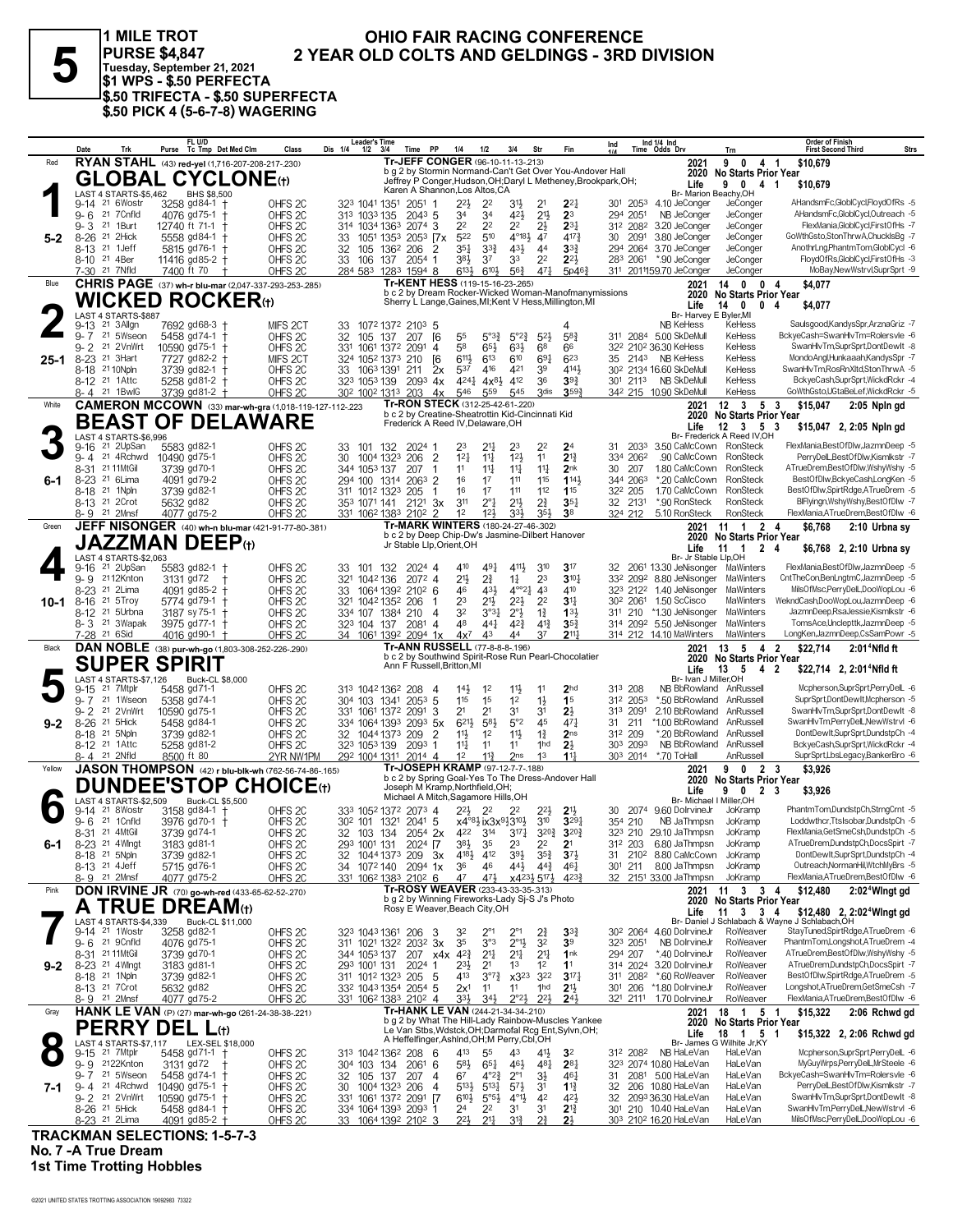

**1 MILE PACE** PURSE \$5,637<br>Tuesday, September 21, 2021<br>\$1 WPS - \$.50 PERFECTA \$.50 TRIFECTA - \$.50 SUPERFECTA **WAGERING** 

## OHIO FAIR RACING CONFERENCE 2 YEAR OLD COLTS AND GELDINGS - 1ST DIVISION

|          | Date<br>Trk                                | FL U/D<br>Purse Tc Tmp Det Med Clm                            | Class                                    | Leader's Time<br>Dis 1/4<br>$1/2$ $3/4$ | Time PP                                                                                                       | 1/4<br>1/2                                                              | 3/4<br>Str                                                   | Fin                         | Ind                  | Ind $1/4$ Ind<br>Time Odds Drv                  | Trn                                                                  | Order of Finish<br><b>First Second Third</b>                           | <b>Strs</b> |
|----------|--------------------------------------------|---------------------------------------------------------------|------------------------------------------|-----------------------------------------|---------------------------------------------------------------------------------------------------------------|-------------------------------------------------------------------------|--------------------------------------------------------------|-----------------------------|----------------------|-------------------------------------------------|----------------------------------------------------------------------|------------------------------------------------------------------------|-------------|
| Red      |                                            | <b>AUSTIN HANNERS</b> (22) br-tn-wh (601-52-52-63-.170)       |                                          |                                         | Tr-BRET SCHWARTZ (179-33-26-31-.323)                                                                          |                                                                         |                                                              |                             |                      |                                                 | 11 6 2 1<br>2021                                                     | \$16,998<br>$1:59^1$ Green gd                                          |             |
|          |                                            | THE IRON THRONE                                               |                                          |                                         | b g 2 by Fear The Dragon-Amber Delight-Bettor's Delight<br>Stephen H Sexton, Xenia, OH                        |                                                                         |                                                              |                             |                      |                                                 | 2020 No Starts Prior Year                                            |                                                                        |             |
|          |                                            |                                                               |                                          |                                         |                                                                                                               |                                                                         |                                                              |                             |                      | Life                                            | 11 6 2<br>-1                                                         | \$16,998 2, 1:59 Green gd                                              |             |
|          | LAST 4 STARTS-\$7,389<br>9-11 21 5McCnl    | OH-SEL \$15,000<br>4896 gd76-1                                | OHFS <sub>2C</sub>                       |                                         | 301 1014 1321 2011 3                                                                                          | $1^{\circ}1^{\circ}$<br>$11\frac{3}{4}$                                 | 1 <sup>2</sup><br>$12\frac{1}{2}$                            | 1 <sup>1</sup>              | 29                   | 2011                                            | Br- Midland Acres Inc.OH<br>*.40 AuHanners BrtSchwartz               | ThelrnThr,VjPandrsa,Arbin -4                                           |             |
|          | 21 8Lex1<br>9-6                            | 6300 ft 82                                                    | NW1PMRL                                  |                                         | 26 <sup>2</sup> 53 <sup>2</sup> 124 <sup>1</sup> 1521<br><b>F10</b>                                           | $7^{16}\frac{1}{4}$<br>725}                                             | $3^{11}$<br>55                                               | $2^{2}$                     |                      |                                                 | 272 1523 14.50 AnMccarthy BrtSchwartz                                | SwetShnyM, TheIrnThr, AdvnceMan-10                                     |             |
|          | 8-24 <sup>21</sup> 1 Lima                  | 6447 gd91-2                                                   | OHFS <sub>2C</sub>                       |                                         | 293 1003 1312 2011<br>3                                                                                       | 461<br>47                                                               | $45\frac{3}{4}$<br>45                                        | 2 <sup>4</sup>              | 292 202              | *.50 JaBrewer                                   | <b>BrtSchwartz</b>                                                   | DirtvHrvT.TheIrnThr.CrusnArte -8                                       |             |
| 9-5      | 8-21 <sup>21</sup> 10Green                 | 3511 gd88-1                                                   | OHFS <sub>2C</sub>                       |                                         | 293 583 1284 1591 7                                                                                           | 471<br>47                                                               | $1^{\circ \circ}$ ns<br>1 <sup>2</sup>                       | 1 <sup>3</sup>              | 30 <sup>2</sup> 1591 |                                                 | 5.30 AuHanners BrtSchwartz                                           | ThelrnThr,SsdeMdttn,Gratified -7                                       |             |
|          | 8-17 21 6Troy                              | 3411 gd82-1                                                   | OHFS <sub>2C</sub>                       | 291 100 1293 200                        | -1                                                                                                            | 35<br>33}                                                               | $3^{12}$<br>$3^{13}$                                         | $1\frac{1}{2}$              | 30<br>200            |                                                 | 6.50 KaKauffman BrtSchwartz                                          | TheIrnThr,RseRunXld,Wilydotgn -6                                       |             |
|          | 8-8 <sup>21</sup> 2Chil                    | 6422 gd87-1                                                   | OHFS <sub>2C</sub>                       | 284 593 130                             | $200^3$ 3                                                                                                     | $2^{2}$<br>$3^{°2}4$                                                    | $1^{\circ}$ $\frac{1}{2}$<br>$13\frac{1}{2}$                 | $1^{13}$                    | 303 2003             |                                                 | 2.00 AuHanners BrtSchwartz                                           | TheirnThr,NoWhstiBl,MadEyeMdy -8                                       |             |
|          | 7-31 21 5 Pike                             | 4933 gd76-1                                                   | OHFS <sub>20</sub>                       |                                         | 292 1012 1321 2014 3                                                                                          | 21,<br>12                                                               | 12 <sup>1</sup><br>1hd                                       | 11                          |                      |                                                 | 293 2014 2.80 AuHanners BrtSchwartz                                  | ThelrnThr,VjPandrsa,ZipItRone -6                                       |             |
| Blue     |                                            | TOMMY HOUSEHOLDER (P) (64) wh-c red (0-0-0-0-000)             |                                          |                                         | <b>Tr-TOMMY HOUSEHOLDER (18-4-1-2-290)</b>                                                                    |                                                                         |                                                              |                             |                      |                                                 | 2021<br>- 10<br>$\overline{1}$<br>0 <sub>1</sub>                     | \$4,743<br>2:03 <sup>1</sup> Rchwd gd                                  |             |
|          |                                            | TAYLORED WELL                                                 |                                          |                                         | b g 2 by Well Said-Taylors Artist-Real Artist<br>Tommy L & Andrea L Householder, Delaware, OH                 |                                                                         |                                                              |                             |                      |                                                 | 2020 No Starts Prior Year                                            |                                                                        |             |
|          |                                            |                                                               |                                          |                                         |                                                                                                               |                                                                         |                                                              |                             |                      | Life                                            | 10 1<br>0 <sub>1</sub><br>Br- Tommy L Householder, OH                | \$4,743 $2, 2:03$ <sup>1</sup> Rchwd gd                                |             |
|          | LAST 4 STARTS-\$3,658<br>21 1UpSan<br>9-16 | 4254 gd82-1                                                   | OHFS <sub>2C</sub>                       | 311 101 1311                            | 2001<br>-2                                                                                                    | 32<br>$55\frac{3}{4}$                                                   | 56<br>$5^{3}\frac{1}{2}$                                     | $55\frac{3}{4}$             | 29                   | 2012 43.60 TiJohnson                            | ToHuseholder                                                         | EaglOnAHI,SctnInRcr,AintEsyBn -5                                       |             |
|          | $9 - 5$<br>21 6Rchwd                       | 5393 gd73-1                                                   | OHFS <sub>2C</sub>                       |                                         | 282 564 1282 2031<br>3                                                                                        | $1^{\circ}$ $\frac{1}{2}$<br>17                                         | $14\frac{1}{2}$<br>1 <sup>4</sup>                            | 16 <sub>1</sub>             |                      | 344 2031 30.50 TiJohnson                        | ToHuseholder                                                         | TavirdWel.Hilblvhsp.OakieL -4                                          |             |
|          | 8-31 21 3VnWrt                             | 5843 gd77-1                                                   | OHFS <sub>2C</sub>                       | 292 1001 1301                           | $200^2$ 4                                                                                                     | $7^{\circ}13\frac{1}{4}$<br>78                                          | 781<br>79                                                    | $5^{16}$                    |                      | 314 2033 43.60 TiJohnson                        | ToHuseholder                                                         | MrNutnNce.SsdeMdttn.GeraldJet -7                                       |             |
| $25 - 1$ | 8-24 21 11 Hick                            | 3779 gd91-1                                                   | OHFS <sub>2C</sub>                       | 314 1031 1334                           | 3<br>203                                                                                                      | 451<br>57                                                               | 593<br>514                                                   | 514                         |                      | 291 2054 19.50 TiJohnson                        | ToHuseholder                                                         | OurHlyTrr,HardtStck,RedVintge -5                                       |             |
|          | 8-4 <sup>21</sup> 2BwlG                    | 3879 gd81-2                                                   | OHFS <sub>2C</sub>                       |                                         | 301 1003 1313 2013 4                                                                                          | 4104<br>$5^{7}$                                                         | $6^{21}$<br>$6^{32}$                                         | 658                         |                      | 372 2131 12.80 JaMerriman                       | RuEarleyIII                                                          | LuckOfDgn,RedVintge,DraculDgn -6                                       |             |
|          | 7-25 <sup>21</sup> 2Mary                   | 5493 gd75-1                                                   | OHFS <sub>2C</sub>                       |                                         | 303 1003 1304 2013 2                                                                                          | 44<br>4 <sup>4</sup>                                                    | 5 <sup>7</sup><br>$5^{11}$                                   | 5p4161                      |                      | 323 204424.20 JeNisonger                        | RuEarleyIII                                                          | OakieLHilblyhsp,FearTheL -5                                            |             |
|          | 7-20 21 50Hbr                              | 3979 gd84-1                                                   | OHFS <sub>2C</sub>                       | 31                                      | 104 1343 2051<br>$\overline{2}$                                                                               | 34}<br>44                                                               | $43\frac{1}{4}$<br>$4^{2}\frac{3}{4}$                        | 3 <sup>4</sup>              |                      |                                                 | 304 206 6.10 JaMerriman RuEarleyIII                                  | Surfnthcn,BigDdyRlp,TaylrdWel -7                                       |             |
| White    |                                            | SCOTT CISCO (42) blk-red-wht (212-27-38-32-.277)              |                                          |                                         | Tr-DAN O'MARA (160-29-16-19-.276)                                                                             |                                                                         |                                                              |                             |                      | 2021                                            | $0\quad 0$<br>$0\quad 0$                                             | \$0                                                                    |             |
|          | <b>DEL BREEZE</b>                          |                                                               |                                          |                                         | b c 2 by Canyon Wind-Chappy's Cali-Whatanartist<br>Trot&Pace Racing,Farwell,MI                                |                                                                         |                                                              |                             |                      |                                                 | 2020 No Starts Prior Year                                            |                                                                        |             |
|          | LAST 4 STARTS-\$0                          |                                                               |                                          |                                         |                                                                                                               |                                                                         |                                                              |                             |                      | Life                                            | Br- Teresa Marie Maddox, OH                                          |                                                                        |             |
|          |                                            |                                                               |                                          |                                         |                                                                                                               |                                                                         |                                                              |                             |                      |                                                 |                                                                      |                                                                        |             |
|          |                                            |                                                               |                                          |                                         |                                                                                                               |                                                                         |                                                              |                             |                      |                                                 |                                                                      |                                                                        |             |
|          |                                            |                                                               |                                          |                                         |                                                                                                               |                                                                         |                                                              |                             |                      |                                                 |                                                                      |                                                                        |             |
| $12 - 1$ |                                            |                                                               |                                          |                                         |                                                                                                               |                                                                         |                                                              |                             |                      |                                                 |                                                                      |                                                                        |             |
| Green    |                                            | JEFF NISONGER (40) wh-n blu-mar (421-91-77-80-.381)           |                                          |                                         | Tr-MARK WINTERS (180-24-27-46-302)                                                                            |                                                                         |                                                              |                             |                      |                                                 | 2021<br>$12 \quad 3$<br>3 <sub>2</sub>                               | $2:002$ Leb gd<br>\$16,622                                             |             |
|          |                                            | <b>DIRTY HARRY TOO</b>                                        |                                          |                                         | b g 2 by Nob Hill High-Civil Shepherd-Yankee Cruiser                                                          |                                                                         |                                                              |                             |                      |                                                 | 2020 No Starts Prior Year                                            |                                                                        |             |
|          |                                            |                                                               |                                          |                                         | Jr Stable Llp, Orient, OH                                                                                     |                                                                         |                                                              |                             |                      | Life                                            | $12 \quad 3 \quad 3 \quad 2$<br>Br- Kathy Ratcliff & Jerry Zosel, OH | \$16,622 2, 2:00 <sup>2</sup> Leb gd                                   |             |
|          | LAST 4 STARTS-\$4,606<br>21 1UpSan<br>9-16 | 4254 gd82-1                                                   | OHFS <sub>2C</sub>                       | 311 101 1311                            | $2001$ 1                                                                                                      | 21<br>31                                                                | 42<br>31                                                     | $44\frac{3}{4}$             |                      | 293 2011 4.90 JeNisonger                        | MaWinters                                                            | EaglOnAHI,SctnInRcr,AintEsyBn -5                                       |             |
|          | 21 3Knton<br>9-9                           | 3430 gd68                                                     | OHFS <sub>2C</sub>                       |                                         | 274 592 1293 1591 5                                                                                           | $2^{\circ}1$<br>34                                                      | $2^{\circ}$<br>443                                           | 4123                        |                      | 321 2014 2.70 ScCisco                           | MaWinters                                                            | SmAndrew,SmoknGnsl,Isadtmywy -5                                        |             |
|          | 8-24 <sup>21</sup> 1 Lima                  | 6447 gd91-2                                                   | OHFS <sub>2C</sub>                       |                                         | 293 1003 1312 2011<br>-1                                                                                      | 1 <sup>2</sup><br>12                                                    | $11\frac{1}{2}$<br>11}                                       | 1 <sup>4</sup>              | 294 2011             | 6.00 ScCisco                                    | MaWinters                                                            | DirtyHryT,TheIrnThr,CrusnArte -8                                       |             |
| 4-1      | 8-16 <sup>21</sup> 2Cel                    | 6409 gd75-1                                                   | OHFS <sub>2C</sub>                       | 291 594 1301                            | 1594 3                                                                                                        | 2 <sub>ns</sub><br>2 <sup>1</sup>                                       | 3 <sup>1</sup><br>3 <sup>1</sup>                             | 3 <sup>2</sup>              | 294 2001             | *1.30 JeNisonger                                | MaWinters                                                            | Whydontks,SsdeMdttn,DirtyHryT -8                                       |             |
|          | 8-10 <sup>21</sup> 2Urbna                  | 17500 gd85-1                                                  | BSS <sub>2C</sub>                        | 301                                     | 101 1294 200<br>$\overline{2}$                                                                                | 2 <sup>1</sup><br>34                                                    | 2 <sup>1</sup><br>21                                         | $2\frac{1}{2}$              | 200<br>30            | 3.70 JeNisonger                                 | MaWinters                                                            | TheMadKng,DirtyHryT,JengshChk -8                                       |             |
|          | 8-4 21 5Xenia                              | 6222 gd82-1                                                   | OHFS <sub>2C</sub>                       | 303 1023 1321                           | 201<br>-1                                                                                                     | $2^{3}\frac{1}{2}$<br>$3^{2}\frac{3}{4}$                                | 32<br>$2^{2}\frac{1}{2}$                                     | 2 <sup>11</sup>             |                      | 283 2011 6.30 KeHolliday                        | MaWinters                                                            | ArtOfRevn,DirtyHryT,RobinsArt -6                                       |             |
|          | 7-29 21 7 ScD <sup>5</sup>                 | 17500 ft 77                                                   | BSS <sub>2C</sub>                        |                                         |                                                                                                               | 45<br>45}                                                               | $5^{13}$<br>65                                               | 45 <sup>3</sup>             |                      |                                                 | 28 <sup>2</sup> 157 <sup>2</sup> 11.20 JeNisonger MaWinters          | MovdBythS,Pelegrini,ConfdrtCr -9                                       |             |
|          |                                            |                                                               |                                          | 28 591 128                              | 1561 4                                                                                                        |                                                                         |                                                              |                             |                      |                                                 |                                                                      |                                                                        |             |
| Black    |                                            | <b>CHRIS PRESLEY</b> (26) grn-or-wh (419-45-35-67-207)        |                                          |                                         | Tr-MIKE MEDORS (212-30-21-36-.253)                                                                            |                                                                         |                                                              |                             |                      |                                                 | 2021 11 6<br>0<br>- 1                                                | \$22,292<br>1:59 <sup>1</sup> Knton gd                                 |             |
|          |                                            |                                                               |                                          |                                         | b c 2 by Beachtrea-Sm Katrina-Big Bad John<br>Michael W Medors, Pataskala, OH;                                |                                                                         |                                                              |                             |                      |                                                 | 2020 No Starts Prior Year                                            |                                                                        |             |
|          | <b>SM ANDREW</b><br>LAST 4 STARTS-\$12.385 |                                                               |                                          |                                         | Tina L Sutermeister, Pataskala, OH                                                                            |                                                                         |                                                              |                             |                      | Life                                            | 11<br>6<br>0<br>-1<br>Br- Michael W Medors & Tina L Sutermeister, OH | \$22,292 2, 1:59 Knton gd                                              |             |
|          | 9-14 21 3Wostr                             | 3888 gd82-1                                                   | OHFS <sub>2C</sub>                       |                                         | 311 1031 1333 2013 4                                                                                          | 443<br>43                                                               | $4^{\circ\circ}1\frac{1}{4}$<br>1 <sup>4</sup>               | $15\frac{1}{4}$             | 274 2013             | *.60 ChPresley                                  | MiMedors                                                             | SmAndrew,TheMountn+JimOnThRc+ -5                                       |             |
|          | 21 3Knton<br>9-9                           | 3430 gd68                                                     | OHFS <sub>2C</sub>                       |                                         | 274 592 1293 1591 1                                                                                           | 454<br>$4^{\circ}2$                                                     | $4^{011}$<br>11}                                             | $13\frac{1}{2}$             | 292 1591             | 2.70 ChPresley                                  | MiMedors                                                             | SmAndrew,SmoknGnsl,Isadtmywy -5                                        |             |
|          | 9-3 <sup>21</sup> 3Burt                    | 11935 ft 71-1                                                 | OHFS <sub>2C</sub>                       | 311 1034 1354 205                       | -5                                                                                                            | 55}<br>$53\frac{1}{2}$                                                  | 2 <sup>ohd</sup><br>1 <sup>2</sup>                           | 15 <sup>3</sup>             | 291 205              | 3.20 ChPresley                                  | MiMedors                                                             | SmAndrew,TheMountn,GunsBlazn -5                                        |             |
| $5 - 2$  | 8-30 <sup>21</sup> 4MtGil                  | 5518 gd81-1                                                   | OHFS <sub>2C</sub>                       | 31                                      | 1014 1312 200<br>4                                                                                            | 44<br>$3^{01}$                                                          | $1^{\circ}1^{\circ}$<br>1 <sup>2</sup>                       | $13\frac{3}{4}$             | 283 200              | *.60 ChPresley                                  | <b>MiMedors</b>                                                      | SmAndrew,RomeoJack,GretrThnA -5                                        |             |
|          | 8-23 <sup>21</sup> 1 Wingt                 | 3854 gd81-1                                                   | OHFS <sub>2C</sub>                       | 291                                     | 1012 1302 1592 3                                                                                              | 34}<br>$11\frac{1}{2}$                                                  | 1 <sup>3</sup><br>11                                         | 1 <sup>4</sup>              | 29                   | 1592 3.80 ChPresley                             | <b>MiMedors</b>                                                      | SmAndrew,Xenia,PittPanda -7                                            |             |
|          | 8-10 2112Urbna                             | 17500 gd85-1                                                  | BSS <sub>2C</sub>                        | 29                                      | 581 1274 158<br>-1                                                                                            | $3^{13}$<br>$1^\circ \frac{1}{2}$                                       | $2^{\circ}$ $\frac{1}{4}$<br>$4^{2}\frac{3}{4}$              | 614                         | 33                   | 2004 15.90 ChPresley                            | MiMedors<br>MiMedors                                                 | MovdBythS,RseRunXcn,MrNutnNce -7<br>LilPlugs,SmAndrew,CowbyCool -8     |             |
| Yellow   | 7-29 2112ScD <sup>5</sup>                  | 17500 ft 75                                                   | <b>BSS 2C</b>                            | 28 571                                  | 1261 1561 8<br>Tr-BRIAN BROWN (311-73-72-46-.413)                                                             | 8131<br>811}                                                            | 7°7<br>51}                                                   | 2 <sup>11</sup>             |                      | 284 1562 23.10 ChPresley<br>2021                | 2 <sub>0</sub><br>8<br>$\overline{1}$                                |                                                                        |             |
|          |                                            | <b>CAMERON MCCOWN</b> (33) mar-wh-gra (1,018-119-127-112-.223 |                                          |                                         | b c 2 by Downbytheseaside-Mid-western Jatelo-Jate Lobell                                                      |                                                                         |                                                              |                             |                      |                                                 | 2020 No Starts Prior Year                                            | \$6,972<br>1:54 $2$ ScD $\%$ ft                                        |             |
|          | <b>WESTENDER</b>                           |                                                               |                                          |                                         | Country Club Acres Inc, Findlay, OH;                                                                          |                                                                         |                                                              |                             |                      | Life                                            | 8 1 2 0                                                              | \$6.972 2. 1:54 <sup>2</sup> ScD <sup>5</sup> / <sub>8</sub> ft        |             |
|          | LAST 4 STARTS-\$2.607                      |                                                               |                                          |                                         | L&H Mgmt Services, Findlay, OH; S G Davis, Belle Vly, OH                                                      |                                                                         |                                                              |                             |                      |                                                 |                                                                      | Br- Country Club Acres Inc & L&H Mamt Services.OH                      |             |
|          | 21 5UpSan<br>9-16                          | 4254 gd82-1                                                   | OHFS <sub>2C</sub>                       | 301                                     | 1022 1322 2014 5                                                                                              | 21<br>21                                                                | 3}                                                           | $2^{1}$                     | 293 202              |                                                 | 6.30 CaMcCown BrBrown                                                | MrNutnNce, Westender, ArtOfRevn -6                                     |             |
|          | 2119Knton<br>9-9                           | 3430 gd72                                                     | OHFS <sub>2C</sub>                       | 291                                     | 1014 1313 2041 6                                                                                              | $4^{\circ}3\frac{1}{4}$<br>$4^{013}$                                    | $3^{00}14$ $5^{2}3$                                          | $5^{71}$                    | 334 2053<br>31       | 2.30 CaMcCown                                   | BrBrown<br>BrBrown                                                   | BirdMrCon,CrusnArte,ArtsArsni -6<br>AintEsyBn, Westender, MdIndDbns -5 |             |
|          | 21 1Rchwd<br>9-5<br>2112ScD <sup>5</sup>   | 5493 gd73-1<br>9000 ft 76                                     | OHFS <sub>2C</sub>                       | 291<br>1004 131                         | 2012 2<br>-4                                                                                                  | $21\frac{1}{2}$<br>$21\frac{1}{4}$                                      | 34<br>43<br>$74\frac{1}{4}$                                  | $2^{3}$<br>$9^{11}$         | 312 1572             | 2021<br>1.70 CaMcCown<br>2.50 CaMcCown          | BrBrown                                                              | NashngHil,SctnInRcr,RckTheDgn -9                                       |             |
| $9 - 2$  | 8-5<br>7-30 <sup>21</sup> 9Nfld            | 7300 ft 70                                                    | 2CGNW1LC<br>OHFS <sub>2C</sub>           | 27 571 126<br>271 573 1261              | 155<br>1564 7                                                                                                 | $11\frac{3}{4}$<br>$11\frac{1}{2}$<br>443<br>$4^{\circ}2^{\frac{1}{4}}$ | $11\frac{1}{4}$<br>$3^{011}$<br>$4^{13}$                     | $51\frac{1}{2}$             | 303 157              |                                                 | 8.10 RonWrennJr BrBrown                                              | RseRunXcn.SctnlnRcr.HardtStck -9                                       |             |
|          | 7-24 <sup>21</sup> 2ScD <sup>3</sup>       | 40000 ft 85                                                   | OHSS <sub>2C</sub>                       | 264 56                                  | 124 152 6                                                                                                     | 710 781                                                                 | $6^{o3}\frac{1}{4}$ $9^{12}\frac{1}{2}$ $9^{26}\frac{1}{2}$  |                             |                      |                                                 | 323 1571 12.50 RonWrennJr BrBrown                                    | SeasdeWay,ShaneFlco,SeasdeJet -9                                       |             |
|          | 7-10 21 8Nfld                              | 40000 ft 77                                                   | OHSS <sub>2C</sub>                       |                                         | 27 564 1253 1551 7                                                                                            | $7^{12}\frac{1}{4}$ $8^{97}$                                            | $7^{\circ}$ <sup>43</sup> $5^3$ 8 <sup>3</sup>               |                             |                      | 291 1554 5.40 RyStahl                           | BrBrown                                                              | MrNutnNce, The FrIsRI, The MadKng -8                                   |             |
| Pink     |                                            | CHRIS PAGE (37) wh-r blu-mar (2,047-337-293-253-.285)         |                                          |                                         | Tr-DEAN SANTANTONIO (117-8-11-12-.155)                                                                        |                                                                         |                                                              |                             |                      |                                                 | 11 0<br>0 <sub>2</sub><br>2021                                       | \$3,233 Q 2:00 <sup>1</sup> Nfld ft                                    |             |
|          |                                            | <b>GREATER THAN ACES</b>                                      |                                          |                                         | b q 2 by Domethatagain-Golden Ace-Aces N' Sevens<br>Dean R Santantonio, Walton Hills, OH                      |                                                                         |                                                              |                             |                      |                                                 | 2020 No Starts Prior Year                                            |                                                                        |             |
|          | LAST 4 STARTS-\$1,956                      | BHS \$9,000                                                   |                                          |                                         |                                                                                                               |                                                                         |                                                              |                             |                      | Life                                            | 11 0 0 2<br>Br- Marion Beachy, OH                                    | \$3,233 2,Q 2:00 Nfld ft                                               |             |
|          | 9-16 <sup>21</sup> 5UpSan                  | 4254 gd82-1                                                   | OHFS <sub>2C</sub>                       |                                         | 301 1022 1322 2014 1                                                                                          | 651<br>$5^{\circ}3\frac{1}{4}$                                          | $55\frac{1}{2}$<br>$4^{3}_{4}$                               | 47                          |                      | 294 2031 11.90 WiRay                            |                                                                      | DSantantonio MrNutnNce,Westender,ArtOfRevn -6                          |             |
|          | 9-3 21 3Burt                               | 11935 ft 71-1                                                 | OHFS <sub>2C</sub>                       |                                         | 311 1034 1354 205<br>$\overline{4}$                                                                           | 44<br>42                                                                | $3^{\circ \frac{1}{2}}$<br>43                                | 491                         |                      | 31 2064 8.20 WiRay                              |                                                                      | DSantantonio SmAndrew,TheMountn,GunsBlazn -5                           |             |
|          | 8-30 21 4MtGil                             | 5518 gd81-1                                                   | OHFS <sub>2C</sub>                       | 31                                      | 1014 1312 200<br>-1                                                                                           | 32}<br>42                                                               | $5^{2}$<br>2 <sup>2</sup>                                    | $34\frac{1}{4}$             |                      | 29 2004 7.00 WiRay                              |                                                                      | DSantantonio SmAndrew,RomeoJack,GretrThnA -5                           |             |
| 25-1     | 8-25 <sup>21</sup> 3Nfld                   | 8500 ft 78                                                    | 2YR NW1PM                                |                                         | 274 573 1264 1553 1                                                                                           | $7^{10}$<br>710                                                         | $7^{10}$ <sup>1</sup><br>79                                  | 813                         |                      | 292 1581 63.80 RaFisherJr                       | DSantantonio                                                         | Cheshrtbr, PrncngQun, BornTRnAs -9                                     |             |
|          | 8-18 <sup>21</sup> 1Nfld                   | 8500 ft 78                                                    | 2YR NW1PM                                | 274 572 127                             | 156 x1x 9291                                                                                                  | 8 <sub>dis</sub>                                                        | 8 <sub>dis</sub><br>8 <sub>dis</sub>                         | 8 <sub>dis</sub>            |                      | 12.10 ToHall                                    | DSantantonio                                                         | Cheshrtbr, JaySeasde, HardtHero -9                                     |             |
|          | 7-30 2113Nfld                              | 7500 ft 66                                                    | OHFS <sub>2C</sub>                       |                                         | 27 563 1252 1561 1                                                                                            | 59<br>6 <sup>8</sup>                                                    | $7^{15\frac{1}{2}}$<br>$8^{12}\frac{1}{2}$                   | $8^{11}\frac{3}{4}$<br>6233 |                      | 301 1583108.80 RyDeaton<br>33 2064 NB RyDeaton  | DSantantonio<br>DSantantonio                                         | TheMadKng,PointPlce,TheMountn-10<br>PointPlce,CrusnAgan,LoeOsbrne -6   |             |
| Gray     | 7-27 21 6 Pain                             | 11000 gd82-1                                                  | OHFS <sub>2C</sub>                       |                                         | 30 1004 1313 2021 x5x 6 <sup>141</sup> 2 6°11 <sup>1</sup> 2 611<br><b>Tr-HANK LE VAN</b> (244-21-34-34-.210) |                                                                         | 6163                                                         |                             |                      |                                                 | 15 1 0 3<br>2021                                                     | \$7,463                                                                |             |
|          |                                            | HANK LE VAN (P) (27) mar-wh-go (261-24-38-38-.221)            |                                          |                                         | b g 2 by Western Vintage-First Draw-Art Major                                                                 |                                                                         |                                                              |                             |                      |                                                 | 2020 No Starts Prior Year                                            | $2:03^{\circ}$ Ott gd                                                  |             |
|          | <b>BONUS TIME L</b>                        |                                                               |                                          |                                         | Le Van Stables Inc, Woodstock, OH; Megan Levan, Woodstock, OH                                                 |                                                                         |                                                              |                             |                      | Life                                            | 15<br>$\overline{1}$<br>0 <sup>3</sup>                               | $$7,463$ 2, 2:03 Ott gd                                                |             |
|          | LAST 4 STARTS-\$988                        |                                                               |                                          |                                         |                                                                                                               |                                                                         |                                                              |                             |                      |                                                 | Br- Ronald Mersky, KY                                                |                                                                        |             |
|          | 9-15 21 3Mtplr                             | 5518 gd71-1                                                   | OHFS <sub>2C</sub>                       |                                         | 303 1011 1312 201 1                                                                                           | 37<br>35                                                                | $4^{2}\frac{1}{2}$<br>$5^{31}$                               | $5^{10}$                    | 311 203              | NB HaLeVan                                      | HaLeVan<br>HaLeVan                                                   | Budythbke,CreksdJhn,HevnsGnRc -6<br>MdIndTerr, ArtOfRevn, Whydontks -6 |             |
|          | 9-9 2111Knton<br>9-5 <sup>21</sup> 1Rchwd  | 3430 gd72                                                     | OHFS <sub>2C</sub>                       | 293 103 133                             | 203<br>$\overline{1}$                                                                                         | $44\frac{3}{4}$<br>43<br>512<br>$55\frac{3}{4}$                         | $42\frac{1}{2}$<br>$4^{21}$<br>$4^{013}$                     | $45\frac{1}{4}$<br>410}     |                      | 303 204 NTS HaLeVan<br>32 2032 32.20 HaLeVan    | HaLeVan                                                              | AintEsyBn, Westender, MdIndDbns -5                                     |             |
|          | 8-31 <sup>21</sup> 6VnWrt                  | 5493 gd73-1<br>5843 gd77-1                                    | OHFS <sub>2C</sub><br>OHFS <sub>2C</sub> | 291 1004 131<br>1021 1321<br>29         | $201^2$ 5<br>202<br>-1                                                                                        | 45<br>5°3                                                               | $3^{2}$<br>$56\frac{1}{2}$<br>$5^{7}$                        | $6^{10}$                    |                      | 303 204 13.30 HaLeVan                           | HaLeVan                                                              | Budythbke, TypeAPrsn, Surfnthcn -7                                     |             |
| 25-1     | 8-24 <sup>21</sup> 8Hick                   | 3779 gd91-1                                                   | OHFS <sub>2C</sub>                       |                                         | 314 1042 134 2031<br>3                                                                                        | 1 <sup>2</sup><br>2 <sup>1</sup>                                        | 3 <sup>1</sup><br>34                                         | 3 <sup>4</sup>              |                      | 294 204 11.40 HaLeVan                           | HaLeVan                                                              | AintEsyBn,Surfnthcn,BonsTimeL -4                                       |             |
|          | 8-21 21 10 Green<br>8-16 21 6 Cel          | 3511 gd88-1<br>6409 gd75-1                                    | OHFS <sub>2C</sub><br>OHFS <sub>2C</sub> |                                         | 293 583 1284 1591 5<br>293 592 1291 1593 3                                                                    | 34<br>34<br>$65\frac{1}{4}$<br>75}                                      | $41\frac{1}{2}$<br>5 <sup>4</sup><br>$75\frac{3}{4}$<br>7101 | $56\frac{1}{4}$<br>712      |                      | 312 2002 22.20 HaLeVan<br>313 202 19.20 HaLeVan | HaLeVan<br>HaLeVan                                                   | ThelrnThr,SsdeMdttn,Gratified -7<br>MoscwMtch,CrusnArte,RocknRege -7   |             |

**TRACKMAN SELECTIONS: 1-5-4-6**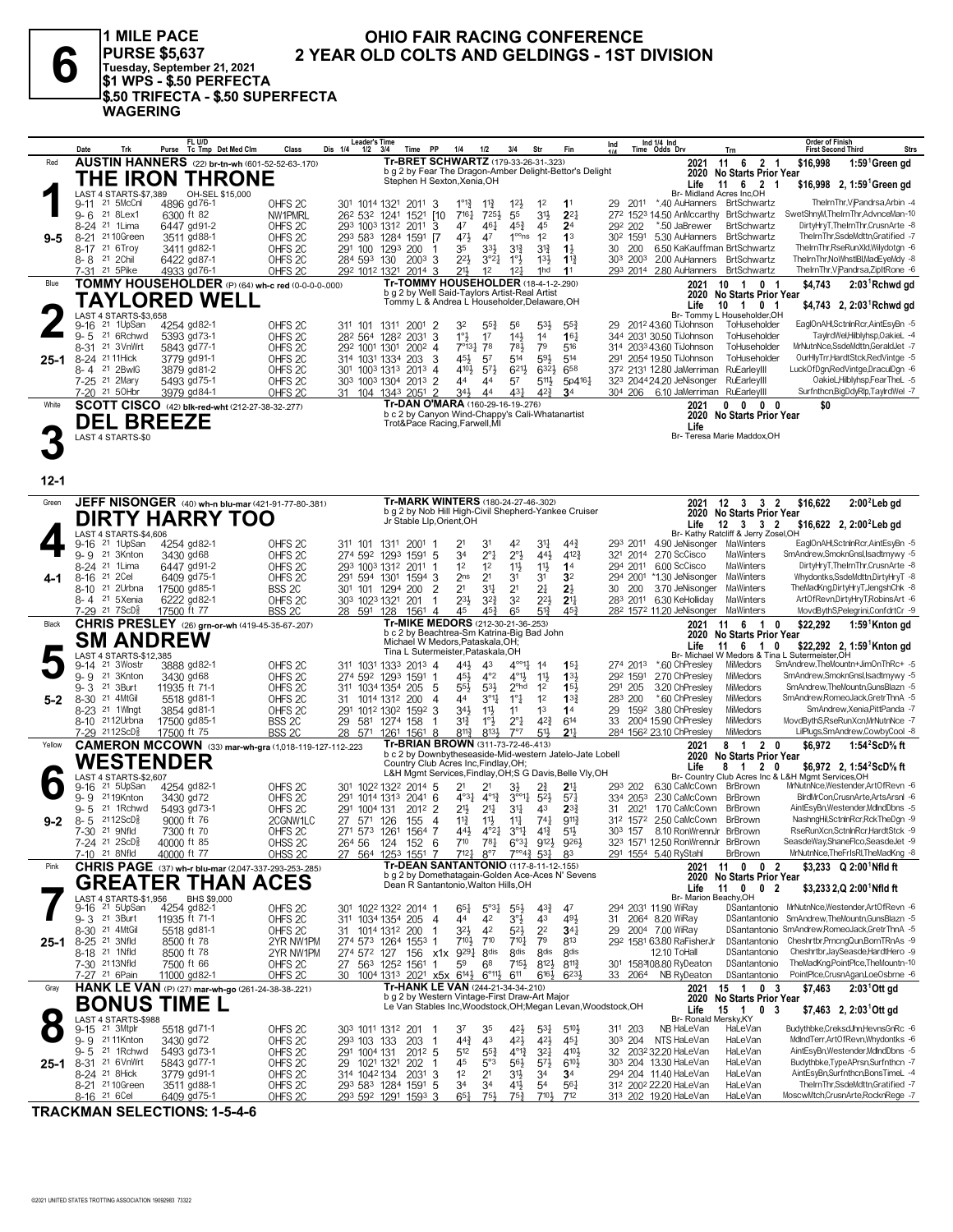

1 MILE TROT || INILE || INO I<br>|PURSE \$17,500<br>|Tuesday, September 21, 2021<br>|\$1 WPS - \$.50 PERFECTA<br>!\$.50 TRIFECTA - \$.50 SUPERFECTA **WAGERING** 

## **BUCKEYE STALLION SERIES 2 YEAR OLD FILLIES**

|           | Date<br>Trk                                                         | FL U/D<br>Purse Tc Tmp Det Med Clm                          | Class                                   | <b>Leader's Time</b><br>Dis 1/4<br>$1/2$ $3/4$ | <b>PP</b><br>Time                                                                       | 1/4<br>1/2                                                                 | 3/4                               | Str<br>Fin                                                                | Ind                                                               | Ind $1/4$ Ind<br>Time Odds Drv |                                                                          | Trn                                         | <b>Order of Finish</b><br><b>First Second Third</b>                    | Strs |
|-----------|---------------------------------------------------------------------|-------------------------------------------------------------|-----------------------------------------|------------------------------------------------|-----------------------------------------------------------------------------------------|----------------------------------------------------------------------------|-----------------------------------|---------------------------------------------------------------------------|-------------------------------------------------------------------|--------------------------------|--------------------------------------------------------------------------|---------------------------------------------|------------------------------------------------------------------------|------|
| Red       |                                                                     | TREVOR SMITH (25) blk-gra-wh (1,490-156-166-176-206)        |                                         |                                                | Tr-TODD LUTHER (654-105-84-81-273)                                                      |                                                                            |                                   |                                                                           |                                                                   |                                | 2021                                                                     | 9 4 0 2                                     | \$22,484<br>1:58 <sup>1</sup> ScD% ft                                  |      |
|           |                                                                     | <b>MADAME MADELYN</b> (t)                                   |                                         |                                                | b f 2 by What The Hill-Glidemyway-Conway Hall<br>Black Magic Racing, LLC, Blacklick, OH |                                                                            |                                   |                                                                           |                                                                   |                                | 2020                                                                     | No Starts Prior Year                        |                                                                        |      |
|           |                                                                     | LAST 4 STARTS-\$18,634 OH-SEL \$26,000                      |                                         |                                                |                                                                                         |                                                                            |                                   |                                                                           |                                                                   |                                | Life                                                                     | 9 4 0 2<br>Br- Lmn Bred Stables Inc,OH      | \$22,484 2, 1:58 ScD% ft                                               |      |
|           | $21 \text{ } 1$ ScD $\frac{5}{8}$<br>9-8                            | 17500 ft 80<br>Ť                                            | <b>BSS 2F</b>                           | 284 58                                         | 1273 1581 2                                                                             | $2^{\circ}1$<br>1 <sup>2</sup>                                             | 11}                               | $13\frac{1}{4}$<br>$11\frac{1}{2}$                                        |                                                                   |                                | 303 1581 *1.60 TrSmith                                                   | ToLuther                                    | MdmeMdlyn, AbbeyD, SisterIce -7                                        |      |
|           | 8-26 <sup>21</sup> 2Green                                           | 8265 sy 77                                                  | 2YR FUT                                 |                                                | 301 592 1304 2012 2                                                                     | $1\frac{3}{4}$<br>14                                                       | 1 <sup>3</sup>                    | $11\frac{1}{4}$<br>$14\frac{1}{4}$                                        |                                                                   |                                | 303 2012 *1.40 TrSmith                                                   | ToLuther                                    | MdmeMdlyn,LadyRuth,ShezLIPst -6                                        |      |
|           | 21 4Green<br>$8 - 21$                                               | 5551 gd88-1<br>$^{\mathrm{+}}$                              | OHFS <sub>2F</sub>                      | 30 <sup>2</sup> 100 <sup>4</sup> 132           | 2024 3                                                                                  | $35\frac{1}{2}$<br>$1^{\circ}1\frac{1}{2}$                                 | 12 <sup>1</sup>                   | 1 <sup>4</sup><br>$1^{73}$                                                |                                                                   |                                | 304 2024 2.20 RaTharps                                                   | ToLuther                                    | MdmeMdlyn.AprilSprt.WhatsUpSw -6                                       |      |
| 3-1       | 8-15 <sup>21</sup> 5 Cel                                            | 5414 gd74-1 +                                               | OHFS <sub>2F</sub>                      | 332 1052 1364                                  | 2064 1                                                                                  | $1^{\circ}$<br>$11\frac{1}{2}$<br>713<br>75                                | 1 <sup>3</sup><br>$6^{\circ}5$    | 1 <sup>3</sup><br>17                                                      | 30                                                                |                                | 2064 *.70 CaMcCown                                                       | ToLuther                                    | MdmeMdlyn, WhatsUpSw, HanhsThOn -4                                     |      |
|           | 8-10 <sup>21</sup> 10 Urbna<br>8-5 2110ScD <sup>3</sup>             | 17500 gd85-1<br>36000 ft 77                                 | <b>BSS 2F</b><br>OSF <sub>2F</sub>      | 303 1034 134<br>291 592 129                    | 2034 [8]<br>1581<br>-7                                                                  | $69\frac{3}{4}$<br>$6^{o7}$ <sup>1</sup>                                   | $65\frac{1}{2}$                   | 54<br>611<br>6111                                                         | 3dh <sup>2</sup>                                                  |                                | 291 2041 11.10 TrSmith<br>30 <sup>2</sup> 200 <sup>2</sup> 45.20 TrSmith | ToLuther<br>ToLuther                        | TosInThWt,TilmyIsAs,GoToGal=Md -8<br>AlanaHill, RchrsCavr, AuntRita -8 |      |
|           | 7-20 21 2ScD                                                        | 17500 ft 86                                                 | <b>BSS 2F</b>                           | 292 594 1292                                   | 1591 5                                                                                  | 33<br>$2^{\circ}11$                                                        | $2^{\circ}1$                      | 2 <sup>2</sup><br>$3^{11}$                                                |                                                                   |                                | 294 1592 1.90 TrSmith                                                    | ToLuther                                    | WeGoWeGo, MisCwbySt, MdmeMdlyn -9                                      |      |
| Blue      |                                                                     | KAYNE KAUFFMAN (43) c red-wh-blk (1,430-138-163-185-203)    |                                         |                                                | Tr-KAYNE KAUFFMAN (435-40-58-63-.214)                                                   |                                                                            |                                   |                                                                           |                                                                   |                                | 2021                                                                     | 5 0 2 1                                     | \$10,675                                                               |      |
|           |                                                                     | <b>ELEGANT SERENATA(t)</b>                                  |                                         |                                                | b f 2 by Uncle Peter-Elegant Serenity-Kadabra                                           |                                                                            |                                   |                                                                           |                                                                   |                                | 2020                                                                     | No Starts Prior Year                        |                                                                        |      |
|           |                                                                     |                                                             |                                         |                                                | Douglas W Millard, Woodstock, ON, CA                                                    |                                                                            |                                   |                                                                           |                                                                   |                                | Life                                                                     | $0 \t2 \t1$<br>5                            | \$10,675                                                               |      |
|           | LAST 4 STARTS-\$6.300<br>$21 \text{ 1ScD}$ $\frac{5}{8}$<br>$9 - 8$ | LEX-SEL \$30,000<br>17500 ft 80                             | <b>BSS 2F</b>                           | 284 58                                         | 1273 1581 5 SCR VET - Sick                                                              |                                                                            |                                   |                                                                           |                                                                   |                                |                                                                          | Br- Douglas W Millard, ON, CA<br>KaKauffman | MdmeMdlyn, AbbeyD, SisterIce -7                                        |      |
|           | 8-31 21 8ScD <sup>5</sup>                                           | 10000 sy 70-2                                               | 2YONW1PM                                | 283 591                                        | 1284 1583 2                                                                             | 46<br>$44\frac{3}{4}$                                                      | $45\frac{1}{4}$                   | 414<br>56}                                                                |                                                                   |                                | 313 2012 15.30 KaKauffman KaKauffman                                     |                                             | Unhitched,RsRnXndr,GoToGal -7                                          |      |
|           | 8-10 2113Urbna                                                      | 17500 gd85-1<br>$^{\mathrm{+}}$                             | BSS 2F                                  |                                                | 291 1011 1312 2014 [8                                                                   | 483<br>43                                                                  | 3°2                               | 23<br>$34\frac{3}{4}$                                                     | 31                                                                | 2024                           | 8.40 KaKauffman KaKauffman                                               |                                             | MisCwbySt,Ontwskpfw,ElgntSrta -8                                       |      |
| $20 - 1$  | 7-20 21 10 ScD <sup>5</sup>                                         | 17500 ft 78                                                 | BSS 2F                                  | 293 594 1301                                   | $159^2$ 6                                                                               | 66}<br>6°64                                                                | $4^{\circ}4$                      | $53\frac{1}{4}$                                                           | $5p45\frac{3}{4}$<br>293 2003                                     |                                | 8.90 RaTharps                                                            | KaKauffman                                  | TosInThWt,NearYou,HilOfADmn+-10                                        |      |
|           | $7-14$ 21 $3$ ScD $\frac{5}{8}$                                     | 8000 ft 84                                                  | 2YONW1PM                                |                                                | 293 591 1292 1583 5                                                                     | $3^{°2}$<br>11                                                             | 1hd                               | $21\frac{1}{2}$<br>$2^{4}$                                                | 30                                                                |                                | 1592 5.70 KaKauffman KaKauffman                                          |                                             | CntTheCon,ElgntSrta,WhatsUpCp -7                                       |      |
|           | 7-7 <sup>21</sup> 1Nfld<br>6-21 21 9ScD <sup>5</sup>                | 17500 ft 80<br>ft $84$                                      | <b>BSS 2F</b><br>QUA                    | 301 1012 131<br>293 594 130                    | $2001$ 4                                                                                | 2 <sup>2</sup><br>2 <sup>2</sup><br>39<br>364                              | 2 <sup>2</sup><br>$47\frac{3}{4}$ | $2^{2}$<br>2 <sup>2</sup><br>4161<br>4121                                 | 303 2021                                                          |                                | 291 2003 17.30 KaKauffman KaKauffman<br>NB KaKauffman KaKauffman         |                                             | CreaStar,ElgntSrta,Biptybtyb -6<br>LadyRuth,RchrsCavr,LadyCmryn -7     |      |
| White     |                                                                     | MIKE WILDER (49) *grn-go-wh (990-141-167-155-288)           |                                         |                                                | 159<br>Tr-DANIELLE SNYDER (22-5-3-3-348)                                                |                                                                            |                                   |                                                                           |                                                                   |                                | 2021                                                                     | 6 1 0 1                                     | \$6,634<br>$2:013$ Mea <sup>5</sup> / <sub>8</sub> ft                  |      |
|           |                                                                     |                                                             |                                         |                                                | b f 2 by What The Hill-I Luv Blackhawkred-Yankee Glide                                  |                                                                            |                                   |                                                                           |                                                                   |                                |                                                                          | 2020 No Starts Prior Year                   |                                                                        |      |
|           |                                                                     | LUV TO MOTOR(t)                                             |                                         |                                                |                                                                                         |                                                                            |                                   |                                                                           | Danielle Lee Snyder, Washington, PA; Kristine A Kash, Houston, PA |                                | Life                                                                     | $\blacksquare$<br>6<br>0 <sub>1</sub>       | \$6,634 2, 2:01 <sup>3</sup> Mea <sup>5</sup> / <sub>8</sub> ft        |      |
|           | LAST 4 STARTS-\$6,634<br>$218SCD\frac{5}{8}$<br>$9 - 8$             | SHS-HBG \$17,000<br>17500 ft 73                             |                                         |                                                |                                                                                         |                                                                            | 43                                | 421                                                                       | 294 159                                                           |                                | Br- Luckiana Farm, IN<br>7.20 WMWilder                                   | DanlSnyder                                  | MisCwbySt,Ontwskpfw,ILuvToMtr -7                                       |      |
|           | $9 - 2$<br>2112Mea§                                                 | Ť<br>9800 ft 70                                             | <b>BSS 2F</b><br>FMNW2EXTPA             | 29<br>584<br>293 593                           | 1283<br>$1583$ 4<br>1284 1573<br>7                                                      | 33<br>33<br>56<br>56}                                                      | 79                                | $3^{2}$<br>610<br>6111                                                    |                                                                   |                                | 291 1594 22.00 WMWilder                                                  | DanlSnyder                                  | SweetHope.PrncsAlie.HevJosie -8                                        |      |
|           | 8-26 <sup>21</sup> 9 Mea <sub>8</sub>                               | 9800 ft 80<br>$^{+ \blacktriangle}$                         | FMNW2EXTPA                              | 284 58                                         | 127<br>157<br>2                                                                         | $5^{5}\frac{1}{2}$<br>56                                                   | $66\frac{1}{2}$                   | $43\frac{1}{2}$<br>$44\frac{1}{4}$                                        |                                                                   |                                | 293 1574 5.00 WMWilder                                                   | DanlSnyder                                  | SweetHope.PrncsAlie.DaktaDwne -8                                       |      |
| 7-1       | 8-12 <sup>21</sup> 2Mea <sup>5</sup>                                | $+^{\blacktriangledown}$<br>7500 ft 83                      | 2YOFMAIDEN                              |                                                | 303 1012 1312 2013 5                                                                    | $21\frac{1}{2}$<br>$21\frac{1}{2}$                                         | $21\frac{1}{2}$                   | 11<br>16 <sup>1</sup>                                                     | 30                                                                | 2013                           | *.30 WMWilder                                                            | DanlSnyder                                  | ILuvToMtr,FitFanatc,StopNSrch -7                                       |      |
|           | 8-3 <sup>21</sup> 1Mea <sup>5</sup>                                 | ft 75<br>Ť                                                  | QUA                                     |                                                | 292 584 1291 2002 1                                                                     | 471<br>$35\frac{1}{2}$                                                     | $2^{\circ}15$                     | 212<br>2 <sup>7</sup>                                                     | 293 2014                                                          |                                | NB DoSnyder                                                              | DanlSnyder                                  | Betrnpnhr,ILuvToMtr,ByeForNow -6                                       |      |
|           | 7-20 2112ScD                                                        | 17500 ft 76                                                 | <b>BSS 2F</b>                           |                                                | 294 101 1304 2003 6x                                                                    | x9351943                                                                   | 942}                              | $9^{40}\frac{3}{4}$<br>943                                                |                                                                   |                                | 30 2091 17.90 ChLems                                                     | DanlSnyder                                  | LuckyDyCh,Ontwskpfw,SantMncAs -9                                       |      |
|           | 7-7 21 2Nfld                                                        | 17500 ft 80                                                 | <b>BSS 2F</b>                           | 293 1003 131                                   | 2011<br>Tr-JASON MCGINNIS (318-64-44-41-321)                                            | 66}                                                                        | x72637261                         | 723                                                                       | 7441<br>334 210                                                   |                                | 2.80 HuMyers                                                             | DanlSnyder                                  | SwetOnPte,CashHeirs,KatesScrt+ -7                                      |      |
| Green     |                                                                     | ANTHONY MACDONALD (44) *n blu-red-wh (363-64-51-53-.3       |                                         |                                                | b f 2 by Uncle Peter-Our Countess-Full Count                                            |                                                                            |                                   |                                                                           |                                                                   |                                | 2021<br>2020                                                             | 9 4 3 1<br><b>No Starts Prior Year</b>      | \$24,067<br>$2:033$ Tiff gd                                            |      |
|           |                                                                     | <b>ONETWOSKIPAFEW</b>                                       |                                         |                                                | Thestable Onetwoskipafew, Guelph, ON, CA;                                               |                                                                            |                                   |                                                                           |                                                                   |                                | Life                                                                     | 4 3 1<br>9                                  | \$24,067 2, $2:033$ Tiff gd                                            |      |
|           |                                                                     | LAST 4 STARTS-\$11.211 Buck-CL \$16.000                     |                                         |                                                | Hutchison Harness LLC, North Ridgeville, OH                                             |                                                                            |                                   |                                                                           |                                                                   |                                |                                                                          | Br- Dublin Valley Farm, OH                  |                                                                        |      |
|           | 21 1Wostr<br>$9 - 16$<br>$9 - 8$ 21 8 ScD <sup>5</sup>              | 3366 gd72-2<br>17500 ft 73                                  | OHFS <sub>2F</sub><br><b>BSS 2F</b>     | 29                                             | 323 1052 1354 2062 4 SCR JG - Personal<br>584 1283 1583 2                               | 441<br>48                                                                  | 3°3                               | 2 <sub>nk</sub>                                                           | 292 1583                                                          |                                | 6.10 AMacdonald JaMcGinnis                                               | <b>JaMcGinnis</b>                           | Hitwththg,SvnLckHil,TscnoGirl -6<br>MisCwbvSt.Ontwskpfw.ILuvToMtr -7   |      |
|           | 21 8 Cantn<br>$9 - 1$                                               | 4121 gd72-1                                                 | OHFS <sub>2F</sub>                      |                                                | 331 1054 1372 2084 3                                                                    | $34\frac{1}{2}$<br>3 <sup>2</sup>                                          | $13\frac{1}{2}$                   | $2^{13}$<br>193<br>16                                                     | 312 2084                                                          |                                | NB AMacdonald JaMcGinnis                                                 |                                             | Ontwskpfw,Merit,JoansStr -6                                            |      |
| $5-1$     | 8-22 <sup>21</sup> 2Wingt                                           | 3342 gd87-1                                                 | OHFS <sub>2F</sub>                      | 32                                             | 103 1333 2034 [7                                                                        | 454<br>48                                                                  | 35                                | 3 <sup>2</sup><br>35 <sub>7</sub>                                         | 301                                                               | 2044                           | *.70 AMacdonald JaMcGinnis                                               |                                             | TheWrdnsD,Creatintn,Ontwskpfw -8                                       |      |
|           | 8-10 2113Urbna                                                      | 17500 gd85-1                                                | <b>BSS 2F</b>                           |                                                | 291 1011 1312 2014 4x                                                                   | 6153<br>5 <sup>4</sup>                                                     | 5°3                               | 3 <sup>3</sup><br>$2^{3}$                                                 |                                                                   |                                | 303 2023 *1.30 AMacdonald JaMcGinnis                                     |                                             | MisCwbySt,Ontwskpfw,ElgntSrta -8                                       |      |
|           | 8-3 <sup>21</sup> 6BwlG                                             | 5468 gd80-2                                                 | OHFS <sub>2F</sub>                      |                                                | 323 1032 135 205 3                                                                      | $1\frac{3}{4}$<br>1 <sup>2</sup>                                           | 11                                | $11\frac{1}{4}$<br>1 <sup>3</sup>                                         | 30                                                                | 205                            | *.20 AMacdonald JaMcGinnis                                               |                                             | Ontwskpfw,JesBelive,WeLoveLcy -6                                       |      |
|           |                                                                     |                                                             |                                         |                                                |                                                                                         |                                                                            |                                   |                                                                           |                                                                   |                                |                                                                          |                                             |                                                                        |      |
|           | 7-26 21 2Tiff                                                       | 5568_gd90-1                                                 | OHFS <sub>2F</sub>                      |                                                | 33 1024 1333 2033 5                                                                     | 14<br>15                                                                   | 116                               | 1133<br>114                                                               | 30                                                                | 2033                           | *.80 AMacdonald JaMcGinnis                                               |                                             | Ontwskpfw,PIsWhatAD,WeLoveLcy -6                                       |      |
| Black     |                                                                     | KEN HOLLIDAY (58) mar-wh-I blu (316-50-41-47-280)           |                                         |                                                | Tr-WILLIAM HARTMAN (42-3-7-8-.228)                                                      |                                                                            |                                   |                                                                           |                                                                   |                                | 2021                                                                     | 10 1 2<br>0                                 | \$12,063<br>2:12 <sup>1</sup> Xenia gd                                 |      |
|           |                                                                     | <b>FOXTROT PATRICIA</b> (t)                                 |                                         |                                                | b f 2 by Uncle Peter-Dancewithme Chuck-Lucky Chucky<br>William F Hartman, Tarlton, OH   |                                                                            |                                   |                                                                           |                                                                   |                                |                                                                          | 2020 No Starts Prior Year                   |                                                                        |      |
|           | LAST 4 STARTS-\$3,243                                               | OH-SEL \$25,000                                             |                                         |                                                |                                                                                         |                                                                            |                                   |                                                                           |                                                                   |                                | Life<br>Br- Rebecca L Ewing, OH                                          | $1\quad 2$<br>10<br>0                       | \$12,063 2, 2:12 Xenia gd                                              |      |
|           | $21 \text{ 3ScD}$<br>9-8                                            | 17500 ft 80<br>Ť                                            | <b>BSS 2F</b>                           | 29                                             | 592 1284 1581 1                                                                         | 710}<br>710 <sub>7</sub>                                                   | 610                               | 681<br>513                                                                | 30                                                                |                                | 2004 31.00 KeHolliday                                                    | WiHartman                                   | PrpleAura,WeGoWeGo,MlaMknCne -7                                        |      |
|           | 21 $1$ ScD $\frac{5}{8}$<br>$8 - 31$                                | ft 79                                                       | QUA                                     |                                                | 301 1012 1301 2002 x2                                                                   | 6421<br>6 <sup>dis</sup>                                                   | 6 <sub>dis</sub>                  | 5 <sub>dis</sub><br>6 <sup>dis</sup>                                      |                                                                   |                                | 2091 NB NiTurley                                                         | WiHartman                                   | RosRnXttc,Srgnmrtme,SndMteBlu -6                                       |      |
|           | 21 4Green<br>$8 - 21$                                               | 5551 gd88-1<br>$^{\mathrm{+}}$                              | OHFS <sub>2F</sub>                      | 30 <sup>2</sup> 100 <sup>4</sup> 132           | $2024$ 6                                                                                | 622<br>5183                                                                | $5^{18}$                          | $5^{20}$                                                                  | $5be^{25}$<br>321                                                 |                                | 2074 18.20 ShBarkerII                                                    | WiHartman<br>WiHartman                      | MdmeMdlyn, AprilSprt, WhatsUpSw -6<br>JamacaJanFoxtrtPtr, MisPebles -4 |      |
| 25-1      | 8-15 <sup>21</sup> 7Zane<br>8-10 <sup>21</sup> 5Urbna               | 4866 gd74-1<br>17500 gd85-1                                 | OHFS <sub>2F</sub><br><b>BSS 2F</b>     |                                                | 334 1063 1383 2084 3<br>301 1022 1314 201<br>- 17                                       | 11}<br>$11\frac{1}{2}$<br>$5^{7}\frac{1}{2}$<br>55                         | $1\frac{1}{4}$<br>410             | $2\frac{1}{2}$<br>$2^{2}$<br>411<br>515                                   |                                                                   |                                | 303 2091 1.80 KeHolliday<br>301 204 30.60 KeHolliday                     | WiHartman                                   | PrpleAura,AuntRita,BleOfCncy -8                                        |      |
|           | 8-4 <sup>21</sup> 4Xenia                                            | 10327 gd82-1<br>$\pm$                                       | OHFS <sub>2F</sub>                      | 35                                             | 1091 1404 2121<br>2                                                                     | $21\frac{1}{2}$<br>2 <sup>2</sup>                                          | 2 <sup>3</sup>                    | 2 <sup>1</sup><br>$1\frac{1}{2}$                                          |                                                                   |                                | 304 2121 2.60 KeHolliday                                                 | WiHartman                                   | FoxtrtPtr,Pepinia+ForvrAtmn-4                                          |      |
|           | 7-30 21 2Pike                                                       | 5053 gd81-1                                                 | OHFS <sub>2F</sub>                      | 31                                             | 1034 1344 2052 [6x                                                                      | 7dis<br>$725\frac{1}{2}$                                                   | 7281                              | 725}                                                                      | 7343                                                              |                                | 32 212 <sup>2</sup> NTS AuHanners                                        | WiHartman                                   | LetHerRoo,ForvrAtmn,AprilSprt -7                                       |      |
| Yellow    |                                                                     | KURT SUGG (51) grn-gra-wh (1,889-282-237-252-.263)          |                                         |                                                | Tr-MARTY WOLLAM (87-13-11-15-277)                                                       |                                                                            |                                   |                                                                           |                                                                   |                                | 2021                                                                     | 8 1 1 3                                     | \$14,305<br>$2:002$ Nfld ft                                            |      |
|           |                                                                     | MOOLA MAKIN CONNIE⑾                                         |                                         |                                                | b f 2 by Break The Bank K-Connie-Conway Hall                                            |                                                                            |                                   |                                                                           | Karen A Fread, Eighty Four, PA; James A Mims Jr, New Castle, PA   |                                | 2020                                                                     | No Starts Prior Year                        |                                                                        |      |
|           | LAST 4 STARTS-\$7.405                                               | OH-SEL \$12,000                                             |                                         |                                                |                                                                                         |                                                                            |                                   |                                                                           |                                                                   |                                | Life<br>Br- Midland Acres Inc,OH                                         | 8<br>1 1<br>-3                              | \$14,305 2, 2:00 <sup>2</sup> Nfld ft                                  |      |
|           | 21 2Wostr<br>$9 - 15$                                               | 3366 sy 65-2                                                | OHFS <sub>2F</sub>                      |                                                | 322 1032 1352 2043 1                                                                    | 22<br>23                                                                   | 31}                               | $4x^{6}\frac{1}{2}6^{27}\frac{3}{4}$                                      |                                                                   |                                | 342 2101 11.70 KuSugg                                                    | MaWollam                                    | PrpleAura, WeGoWeGo, GrcsTrmph -7                                      |      |
|           | $9 - 8$ 21 3ScD <sup>5</sup> <sub>8</sub>                           | 17500 ft 80                                                 | <b>BSS 2F</b>                           | 29                                             | 592 1284 1581 2                                                                         | 33<br>$33\frac{1}{4}$                                                      | 54                                | $3^{7}\frac{1}{2}$<br>$38\frac{3}{4}$                                     |                                                                   |                                | 30 <sup>2</sup> 200 18.80 ChPage                                         | MaWollam                                    | PrpleAura,WeGoWeGo,MlaMknCne -7                                        |      |
|           | 9-1 21 4 Cantn                                                      | 4221 gd72-1 +                                               | OHFS <sub>2F</sub>                      |                                                | 311 1024 1342 2052 3                                                                    | 11}<br>$11\frac{3}{4}$                                                     | 1 <sup>2</sup>                    | 11号<br>2 <sup>1</sup><br>1 <sup>5</sup>                                   |                                                                   |                                | 311 2053 NB KuSugg                                                       | MaWollam                                    | WeGoWeGo,MlaMknCne,Oftom -7<br>MlaMknCne,Andvrcddy,GoWthGsto -8        |      |
| 25-1      | 8-18 <sup>21</sup> 2Nfld<br>8-10 <sup>21</sup> 3Urbna               | 8500 ft 78<br>17500 gd85-1<br>$^{\mathrm{+}}$               | 2YR NW1PM<br>BSS 2F                     | 29<br>100 129<br>30                            | $2002$ 1<br>1024 133 2024 3                                                             | 3 <sup>3</sup><br>$2^{\circ}1\frac{1}{4}$<br>46}<br>44                     | $1^{\circ}1^{\circ}$<br>44        | $16\frac{1}{2}$<br>$43\frac{1}{2}$<br>3 <sup>2</sup>                      |                                                                   |                                | 312 2002 *.90 KuSugg<br>292 2031 4.30 BrtMiller                          | MaWollam<br>MaWollam                        | Oftom.KatesScrt.MlaMknCne -7                                           |      |
|           | 8-5 2113ScD <sup>5</sup>                                            | 36000 ft 76<br>$\ddagger$                                   | OSF <sub>2F</sub>                       |                                                | 28 <sup>2</sup> 59 1284 1582 6                                                          | 8101<br>$77\frac{3}{4}$                                                    | $6^{\circ}6^{\frac{1}{2}}$        | 76}<br>6111                                                               |                                                                   |                                | 303 2003 52.20 KuSugg                                                    | MaWollam                                    | SwetOnPte,CvrRxeDue,Martysmgc -8                                       |      |
|           | 7-17 21 2Nfld                                                       | 40000 ft 71                                                 | OHSS <sub>2F</sub>                      | 294 1011 131                                   | $200^3$ 5                                                                               | 33<br>211,                                                                 | $3^{12}$                          | 3 <sup>2</sup><br>$34\frac{1}{2}$                                         |                                                                   |                                | 30 201 <sup>2</sup> 8.50 KuSugg                                          | MaWollam                                    | BlazOfJst,LovelyLiv,MlaMknCne -7                                       |      |
| Pink      |                                                                     | <b>BRETT MILLER</b> (48) pur-wh-gra (2,153-339-295-251-272) |                                         |                                                | Tr-VIRGIL MORGAN JR (745-181-106-85-.360)                                               |                                                                            |                                   |                                                                           |                                                                   |                                | 2021                                                                     | $7400$                                      | \$42,650<br>1:57 $2$ ScD $\%$ ft                                       |      |
|           | <b>ALANA HILL</b> L                                                 |                                                             |                                         |                                                | b f 2 by What The Hill-Andi's Alana-Swan For All                                        |                                                                            |                                   |                                                                           | Gc Gold Rcg LLC, Grv Cty, OH; Walnut View Fm, Walnut Crk, OH;     |                                | 2020                                                                     | No Starts Prior Year                        |                                                                        |      |
|           | LAST 4 STARTS-\$24,750                                              | LEX-SEL \$40,000                                            |                                         |                                                | J J Schlabach, Millersburg, OH                                                          |                                                                            |                                   |                                                                           |                                                                   |                                | Life                                                                     | 7 4 0 0<br>Br- Cornerstone Stock Farm, OH   | \$42,650 2, 1:57 <sup>2</sup> ScD <sup>5</sup> / <sub>8</sub> ft       |      |
|           | 9-9 21 5ScD <sup>5</sup>                                            | 13500 ft 70                                                 | 2YOW1N3                                 |                                                | 293 583 1272 1572 3                                                                     | 31}<br>$3^{11}$                                                            | 3½                                | $3\frac{1}{2}$<br>1 <sub>ns</sub>                                         |                                                                   |                                | 294 1572 2.80 BrtMiller                                                  | ViMorganJr                                  | AlanaHill,HustInmcs,Shamrock -7                                        |      |
|           | 8-22 <sup>21</sup> 1Nfld                                            | 40000 ft 85<br>L                                            | OHSS 2F                                 |                                                | 281 582 1272 1563 6                                                                     | $6^8$<br>$6^{\circ 51}$                                                    | $5^{\circ 5}$ <sup>1</sup>        | $711\frac{1}{4}$<br>$78\frac{3}{4}$                                       |                                                                   |                                | 30 1582 8.00 BrtMiller                                                   | ViMorganJr                                  | GbysCNote,KirsiDrem,TosInThWt -7                                       |      |
|           | 8-13 21 3ScD <sup>3</sup>                                           | 40000 ft 79                                                 | OSS <sub>2FT</sub>                      |                                                | 282 591 1283 1582 7                                                                     | $x4^{\circ}x47^{13}\frac{3}{4}$                                            | 712                               | $7^{10\frac{3}{4}}$<br>$6^{12}$                                           |                                                                   |                                | 294 2004 1.80 BrtMiller                                                  | ViMorganJr                                  | CvrRxeDue, WhatsUpCp, LadyRuth -7                                      |      |
| $9 - 5$   | $8 - 5$ 21 10 ScD <sup>3</sup><br>7-27 <sup>21</sup> 2Sid           | 36000 ft 77<br>L<br>5414 gd89-1<br>L                        | OSF <sub>2F</sub><br>OHFS <sub>2F</sub> | 291 592 129                                    | 1581 5<br>334 1074 1381 2093 2 SCR JG - Transportation                                  | 11}<br>$11\frac{1}{4}$                                                     | $11\frac{1}{2}$                   | 11<br>$1\frac{3}{4}$                                                      | 291 1581                                                          |                                | *.90 BrtMiller                                                           | ViMorganJr<br>ViMorganJr                    | AlanaHill,RchrsCavr,AuntRita -8<br>GlowFace, WhatsUpSw, NotAClue -4    |      |
|           | 7-27 21 3ScDs                                                       | ft 90                                                       | QUA                                     | 291 592 129                                    | $1583$ 3                                                                                | 1 <sup>5</sup><br>$12\frac{1}{4}$                                          | $11\frac{3}{4}$                   | 11월<br>$1\frac{11}{4}$                                                    | 293 1583                                                          |                                | <b>NB BrtMiller</b>                                                      | ViMorganJr                                  | AlanaHill,SthrnAtmn,RosRnXttc -6                                       |      |
|           | 7-20 21 6ScD                                                        | 17500 ft 80                                                 | <b>BSS 2F</b>                           |                                                | 292 592 1284 158 5                                                                      | 11号<br>$11\frac{1}{2}$                                                     | 11}                               | 11}<br>123                                                                | 291 158                                                           |                                | *.50 BrtMiller                                                           | ViMorganJr                                  | AlanaHill, AuntRita, Eyes ATen-10                                      |      |
| Gray      |                                                                     | RYAN STAHL (43) red-yel (1,716-207-208-217-.230)            |                                         |                                                | Tr-TYE LOY (115-17-18-15-278)                                                           |                                                                            |                                   |                                                                           |                                                                   |                                | 2021                                                                     | 7 4 0 1                                     | \$34,609<br>1:59 $2$ ScD $%$ ft                                        |      |
|           |                                                                     |                                                             |                                         |                                                | b f 2 by Long Tom-Royal Bikini-RC Royalty                                               |                                                                            |                                   |                                                                           | Tye R Loy, Columbia Station, OH; Roger A Morlock, Valley City, OH |                                | 2020                                                                     | No Starts Prior Year                        |                                                                        |      |
| $\bullet$ |                                                                     | TOES IN THE WATER                                           |                                         |                                                |                                                                                         |                                                                            |                                   |                                                                           |                                                                   |                                | Life                                                                     | 7 4 0 1<br>Br- Jonas L Schlabach, OH        | \$34,609 2, 1:59 <sup>2</sup> ScD <sup>5</sup> / <sub>8</sub> ft       |      |
|           | $21 \, 5$ ScD $\frac{5}{8}$<br>9-9                                  | LAST 4 STARTS-\$14,068 BHS \$12,000<br>13500 ft 70          | 2YOW1N3                                 |                                                | 293 583 1272 1572 7                                                                     | 78}<br>78                                                                  | $6^{o_4}\frac{3}{4}$              | -53<br>$64\frac{3}{4}$                                                    |                                                                   |                                | 30 158 <sup>2</sup> 7.40 ChPage                                          | TyLoy                                       | AlanaHill,HustInmcs,Shamrock -7                                        |      |
|           | 9-3 2110Burt                                                        | 6478 ft 66-1                                                | OHFS <sub>2F</sub>                      |                                                | 33 1064 140 2114 5                                                                      | $2^{\circ}x^1$<br>$5^{13}\frac{1}{2}$                                      | 49                                | 491<br>491                                                                |                                                                   |                                | 314 2133 *.20 DoMcKirgan                                                 | TyLoy                                       | SvnLckHilFlwlsWish,Creatintn -5                                        |      |
|           | 8-22 21 1Nfld                                                       | 40000 ft 85                                                 | OHSS <sub>2F</sub>                      |                                                | 281 582 1272 1563 3                                                                     | $4^{\circ}3^{\frac{3}{4}}$<br>56                                           | $3^{°2}\frac{3}{4}$               | $3^{7}$<br>3 <sub>5</sub>                                                 |                                                                   |                                | 293 1573 15.80 RyStahl                                                   | TyLoy                                       | GbysCNoteKirsiDrem,TosInThWt -7                                        |      |
| 4-1       | 8-10 <sup>21</sup> 10 Urbna                                         | 17500 gd85-1                                                | BSS 2F                                  |                                                | 303 1034 134 2034 2                                                                     | 33<br>2°}                                                                  | $2^{\circ}$ $\frac{3}{4}$         | 2 <sup>2</sup><br>$1\frac{1}{2}$                                          |                                                                   |                                | 293 2034 *1.00 RyStahl                                                   | TyLoy                                       | TosInThWt,TilmyIsAs,GoToGal=Md -8                                      |      |
|           | 7-26 <sup>21</sup> 1MtVer<br>7-20 2110ScD <sup>3</sup>              | 6082 gd84-1<br>17500 ft 78                                  | OHFS <sub>2F</sub><br>BSS <sub>2F</sub> |                                                | 32 1024 1342 2043 4<br>293 594 1301 1592 2                                              | $3^{3}\frac{1}{2}$<br>$12\frac{1}{2}$<br>431<br>$4^{\circ}4^{\frac{1}{4}}$ | 1 <sup>3</sup><br>$2^{11}$        | $1\frac{1}{2}$<br>1 <sup>9</sup><br>2 <sub>ns</sub><br>$1^{2}\frac{3}{4}$ |                                                                   |                                | 301 2043 NB DolrvineJr<br>29 1592 *.70 RyStahl                           | TyLoy<br>TyLoy                              | TosInThWt,TscnoGirl,LetHerRoo -8<br>TosInThWt,NearYou,HilOfADmn+-10    |      |

**TRACKMAN SELECTIONS: 7-1-8-4**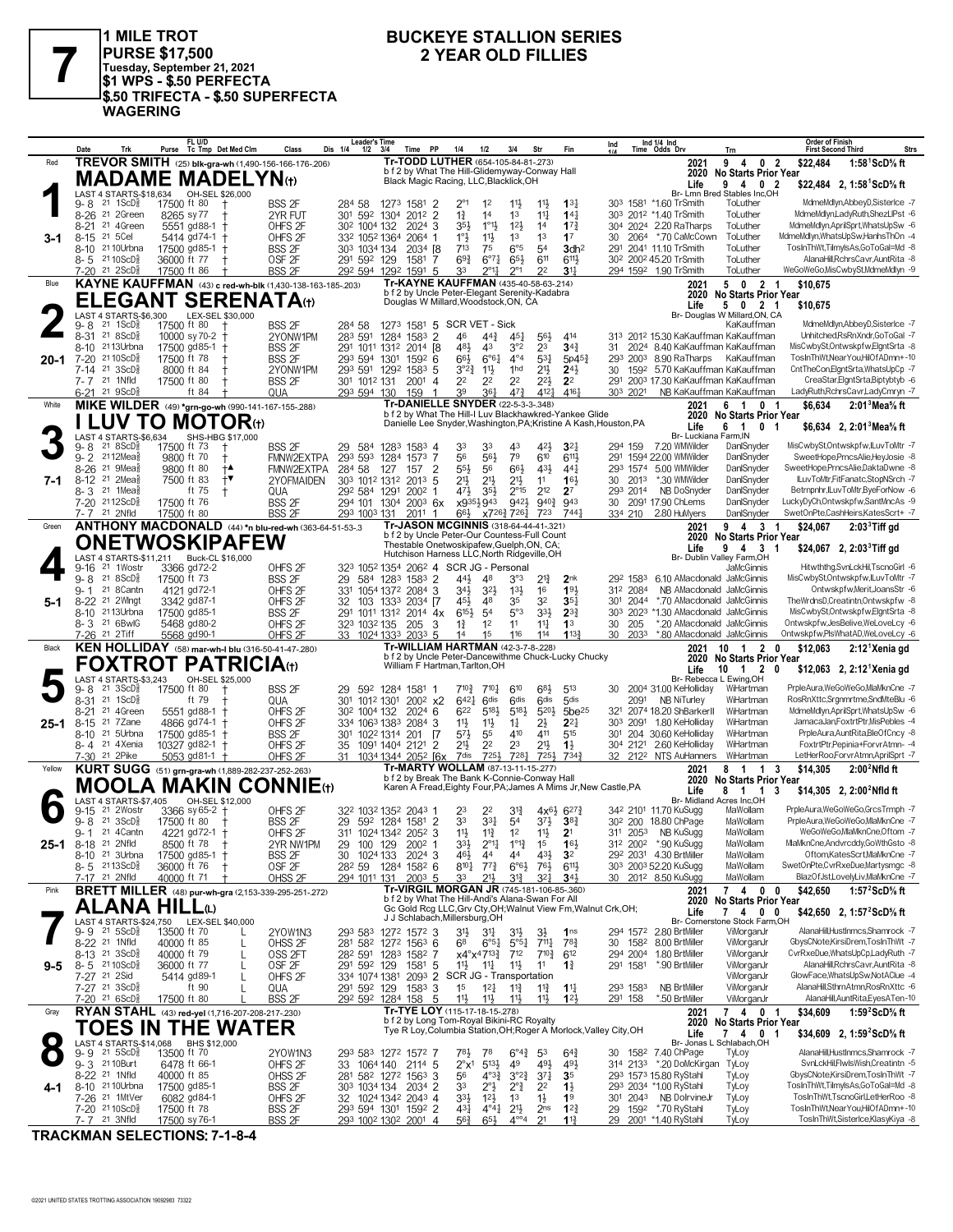**SPRING HAVEN FARM LADIES DRIVING CHAMPIONSHIP**

**PURSE \$2,500 Tuesday, September 21, 2021 \$1 WPS - \$.50 PERFECTA \$.50 TRIFECTA - \$.50 SUPERFECTA WAGERING**

**1 MILE PACE**

**8**

|         | Date                                                    | Trk                   | FL U/D<br>Tc Tmp Det Med Clm<br>Purse                       | Class                           | <b>Leader's Time</b><br>Dis 1/4<br>$1/2$ $3/4$        | <b>PP</b><br>Time                                                                              | 1/4                                        | 1/2                              | 3/4                              | Str                              |                                    | Ind                    | Ind 1/4 Ind<br>Time Odds Drv                                            | Trn                                                                                                          | <b>Order of Finish</b><br><b>First Second Third</b><br>Strs                                     |
|---------|---------------------------------------------------------|-----------------------|-------------------------------------------------------------|---------------------------------|-------------------------------------------------------|------------------------------------------------------------------------------------------------|--------------------------------------------|----------------------------------|----------------------------------|----------------------------------|------------------------------------|------------------------|-------------------------------------------------------------------------|--------------------------------------------------------------------------------------------------------------|-------------------------------------------------------------------------------------------------|
| Red     |                                                         |                       | JAZMIN ARNOLD (P) (27) *mar-sil (21-3-5-2-.307)             |                                 |                                                       | Tr-MICHAEL ARNOLD (252-37-25-30-242)                                                           |                                            |                                  |                                  |                                  |                                    |                        | 2021                                                                    | 18<br>3<br>4<br>$\overline{\mathbf{3}}$                                                                      | \$5,363<br>1:59 <sup>3</sup> Green gd                                                           |
|         |                                                         |                       | <b>ROLL'EM UP</b> ധ                                         |                                 |                                                       | b g 13 by Rocknroll Hanover-Fresh Start-Abercrombie<br>Caleb A Hagerman, Millersburg, OH       |                                            |                                  |                                  |                                  |                                    |                        | 2020                                                                    | 3 <sub>5</sub><br>25<br>4<br>Life 318 56 46 45                                                               | \$14,958<br>$1:533$ Nfld gd<br>\$484,824 5, 1:50 Moh % ft                                       |
|         |                                                         | LAST 4 STARTS-\$1.362 | LEX-SEL \$100,000                                           |                                 |                                                       |                                                                                                |                                            |                                  |                                  |                                  |                                    |                        |                                                                         |                                                                                                              | Br- S H Stewart & C Nash & J R Nash & F Nash, KY                                                |
|         | 9-6                                                     | 21 9VnWrt             | 1000 gd77-1<br>L                                            | LadySeries                      |                                                       | 292 592 1312 2004 2                                                                            | 2°1}                                       | $2^{11}$                         | 2 <sup>1</sup>                   | 2 <sup>1</sup>                   | 2 <sub>nk</sub>                    | 291 2004               | 2.40 JaArnold                                                           | MEArnold                                                                                                     | ThisTime,RollemUp,InsanInSp -6                                                                  |
|         | 8-26 2114Green<br>8-16                                  | 21 9Troy              | 2000 gd77<br>938 gd79-1                                     | LadySeries<br>LadySeries        | 29                                                    | 304 1012 1304 1593 2<br>582 1282 1593 3                                                        | 21<br>$2^{\circ}1$                         | 2 <sup>1</sup><br>$2^{\circ}1$   | $21\frac{1}{2}$<br>$3^{01}$      | $2^{11}$<br>6 <sup>2</sup>       | 1nk<br>$64\frac{3}{4}$             |                        | 283 1593 3.30 JaArnold<br>32 2003 18.00 JaArnold                        | MEArnold<br>MEArnold                                                                                         | RollemUp,KhanBlc,CsnoDrctr -5<br>KhanBlc, Imgonctch, RobnsBgBy -6                               |
| $9 - 5$ | 8-11 <sup>21</sup> 3Urbna                               |                       | 1400 gd75-1<br>L                                            | NW750021                        | 283 59                                                | 1282 1572 2                                                                                    | 32                                         | $2^{\circ}$                      | $2^{\circ}$ $\frac{3}{4}$        | $4^{13}$                         | $48\frac{1}{4}$                    | 30 <sup>2</sup> 159    | 4.10 JaArnold                                                           | MEArnold                                                                                                     | CruznThNg,OneBdNght,BlaznBarn -6                                                                |
|         | 8-4 <sup>21</sup> 1Xenia                                |                       | 800 gd82-1<br>L                                             | LadySeries                      |                                                       | 303 1022 1303 2011 1                                                                           | 11                                         | $11\frac{1}{4}$                  | $11\frac{1}{2}$                  | $13\frac{1}{2}$                  | 16 <sub>1</sub>                    |                        | 303 2011 *1.10 JaArnold                                                 | AdShort                                                                                                      | RollemUp.FncvFtwrk.RobnsBaBv+ -5                                                                |
|         | 7-26 <sup>21</sup> 9Mary                                |                       | 750 gd83-1                                                  | <b>LADYSERIES</b>               |                                                       | 311 594 1293 2002 1                                                                            | 11                                         | 2 <sub>ns</sub>                  | $11\frac{1}{4}$                  | 11                               | 2 <sup>1</sup>                     |                        | 304 200 <sup>2</sup> *.30 JaArnold                                      | AdShort                                                                                                      | RMImp, RollemUp, Khan Blc -4                                                                    |
| Blue    |                                                         |                       | <b>AMY WENGERD</b> (P) (42) (15-3-2-6-407)                  |                                 |                                                       | Tr-AMY WENGERD (37-3-2-8-.183)<br>b g 9 by Bettor's Delight-Red Carpet Queen-Western Hanover   |                                            |                                  |                                  |                                  |                                    |                        | 2021<br>2020                                                            | 26<br>4<br>4<br>-6<br>23<br>3<br>$\overline{4}$<br>6                                                         | $1:523$ Nfld ft<br>\$10.058<br>\$22,132<br>1:53 <sup>2</sup> Mea <sup>5</sup> / <sub>8</sub> ft |
|         |                                                         |                       | SPEAKING OUTധ                                               |                                 |                                                       | Amy L Wengerd, Wooster, OH                                                                     |                                            |                                  |                                  |                                  |                                    |                        | Life                                                                    | 183 26<br>23 25                                                                                              | \$251,478 6, 1:51 <sup>2</sup> YR sy                                                            |
|         |                                                         | LAST 4 STARTS-\$466   | LEX-SEL \$75,000                                            |                                 |                                                       |                                                                                                |                                            |                                  |                                  |                                  |                                    |                        | Br- Winbak Farm, MD                                                     |                                                                                                              | CsnoDrctr,HunterAm,SpekngOut -7                                                                 |
|         | 9-14 <sup>21</sup> 11 Wostr<br>9-6 <sup>21</sup> 9VnWrt |                       | 1700 gd84-1<br>1000 gd77-1<br>L                             | <b>TriCounty</b><br>LadySeries  |                                                       | 301 1012 1313 2004 [7<br>292 592 1312 2004 4                                                   | 610<br>69                                  | $5^{7}\frac{1}{2}$<br>$6^{97}$   | 55<br>$6^{\circ 5}$              | 57<br>66                         | $35\frac{1}{4}$<br>67 <sup>1</sup> | 291 2014<br>294 2021   | 3.50 AmWengerd AmWengerd<br>6.10 AmWengerd AmWengerd                    |                                                                                                              | ThisTime,RollemUp,InsanInSp -6                                                                  |
|         | 9-2 <sup>21</sup> 6Find                                 |                       | 750 gd79-1                                                  | <b>LADYSERIES</b>               |                                                       | 314 101 1324 2034 5                                                                            | 531                                        | $5^{21}$                         | 5 <sup>2</sup>                   | $4^{13}$                         | 2 <sup>1</sup>                     | 303 2034               | NB AmWengerd AmWengerd                                                  |                                                                                                              | CgsBoyToy,SpekngOut,WhtMtnLee -5                                                                |
| 5-1     | 8-16 21 9Troy                                           |                       | 938 gd79-1<br>L                                             | LadySeries                      | 29                                                    | 582 1282 1593 4                                                                                | 421,                                       | 431                              | 43                               | 3 <sup>1</sup>                   | $4^{2}$                            | 200<br>31              | 3.80 AmWengerd AmWengerd                                                |                                                                                                              | KhanBlc, Imgonctch, RobnsBgBy -6                                                                |
|         |                                                         | 8-4 2112 Wapak        | 800 gd70-1                                                  | LadySeries                      | 31 593 131                                            | $2021$ 4<br>294 592 1302 1593 2                                                                | 31}                                        | 321<br>21                        | 2 <sup>11</sup><br>21}           | 2 <sup>1</sup><br>2 <sup>2</sup> | $11\frac{1}{4}$<br>2 <sup>3</sup>  | 2021<br>31<br>293 2001 | *.60 AmWengerd AmWengerd                                                |                                                                                                              | SpekngOut,SprtsBand,InsanInSp -5<br>Imgonctch,SpekngOut,BetrsChce -5                            |
| White   | 7-27 2110Tiff                                           |                       | 800 gd88-1<br><b>KRISTINA SMITH</b> (QF) (24) (5-0-2-0-222) | LadySeries                      |                                                       | <b>Tr-KRISTINA SMITH (15-1-4-1-237)</b>                                                        | 22                                         |                                  |                                  |                                  |                                    |                        | 7.00 AmWengerd AmWengerd<br>2021                                        | 24<br>$\overline{\mathbf{2}}$<br>3<br>4                                                                      | 1:52 $4$ MVR $\%$ ft<br>\$16,381                                                                |
|         |                                                         |                       |                                                             |                                 |                                                       | b g 13 by Western Hanover-Fanciful Hanover-Artsplace                                           |                                            |                                  |                                  |                                  |                                    |                        | 2020                                                                    | $\mathbf{1}$<br>28<br>$\overline{1}$<br>5                                                                    | \$9,705<br>1:53 $2$ ScD $\%$ ft                                                                 |
|         |                                                         |                       | <b>FANCY FOOTWORK</b> <sup>(L)</sup>                        |                                 |                                                       | Kristina E Smith, Xenia, OH                                                                    |                                            |                                  |                                  |                                  |                                    |                        | Life                                                                    | 360 43 37 59                                                                                                 | \$350,122 5, 1:51 Stga ft                                                                       |
|         | 8-16 21 11 Troy                                         | LAST 4 STARTS-\$527   | LEX-SEL \$40,000<br>938 gd79-1                              | LadySeries                      |                                                       | 29 592 1293 1593 2 SCR JG - Transportation                                                     |                                            |                                  |                                  |                                  |                                    |                        |                                                                         | KrSmith                                                                                                      | Br- Emerald Highlands Fm, OH; W James Sprow III, MI<br>DremngDgn,InsanInSp,CgsBoyToy -5         |
|         | 8-4 <sup>21</sup> 1Xenia                                |                       | 800 gd82-1<br>L                                             | LadySeries                      |                                                       | 303 1022 1303 2011 2                                                                           | 2 <sup>1</sup>                             | $21\frac{1}{4}$                  | 2 <sup>11</sup>                  | $2^{3}\frac{1}{2}$               | $26\frac{1}{4}$                    |                        | 313 2022 2.20 KrSmith                                                   | KrSmith                                                                                                      | RollemUp,FncyFtwrk,RobnsBgBy+ -5                                                                |
|         | 7-26                                                    | 21 9Mary              | 750 gd83-1<br>L                                             | LADYSERIES                      |                                                       | 311 594 1293 2002 4                                                                            | $45\frac{3}{4}$                            | 461                              | $4^{3}\frac{3}{4}$               | 42                               | 443                                |                        | 304 2011 12.10 KrSmith                                                  | KrSmith                                                                                                      | RMImp,RollemUp,KhanBlc -4                                                                       |
| 5-1     | 7-19 21 10Hill<br>7-13 21 1 Wilm                        |                       | 1000 gd83-1<br>800 gd81<br>L                                | LadySeries<br>LadySeries        | 30                                                    | 1013 1324 2013 4<br>311 1021 1322 2012 3 SCR JG - Personal                                     | 571                                        | 573                              | 510                              | 48                               | 471                                |                        | 281 203 2.40 KrSmith                                                    | KrSmith<br>KrSmith                                                                                           | RollemUp,SprtsBand,SpekngOut -5<br>KhanBlc, RollemUp, MaxHnv -4                                 |
|         | 6-29 <sup>21</sup> 9Mrion                               |                       | 750 gd87-1                                                  | LadySeries                      | 30 <sup>2</sup> 100 <sup>4</sup> 131 <sup>1</sup> 202 | $\overline{4}$                                                                                 | $2^{\circ}8$                               | 2 <sup>2</sup>                   | 25                               | 2 <sup>2</sup>                   | $2^{4}$                            |                        | 303 2024 9.10 KrSmith                                                   | KrSmith                                                                                                      | HunterAm,FncyFtwrk,SpekngOut -5                                                                 |
| Green   |                                                         |                       | COURTNEY MAKIN (QF) (33) *red-blk (6-0-0-0-.000)            |                                 |                                                       | Tr-MARK LAFFIN (26-1-1-0-.060)                                                                 |                                            |                                  |                                  |                                  |                                    |                        | 2021                                                                    | $\frac{23}{26}$<br>0<br>$\mathbf{1}$<br>0                                                                    | \$2,313                                                                                         |
|         |                                                         |                       | <b>BETTOR WIN</b>                                           |                                 |                                                       | b g 13 by Bettor's Delight-Winning Venture-Jate Lobell<br>Mark A Laffin, Wapakoneta, OH        |                                            |                                  |                                  |                                  |                                    |                        | 2020                                                                    | $\mathbf{3}$<br>$\overline{1}$<br>-3                                                                         | \$12,626<br>1:55 Dtn% ft                                                                        |
|         |                                                         | LAST 4 STARTS-\$147   |                                                             |                                 |                                                       |                                                                                                |                                            |                                  |                                  |                                  |                                    |                        | Life<br>Br- Lightning Stable,FL                                         | 331 37 31 38                                                                                                 | \$296,621 7, 1:52 MVR% ft                                                                       |
|         | 9-15                                                    | 21 4Mtplr             | 750 gd71-1                                                  | LadySeries                      | 302 1012 133                                          | 2013 2                                                                                         | 34                                         | 42}                              | 53                               | $5^{3}\frac{3}{4}$               | $5^{10}$                           | 30<br>2033             | NB CoMakin                                                              | MaLaffin                                                                                                     | PoofDaddy,InsanInSp,DelaneyR -5                                                                 |
|         | $9 - 6$                                                 | 21 9VnWrt             | 1000 gd77-1                                                 | LadySeries                      |                                                       | 292 592 1312 2004 6                                                                            | 57                                         | 56}                              | $5^{4}$                          | $55\frac{1}{2}$                  | 5 <sup>7</sup>                     | 30                     | 2021 8.70 CoMakin                                                       | MaLaffin                                                                                                     | ThisTime.RollemUp.InsanInSp -6                                                                  |
| 20-1    | 9-2 <sup>21</sup> 6Find<br>8-31 2111 Vn Wrt             |                       | 750 gd79-1<br>600 gd77-1                                    | LADYSERIES<br>LadySeries        | 294 592 130                                           | 314 101 1324 2034 1<br>$2004$ 6                                                                | 31}<br>6 <sup>dis</sup>                    | 41}<br>626                       | $41\frac{1}{4}$<br>631           | 31<br>631                        | 41<br>627                          | 31<br>204<br>30        | NB KaBurns<br>2061 31.80 JoHammell                                      | MaLaffin<br>MaLaffin                                                                                         | CgsBoyToy,SpekngOut,WhtMtnLee -5<br>Imgonctch,Expresso,SprtsBand -6                             |
|         | 8-24 21 3Lima                                           |                       | 1500 gd88-2                                                 | LadySeries                      | 311 1014 133                                          | $2041$ 3                                                                                       | $5^{2}\frac{3}{4}$                         | $5^{3}$                          | 53                               | $5^{2}$                          | $5^{7}$                            |                        | 32 2053 8.80 KaBurns                                                    | MaLaffin                                                                                                     | CgsBoyToy,SprtsBand,InsanInSp -6                                                                |
|         | 8-16 21 11 Troy                                         |                       | 938 gd79-1                                                  | LadySeries                      |                                                       | 29 59 <sup>2</sup> 129 <sup>3</sup> 159 <sup>3</sup> 2x                                        | 5 <sub>dis</sub>                           | 5 <sub>dis</sub>                 | 5 <sub>dis</sub>                 | 5 <sub>dis</sub>                 | 5 <sub>dis</sub>                   |                        | 3.70 HeWoolums MaLaffin                                                 |                                                                                                              | DremngDgn,InsanInSp,CgsBoyToy -5                                                                |
| Black   |                                                         |                       | HEATHER WOOLUMS (QF) (30) (17-5-2-3-418)                    |                                 |                                                       | Tr-BRIAN GEORGES (178-34-32-24-.336)<br>b g 10 by Bettor's Delight-Musical Tone-Matt's Scooter |                                            |                                  |                                  |                                  |                                    |                        | 2021<br>2020                                                            | $\overline{2}$<br>$\overline{7}$<br>$\overline{2}$<br>$\overline{1}$<br>20<br>$\mathbf{0}$<br>$\overline{2}$ | 1:59 <sup>3</sup> Troy gd<br>\$1.713<br>1:53 $3$ MVR $\%$ ft                                    |
|         |                                                         |                       | <b>KHAN BLUE CHIPO</b>                                      |                                 |                                                       | John Brian Georges, Wilmington, OH                                                             |                                            |                                  |                                  |                                  |                                    |                        |                                                                         | $\mathbf{2}$<br>Life 177 23 21 26                                                                            | \$11,144<br>\$229,438 7, 1:51 Nfld ft                                                           |
|         |                                                         | LAST 4 STARTS-\$1,093 | SHS-HBG \$57,000                                            |                                 |                                                       |                                                                                                |                                            |                                  |                                  |                                  |                                    |                        |                                                                         | Br- Blue Chip Bloodstock Inc, NY                                                                             |                                                                                                 |
|         | $9 - 2$<br>8-26 2114Green                               | 21 10 Find            | 750 gd79-1<br>2000 gd77<br>L                                | <b>LADYSERIES</b><br>LadySeries | 313 1022 134                                          | 2031<br>304 1012 1304 1593 1                                                                   | 11<br>1 <sup>1</sup>                       | 11<br>11                         | 11<br>$11\frac{1}{2}$            | 3∛<br>11                         | $43\frac{3}{4}$<br>2nk             | 30 204                 | NB HeWoolums BrGeorges<br>284 1593 1.40 HeWoolums BrGeorges             |                                                                                                              | HrzHsrhny,DremngDgn,CsnoDrctr -5<br>RollemUp,KhanBlc,CsnoDrctr -5                               |
|         | 8-16 <sup>21</sup> 9Troy                                |                       | 938 gd79-1<br>L                                             | LadySeries                      |                                                       | 29 582 1282 1593 1                                                                             | 31                                         | 31                               | 21}                              | 2 <sub>ns</sub>                  | $11\frac{1}{4}$                    |                        | 31 1593 15.30 HeWoolums BrGeorges                                       |                                                                                                              | KhanBlc, Imgonctch, RobnsBgBy -6                                                                |
| 10-1    | 8-4 <sup>21</sup> 1Xenia                                |                       | 800 gd82-1<br>L                                             | LadySeries                      |                                                       | 303 1022 1303 2011 4                                                                           | 32                                         | $3^{2}$                          | $3^{01}$                         | $x39\frac{1}{2}$                 | $3p49\frac{3}{4}$                  |                        | 32 <sup>2</sup> 203 <sup>1</sup> 5.70 HeWoolums BrGeorges               |                                                                                                              | RollemUp,FncyFtwrk,RobnsBgBy+ -5                                                                |
|         | 7-26 <sup>21</sup> 9Mary<br>7-13 21 1 Wilm              |                       | 750 gd83-1<br>L<br>800 gd 81                                | LADYSERIES<br>LadySeries        |                                                       | 311 594 1293 2002 3<br>311 1021 1322 2012 2                                                    | $3^{2}\frac{3}{4}$<br>11                   | $3^{21}$<br>11 <sup>11</sup>     | $3^{21}$<br>$11\frac{1}{2}$      | $3^{11}$<br>11}                  | 3 <sup>13</sup><br>11              |                        | 304 2004 12.10 HeWoolums BrGeorges<br>29 2012 11.70 HeWoolums BrGeorges |                                                                                                              | RMImp, RollemUp, Khan Blc -4<br>KhanBlc,RollemUp,MaxHnv -4                                      |
| Yellow  |                                                         |                       | <b>EMILY HAY</b> (P) (45) *pur-grn (17-2-6-5-.412)          |                                 |                                                       | Tr-JOHN WEISENBURGER JR (19-2-4-3-275)                                                         |                                            |                                  |                                  |                                  |                                    |                        | 2021                                                                    | 19<br>$\overline{2}$<br>4 <sub>3</sub>                                                                       | \$2,422<br>2:02 OHbr gd                                                                         |
|         |                                                         | INSANE                | <b>IN SPAIN</b>                                             |                                 |                                                       | b g 13 by Real Desire-Open Plains-Western Hanover                                              |                                            |                                  |                                  |                                  |                                    |                        | 2020                                                                    | $0\quad 0$<br>4<br>0                                                                                         | \$600                                                                                           |
|         |                                                         | LAST 4 STARTS-\$787   | LEX-SEL \$20,000                                            |                                 |                                                       | Timothy A Bolenbaugh, Convoy, OH;<br>John R Weisenburger Jr, Oakwood, OH                       |                                            |                                  |                                  |                                  |                                    |                        | Br- Perretti Farms, NJ                                                  | Life 314 30 40 40                                                                                            | \$292,186 3, 1:51 Moh % ft                                                                      |
|         | 9-15                                                    | 21 4Mtplr             | 750 gd71-1<br>L                                             | LadySeries                      | 30 <sup>2</sup> 101 <sup>2</sup> 133                  | $201^3$ 4                                                                                      | $4^{\circ}4^{\frac{1}{4}}$                 | 3°2                              | $2^{\circ}$                      | 2 <sup>1</sup>                   | 2 <sup>4</sup>                     | 292 2022               | NB EmHay                                                                | weisenburger                                                                                                 | PoofDaddy,InsanInSp,DelaneyR -5                                                                 |
|         | 9-6 21 9VnWrt                                           |                       | 1000 gd77-1<br>L                                            | LadySeries                      |                                                       | 292 592 1312 2004 3                                                                            | 323                                        | 33                               | 3 <sup>2</sup>                   | 3 <sup>2</sup>                   | 3 <sup>2</sup>                     |                        | 292 2011 *1.40 EmHay                                                    | weisenburger                                                                                                 | ThisTime,RollemUp,InsanInSp -6                                                                  |
| 20-1    | 8-31 21 9VnWrt<br>8-24 <sup>21</sup> 3 Lima             |                       | 600 gd77-1<br>L<br>L<br>1500 gd88-2                         | LadySeries<br>LadySeries        |                                                       | 301 1012 1332 2024 1<br>311 1014 133 2041 2                                                    | 31}<br>41}                                 | 3 <sup>1</sup><br>$4^{01}$       | 31}<br>$4^{\circ\circ}1$         | 2 <sup>1</sup><br>$2^{3}_{4}$    | 1nk<br>3 <sup>3</sup>              |                        | 291 2024 3.50 EmHay<br>311 2042 2.40 EmHay                              | weisenburger<br>weisenburger                                                                                 | InsanInSp, QRock, CsnoDrctr -6<br>CgsBoyToy,SprtsBand,InsanInSp -6                              |
|         | 8-16 2111Troy                                           |                       | 938 gd79-1<br>L                                             | LadySeries                      |                                                       | 29 592 1293 1593 5                                                                             | 2 <sup>1</sup>                             | 2 <sup>1</sup>                   | 2 <sup>1</sup>                   | 2 <sub>ns</sub>                  | $2\frac{1}{2}$                     |                        | 294 1593 5.30 EmHay                                                     | weisenburger                                                                                                 | DremngDgn,InsanInSp,CgsBoyToy -5                                                                |
|         |                                                         | 8-4 2112Wapak         | 800 gd70-1                                                  | LadySeries                      | 31<br>593 131                                         | 2021 3                                                                                         | 48}                                        | $4^{3}\frac{3}{4}$               | $3^{2}$                          | $31\frac{1}{2}$                  | 3 <sup>2</sup>                     |                        | 311 2023 2.40 EmHay                                                     | weisenburger                                                                                                 | SpekngOut,SprtsBand,InsanInSp -5                                                                |
| Pink    |                                                         |                       | <b>MANDY JONES</b> (P) (31) (17-1-9-2-392)                  |                                 |                                                       | Tr-BRIAN JONES (27-3-8-2-.300)<br>b g 6 by Sportswriter-Bandolera Hanover-Western Hanover      |                                            |                                  |                                  |                                  |                                    |                        | 2021<br>2020                                                            | 7<br>0<br>4<br>- 1<br>5<br>- 5                                                                               | \$1.194                                                                                         |
|         |                                                         |                       | <b>SPORTS BAND</b> W                                        |                                 |                                                       | Mandy M Jones, Greenville, OH                                                                  |                                            |                                  |                                  |                                  |                                    |                        | Life                                                                    | 24<br>6<br>82 12 15 14                                                                                       | \$12,747<br>1:56 MVR% ft<br>\$55,729 3, 1:54 Dtn% ft                                            |
|         |                                                         | LAST 4 STARTS-\$680   | SHS-HBG \$50,000                                            |                                 |                                                       |                                                                                                |                                            |                                  |                                  |                                  |                                    |                        | Br- Winbak Farm, MD                                                     |                                                                                                              |                                                                                                 |
|         | 9- 6<br>8-31 <sup>21</sup> 11 Vn Wrt                    | 21 5VnWrt             | 750 gd77-1<br>L<br>600 gd77-1<br>L                          | 21NW3000CD<br>LadySeries        | 294 592 130                                           | 303 1022 1342 2031 1<br>$2004$ 3                                                               | 21<br>$3^{11}$                             | 2 <sup>1</sup><br>3 <sup>1</sup> | 2 <sup>1</sup><br>2 <sup>1</sup> | 2 <sup>2</sup><br>2 <sup>1</sup> | $2^{4}$<br>3 <sup>2</sup>          | 31                     | 29 <sup>2</sup> 204 12.00 MndyJones<br>2011 4.90 MndyJones              | <b>BrJones</b><br><b>BrJones</b>                                                                             | FamosShms.SprtsBand.BnkrhlJil -5<br>Imgonctch,Expresso,SprtsBand -6                             |
|         | 8-24 21 3Lima                                           |                       | 1500 gd88-2                                                 | LadySeries                      | 311 1014 133                                          | 2041 4                                                                                         | 2 <sup>1</sup>                             | 3 <sup>1</sup>                   | 3 <sup>1</sup>                   | 31                               | $2\frac{3}{4}$                     |                        | 311 2042 *1.80 MndyJones                                                | <b>BrJones</b>                                                                                               | CgsBoyToy,SprtsBand,InsanInSp -6                                                                |
|         | 20-1 8-16 21 9Troy                                      |                       | 938 gd79-1<br>L                                             | LadySeries                      | 29                                                    | 582 1282 1593 5                                                                                | 54                                         | $5^{4}$                          | $5^{03}\frac{3}{4}$              | 42                               | 5 <sup>4</sup>                     |                        | 311 2002 43.80 MndyJones                                                | BrJones                                                                                                      | KhanBlc, Imgonctch, RobnsBgBy -6                                                                |
|         | 7-27 <sup>21</sup> 7 Tiff                               | 8-4 2112Wapak         | 800 gd70-1<br>800 gd88-1                                    | LadySeries<br>LadvSeries        | 31<br>593 131<br>30 <sup>2</sup> 100 <sup>1</sup> 132 | $2021$ 1                                                                                       | $1\frac{1}{2}$<br>2012 4 SCR JG - Personal | $1\frac{1}{4}$                   | $11\frac{1}{4}$                  | 11                               | $2^{11}$                           |                        | 312 2022 4.40 MndyJones                                                 | <b>BrJones</b><br><b>BrJones</b>                                                                             | SpekngOut,SprtsBand,InsanInSp -5<br>BoldDecsn.InsanInSp.ErMaria -4                              |
| Gray    |                                                         |                       | <b>JENNIFER MAIN</b> (QF) (39) (29-7-5-6-406)               |                                 |                                                       | Tr-SKIP DE MULL (69-16-13-10-.385)                                                             |                                            |                                  |                                  |                                  |                                    |                        | 2021                                                                    | 3<br>5<br>19<br>- 1                                                                                          | \$4.420<br>$2:012$ Tiff gd                                                                      |
|         |                                                         |                       | BOLD DECISIONധ                                              |                                 |                                                       | br g 13 by Cheyenne Rei-Bold Wench-Abercrombie                                                 |                                            |                                  |                                  |                                  |                                    |                        | 2020                                                                    | $\ddot{3}$<br>19<br>2 <sub>1</sub>                                                                           | \$6,167<br>1:58 <sup>4</sup> Nor ft                                                             |
| - 1     |                                                         | LAST 4 STARTS-\$796   |                                                             |                                 |                                                       | Crystal D Terrell, Macomb, MI                                                                  |                                            |                                  |                                  |                                  |                                    |                        | Life<br>Br- Bonley Farm Inc, MI                                         | 308 53 46 39                                                                                                 | \$342,620 5, 1:50 <sup>4</sup> HoP% ft                                                          |
|         |                                                         | 9-7 2111Wseon         | 750 gd74-1                                                  | 21NW5000CD                      |                                                       | 273 554 1263 1594 3                                                                            | 79}                                        | $59\frac{1}{2}$                  | $4^{\circ}9$                     | $34\frac{1}{4}$                  | $2\frac{3}{4}$                     |                        | 313 200 *1.90 SkDeMull                                                  | SkDeMull                                                                                                     | NightPro,BoldDecsn,TheLstShr -8                                                                 |
|         | 8-31 <sup>21</sup> 9VnWrt                               |                       | 600 gd77-1<br>L                                             | LadySeries                      |                                                       | 301 1012 1332 2024 3                                                                           | $2^{\circ_1}$                              | 2 <sup>1</sup>                   | $2^{\circ}$                      | 3 <sup>3</sup>                   | $4^{2}3$                           |                        | 30 203 <sup>2</sup> *1.20 JeMain                                        | SkDeMull                                                                                                     | InsanInSp, QRock, CsnoDrctr -6                                                                  |
|         | 8-16 21 11 Troy                                         |                       | 938 gd79-1<br>L                                             | LadySeries                      |                                                       | 29 592 1293 1593 3                                                                             | 410}                                       | $45\frac{1}{2}$                  | $44\frac{1}{2}$                  | 46}                              | 411                                |                        | 312 2014 *1.00 JeMain                                                   | SkDeMull<br>SkDeMull                                                                                         | DremngDgn,InsanInSp,CgsBoyToy -5<br>BoldDecsn,BevrcrkAr,Letsgsmwh -3                            |
| 9-1     | 8-2 <sup>21</sup> 8BdAx<br>7-27 21 7 Tiff               |                       | 810 gd73-2<br>800 gd88-1<br>L                               | NW4000/21<br>LadySeries         | 294 1014 1331 206                                     | 3<br>30 <sup>2</sup> 100 <sup>1</sup> 132 201 <sup>2</sup> 3                                   |                                            | $1^\circ$ ns $1^\circ$ hd        | 2 <sub>hd</sub>                  | 2 <sub>hd</sub>                  | $1\frac{3}{4}$                     | 206                    | NB JeMain<br>292 2012 15.60 JeMain                                      | SkDeMull                                                                                                     | BoldDecsn, InsanInSp, ErMaria -4                                                                |
|         | 7-19 21 70Hbr                                           |                       | 800 gd82-1                                                  | LadySeries                      | 293 1002 132                                          | 202<br>$\overline{2}$                                                                          | 411                                        | 46                               | 34                               | 211                              | $2^{10}$                           |                        | 311 204 *1.20 JeMain                                                    | SkDeMull                                                                                                     | InsanInSp,BoldDecsn,LyonsGngr -5                                                                |
| Purple  |                                                         |                       | <b>MARY BIRKHOLD</b> (P) (58) (11-2-0-1-212)                |                                 |                                                       | Tr-MIRANDA SHEDRON (40-1-2-5-.094)                                                             |                                            |                                  |                                  |                                  |                                    |                        | 2021                                                                    | 27<br>$\begin{array}{cc} 1 & 2 \\ 2 & 2 \end{array}$<br>-4                                                   | \$5,762<br>2:00 <sup>*</sup> Wostr gd                                                           |
|         |                                                         |                       | <b>CASINO DIRECTOR</b>                                      |                                 |                                                       | b g 7 by Art Director-Casino Bus-Village Jove<br>Miranda Shedron, Wooster, OH                  |                                            |                                  |                                  |                                  |                                    |                        | 2020<br>Life                                                            | 29<br>4<br>120<br>8 10 15                                                                                    | \$9,023<br>$1:533$ Nfld ft<br>\$64,166 6, 1:53 Nfld ft                                          |
|         |                                                         | LAST 4 STARTS-\$1,252 |                                                             |                                 |                                                       |                                                                                                |                                            |                                  |                                  |                                  |                                    |                        |                                                                         | Br- Cavalli Pazzi Stables LLC,PA                                                                             |                                                                                                 |
|         | 9-20 2114NFLD<br>9-14 21 11 Wostr                       |                       | 5200                                                        | NW1000L4                        |                                                       |                                                                                                | LINE TO BE ANNOUNCED                       |                                  |                                  |                                  |                                    |                        | HuMyers                                                                 | MiShedron                                                                                                    | -9<br>CsnoDrctr, Hunter Am, SpekngOut -7                                                        |
|         | 9-2 <sup>21</sup> 10 Find                               |                       | 1700 gd84-1<br>750 gd79-1                                   | <b>TriCounty</b><br>LADYSERIES  |                                                       | 301 1012 1313 2004 3<br>313 1022 134 2031 4                                                    | $12\frac{1}{2}$<br>21                      | $1^2$<br>2 <sup>1</sup>          | $1\frac{1}{2}$<br>2 <sup>1</sup> | 1 <sup>hd</sup><br>$4^{13}$      | 1 <sup>1</sup><br>33 <sub>1</sub>  |                        | 291 2004 6.90 MaRocovich MiShedron<br>293 2034 NB AmWengerd MiShedron   |                                                                                                              | HrzHsrhny,DremngDgn,CsnoDrctr -5                                                                |
| 4-1     | 8-31 <sup>21</sup> 9VnWrt                               |                       | 600 gd77-1                                                  | LadySeries                      |                                                       | 301 1012 1332 2024 5                                                                           | $43\frac{1}{2}$                            | $4^{2}\frac{1}{2}$               | $4^{21}$                         | $43\frac{1}{2}$                  | $3^{2}3$                           |                        | 293 2032 13.40 AmWengerd MiShedron                                      |                                                                                                              | InsanInSp, QRock, CsnoDrctr -6                                                                  |
|         | 8-26 2114Green                                          |                       | 2000 gd77                                                   | LadySeries                      |                                                       | 304 1012 1304 1593 5                                                                           | 421                                        | $4^{2}\frac{1}{2}$               | $44\frac{1}{2}$                  | $4^{21}$                         | $3^{2}$                            |                        | 28 <sup>2</sup> 200 20.50 AmWengerd MiShedron                           |                                                                                                              | RollemUp,KhanBlc,CsnoDrctr -5                                                                   |
|         | 8-24 <sup>21</sup> 3 Lima                               |                       | 1500 gd88-2                                                 | LadySeries                      |                                                       | 311 1014 133 2041 5                                                                            | $3^{\circ}1$                               | $2^{\circ}1$                     | $2^{\circ}$                      | 41}                              | 47                                 |                        | 322 2053 2.50 AmWengerd MiShedron                                       |                                                                                                              | CgsBoyToy,SprtsBand,InsanInSp -6                                                                |

**TRACKMAN SELECTIONS: 1-9-2-3 NO. 9 STARTS FROM 2ND TIER**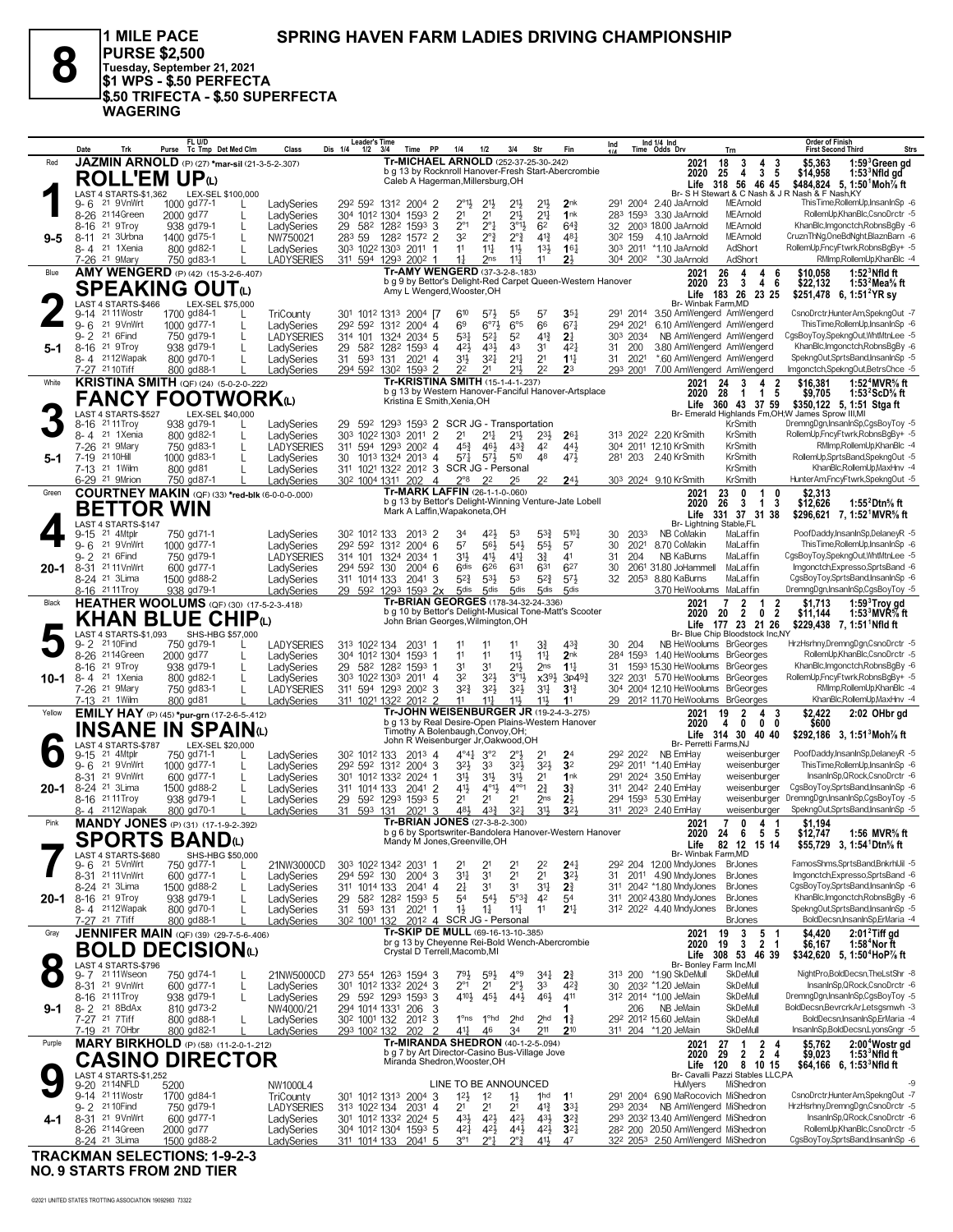

1 MILE TROT<br>|PURSE \$60,000<br>|Tuesday, September 21, 2021<br>|\$1 WPS - \$.50 PERFECTA \$.50 TRIFECTA - \$.50 PICK 3 (9-10-11) **WAGERING** 

## OHIO BREEDERS CHAMPIONSHIP 2 YEAR OLD COLTS AND GELDINGS - 1ST DIVISION **TOTAL PURSE \$120,000**

|         | Trk<br>Date                                                     | FL U/D<br>Tc Tmp Det Med Clm<br>Purse                     | Class                                   | <b>Leader's Time</b><br>Dis 1/4<br>1/2            | <b>PP</b><br>3/4<br><b>Time</b>                                                                             | 1/4<br>1/2                                                      | 3/4                                        | Str                               | Fin                               | Ind                                                                | Ind 1/4 Ind<br>Time Odds Drv                                  | Trn                                                  | <b>Order of Finish</b><br><b>First Second Third</b>                                 | <b>Strs</b> |
|---------|-----------------------------------------------------------------|-----------------------------------------------------------|-----------------------------------------|---------------------------------------------------|-------------------------------------------------------------------------------------------------------------|-----------------------------------------------------------------|--------------------------------------------|-----------------------------------|-----------------------------------|--------------------------------------------------------------------|---------------------------------------------------------------|------------------------------------------------------|-------------------------------------------------------------------------------------|-------------|
| Red     |                                                                 | AARON MERRIMAN (43) go-c red-wh (3,086-562-476-438-.315)  |                                         |                                                   | Tr-CHRISTOPHER BEAVER (540-125-85-76-.366)                                                                  |                                                                 |                                            |                                   |                                   |                                                                    | 2021                                                          | $\overline{7}$<br>$\mathbf 0$<br>$\overline{1}$<br>0 | \$6,775 Q 1:59 <sup>4</sup> ScD% ft                                                 |             |
|         |                                                                 | <b>PAPPARDELLE</b> (t)                                    |                                         |                                                   | br c 2 by Wishing Stone-Long Island Tea-Credit Winner<br>The Delaware Group, Radnar, OH;                    |                                                                 |                                            |                                   |                                   |                                                                    | 2020<br>Life                                                  | No Starts Prior Year<br>$\mathbf{7}$<br>$0 \t10$     | \$6.775 2.Q 1:59 <sup>4</sup> ScD% ft                                               |             |
|         | LAST 4 STARTS-\$4,775                                           | LEX-SEL \$65,000                                          |                                         |                                                   |                                                                                                             |                                                                 |                                            |                                   |                                   | Equinex Racing Corp, Toronto, ON, CA; Joe Sbrocco, Brecksville, OH |                                                               | Br- S Stewart, KY; Black Creek Fm, IN; etc.          |                                                                                     |             |
|         | 2113Lex1<br>9-5                                                 | 6300 gd70-4 +                                             | 2YONW1PMRL                              | 30<br>1011 1311                                   | 2001<br>-3                                                                                                  | $67\frac{1}{2}$<br>45                                           | 331                                        | $3^{2}\frac{1}{2}$                | 2 <sup>11</sup>                   |                                                                    | 283 2002 4.20 MatMelander ChFBeaver                           |                                                      | OnTheDeck,Papardele,Thwnrtktl -8                                                    |             |
|         | $8 - 21$<br>21 1ScD                                             | 40000 ft 86                                               | OSS <sub>2C</sub>                       | 281<br>581                                        | 1273<br>1563<br>2x                                                                                          | 7171<br>$6^{14}$<br>78                                          | $68\frac{3}{4}$                            | $64\overline{4}$                  | $6^{8}1$                          | 284 1581                                                           | 4.90 AMerrimn                                                 | ChFBeaver<br>ChFBeaver                               | Access, GuidoDi, Body Armor -7                                                      |             |
| $9 - 2$ | 21 5Nfld<br>$8 - 14$<br>21 9Lex1<br>8-1                         | 40000 ft 75<br>40000 ft 80                                | OHSS <sub>2C</sub><br><b>KYCHAMPSER</b> | 291<br>592<br>282 57                              | 1281<br>1563<br>7<br>1261<br>$1533$ 1                                                                       | 7°71<br>7101<br>79                                              | 6°5<br>7°7                                 | 610<br>683                        | $44\frac{3}{4}$<br>683            |                                                                    | 28 <sup>2</sup> 1573 37.80 AMerrimn<br>273 1551 40.30 TySmith | ChFBeaver                                            | SlimJimmy, GuidoDi, AbBrightl -7<br>KegStand, MajesticJ, I wontBcAs -8              |             |
|         | 21 10Nfld<br>$7 - 17$                                           | 40000 ft 69                                               | OHSS <sub>2C</sub>                      | 284 59                                            | 1564 6<br>1271                                                                                              | 893<br>7°5 <sup>3</sup>                                         | $x5^{7}\frac{1}{2}$                        | $6^{15\frac{1}{2}}$               | $6^{17}$                          | 313 2001                                                           | 7.70 AMerrimn                                                 | ChFBeaver                                            | GabysBtCn,RosRnXtr,Loddwthcr -9                                                     |             |
|         | $7 - 9$<br>21 3 ScD                                             | 40000 ft 74                                               | OHSS <sub>2C</sub>                      | 291 584 1283                                      | 1581<br>8ix                                                                                                 | 7101<br>$6^{o6}\frac{3}{4}$                                     | $6^{o_{32}}$                               | $6^{2}\frac{3}{4}$                | $5^{2}$                           | 291 1583                                                           | 5.90 AMerrimn                                                 | ChFBeaver                                            | GoLong, What In SmH, Bamboo-10                                                      |             |
|         | $7 - 2$<br>21 10 ScD                                            | 150000 ft 68<br>D<br>$^+$                                 | <b>NEXT GEN</b>                         | 292 582 1272                                      | 157<br>x5x                                                                                                  | 942<br>944                                                      |                                            | x9453 9541                        | 952                               |                                                                    | 304 2072 8.90 AMerrimn                                        | ChFBeaver                                            | Chulo.CrtneStar.RosRnXtr -9                                                         |             |
|         | 218SCD <sub>8</sub><br>$6 - 21$                                 | ft 84                                                     | QUA                                     | 301 1001 1302                                     | 1594<br>5                                                                                                   | 451<br>$11\frac{3}{4}$                                          | 11                                         | $11\frac{1}{4}$                   | 1 <sup>2</sup>                    | 292 1594                                                           | NB AMerrimn                                                   | ChFBeaver                                            | Papardele, Motto, Frosty Trb - 7                                                    |             |
| Blue    | 6-15 21 10 Dela                                                 | gd70-1                                                    | QUA                                     | 312 1032 1342                                     | $202^3$ 3<br>Tr-STEVE SCHOEFFEL (187-21-36-36-283)                                                          | 36<br>333                                                       | 32}                                        | 341                               | 341                               | 283 2032                                                           | NB RonWrennJr ChFBeaver                                       | 7                                                    | GbysCNote,LongCheer,Papardele -5                                                    |             |
|         |                                                                 | <b>BRADY BROWN</b> (28) or-blk-wh (1,199-111-147-171-208) |                                         |                                                   | b g 2 by Wishing Stone-Focus On Me-SJ's Caviar                                                              |                                                                 |                                            |                                   |                                   |                                                                    | 2021                                                          | 5<br>$\mathbf{1}$<br>2020 No Starts Prior Year       | \$69,451<br>1:56 $4$ ScD $\%$ ft                                                    |             |
|         | GUIDO DI                                                        |                                                           |                                         |                                                   | V P & K L Schoeffel, Evans Cty, PA; L Falton, Leisenring, PA;                                               |                                                                 |                                            |                                   |                                   |                                                                    | Life                                                          | 1 5 1<br>7                                           | \$69,451 2, 1:56 <sup>4</sup> ScD% ft                                               |             |
|         | LAST 4 STARTS-\$48,515<br>21 9Nfld                              | SHS-HBG \$9,000                                           |                                         |                                                   | M Schilling, Evans Cty, PA                                                                                  |                                                                 |                                            |                                   |                                   |                                                                    |                                                               | StSchoeffel                                          | Br- Richard C Beinhauer & Regina M Beinhauer, PA<br>TheMghtyH,RosRnXtr,GabysBtCn -7 |             |
|         | $9 - 5$<br>$8 - 21$<br>21 $1$ ScD <sup>5</sup> <sup>2</sup>     | 300000 ft 72<br>D<br>40000 ft 86                          | OHSS 2C FN<br>OSS <sub>2C</sub>         | 281 573<br>281<br>581                             | 1271 1554 5 SCR VET - Sick<br>1563 7<br>1273                                                                | 11}<br>21}                                                      | $1\frac{1}{4}$                             | $1\frac{1}{2}$                    | 2nk                               | 29                                                                 | 1563 *1.40 BdyBrown                                           | StSchoeffel                                          | Access.GuidoDi.BodvArmor -7                                                         |             |
|         | 21 5Nfld<br>8-14                                                | 40000 ft 75                                               | OHSS <sub>2C</sub>                      | 592<br>291                                        | 1281<br>$156^3$ 6                                                                                           | 2 <sup>2</sup><br>2 <sup>1</sup>                                | $2^{13}$                                   | $2^{2}$                           | 2 <sup>3</sup>                    | 281<br>1564                                                        | 5.00 BdyBrown                                                 | StSchoeffel                                          | SlimJimmy, GuidoDi, AbBrightl -7                                                    |             |
| $9 - 5$ | $8 - 5$<br>21 6 ScD                                             | 48000 ft 83                                               | OSF <sub>2C</sub>                       | 291<br>100                                        | 1283<br>1564 5                                                                                              | 11,<br>$11\frac{1}{2}$                                          | 11}                                        | 11}                               | $11\frac{1}{2}$                   | 281<br>1564                                                        | *.70 BdvBrown                                                 | StSchoeffel                                          | GuidoDi, The MghtyH, Unhitched-10                                                   |             |
|         | $21.6$ Mea $\frac{5}{8}$<br>$7 - 30$                            | 18061 ft 79                                               | ARDEN2YOCG                              | 28<br>574                                         | 1272<br>$1564$ 4                                                                                            | 213<br>$21\frac{1}{2}$                                          | 32                                         | 311                               | 2 <sub>hd</sub>                   | 29                                                                 | 1564 *2.00 BdyBrown                                           | StSchoeffel                                          | FiftyforK,GuidoDi,GngrTrBrd -8                                                      |             |
|         | 7-17 21 1Nfld<br>21 1ScD <sup>5</sup>                           | 40000 ft 71                                               | OHSS <sub>2C</sub>                      | 274 581                                           | 127<br>1564 3                                                                                               | 2 <sup>2</sup><br>$21\frac{1}{2}$<br>$4^{\circ}3^{\frac{3}{2}}$ | 321                                        | $3^{13}$                          | 2 <sup>3</sup>                    | 293 157                                                            | 4.00 BdyBrown                                                 | StSchoeffel<br>StSchoeffel                           | CavirGold,GuidoDi,NoEdgeLns -9<br>CavirGold,GuidoDi,DsprdoHal -9                    |             |
|         | 7-9<br>6-28 <sup>21</sup> 6Nfld                                 | 40000 ft 74<br>7800 gd87-1                                | OHSS <sub>2C</sub><br>2YO NW1PM         | 29<br>584 1292<br>293 100                         | 1583 8<br>1582 [9<br>1294                                                                                   | 3°3<br>$4^{2}3$<br>431                                          | 3°2<br>431                                 | $3^{13}$<br>35 <sub>1</sub>       | 21 <sup>1</sup><br>3 <sup>3</sup> | 1584<br>29<br>159<br>283                                           | 7.70 BdvBrown<br>5.30 BdyBrown                                | StSchoeffel                                          | MmntsCrtd.AlTheCrdt.GuidoDi -9                                                      |             |
|         | 6-22 <sup>21</sup> 5Mea <sup>5</sup>                            | gd 58-1                                                   | QUA-2YOC&G                              | 30 <sup>2</sup> 100 <sup>1</sup> 130              | $159^2$ 3                                                                                                   | $21\frac{1}{2}$<br>21}                                          | $21\frac{1}{2}$                            | $2\frac{1}{2}$                    | $11\frac{1}{2}$                   | 1592<br>291                                                        | NB BdyBrown                                                   | StSchoeffel                                          | GuidoDi,UnbetblKm,StrkngCnt -7                                                      |             |
|         | 21 4Mea<br>6-8                                                  | ft 80                                                     | QUA-2YOC&G                              | 321 1042 1341                                     | $2024$ 4                                                                                                    | 1 <sup>2</sup><br>$11\frac{1}{2}$                               | 12                                         | $1\frac{1}{2}$                    | 21                                | 284 203                                                            | NB BdyBrown                                                   | StSchoeffel                                          | RosRnXtr,GuidoDi,MscleCont -6                                                       |             |
| White   |                                                                 | CHRIS PAGE (37) wh-r blu-mar (2,047-337-293-253-285)      |                                         |                                                   | Tr-RON BURKE (3,408-670-572-466-.335)                                                                       |                                                                 |                                            |                                   |                                   |                                                                    | 2021                                                          | $\overline{1}$<br>61                                 | \$61,200<br>1:57 Nfld ft<br>0                                                       |             |
|         | UP                                                              | <b>BLUEBERRY HILL(t)</b>                                  |                                         |                                                   | b c 2 by What The Hill-Fruition-Credit Winner<br>Burke Rcg Stb, Frdrcktwn, PA; Weaver Bruscemi, Cnsbrg, PA; |                                                                 |                                            |                                   |                                   |                                                                    | 2020<br>Life                                                  | No Starts Prior Year<br>6 1 1 0                      | \$61,200 2, 1:57 Nfld ft                                                            |             |
|         | LAST 4 STARTS-\$58,000                                          | OH-SEL \$50,000                                           |                                         |                                                   | J Melillo, Pwl, OH; C Page, Mt Vrn, OH                                                                      |                                                                 |                                            |                                   |                                   |                                                                    |                                                               | Br- Lmn Bred Stables Inc,OH                          |                                                                                     |             |
|         | 21 9Nfld<br>$9 - 5$                                             | 300000 ft 72<br>$+$ D                                     | OHSS 2C FN                              | 281 573                                           | 1271<br>1554 7                                                                                              | 4123<br>$3^{7}$                                                 | 33}                                        | 45                                | 433                               |                                                                    | 284 1563 43.70 ChPage                                         | RoBurke                                              | TheMghtyH,RosRnXtr,GabysBtCn -7                                                     |             |
|         | 21 11 ScD <sup>3</sup><br>$8 - 21$<br>21 1Nfld                  | 40000 ft 81<br>40000 ft 75                                | OSS <sub>2C</sub>                       | 28<br>574<br>291                                  | 1561 5<br>1271<br>1281<br>157<br>$\Delta$                                                                   | 45<br>44<br>16<br>12                                            | $2^{\circ}1$<br>$11\frac{1}{2}$            | $3ex^2 581$                       | 1 <sup>2</sup>                    | 284                                                                | 30 <sup>2</sup> 1574 4.70 ChPage<br>157 4.00 ChPage           | RoBurke<br>RoBurke                                   | TheMghtyH,GabysBtCn,WishngMax -8<br>UpBlubryH,PceOfSusx,WhatThBlz -6                |             |
| 8-5     | $8 - 14$<br>21 11 ScD<br>$8 - 5$                                | 48000 ft 77                                               | OHSS <sub>2C</sub><br>OSF <sub>2C</sub> | 582<br>274 57                                     | 1254<br>1544 1                                                                                              | 543<br>4 <sup>3</sup>                                           | $4^{\circ}13$                              | 12 <sup>1</sup><br>23             | 2 <sup>3</sup>                    | 291                                                                | 155 <sup>2</sup> 86.40 ChPage                                 | RoBurke                                              | GabysBtCn,UpBlubryH,Chulo-10                                                        |             |
|         | 21 2Mea<br>7-27                                                 | ft 81                                                     | <b>QUA</b>                              | 30 <sup>2</sup> 101 <sup>2</sup> 131 <sup>1</sup> | 2011 4                                                                                                      | 11}<br>$11\frac{1}{2}$                                          | 11                                         | 11                                | 1 <sub>hd</sub>                   | 2011<br>30                                                         | NB KeWeimer                                                   | RoBurke                                              | UpBlubryH,Selleck,Hitsfrmth -6                                                      |             |
|         | 21 5Nfld<br>$7 - 17$                                            | 40000 ft 71                                               | OHSS <sub>2C</sub>                      | 281 582                                           | 1273<br>1561<br>8                                                                                           | 7121                                                            | $x7^{11}\frac{1}{4}$                       | x7dis 7dis                        | 7231                              |                                                                    | 2004 46.60 ChPage                                             | RoBurke                                              | SlimJimmy,BodyArmor,CntTheCon -9                                                    |             |
|         | $21 \text{ 3ScD}$<br>$7 - 9$                                    | 40000 ft 74                                               | OHSS <sub>2C</sub>                      | 584 1283<br>291                                   | 1581<br>$\overline{4}$                                                                                      | 451<br>$4^{\circ}3\frac{1}{4}$                                  | $2^{\circ}1\frac{1}{2}$                    | $41\frac{1}{2}$                   | 42                                |                                                                    | 294 1583 13.60 ChPage                                         | RoBurke                                              | GoLong.WhatInSmH.Bamboo-10                                                          |             |
|         | $2114$ ScD $\frac{5}{6}$<br>$7 - 5$                             | ft 89                                                     | QUA                                     | 303 1022 1304                                     | 201<br>3                                                                                                    | $1^{\circ}1$<br>561                                             | 1 <sup>5</sup>                             | 13                                | 2 <sub>hd</sub>                   | 201<br>30 <sup>1</sup>                                             | NB DaNoble                                                    | RoBurke                                              | Peterbilt,UpBlubryH,SmplePrst -7<br>WhatInSmH,BrntsHero,CusnNFusn -7                |             |
|         | $6 - 22$<br>$21$ 2Mea $\frac{5}{8}$<br>6-15 <sup>21</sup> 1Meas | gd 58-1<br>ft 70                                          | QUA-2YOC&G<br>QUA-2YOC&G                | 303 1011 131<br>33 1043 1351                      | 200 <sup>4</sup> 6x<br>2052 7                                                                               | x7xdis7dis<br>$6x^{71}$ $6x^{dis}$                              | 7dis<br>$x$ 5 $dis$                        | 7dis<br>5 <sub>dis</sub>          | 6301<br>5241                      | 2064<br>2101                                                       | NB ChPage<br>NB ChPage                                        | RoBurke<br>RoBurke                                   | CrazySprs,DunknDont,DynmteLvr -7                                                    |             |
| Green   |                                                                 | TYLER SMITH (28) wh-gra-blk (2,065-259-248-287-238)       |                                         |                                                   | Tr-DEBORAH SWARTZ (179-28-25-25-281)                                                                        |                                                                 |                                            |                                   |                                   |                                                                    | 2021                                                          | 8<br>$\overline{2}$<br>$\mathbf 0$                   | \$18.925<br>1:58 $3$ ScD $\%$ ft<br>$\overline{2}$                                  |             |
|         |                                                                 |                                                           |                                         |                                                   | b g 2 by Full Count-Rose Run Leah-Trainforthefuture                                                         |                                                                 |                                            |                                   |                                   |                                                                    | 2020                                                          | No Starts Prior Year                                 |                                                                                     |             |
|         |                                                                 | <b>COUNT THE COIN(t)</b>                                  |                                         |                                                   | Scott B Albaugh, Maineville, OH                                                                             |                                                                 |                                            |                                   |                                   | Deborah S Swartz, Spr Vly, OH; Bradley N Delaney, Wilmington, OH;  | Life                                                          | 8<br>$\overline{2}$<br>0 <sub>2</sub>                | \$18,925 2, 1:58 ${}^{3}$ ScD ${}^{5}$ s ft                                         |             |
|         | LAST 4 STARTS-\$9,165<br>2112Knton<br>9- 9                      | BHS \$13,000<br>3131 gd72<br>$^{+}$                       | OHFS <sub>2C</sub>                      | 321 1042 136                                      | 2072 1                                                                                                      | 33}<br>$1^{\circ}$                                              | $2^{\circ}$ <sup>1</sup>                   | 1 <sup>3</sup>                    | $18\frac{1}{4}$                   |                                                                    | Br- Ivan M Keim, OH<br>312 2072 *.10 DaNoble                  | DeSwartz                                             | CntTheCon,BenLngtmC,JazmnDeep -5                                                    |             |
|         | $8 - 21$<br>$2112$ ScD $\frac{5}{8}$                            | 40000 ft 78                                               | OSS <sub>2C</sub>                       | 29<br>58                                          | 1563 2<br>1273                                                                                              | 44}<br>$45\frac{1}{4}$                                          | 441                                        | $64\frac{1}{4}$                   | $55\frac{3}{4}$                   |                                                                    | 292 1574 26.50 TySmith                                        | DeSwartz                                             | RosRnXtr,CavirGold,Unhitched -7                                                     |             |
|         | 21 3Nfld<br>$8 - 14$                                            | 40000 ft 75                                               | OHSS <sub>2C</sub>                      | 291<br>582                                        | 1274 1561<br>-7                                                                                             | 56 <sup>3</sup><br>561                                          | $54\frac{1}{4}$                            | $5^{3}\frac{3}{4}$                | 42 <sup>3</sup>                   |                                                                    | 281 1564 21.20 TySmith                                        | DeSwartz                                             | TheMghtyH,RosRnXtr,Unhitched -7                                                     |             |
| $5-1$   | $8 - 5$<br>21 1ScD                                              | 48000 ft 85                                               | OSF <sub>2C</sub>                       | 28<br>574                                         | 127<br>$155^2$ 3                                                                                            | 5111<br>58                                                      | 5°5                                        | 55}                               | 54 <sup>1</sup>                   |                                                                    | 281 1561 10.90 TySmith                                        | DeSwartz                                             | CavirGold.CrtneStar.RosRnXtr-10                                                     |             |
|         | 21 5Nfld<br>7-17                                                | 40000 ft 71                                               | OHSS <sub>2C</sub>                      | 281<br>582                                        | 1273<br>1561<br>6                                                                                           | 481,<br>661                                                     | $65\frac{3}{4}$                            | $5^{3}{}_{2}^{3}$                 | 3 <sub>5</sub><br>143             |                                                                    | 28 <sup>2</sup> 1571 38.50 DaNoble                            | DeSwartz                                             | SlimJimmy,BodyArmor,CntTheCon -9<br>CntTheCon,ElgntSrta,WhatsUpCp -7                |             |
|         | $21 \text{ 3ScD}$<br>7-14<br>$21 \text{ 3ScD}$<br>$7 - 9$       | 8000 ft 84<br>40000 ft 74                                 | 2YONW1PM<br>OHSS <sub>2C</sub>          | 293 591<br>291 584                                | 1583<br>1292<br>3<br>1581<br>1283<br>1x                                                                     | $2^{13}$<br>33<br>8123<br>$8^{8}$                               | 2 <sup>o</sup> hd<br>$75\frac{1}{4}$       | 11}<br>$7^{3}\frac{3}{4}$         | $75\frac{1}{4}$                   | 291 1583<br>293 1591                                               | *.10 DaNoble<br>4.10 RyStahl                                  | DeSwartz<br>DeSwartz                                 | GoLong.WhatInSmH.Bamboo-10                                                          |             |
|         | 6-24 <sup>21</sup> 7 ScD                                        | 8000 ft 81                                                | 2YONW1PM                                | 294 593                                           | 1284<br>1581<br>7                                                                                           | 781<br>6 <sup>8</sup>                                           | $6^{07}\frac{3}{4}$                        | 431                               | 3 <sup>1</sup>                    | 1582<br>28                                                         | 4.90 DaNoble                                                  | DeSwartz                                             | Oftom,RosRnXtr,CntTheCon -7                                                         |             |
|         | 21 9 ScD<br>$6-14$                                              | ft 85<br>$^{\mathrm{+}}$                                  | QUA                                     | 30                                                | 1003 1302 200<br>3                                                                                          | 12<br>$11\frac{1}{2}$                                           | $11\frac{1}{4}$                            | 1 <sup>2</sup>                    | 123                               | 293 200                                                            | NB DaNoble                                                    | DeSwartz                                             | CntTheCon.ArblsGldr.Motto -7                                                        |             |
|         | $6 - 7$ 21 $9$ ScD $\frac{1}{3}$                                | ft 74                                                     | QUA                                     | 301 594 129                                       | 1581                                                                                                        | 453<br>46                                                       | 45                                         | 45                                | 483                               | 30 200                                                             | NB RuSwartz                                                   | DeSwartz                                             | HustInmcs.Create.ScndToNne -8                                                       |             |
| Black   |                                                                 | DAN NOBLE (38) pur-wh-go (1,803-308-252-226-.290)         |                                         |                                                   | Tr-CHRISTI NOBLE (436-92-77-62-.357)<br>b c 2 by What The Hill-Evanora-Pilgrims Taj                         |                                                                 |                                            |                                   |                                   |                                                                    | 2021                                                          | 5<br>$\mathbf 0$<br>$\mathbf{2}$                     | \$21,700 Q 2:01 ScD% ft                                                             |             |
|         | <b>WHAT</b>                                                     | THE BLAZE                                                 |                                         |                                                   | Sandra S Burnett, Wilmington, OH                                                                            |                                                                 |                                            |                                   |                                   |                                                                    | 2020<br>Life                                                  | No Starts Prior Year<br>50<br>21                     | \$21,700 2,Q 2:01 ScD% ft                                                           |             |
|         | LAST 4 STARTS-\$11,700                                          |                                                           |                                         |                                                   |                                                                                                             |                                                                 |                                            |                                   |                                   |                                                                    | Br- Sandra S Burnett, OH                                      |                                                      |                                                                                     |             |
|         | 21 9ScD<br>9-14                                                 | 10000 ft 81                                               | 2YONW1PM                                | 283 592                                           | 1272 1572 2                                                                                                 | 331                                                             | $2^{\circ}1\frac{1}{4}$<br>$11\frac{1}{2}$ | $1\frac{3}{4}$                    | $2^{13}$                          |                                                                    | 30 <sup>2</sup> 1574 3.40 TySmith                             | ChrNoble                                             | OutsdThFr,WhatThBlz,RsRnXndr -8                                                     |             |
|         | 2112ScD <sup>5</sup><br>$8 - 21$<br>21 1Nfld                    | 40000 ft 78                                               | OSS <sub>2C</sub>                       | 29<br>58                                          | 1563 7<br>1273<br>-1                                                                                        | SCR VET - Sick<br>xip41237                                      |                                            |                                   | 334                               |                                                                    | 291 1573 9.60 DaNoble                                         | ChrNoble<br>ChrNoble                                 | RosRnXtr.CavirGold.Unhitched -7<br>UpBlubryH,PceOfSusx,WhatThBlz -6                 |             |
| 6-1     | $8 - 14$<br>21 11 ScD<br>$8 - 5$                                | 40000 ft 75<br>48000 ft 77                                | OHSS <sub>2C</sub><br>OSF <sub>2C</sub> | 291 582<br>274 57                                 | 1281<br>157<br>1254<br>1544 5                                                                               | $11\frac{1}{4}$<br>$2^{\circ}3$                                 | $2^{\circ}1\frac{1}{2}$<br>2 <sup>1</sup>  | $2^{2}$<br>48                     | $5^{12}$                          |                                                                    | 313 1572 17.60 DaNoble                                        | ChrNoble                                             | GabysBtCn,UpBlubryH,Chulo-10                                                        |             |
|         | 21 10Nfld<br>7-17                                               | 40000 ft 69                                               | OHSS <sub>2C</sub>                      | 284 59                                            | 1271<br>$1564$ 3                                                                                            | 563<br>$65\frac{3}{4}$                                          |                                            | x6 <sup>11}</sup> 5 <sup>9}</sup> | 511                               |                                                                    | 293 159 2.20 DaNoble                                          | ChrNoble                                             | GabysBtCn,RosRnXtr,Loddwthcr -9                                                     |             |
|         | 21 11 ScD<br>7-9                                                | 40000 ft 70                                               | OHSS <sub>2C</sub>                      | 293 100                                           | 1292<br>1583 2                                                                                              | 21}<br>$21\frac{1}{2}$                                          | 31}                                        | $3\frac{3}{4}$                    | 2 <sub>hd</sub>                   |                                                                    | 284 1583 13.30 DaNoble                                        | ChrNoble                                             | Chulo, What ThBlz, SlimJimmy-10                                                     |             |
|         | 2119ScD <sup>5</sup><br>$6 - 21$                                | ft 84                                                     | QUA                                     | 28 591                                            | 128<br>1562 6                                                                                               | 443<br>$44\frac{1}{4}$                                          | $2^{\circ}$                                | $3^{11}$                          | $3^{2}$                           | 284 1564                                                           | NB DaNoble                                                    | ChrNoble                                             | HustInmcs.CavirGold.WhatThBlz -7                                                    |             |
|         | 6-14 2113ScD                                                    | ft 87                                                     | <b>QUA</b>                              | 30 <sup>2</sup> 101 <sup>3</sup> 1314             | 201<br>7                                                                                                    | 34<br>33                                                        | 1°1                                        | 11                                | 1ns                               | 291 201                                                            | NB DaNoble                                                    | ChrNoble                                             | WhatThBlz,OhBoy,NoEdgeLns -8                                                        |             |

**TRACKMAN SELECTIONS: 3-2-1-4**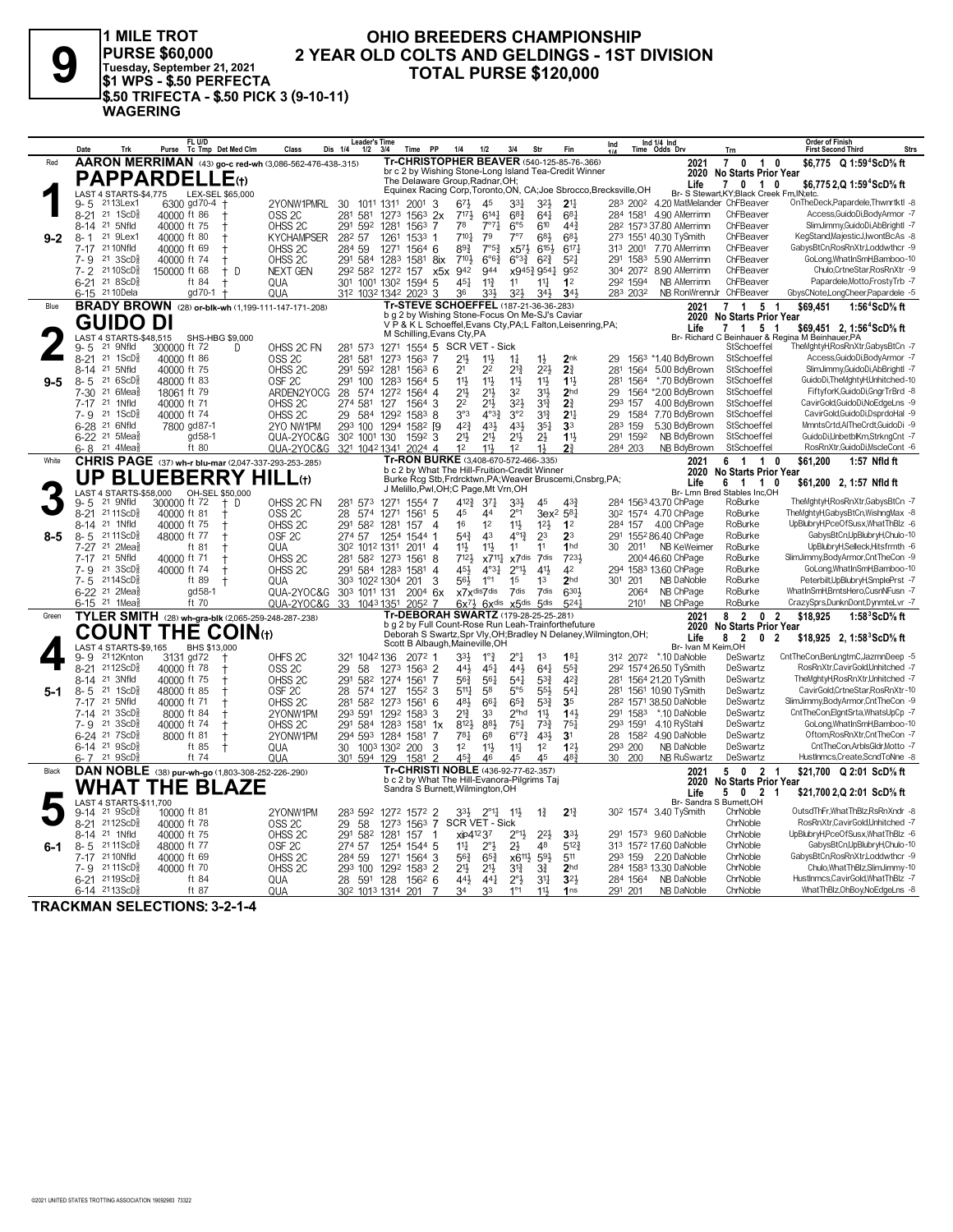

**1 MILE PACE OHIO FAIR RACING CONFERENCE PURSE \$5,637** 2 YEAR OLD COLTS AND GELDINGS - 2ND DIVISION Tuesday, September 21. 2021 \$1 WPS - \$.50 PERFECTA \$.50 TRIFECTA - \$.50 SUPERFECTA **WAGERING** 

### $FL$  U/D Leader's Time Order of Finish<br>First Second Third Ind 1/4 Ind<br>Time Odds Drv  $\ln d$ **Strs** Trk Purse Tc Tmp Det Med Clm Class Dis 1/4  $\frac{1}{1/2}$  $3/4$ Time PP  $1/4$  $1/2$  $3/4$ Str Fin Trn **Tr-MARK WINTERS** (180-24-27-46-302) **SCOTT CISCO** (42) blk-red-wht (212-27-38-32-277) Red 2021  $12<sub>0</sub>$  $\overline{1}$ \$4.789 7 to 2 by Rockin Amadeus-Innocent Sahbra-Expensive Scooter<br>Dennis Shaner, Wapakoneta, OH 2020 No Starts Prior Year **ONE ROCKIN WES** 2020 11 Mars ...<br>
Life 12 0 1 7 \$4,789<br>
Br- Dennis Shaner & Susan L Shaner, OH<br>
An Orlinear MalWinters RisnshnSs, SmoknGnsl, OneRcknWs -6 LAST 4 STARTS-\$1,460<br>9-16 <sup>21</sup> 10UpSan 42 ◢ 4254 gd82-1 OHFS<sub>2C</sub> 30 593 130 1583 4 541 553  $5^{7}\frac{3}{4}$  $37$  $3161$ 301 2014 31.30 RoGillespie MaWinters 21 8 Find  $31^2$  208<sup>2</sup> 4390 gd79-1  $30^2$  1003 1303 2003 4  $5^{32}$  $5$ dis  $5383$ NB JeNisonger RobinsArt, MoscwMtch, NoWhstIBI -5  $5101$  $9 - 2$ OHES 2C  $5x^{51}$ 324 2051 7.40 JeNisonger<br>302 2064 \*.70 ScCisco 8-24 21 9Lima 6447 gd87-2 OHFS<sub>2C</sub> 284 100 1314 204 2  $44\frac{1}{4}$  $\frac{3}{43}$  $43\frac{1}{2}$  $43\frac{1}{2}$  $\frac{8}{5}$ MaWinters ArtOfRevn,HighOnRck,SeasdeArt -7  $12 - 1$ 8-17 21 8Troy 3411 gd82-1 OHFS<sub>2C</sub> 312 1044 1352 2061 6  $5<sup>6</sup>$  $64\frac{1}{2}$  $\overline{5}5$  $5^{2}\frac{1}{2}$  $\bar{3}^3$ MaWinters MetMAtMrv,GoneFlyng,OneRcknWs -6 RcngLbrty,CrusnArte,NoWhstIBI -7 8-12 <sup>21</sup> 10Urbna 3511 sy 75-1 OHFS 2C<br>OHFS 2C 294 100 1291 200<br>301 101 133 2022  $\frac{11}{234}$  $\frac{3^{11}}{2^{11}}$ 32  $\frac{5^2}{2^{11}}$  $\frac{5^{7\frac{1}{2}}}{2^{3\frac{1}{2}}}$ 314 2012 38 70 ScCisco MaWinters 3405 gd77-1  $\frac{6}{21}$ SsdeMdttn, OneRcknWs, FlufYeah -5 8-3 21 4Wapak 294 203 10.90 ScCisco MaWinters  $\overline{1}$ 31<sup>2</sup> 101 133 2031 2  $21\frac{1}{2}$   $21\frac{1}{2}$   $21\frac{1}{2}$   $21\frac{1}{2}$   $21\frac{1}{2}$ <br>312 1003 1323 2031 2  $21\frac{1}{2}$   $21\frac{1}{2}$   $21\frac{1}{2}$ 21 5Sid 6272 gd90-1 303 2032 7.00 ScCisco MaWinters Whydontks,Terrnthtr,OneRcknWs -6 OHFS<sub>20</sub> **CHRIS PAGE** (37) wh-r blu-mar (2,047-337-293-253-.285) Blue  $2021$  $12 \quad 0$  $1<sup>3</sup>$  $$5,130$  $\begin{array}{cccccc}\n&\cdots&\mathsf{v}\mathsf{catis} \;\mathsf{Prior}\;\mathsf{Year}\;{^{7}}\n\end{array}\n\quad 29^2 \;\; 201^3 & 9.00 \;\text{Wylritie} & \text{Jefibersule} \;\; 120^2 & 3.51^2 & 3.00 \;\text{Mylirvine} & \text{Jefbersule} \;\; \\ \text{292 31574 27 20.8-20.7} & & \text{Jefbersule} & & \text{Jefbersule} \end{array}$ b g 2 by Beachtrea-Birdie Fly On-Pandrogynous TRAE ON THE BEACH Cheryl L Button, Ashley, OH \$5.130 On<br>Xenia,Tra0nThBc,MdlndTerr -6  $9-14$ OHES 20 301 1011 1312 2004 3  $45<sup>1</sup>$  $341$  $33<sup>3</sup>$ 26  $241$ 21 8ScD<sup>5</sup>  $9 - 9$ 10000 ft 68 2YOCGNW1PM 28<sup>2</sup> 58<sup>1</sup> 1271 1571 3<br>301 593 1313 2032 2  $5^{7\frac{1}{2}}$  $56\frac{3}{4}$  $6^{\circ 5\frac{1}{4}}$  $5^{2}\frac{3}{4}$  $\frac{1}{2}$ <br> $\frac{1}{4}$ 293 1574 27.20 BrGalliers Noblsnstc,CalMeKngr,TypeAPrsn -9  $21.5Canh$  $42\frac{1}{2}$  $9 - 2$ 5432 gd72-1 OHES 2C  $58$  $571$  $\overline{441}$ 314 2041 NR Wylrvine JeEbersole EaBtrmlkB.JimOnThRc.ConfdrtCr -5 TheMountn,JimOnThRc,GunsBlazn -6 8-23 <sup>21</sup> 7 Wingt  $543$  $5^{\circ}3^{\frac{1}{4}}$  44 321 2003 15.10 LuEbersole  $1274$  159  $48\overline{1}$ JeEbersole  $9 - 2$ 3754 ad83-1 OHES<sub>20</sub> 281 58  $\overline{1}$ 544 294 1012 133 2021 3<br>32 106 138<sup>2</sup> 2091 6 8-16 21 1Zane  $\frac{2^{o_1}}{4^{o_2}}$ GetExtrme,LitleDude,TraOnThBc -6 4866 gd77-1  $\overline{1}$ <sup>2</sup>  $\overline{2}$ 1  $34\frac{1}{2}$ 304 204 \*.90 DeWatiker JeEbersole OHFS<sub>2C</sub>  $3^{8}$  $\overline{5}^{\circ}2$ 31 2094 9.50 Wylrvine  $8 - 9$ 21 1Mnsf 10562 gd75-2 OHFS<sub>20</sub>  $6<sup>4</sup>$  $3^{11}$ 33 JeEbersole Letsatptr.JimOnThRc.TraOnThBc -7  $9^{13}\frac{3}{4}$ OdsExtPln,RacngMony,ThrilByTh -9 21 3ScD  $\frac{126^2}{126^2} \frac{156}{156} \frac{8}{156} \frac{8^{12} \frac{3}{4}}{126} \frac{13 \frac{3}{4}}{136 \frac{3}{4}} \frac{13}{136} \frac{13}{136} \frac{13}{136} \frac{13}{136}$ 8000 ft 78 CG2YONW1PM 274 574  $Q12$ Q13 293 1583 36.90 DaNoble JeEbersole חכ HANK LE VAN (P) (27) mar-wh-go (261-24-38-38-.221) 2021 17 0 1 2<br>2020 No Starts Prior Year White \$4.688 bik g 2 by Fear The Dragon-Armbro Wichita-Western Hanover<br>Le Van Stbs, Wdstck, OH; Darmofal Rcg Ent, Sylvn, OH; **FEAR THE L** Life 17 0 1 2 \$4,688<br>Br- 98 Degree Farm & Midland Acres Inc,OH R Morris, Rdnr, OH; M Perry, Cbl, OH OH-SEL \$13,000 LAST 4 STARTS-\$1.927  $\frac{27}{5518}$  gd 71-1 293 1003 1321 204 2 9-15 <sup>21</sup> 1Mtplr OHFS<sub>20</sub>  $13$  $11$  $12$  $11$  $2<sup>1</sup>$ 314 204 NB HaLeVan<br>361 206 41.60 HaLeVan HaLeVan 9-9 2121Knton<br>9-5 21 1Rchwr  $6^{o_4}\frac{1}{4}$ <br> $1^{1}\frac{1}{4}$  $4^{\circ}8$ Wilydotgn,EaglOnAHI,Ocenfrntp -6 28<sup>2</sup> 58<sup>4</sup> 128<sup>1</sup> 159<sup>4</sup> 2<br>29<sup>1</sup> 100<sup>4</sup> 131 201<sup>2</sup> 1  $4^{17}\frac{1}{2}$ 3430 gd72 OHFS<sub>2C</sub>  $4<sup>4</sup>$  $431$ HaLeVan OHFS<sub>20</sub> 21 1Rchwd 5493 gd73-1  $11\frac{1}{2}$  $1\frac{1}{4}$  $2<sup>2</sup>$  $5^{10\frac{3}{4}}$ 323 2033 2.30 LoLeVan HaLeVan AintEsyBn,Westender,MdlndDbns -5  $\mathbf{L}$ 8-31 21 3VnWrt 5843 gd77-1 292 1001 1301 2002 3  $2<sup>2</sup>$  $2<sup>1</sup>$  $\overline{4}6$  $7^{19}$ 33 2041 11.70 LoLeVan HaLeVan MrNutnNce.SsdeMdttn.GeraldJet -7  $12 - 1$  $\mathsf{L}$ OHFS<sub>2C</sub>  $3<sub>5</sub>$ 3779 ad91-1 8-24 <sup>21</sup> 11 Hick  $\frac{3^{11}}{3^{2}}$  $\frac{2^{o_1}}{5^2}$  $4^{11}\frac{1}{2}$ <br>3<sup>3</sup> OurHIvTrr.HardtStck.RedVintge -5 OHFS<sub>2C</sub> 314 1031 1334 203 1<br>313 1023 1323 2014 2  $3<sup>2</sup>$  $3<sup>7</sup>$ 312 2051 4.80 HaLeVan Hal eVan L 8-21 21 7Green 3511 gd88-1  $3^{2}$  $333$ 292 2022 57.10 HaLeVan HaLeVan RobinsArt,TomyShlby,FearTheL -7  $\mathbf{I}$ OHES 2C 21 2Cel  $\frac{291\ 594\ 1301\ 1594\ 1}{\text{Tr-J D PERRIN}}$  (330-60-41-46-297) 2004 17.50 BrBates HaLeVan Whydontks,SsdeMdttn,DirtyHryT -8 6409 gd75-1 30 OHFS<sub>20</sub> 55  $8-16$ DAN NOBLE (38) pur-wh-go (1,803-308-252-226-290)  $$11.917$  $1:59<sup>3</sup>$ Cel ad Green 2021  $12<sup>12</sup>$  $\mathbf{1}$ 6 0 b c 2 by Downbytheseaside-Wicked Intentions-No Pan Intended<br>Tessa M Perrin, Lebanon, OH 2020 No Starts Prior Year **MOSCOW MITCH** Life 12 1 6 0<br>Br- Ernie Lambright, IN ,<br>\$11,917 2, 1:59<sup>3</sup>Cel gd 4 STARTS-\$2,996<br>21 21 Knton 3 96 OH-SEL \$100,000<br>3430 gd72 364 2061 2.10 CaMcCown Wilydotgn,EaglOnAHI,Ocenfrntp -6 OHFS<sub>2C</sub> 282 584 1281 1594 4  $3^{2}$  $36\frac{1}{2}$ 518  $5^{32\frac{1}{4}}$  $2^{\circ}1$  $9 - 9$ ToLuther 21 8 Find  $9 - 2$ 4390 gd79-1 OHFS<sub>2C</sub> 302 1003 1303 2003 1  $\frac{113}{32}$  $\bar{1}^3_4$  $11\frac{1}{4}$  $1\frac{3}{4}$  $\bar{2}$ ns 30 2003 NB ScCisco ToLuther RobinsArt,MoscwMtch,NoWhstIBI -5 8-26 21 5Green  $416$ 292 1591 9.50 CaMcCown  $5^{13}\frac{1}{2}$  $5133$ WstrnRedy,ShaneFlco,RseRunXld -6<br>WstrnRedy,MoscwMtch,RseRunXld -7 10642 sy 77 2YR FLIT 291 584 1271 156  $\overline{1}$  $523$ Tol uther 293 592 1284 1574 5 8-21 21 5Green  $\overline{3}2$  $2^{2^3}$ 284 1582 19.60 AlHawk OHES<sub>20</sub>  $44\frac{3}{4}$  $4-1$ 3511 gd88-1 434 54 ToLuther 8-16 21 6Cel 302 1593 9.50 CaMcCown 6409 gd75-1 293 592 1291 1593 1  $7°5<sub>4</sub>$  $2^{\circ 1}$  $2^{o_1}\over 7^{o_2}$ ToLuther MoscwMtch,CrusnArte,RocknRege -7 OHFS<sub>2C</sub>  $\frac{1\frac{1}{2}}{2^{3\frac{1}{4}}}$  $\frac{1}{2}$ <br>55 21 8 Chil 6422 gd87-1 OHFS<sub>2C</sub> 293 1003 1311 2024 [8]  $5^{10}\frac{1}{2}$  $\overline{431}$ 304 2032 8.50 CaMcCown ToLuther HighOnRckMoscwMtch.Hiswyrthh -7  $8 - 8$  $\frac{100^{3} \cdot 134}{103^{4} 134} \frac{2024}{202^{4}} \frac{5}{5}$   $\frac{432}{43} \frac{442}{2} \frac{2^{6}2}{2^{1}} \frac{22}{25}$ <br>Tr-MIKE MEDORS (212-30-21-36-253) 21 1Wapak CrusnArte, MoscwMtch, Isadtmywy -6 3405 gd77-1 291 2031 NTS CaMcCown ToLuther OHFS<sub>20</sub> CHRIS PRESLEY (26) grn-or-wh (419-45-35-67-.207)  $2021$  10 0 Black  $\overline{\phantom{a}}$ \$4.715 **T-MILINE MICLURE CONSECTED AND SERVE THE SUPPORT OF A CONSECTION OF A CONSECTION CONSECTION**<br>Donald W Hoovier, Pataskala, OH; Jerry Sommers, Pickerington, OH 2020 No Starts Prior Year **MEDOLAND DOBBINS** Life 10 0 2 1 \$4,715<br>Br- Donald W Hoovler & Jerry Sommers,OH LAST 4 STARTS-\$1.461 MiMedors RisnshnSs SmoknGnsl OneRcknWs -6 Ó  $9 - 16$ 2110UpSan 4254 gd82-1 OHFS<sub>2C</sub> 30 593 130 1583 3  $42<sup>1</sup>$  $44<sub>1</sub>$  $3<sup>3</sup>$ 481  $4^{17}$ 313 2021 NTS ChPresley 21 1Rchwd AintEsvBn.Westender.MdlndDbns -5 9-5 <sup>21</sup> 1Rchv<br>8-30 <sup>21</sup> 4MtGil 5493 gd73-1<br>5518 gd81-1 OHFS 2C<br>OHFS 2C 291 1004 131 2012 4<br>31 1014 1312 200 2  $\frac{43\frac{3}{4}}{21}$  $\frac{5^{2}\frac{3}{4}}{3^{1}\frac{1}{4}}$  $\frac{53}{5^3}$ 314 2032 32.20 ChPresley  $410$ 310 **MiMedors** 294 2012 23.10 BJRoberts  $2^{11}$  $\frac{9}{57}$ MiMedors SmAndrew,RomeoJack,GretrThnA -5 8-23 21 7Wingt  $\overline{5}$ <sup>12</sup>  $5^{17}$ 2022 63.70 ChPresley MiMedors TheMountn,JimOnThRc,GunsBlazn -6  $15 - 1$ 3754 gd83-1 OHFS<sub>2C</sub> 281 58 1274 159  $\overline{4}$ 33 44  $4<sup>3</sup>$ 34 31 102 133<sup>3</sup> 201<sup>2</sup> 3<br>28<sup>1</sup> 58<sup>3</sup> 129<sup>3</sup> 200<sup>3</sup> [6 8-14 <sup>21</sup> 10rot 10810 gd79  $43\frac{1}{2}$  $4^{21}$  $44\frac{3}{4}$ <br>521  $4^{10}\frac{3}{4}$ <br>527<sup>3</sup> 293 2033 19.20 BJRoberts MiMedors MdlndTerr Hilblyhsn GatorCub -6 OHFS<sub>2C</sub> 43 8-4 21 5BwlG  $48$ 35 2061 4.50 ChPresley Procrstnt,Surfnthcn,WstrnDpth -7 3979 gd81-2  $27$  $343$ MiMedors OHES 2C  $\frac{25^{1} \times 10^{10}}{25^{1} \times 15^{3} \times 16} = \frac{31\frac{3}{4}}{31\frac{3}{4}} = \frac{31\frac{3}{4}}{61^{1} \times 16} = \frac{32}{15}$ <br> **Tr-STEVE NOVAK** (132-13-24-24-260)  $21$  $2ScD$ 17500 ft 78 271 564  $125<sup>1</sup>$  $6ip43$   $821$  $8^{35}$ 200139.80 ChPresley MiMedors Dirge,FlufYeah,Wilydotgn -9 **BSS 20** 34 KIM PLUTA (51) go-wh-br (387-35-57-68-231)  $2021$  11 1 2 2 \$8,168 2:01<sup>3</sup> Wseon gd Yellow b g 2 by Manhardt-Jet's Dream-Jereme's Jet<br>Gerald L Mijal, Westland, MI 2020 No Starts Prior Year **GERALD JET** Life 11 1 2 2<br>Br-Gerald L Mijal, MI<br>} KiPluta \$8,168 2, 2:01<sup>3</sup> Wseon gd LAST 4 STARTS-\$4,354<br>9-15 <sup>21</sup> 1Mtplr 5 6 5518 gd71-1 OHES 2C 293 1003 1321 204 6  $6^{7\frac{1}{2}}$  $43<sup>1</sup>$ NR KiPluta Oakiel FearThel Surfnthon -6  $633$  $4<sup>2</sup>$  $44\frac{1}{2}$ StNovak 32 2044 21 2Wseon 5518 gd71-1 291 1002 1303 2013  $\frac{6}{2}$  $\overline{2^2}$ 304 2013 13.50 KiPluta StNovak GeraldJetHevnsGnRc,HardtStck -6  $9 - 4$ OHFS<sub>2C</sub>  $2<sup>1</sup>$  $21$  $1<sup>1</sup>$  $\overline{6}$ <sup>13</sup> 8-31 21 3VnWrt 5843 gd77-1 OHFS<sub>20</sub> 292 1001 1301 2002 6  $541$  $\overline{573}$  $\overline{5}$ 3133 313 2031 28.70 KiPluta StNovak MrNutnNce.SsdeMdttn.GeraldJet -7 Budythbke,RomeoJack,GeraldJet -5  $25 - 1$ 8-24 21 4Hick 3779 ad91-1 OHES<sub>20</sub> 294 1002 131  $201^2$  1  $21$  $21$  $21$  $\frac{2\frac{1}{2}}{2^2}$ 333  $31$ 2021 4.00 KiPluta StNovak  $\frac{21}{2}$ 21 7Nnln 5418 gd82-1 313 1032 1334 2033 1  $\overline{2}$ <sup>1</sup>  $\overline{2}$ <sup>1</sup> 2041 6.60 KiPluta StNovak HardtStck.GeraldJetRomeoJack -5  $2^{2}$  $30<sup>1</sup>$  $8 - 17$ OHES<sub>20</sub>  $\bar{5}^{3}\frac{1}{2}$ NB ChTaylor 8-12 <sup>21</sup> 2Attc  $32^1$  105 135<sup>2</sup> 205<sup>1</sup> 4  $3^{2}$  $44\frac{1}{4}$  $\frac{1}{4}$ <sup>3</sup><sup>2</sup>  $\overline{4}5$ StNovak OurHIvTrr.RomeoJack.HardtStck -5 5418 gd81-2 OHFS<sub>20</sub> 30 2061 30<sup>1</sup> 101<sup>3</sup> 1332 202<sup>2</sup> 1 334<sup>2</sup> 334<sup>2</sup> 31<sup>2</sup> 2<sup>1</sup><br>5-203) **Tr-RYAN MILLER** (191-28-45-27-325)<br>15-203) **Tr-RYAN MILLER** (191-28-45-27-325)<br>Miller Racing Stable Inc.,Greenville,OH; 21 11 BwlG 3879 gd81-2 OHFS<sub>20</sub> 293 2024 NTS KiPluta StNovak ConfdrtCr,GeraldJet,AintEsyBn -6 KAYNE KAUFFMAN (43) c red-wh-blk (1,430-138-163-185-.203) Pink 2021  $7<sub>0</sub>$  $\overline{\mathbf{3}}$ \$6.437 2020 No Starts Prior Year **TYPE A PERSONALITY** Life 7 0 3 1<br>Br- Emerald Highlands Farm.OH \$6,437 Janie S Hartley, Richmond, IN **LAST 4 STARTS-\$5 160** Buck-CL \$35,000 10000 ft 82  $11\frac{1}{2}$ .<br>Wilydotgn,TypeAPrsn,RacngMony -8  $9 - 16$  $^{21}$  2ScD<sup>5</sup> 2YOCGNW1PM 28 563 1252 1532 6  $21\frac{1}{2}$  $211$  $2^{2}$  $243$ 283 1541 8.10 KaKauffman RyMiller Noblsnstc,CalMeKngr,TypeAPrsn -9  $9 - 9$  21 8ScDs 10000 ft 68 2YOCGNW1PM 28<sup>2</sup> 58<sup>1</sup> 1271 1571 8<br>29 1021 1321 202 4  $\frac{2^{11}}{2^2}$  $\frac{2^{11}}{2^{1}}$  $\frac{11}{21}$  $\frac{7}{21}$  $\frac{3}{12}$ <br>2<sup>1</sup>/<sub>2</sub> 301 1572 9.10 KaKauffman RyMiller OHFS<sub>2C</sub> RyMiller 8-31 21 6VnWrt 5843 gd77-1 Budythbke,TypeAPrsn,Surfnthcn -7 30 2022 3.90 RyMiller 8-12 <sup>21</sup> 4Urbna 294 1002 1303 2012 5 SCR VET - Sick Whatchwgl,HighOnRck,CalMeKngr -6 3511 sy 75-1 OHFS<sub>2C</sub> Rwille  $2 - 1$  $7-29$  21  $6$ ScD $\frac{5}{8}$ 17500 ft 78  $1<sup>hd</sup>$ 291 156 17.30 KaKauffman RyMiller RobinsArt,BntwnJuln,GoldVntge -9 BSS<sub>2C</sub> 272 582 1264 1553 1  $1\frac{11}{2}$  11  $1\frac{1}{2}$  $6<sup>2</sup>$ CrswndSme,TypeAPrsn,SmoknGnsl -7 7-19 21 5Leb  $21$ 30<sup>2</sup> 159<sup>3</sup> 18.60 RoGillespie RyMiller 3511 gd82 OHES 2C 29 100 129 159 3  $21$  $311$  $311$  $231$ 21 10 N fld  $8^{201}$ PrklneHil,GoldVntge+FlufYeah- -8  $\frac{1291}{15748} \frac{1574}{8} \frac{8^{20}\frac{1}{2}7^{0}6\frac{1}{4}5^{00}\frac{2}{2}5^{2}\frac{3}{4}}{17 \cdot RONNIE GILLESPIE}$  (57-11-10-4-314) 291 1584 46.90 ChLems Rwiller 17500 sv 76-1 BSS<sub>2C</sub> 281 593  $6^{4}3$ RONNIE GILLESPIE (49) \*blu-wh (321-80-54-39-383)  $13 \quad 4$ \$10,642 2:00<sup>1</sup>UpSan gd Gray 2021  $1 \quad 0$ b c 2 by Racing Hill-Eagle See-Intrepid Seelster<br>Robert A Rodrigues, Versailles, OH 2020 No Starts Prior Year **EAGLE ON A HILL** Life 13 4 1 0<br>Br- Nathan N Miller, OH \$10,642 2, 2:00<sup>1</sup>UpSan gd LAST 4 STARTS-\$3,516 Buck-CL \$6,500<br>9-16 <sup>21</sup> 1UpSan 4254 gd82-1 EaglOnAHI,SctnInRcr,AintEsyBn -5 OHES 2C O 311 101 1311 2001 4  $11$  $Ans$  $1<sup>1</sup>$  $1<sup>1</sup>$  $1<sup>1</sup>$ 29 2001<br>2021 8.90 RoGillespie RoGillespie 2121Knton  $\overline{33}$ RoGillespie OHFS<sub>2C</sub> 282 584  $128^1$  1594 3  $\overline{4^3}$  $2^{12}$ 7.50 RoGillespie Wilydotgn,EaglOnAHl,Ocenfrntp -6  $\frac{9-9}{9-2}$ 3430 gd72  $21\frac{1}{2}$ 25  $2^8$ RoGillespie 21 5Find OHFS<sub>2C</sub> 304 1011 1321 2014 6  $\overline{57}^{\frac{2}{3}}$  $5^{\circ}2\frac{3}{4}$  $5^{o}2^{3}$  $\frac{1}{4}$ 3<sup>1</sup>  $66\frac{1}{2}$ NB RoGillespie Wilydotgn,RseRunXld,Ocenfrntp -6 4390 gd79-1  $30<sup>1</sup>$ 203 8-26 <sup>21</sup> 5Green  $4^{\circ}2^{\frac{7}{2}}$   $4^{\circ}13^{\frac{1}{4}}$   $3^{13^{\frac{1}{2}}}$ 293 1592 9.90 RoGillespie RoGillespie 291 584 1271 156 7 WstrnRedv.ShaneFlco.RseRunXld -6 10642 sy 77 2YR FUT  $4<sup>3</sup>$  $5^{17}$  $5-2$ 8-21 2110Green 3511 gd88-1 5.00 RoGillespie DaWalls TheirnThr,SsdeMdttn,Gratified -7 293 583 1284 1591  $3<sub>hd</sub>$ 311 200 293 583 1284 1591 3<br>291 594 1301 1594 4  $\frac{1}{3}$ <sup>3</sup>  $2<sup>1</sup>$  $2<sup>2</sup>$ OHFS<sub>2C</sub> 44 OHFS<sub>2C</sub>  $433$  $\overline{4}$ <sup>2</sup>  $\overline{4^3}$ Whydontks,SsdeMdttn,DirtyHryT -8 8-16 <sup>21</sup> 20el 6409 gd75-1  $\Delta^2$ 294 2002 8.20 RoGillespie RoGillespie 21\_2Chil TheIrnThr,NoWhstlBl,MadEyeMdy -8 6422 gd87-1 OHFS<sub>20</sub> 284 593 2003  $610$ 323 2023 7.60 RoGillespie DaWalls  $8 - 8$ 130

### **TRACKMAN SELECTIONS: 7-8-4-2**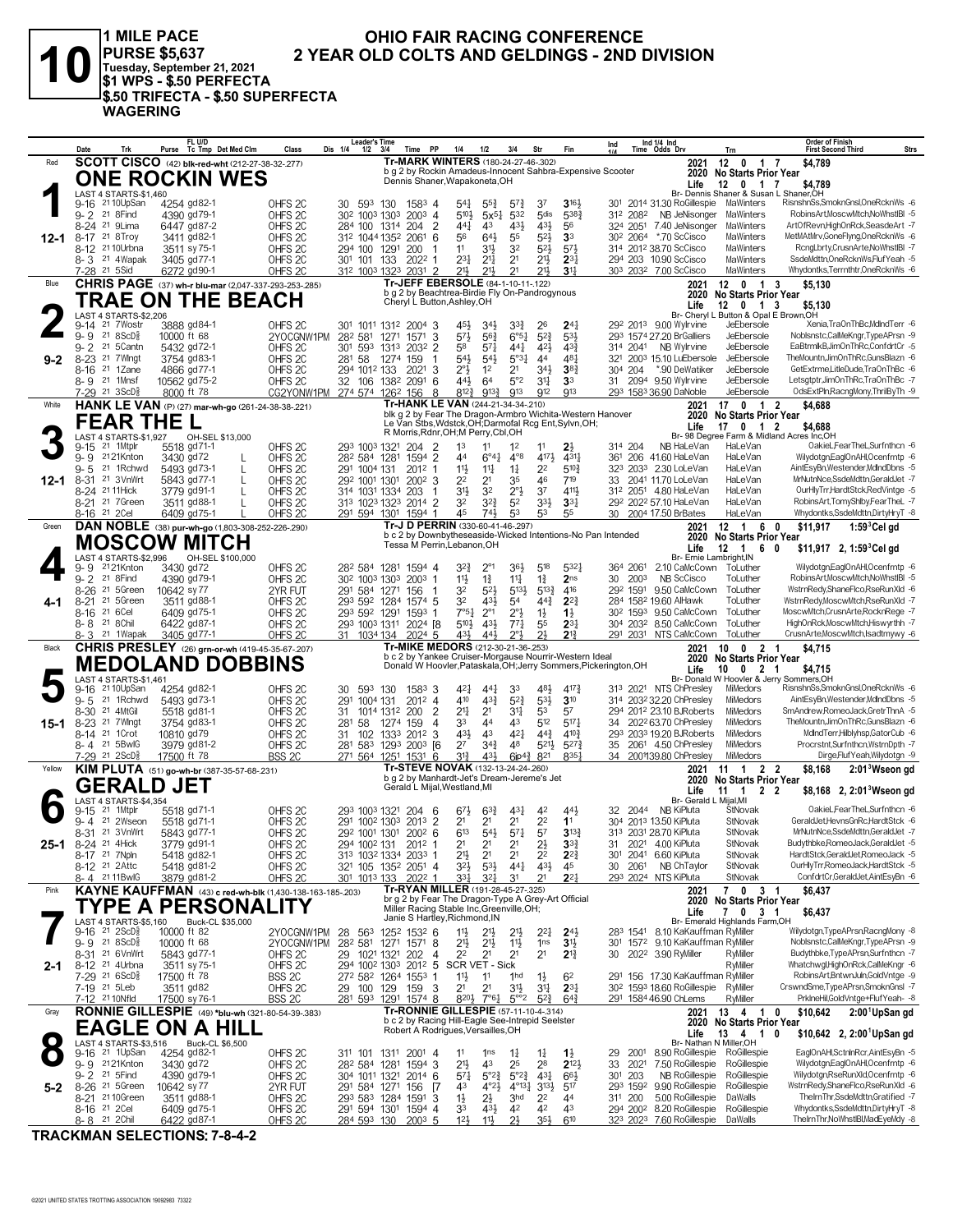

# 1 MILE TROT<br>PURSE \$60,000<br>Tuesday, September 21, 2021<br>\$1 WPS = \$.50 PERFECTA **\$.50 TRIFECTA WAGERING**

## OHIO BREEDERS CHAMPIONSHIP 2 YEAR OLD COLTS AND GELDINGS - 2ND DIVISION **TOTAL PURSE \$120,000**

|         | Date<br>Trk                                                         | FL U/D                                                                            | Class<br>Dis 1/4<br>1/2                                      | <b>Leader's Time</b><br>3/4<br>Time PP        |                                                                                            |                                                                       | Fin<br>Str                                                             | Ind 1/4 Ind<br>Time Odds Drv<br>Ind                         |                                         | Order of Finish<br><b>First Second Third</b><br>Strs                      |
|---------|---------------------------------------------------------------------|-----------------------------------------------------------------------------------|--------------------------------------------------------------|-----------------------------------------------|--------------------------------------------------------------------------------------------|-----------------------------------------------------------------------|------------------------------------------------------------------------|-------------------------------------------------------------|-----------------------------------------|---------------------------------------------------------------------------|
| Red     |                                                                     | Purse Tc Tmp Det Med Clm<br>CHRIS PAGE (37) wh-r blu-mar (2,047-337-293-253-.285) |                                                              |                                               | 1/4<br>1/2<br>Tr-RON BURKE (3,408-670-572-466-.335)                                        | 3/4                                                                   |                                                                        | 2021                                                        | Trn<br>9 1 5 3 \$150,075                | 1:56 $3$ ScD $\%$ ft                                                      |
|         |                                                                     | <b>ROSE RUN XTRA</b>                                                              |                                                              |                                               | b c 2 by Cash Hall-Anything But Love-Conway Hall                                           |                                                                       |                                                                        |                                                             | 2020 No Starts Prior Year               |                                                                           |
|         | 4 STARTS-\$110.760                                                  |                                                                                   |                                                              |                                               | Knox Services, Mt Vrn, OH; J Melillo, Pwl, OH                                              |                                                                       | Burke Rcg Stb, Frdrcktwn, PA; Hatfield Stbs, Clmbs, OH;                | Life<br>Br- Rose Run Farm, OH                               | 1 5 3<br>9                              | \$150,075 2, 1:56 ${}^3$ ScD% ft                                          |
|         | LAST<br>21 9Nfld<br>9-5                                             | OH-SEL \$45,000<br>300000 ft 72<br>D                                              | OHSS 2C FN<br>281 573                                        | 1271 1554 3                                   | $12\frac{1}{4}$<br>$1^{2}$                                                                 | $1\frac{3}{4}$                                                        | 1 <sub>ns</sub><br>2 <sub>ns</sub>                                     | 283 1554 6.00 DaMiller                                      | RoBurke                                 | TheMghtyHRosRnXtr,GabysBtCn -7                                            |
|         | 2112ScD<br>8-21                                                     | 40000 ft 78                                                                       | OSS <sub>2C</sub><br>29<br>58                                | 1273<br>$1563$ 1                              | 21}                                                                                        | $3^{2}\frac{3}{4}$<br>33                                              | 12 <sup>1</sup><br>1 <sup>3</sup>                                      | 28 <sup>2</sup> 156 <sup>3</sup> 4.40 ChPage                | RoBurke                                 | RosRnXtr,CavirGold,Unhitched -7                                           |
|         | 21 3Nfld<br>8-14                                                    | 40000 ft 75                                                                       | 291<br>OHSS <sub>2C</sub><br>582                             | 1274<br>$1561$ 6                              | $1^{\circ}1\frac{1}{2}$<br>$11\frac{1}{4}$                                                 | 11                                                                    | $11\frac{1}{2}$<br>$2\frac{1}{2}$                                      | 2.10 ChPage<br>282 1561                                     | RoBurke                                 | TheMghtyH,RosRnXtr,Unhitched -7                                           |
| $3 - 2$ | $21 \text{ } 1$ ScD $\frac{5}{8}$<br>$8 - 5$<br>$7 - 30$<br>21 8Mea | 48000 ft 85<br>18061 ft 79                                                        | OSF <sub>2C</sub><br>28<br>574<br>ARDEN2YOCG                 | 127<br>1552 [10<br>284 592 1282<br>1571 6     | 491<br>453<br>$11\frac{1}{2}$<br>11支                                                       | 3°23<br>11                                                            | 3 <sup>3</sup><br>$3^{13}$<br>$21\frac{1}{2}$<br>$1\frac{1}{2}$        | 283 156<br>5.90 ChPage<br>1572 1.90 ChShaw<br>29            | RoBurke<br>RoBurke                      | CavirGold,CrtneStar,RosRnXtr-10<br>HustInmcs.RosRnXtr.Armani -7           |
|         | 21 10Nfld<br>$7 - 17$                                               | 40000 ft 69                                                                       | OHSS <sub>2C</sub><br>284 59                                 | 1271<br>1564 1                                | 21}<br>21}                                                                                 | 33                                                                    | 2 <sup>11</sup><br>2 <sub>nk</sub>                                     | 1564 10.40 ChPage<br>29                                     | RoBurke                                 | GabysBtCn,RosRnXtr,Loddwthcr -9                                           |
|         | 7-9 21 7 ScD                                                        | 40000 ft 74                                                                       | OHSS <sub>2C</sub>                                           | 304 1011 1303<br>159<br>- 6                   | 3½<br>33                                                                                   | $5^{31}$                                                              | 3 <sup>1</sup><br>42                                                   | 28<br>1591 13.50 ChPage                                     | RoBurke                                 | GabysBtCn, NoEdgeLns, RosRnXtr -9                                         |
|         | 7-2 2110ScD                                                         | 150000 ft 68<br>D                                                                 | <b>NEXT GEN</b><br>292 582                                   | 1272 157                                      | 553<br>$\overline{2}$<br>54                                                                | $2^{\circ}2^{\frac{1}{4}}$                                            | $3^{2^{3}}$<br>3 <sub>5</sub>                                          | 301<br>158<br>8.90 ChPage                                   | RoBurke                                 | Chulo,CrtneStar,RosRnXtr -9                                               |
|         | 6-24 <sup>21</sup> 7 ScD                                            | 8000 ft 81                                                                        | 2YONW1PM                                                     | 294 593 1284 1581<br>$\overline{\phantom{a}}$ | 431                                                                                        | $44\frac{3}{4}$<br>45                                                 | 2 <sup>1</sup><br>$3^{13}$                                             | 282 1581<br>2.10 ChPage                                     | RoBurke                                 | Oftom.RosRnXtr.CntTheCon -7                                               |
| Blue    |                                                                     | DAN NOBLE (38) pur-wh-go (1,803-308-252-226-.290)                                 |                                                              |                                               | Tr-RON BURKE (3,408-670-572-466-.335)                                                      |                                                                       | b c 2 by What The Hill-Obsessed Blue Chip-Chapter Seven                | 2021<br>2020                                                | 6 1 0 3<br><b>No Starts Prior Year</b>  | \$20,360<br>1:58 $3$ ScD $\%$ sy                                          |
|         | <b>UNHITCHED(1)</b>                                                 |                                                                                   |                                                              |                                               |                                                                                            |                                                                       | Burke Rcg Stb & Weaver Bruscemi, PA; W Donovan, FL; J Sbrocco, OH      | Life                                                        | 1 0 3<br>6                              | \$20,360 2, 1:58 ${}^{3}$ ScD ${}^{5}$ sv                                 |
|         | LAST 4 STARTS-\$20,360                                              | OH-SEL \$50,000                                                                   |                                                              |                                               |                                                                                            |                                                                       |                                                                        |                                                             | Br- John J Schlabach.OH                 | Unhitched.RsRnXndr.GoToGal -7                                             |
|         | $8 - 31$<br>218SCD <sub>8</sub><br>2112ScD<br>$8 - 21$              | 10000 sy 70-2 +<br>40000 ft 78                                                    | 2YONW1PM<br>283 591<br>29<br>58<br>OSS <sub>2C</sub>         | 1284<br>$1583$ 5<br>1273<br>$156^3$ 5         | 21号<br>21}<br>$69\frac{1}{4}$<br>691                                                       | $2^{\circ}1_{4}^{3}$<br>66                                            | 2 <sub>ns</sub><br>16<br>$4^{3}\frac{3}{4}$<br>343                     | 292 1583 *.90 ChPage<br>283 1572 19.30 RonWrennJr RoBurke   | RoBurke                                 | RosRnXtr,CavirGold,Unhitched -7                                           |
|         | 21 3Nfld<br>8-14                                                    | 40000 ft 75                                                                       | OHSS <sub>2C</sub><br>291 582                                | 1274<br>1561<br>3                             | 33                                                                                         | 32}<br>$2^{\circ}1$                                                   | 3 <sup>1</sup><br>3 <sup>1</sup>                                       | 28 <sup>2</sup> 156 <sup>2</sup> 9.60 YaGingras             | RoBurke                                 | TheMghtyH,RosRnXtr,Unhitched -7                                           |
| 7-2     | $216$ ScD $\frac{1}{2}$<br>$8 - 5$                                  | 48000 ft 83                                                                       | OSF <sub>2C</sub><br>291 100                                 | 1283<br>15646                                 | $21\frac{1}{2}$<br>$21\frac{1}{2}$                                                         | $21\frac{1}{2}$                                                       | 2 <sup>11</sup><br>$3^{2}$                                             | 28 <sup>2</sup> 1571 19.50 ChPage                           | RoBurke                                 | GuidoDi,TheMghtyH,Unhitched-10                                            |
|         | $21.4$ Mea $\frac{3}{8}$<br>$7 - 20$                                | ft 78                                                                             | QUA-2YO<br>294 591                                           | 1291<br>1591<br>5                             | 1 <sup>2</sup><br>16                                                                       | 18                                                                    | 19 <sub>7</sub><br>1 <sup>8</sup>                                      | 1591<br>NB DaCharlino<br>30                                 | RoBurke                                 | Unhitched, ShynaRosa, FathrCrtr - 5                                       |
|         | $7-13$<br>$21$ 1Mea $\frac{3}{8}$<br>$7 - 9$<br>217SCD <sub>2</sub> | ft 77<br>40000 ft 74                                                              | QUA-2YO<br>30<br>OHSS <sub>2C</sub>                          | 1002 1304<br>2003<br>304 1011 1303<br>159     | 2x1}<br>5<br>2x<br>$9^{16}\frac{1}{4}$<br>921                                              | 3°43<br>1 <sup>2</sup><br>9243                                        | 14<br>16<br>9273<br>9241                                               | NB DaCharlino<br>294 2003<br>291 2043 76.20 JoSutton        | RoBurke<br>RoBurke                      | Unhitched,IceBrkrsK,ByeForNow -6<br>GabysBtCn, NoEdgeLns, RosRnXtr -9     |
|         | 6-25 <sup>21</sup> 8Mea                                             | 6800 ft 78                                                                        | 2YCGMAIDEN                                                   | 291 583 1272 157<br>$\mathbf{1}$              | $5x^{4}\frac{1}{2}$<br>812                                                                 | $x8$ <sub>dis</sub>                                                   | 819<br>823                                                             | 2013 12.60 RonWrennJr                                       | RoBurke                                 | MrmayrHnv,Betrnpnhr,OhBoy -8                                              |
|         | 6-15 <sup>21</sup> 14Mea                                            | ft 70                                                                             | QUA-2YOC&G                                                   | 32 102 1314 2003 6                            | $4^{\circ}9$<br>37                                                                         | 36                                                                    | 310<br>$3^{13}$                                                        | 301 2031<br>NB ChPage                                       | RoBurke                                 | StrkngCnt,MonymtrsD,Unhitched -7                                          |
| White   |                                                                     | CHRIS LEMS (34) blk-sil (1,684-178-194-191-208)                                   |                                                              |                                               | Tr-HERMAN HAGERMAN (643-63-77-90-.211)                                                     |                                                                       |                                                                        | 2021                                                        | 7 1 1<br>3                              | \$8.644 Q 2:00 <sup>4</sup> Nfld ft                                       |
|         |                                                                     | <b>OADEDWITHCREATINE</b>                                                          |                                                              |                                               | Top Shelf Stable, Brewster, OH                                                             |                                                                       | b q 2 by Creatine-Charmed Again-American Winner                        | 2020<br>Life                                                | No Starts Prior Year<br>7 1 1 3         |                                                                           |
|         | LAST 4 STARTS-\$3,844                                               | Buck-CL \$12,500                                                                  |                                                              |                                               |                                                                                            |                                                                       |                                                                        | Br- Dunn Stable, PA                                         |                                         | \$8,644 2,Q 2:00 <sup>4</sup> Nfld ft                                     |
|         | 21 4Wostr<br>$9 - 14$                                               | 3258 gd82-1                                                                       | OHFS <sub>2C</sub>                                           | 311 1031 1352 2054 4                          | 22<br>21}                                                                                  | 31                                                                    | $2^{2}\frac{1}{2}$<br>$2^{2}\frac{3}{4}$                               | 304 2062 5.40 ChLems                                        | HeHagerman                              | RosRnXltd,Loddwthcr,AnothrLng -5                                          |
|         | 21 1 Cnfld<br>$9 - 6$                                               | 3976 gd70-1                                                                       | OHFS <sub>2C</sub><br>30 <sup>2</sup> 101                    | 2041<br>$\overline{2}$<br>1321                | 1 <sup>3</sup>                                                                             | $12\frac{1}{2}$<br>1 <sup>3</sup>                                     | 14<br>110                                                              | 2041<br>NB ChLems<br>32                                     | HeHagerman                              | Loddwthcr.TtsIsobar.DundstpCh -5                                          |
| 25-1    | $9 - 2$<br>21 6 Cantn<br>$8 - 23$<br>21 9Wlnat                      | 5615 gd72-1<br>3083 gd83-1                                                        | OHFS <sub>2C</sub><br>32<br>OHFS <sub>20</sub><br>29         | 1034 1361<br>$209^2$ 1x<br>1002 131<br>201    | 430<br>2 <sup>2</sup><br>3                                                                 | x432<br>330<br>$3^{17}$<br>$2x^{2}\frac{1}{2}$                        | 332<br>$3^{25}$<br>3201<br>$3^{25}$                                    | 322 2143<br>NB ChLems<br>313 206<br>2.30 EmHMiller          | HeHagerman<br>HeHagerman                | DreamOnIt, WtchMyBrs, Loddwthcr -4<br>RosRnXltd,TraperMan,Loddwthcr -6    |
|         | 21 5Nfld<br>8-14                                                    | 40000 ft 75                                                                       | OHSS <sub>2C</sub>                                           | 291 592 1281<br>$156^3$ 4                     | 55}                                                                                        | 66}<br>$7^7$                                                          | x7x <sup>15</sup> 729}                                                 | 324 2022 42.60 ToHall                                       | HeHagerman                              | SlimJimmy, GuidoDi, AbBrightl -7                                          |
|         | 7-17 21 10 Nfld                                                     | 40000 ft 69                                                                       | OHSS <sub>2C</sub><br>284 59                                 | 1271<br>1564 2                                | 33}<br>44                                                                                  | 45                                                                    | 3 <sup>8</sup><br>$45\frac{1}{2}$                                      | 1582 35.30 ChLems<br>301                                    | HeHagerman                              | GabysBtCn,RosRnXtr,Loddwthcr -9                                           |
|         | 21 11 ScD <sup>5</sup><br>7-9                                       | 40000 ft 70                                                                       | OHSS <sub>2C</sub>                                           | 293 100 1292<br>1583 4                        | 791                                                                                        | 6°3 <sup>1</sup><br>76}                                               | $63\frac{1}{2}$<br>$6^{2}$                                             | 29<br>159 69.80 ChLems                                      | HeHagerman                              | Chulo, What ThBIz, SlimJimmy-10                                           |
|         | 6-24 <sup>21</sup> 6Nfld                                            | ft 73<br>ft 77                                                                    | QUA                                                          | 294 1003 1303 2004 3                          | 12 <sup>1</sup><br>16<br>793                                                               | 110<br>$6^{14}$                                                       | 1 <sup>8</sup><br>1143<br>$6^{26}$                                     | 301 2004<br>NB DolrvineJr                                   | HeHagerman<br>HeHagerman                | Loddwthcr.VelHarlev.SeeMore -7<br>AHandsmFc,UnbetblKm,KlasyKiya -7        |
| Green   | 6-10 2113Nfld                                                       | AARON MERRIMAN (43) go-c red-wh (3,086-562-476-438-.315)                          | QUA                                                          | 303 1002 1304 1593 6                          | $7^{18}$                                                                                   |                                                                       | $6^{14}$<br>Tr-CHRISTOPHER BEAVER (540-125-85-76-366)                  | 31 2044<br>NB ToHall<br>2021                                | 5310                                    | 1:55 $2$ ScD $\%$ ft<br>\$89,000                                          |
|         |                                                                     |                                                                                   |                                                              |                                               |                                                                                            |                                                                       | b c 2 by Triumphant Caviar-Gee O'keeffe-Holiday Road                   | 2020                                                        | No Starts Prior Year                    |                                                                           |
|         |                                                                     | <b>CAVIAR GOLD</b>                                                                |                                                              |                                               | S J Zeehandelar, Worthington, OH                                                           |                                                                       | C F Beaver, Radnor, OH; B G Manes, ON; L V Fleming, ON;                | Life                                                        | 5 3 1 0<br>Br- Christopher F Beaver, OH | \$89,000 2, 1:55 <sup>2</sup> ScD <sup>5</sup> / <sub>8</sub> ft          |
|         | LAST 4 STARTS-\$69,000<br>21 9Nfld<br>9-5                           | 300000 ft 72<br>D                                                                 | OHSS 2C FN<br>281<br>573                                     | 1271                                          | 1554 $x1x$ 724 $\frac{3}{4}$                                                               | $5^{19}$<br>$5^{13}\frac{3}{4}$                                       | 514<br>5243                                                            | 303 2003 *1.00 AMerrimn                                     | ChFBeaver                               | TheMghtyH,RosRnXtr,GabysBtCn -7                                           |
|         | 2112ScD <sup>3</sup><br>$8 - 21$                                    | 40000 ft 78                                                                       | OSS <sub>2C</sub><br>29<br>58                                | $1563$ 7<br>1273                              | $21\frac{1}{2}$<br>$11\frac{1}{2}$                                                         | 21}                                                                   | $2^{2}$<br>2 <sup>3</sup>                                              | 292 1571 *1.00 AMerrimn                                     | ChFBeaver                               | RosRnXtr,CavirGold,Unhitched -7                                           |
|         | 21 1ScD <sup>3</sup><br>8-5                                         | 48000 ft 85                                                                       | OSF <sub>2C</sub><br>28<br>574                               | 127<br>1552 7                                 | 11}<br>11                                                                                  | $11\frac{1}{2}$                                                       | $11\frac{1}{4}$<br>1 <sub>ns</sub>                                     | 282 1552<br>*.90 AMerrimn                                   | ChFBeaver                               | CavirGold,CrtneStar,RosRnXtr-10                                           |
| 8-5     | 21 1Nfld<br>7-17<br>$21 \text{ } 1$ ScD $\frac{5}{8}$<br>7- 9       | 40000 ft 71<br>40000 ft 74                                                        | OHSS <sub>2C</sub><br>274 581<br>OHSS <sub>2C</sub><br>29    | 127<br>1564 7<br>584 1292<br>$1583$ 3         | $4^{\circ}6$<br>$21\frac{1}{2}$<br>21}                                                     | $4^{\circ}3\frac{1}{2}$<br>$4^{\circ}3^{\frac{1}{4}}$<br>21}          | $1\frac{3}{4}$<br>421<br>$11\frac{1}{4}$                               | 291 1564<br>3.00 AMerrimn<br>1583<br>*.60 BrtMiller<br>29   | ChFBeaver<br>ChFBeaver                  | CavirGold,GuidoDi,NoEdgeLns -9<br>CavirGold,GuidoDi,DsprdoHal -9          |
|         | 6-21 2119ScD <sup>5</sup>                                           | ft 84                                                                             | QUA<br>28                                                    | 591 128<br>$156^2$ 5                          | 11<br>2 <sup>11</sup>                                                                      | 3½                                                                    | $2\frac{3}{4}$<br>2 <sup>11</sup><br>21                                | <b>NB BrtMiller</b><br>282 1563                             | ChFBeaver                               | HustInmcs,CavirGold,WhatThBlz -7                                          |
|         | 6-15 <sup>21</sup> 4Dela                                            | gd66-1                                                                            | QUA                                                          | 334 1061 1362 2051 1                          | $21\frac{1}{4}$<br>$1^{\circ}$                                                             | $11\frac{1}{2}$                                                       | 123<br>14                                                              | <b>NB BrtMiller</b><br>284 2051                             | ChFBeaver                               | CavirGold,HitEmUpDd,NextEpsde -5                                          |
| Black   |                                                                     | TREVOR SMITH (25) blk-gra-wh (1,490-156-166-176-.206)                             |                                                              |                                               | Tr-TODD LUTHER (654-105-84-81-273)                                                         |                                                                       |                                                                        | 2021                                                        | 9 1 1 1                                 | \$20,436 Q 1:56 <sup>2</sup> ScD% ft                                      |
|         |                                                                     | <b>HUSTLENOMICS(t)</b>                                                            |                                                              |                                               | b g 2 by Full Count-Glisten Hanover-Andover Hall<br>Black Magic Racing, LLC, Blacklick, OH |                                                                       |                                                                        | 2020<br>Life                                                | No Starts Prior Year<br>9 1 1<br>-1     | \$20,436 2,Q 1:56 'ScD% ft                                                |
|         | LAST 4 STARTS-\$4,366                                               | OH-SEL \$55,000                                                                   |                                                              |                                               |                                                                                            |                                                                       |                                                                        | Br- Marvin J Raber, OH                                      |                                         |                                                                           |
|         | $21\,5$ ScD $\frac{3}{8}$<br>9-9                                    | 13500 ft 70                                                                       | 2YOW1N3                                                      | 293 583 1272 1572 4                           | 2 <sub>ns</sub><br>1 <sub>hd</sub>                                                         | $1\frac{1}{4}$                                                        | $1\frac{1}{4}$<br>2 <sub>ns</sub>                                      | 1572 4.70 TrSmith<br>30                                     | ToLuther<br>ToLuther                    | AlanaHill,HustInmcs,Shamrock -7                                           |
|         | 21 4Green<br>$8 - 26$                                               |                                                                                   | 2YR FUT                                                      | 304 1003 1313<br>$2011$ 4                     | $11\frac{1}{4}$                                                                            | xip516 563                                                            | 3 <sup>5</sup><br>$36\frac{3}{4}$                                      | 293 2023 5.50 TrSmith                                       |                                         | Shamrock, AlGasNBrk, HustInmcs -7<br>RosRnXtr.CavirGold.Unhitched -7      |
|         |                                                                     | 8265 sy 77                                                                        |                                                              |                                               |                                                                                            |                                                                       |                                                                        |                                                             |                                         |                                                                           |
|         | $2112$ ScD $\frac{5}{8}$<br>8-21                                    | 40000 ft 78                                                                       | 58<br>OSS <sub>2C</sub><br>29                                | 1273<br>$156^3$ 6                             | $711\frac{1}{4}$                                                                           | $7^{10\frac{3}{4}}$<br>7°6                                            | $75\frac{1}{4}$<br>66                                                  | 29<br>1574 18.90 WMWilder                                   | ToLuther                                |                                                                           |
| 6-1     | 21 3Nfld<br>$8 - 14$<br>21 11 ScD<br>8-5                            | 40000 ft 75<br>48000 ft 77                                                        | OHSS <sub>2C</sub><br>291 582<br>OSF <sub>2C</sub><br>274 57 | 1274 1561<br>1254 1544 9                      | $69\frac{3}{4}$<br>6 <sup>8</sup><br>х2<br>2°1<br>$1\frac{1}{2}$                           | 661<br>31}                                                            | $66\frac{3}{4}$<br>6 <sup>9</sup><br>4111<br>58                        | 29<br>158<br>4.60 WMWilder<br>304<br>157<br>28.10 WMWilder  | ToLuther<br>ToLuther                    | TheMghtyH,RosRnXtr,Unhitched -7<br>GabysBtCn,UpBlubryH,Chulo-10           |
|         | 7-30 21 8Meas                                                       | 18061 ft 79                                                                       | ARDEN2YOCG                                                   | 284 592 1282 1571 3                           | 56                                                                                         | $4^{\circ}2\frac{1}{2}$<br>$5^{\circ}5$                               | $2\frac{1}{2}$<br>$1\frac{11}{2}$                                      | 282 1571 3.60 WMWilder                                      | ToLuther                                | HustInmcs.RosRnXtr.Armani -7                                              |
|         | 7-17 21 5Nfld                                                       | 40000 ft 71                                                                       | OHSS <sub>2C</sub>                                           | 281 582 1273 1561 x3x 8181                    |                                                                                            | <b>gdis</b><br>x9dis                                                  | <b>gdis</b><br><b>Odis</b>                                             | 9.90 TySmith                                                | ToLuther                                | SlimJimmy,BodyArmor,CntTheCon -9                                          |
|         | 7-9 2111ScD <sup>3</sup>                                            | 40000 ft 70<br>$\ddagger$                                                         | OHSS <sub>2C</sub>                                           | 293 100 1292 1583 7                           | 44}                                                                                        | $4^{\circ}3^3_4$ $2^{\circ}3_2$                                       | 2 <sub>ns</sub><br>4 <sup>nk</sup>                                     | 291 1583 6.90 TySmith                                       | ToLuther                                | Chulo, What ThBlz, SlimJimmy-10                                           |
| Yellow  | 7-2 2110ScD <sup>3</sup>                                            | 150000 ft 68 + D                                                                  | NEXT GEN                                                     | 292 582 1272 157 1                            | $3^{21}$<br>Tr-DAN ALTMEYER (185-20-39-23-.267)                                            | x3°x <sup>2</sup> 6 <sup>20</sup> 4 6 <sup>29</sup> 4 6 <sup>29</sup> |                                                                        | 312 2024 *1.10 TySmith                                      | ToLuther                                | Chulo,CrtneStar,RosRnXtr -9                                               |
|         |                                                                     | MIKE WILDER (49) *grn-go-wh (990-141-167-155-288)                                 |                                                              |                                               | blk g 2 by Creatine-Pana Colada-Self Possessed                                             |                                                                       |                                                                        | 2021<br>2020                                                | 7 1 1 1<br>No Starts Prior Year         | \$18,008<br>2:00 Mea <sup>5</sup> / <sub>s</sub> ft                       |
|         |                                                                     | <b>PRINCE OF SUSSEX</b>                                                           |                                                              |                                               |                                                                                            |                                                                       | Heather Kay Wilder, Washington, PA; Herman R Brewer, Astor, FL         | Life                                                        | 7 1 1 1                                 | \$18,008 2, 2:00 Mea <sup>5</sup> / <sub>8</sub> ft                       |
|         | LAST 4 STARTS-\$17,668<br>$9-15$ 21 8Mea $\frac{5}{8}$              | 8900 ft 71<br>▼                                                                   | NW2EXTPM<br>281 59                                           | 128 <sup>2</sup> 1573 3                       | 33<br>33                                                                                   | 33                                                                    | 2 <sup>1</sup><br>$3^{24}$                                             | Br- Herman R Brewer, FL<br>291 1581 8.60 WMWilder           | DaAltmeyer                              | Newsboy, GhettoBoy, PceOfSusx -8                                          |
|         | 8-21 2111ScD <sup>3</sup>                                           | 40000 ft 81                                                                       | OSS <sub>2C</sub><br>28                                      | 574 1271 1561 3                               | 21}<br>$3^{2}$                                                                             | 43}                                                                   | $4^{3}\frac{3}{4}$<br>481                                              | 30<br>1574 58.20 WMWilder                                   | DaAltmeyer                              | TheMghtyH,GabysBtCn,WishngMax -8                                          |
|         | 8-14 <sup>21</sup> 1Nfld                                            | 40000 ft 75                                                                       | OHSS <sub>2C</sub>                                           | 291 582 1281 157                              | 5<br>x2 <sup>6</sup><br>2 <sup>2</sup>                                                     | 34                                                                    | $3^{2}\frac{1}{2}$<br>2 <sup>2</sup>                                   | 1572 38.80 WMWilder<br>29                                   | DaAltmeyer                              | UpBlubrvH.PceOfSusx.WhatThBlz -6                                          |
|         | <b>25-1</b> 8-6 <sup>21</sup> 4Mea <sup>§</sup>                     | 6800 ft 80                                                                        | NW1EXTPM                                                     | 281 582 129<br>200<br>5                       | $21\frac{1}{2}$<br>2 <sup>11</sup>                                                         | 21}                                                                   | 11号<br>$1^{11}$                                                        | 304 200 *1.10 WMWilder                                      | DaAltmeyer                              | PceOfSusx,KepYrPrms,PatrcksCh -8                                          |
|         | 7-30 <sup>21</sup> 6Mea}<br>$7 - 9$ 21 $7 \text{ScD} \frac{5}{8}$   | 18061 ft 79<br>40000 ft 74                                                        | ARDEN2YOCG                                                   | 28 574 1272 1564 5                            | 611<br>$69\frac{1}{2}$<br>66<br>86                                                         | $5^{4}$<br>86}                                                        | 65<br>$67\frac{1}{4}$<br>$89\frac{1}{2}$                               | 1581 35.90 WMWilder<br>30<br>29 2004 49.20 WMWilder         | DaAltmeyer<br>DaAltmeyer                | FiftyforK,GuidoDi,GngrTrBrd -8<br>GabysBtCn,NoEdgeLns,RosRnXtr -9         |
|         | 6-18 <sup>21</sup> 9 Meas<br>$6 - 8$ 21 2Mea $\frac{3}{8}$          | 6800 ft 78<br>ft $80$                                                             | OHSS 2C<br>2YCGMAIDEN<br>QUA-2YOC&G 31 1014 1303 200 1       | 304 1011 1303 159 5<br>28 583 1273 1582 2     | 79<br>x711<br>44}<br>45                                                                    | 6 <sup>9</sup><br>45                                                  | $86\frac{1}{4}$<br>$66\frac{1}{2}$<br>$5^{71}$<br>44<br>3 <sup>6</sup> | 30 <sup>2</sup> 1594 11.40 WMWilder<br>293 2011 NB WMWilder | DaAltmeyer<br>DaAltmeyer                | Bjornsson,ElToroLco,Betrnpnhr+ -8<br>Betrnpnhr, What In SmH, PceOfSusx -6 |

TRACKMAN SELECTIONS: 1-4-2-5<br>Nos. 1 & 2 -Burke Racing Stable Entry<br>Uncoupled For Wagering With OSRC Permission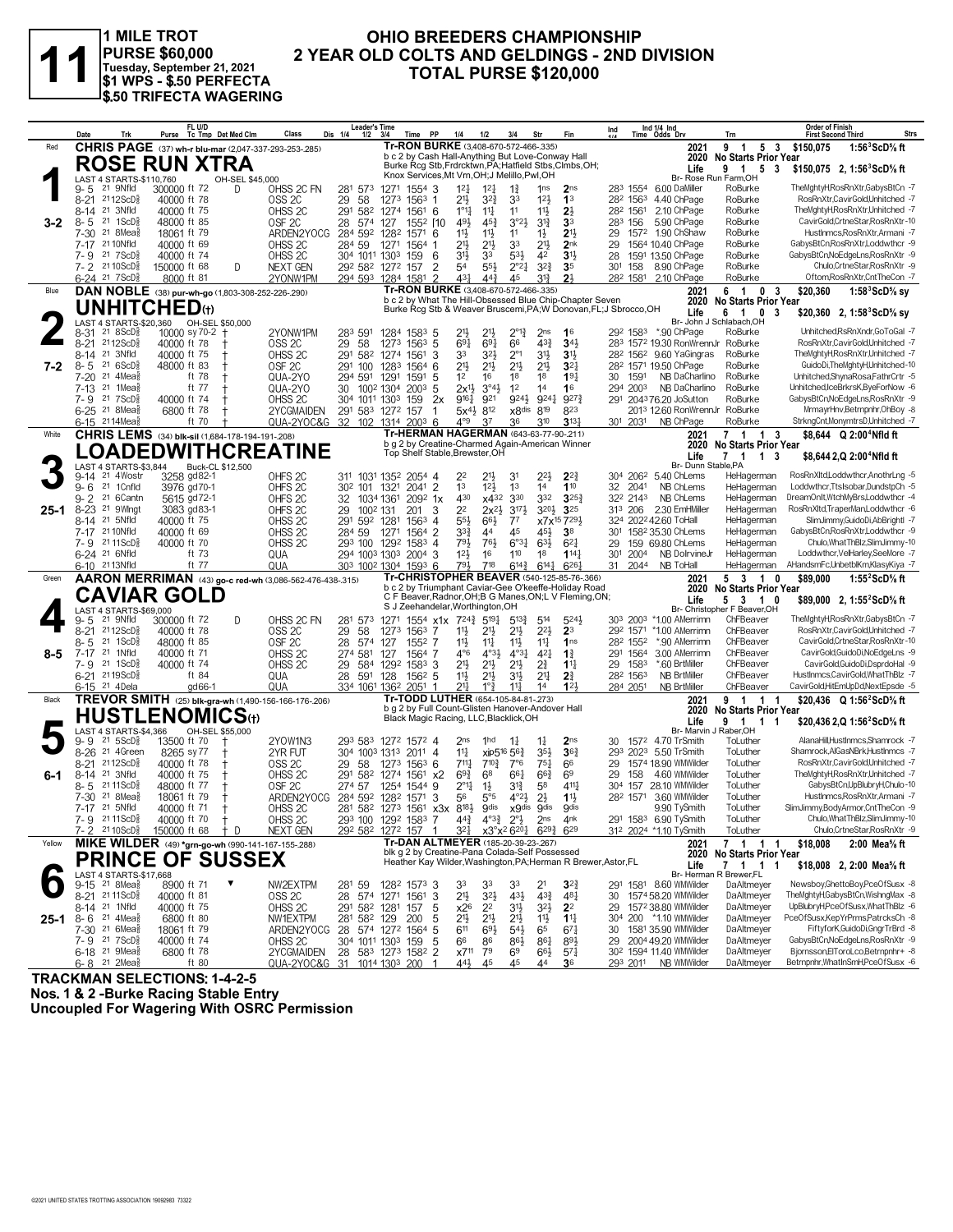

1 MILE TROT<br>PURSE \$17,500<br>Tuesday, September 21, 2021<br>\$1 WPS - \$.50 PERFECTA<br>J\$.50 TRIFECTA - \$.50 SUPERFECTA \$.50 PICK 4 (12-13-14-15) WAGERING

## **BUCKEYE STALLION SERIES** 2 YEAR OLD FILLIES - 2ND DIVISION

|         | Date<br>Trk                                                                 | FL U/D<br>Purse Tc Tmp Det Med Clm                           | Class                                    | <b>Leader's Time</b><br>$1/2$ $3/4$<br>Dis 1/4 | Time PP                                                                                                 | 1/4                                     | 1/2                                          | 3/4                                                                  | Str                               | Fin                                    | Ind                              |      | Ind 1/4 Ind<br>Time Odds Drv                                              | Trn                                                                 | <b>Order of Finish</b><br><b>Strs</b><br><b>First Second Third</b>     |
|---------|-----------------------------------------------------------------------------|--------------------------------------------------------------|------------------------------------------|------------------------------------------------|---------------------------------------------------------------------------------------------------------|-----------------------------------------|----------------------------------------------|----------------------------------------------------------------------|-----------------------------------|----------------------------------------|----------------------------------|------|---------------------------------------------------------------------------|---------------------------------------------------------------------|------------------------------------------------------------------------|
| Red     |                                                                             | DAN NOBLE (38) pur-wh-go (1,803-308-252-226-.290)            |                                          |                                                | Tr-MARTY WOLLAM (87-13-11-15-277)                                                                       |                                         |                                              |                                                                      |                                   |                                        |                                  |      | 2021                                                                      | 11<br>$\mathbf{3}$<br>0 <sub>1</sub>                                | \$12,331<br>1:58 $2$ Nfld ft                                           |
|         |                                                                             | <b>LADY IS GREAT</b> (t)                                     |                                          |                                                | b f 2 by Creatine-Caviar Forthe Lady-SJ's Caviar<br>Acadia Farms Inc, Canfield, OH                      |                                         |                                              |                                                                      |                                   |                                        |                                  |      | Life                                                                      | 2020 No Starts Prior Year<br>11 3 0 1                               | \$12,331 2, 1:58 <sup>2</sup> Nfld ft                                  |
|         | LAST 4 STARTS-\$7.140                                                       | OH-SEL \$40,000                                              |                                          |                                                |                                                                                                         |                                         |                                              |                                                                      |                                   |                                        |                                  |      |                                                                           | Br- Acadia Farms Inc,OH                                             |                                                                        |
|         | 21 7Nfld<br>$9-15$<br>21 8 ScD <sup>3</sup>                                 | 8800 ft 69                                                   | 2YR NW1PM                                | 291 100                                        | 1292 1582 5                                                                                             | 1 <sup>2</sup>                          | $11\frac{3}{4}$<br>7dis                      | 1 <sup>2</sup><br>7dis                                               | 13}<br>7dis                       | $13\frac{1}{4}$<br>7dis                | 29                               | 1582 | *.80 KuSugg<br>13.30 DaNoble                                              | MaWollam<br>MaWollam                                                | LadylsGrt, TraperMan, AlTheCrdt -8<br>MisCwbySt,Ontwskpfw,ILuvToMtr -7 |
|         | $9 - 8$<br>21 1 Cnfld<br>9-4                                                | 17500 ft 73<br>4121 ft 70-1<br>$^{\mathrm{+}}$               | BSS 2F<br>OHFS <sub>2F</sub>             | 29<br>584<br>30<br>1012 1321                   | 1283 1583 x7x<br>-202<br>-1                                                                             | 7dis<br>$11\frac{1}{2}$                 | $11\frac{1}{2}$                              | $11\frac{1}{2}$                                                      | 11}                               | 123                                    | 294 202                          |      | NB MaWollam                                                               | MaWollam                                                            | LadyIsGrt,ARoylBlst,GrcsTrmph -6                                       |
| $9 - 5$ | 8-25 <sup>21</sup> 1Nfld                                                    | $gd73-1 +$                                                   | QUA                                      | 292 100 1303                                   | 2<br>201                                                                                                | 11                                      | 2 <sub>hd</sub>                              | 3 <sup>12</sup>                                                      | $3^{13}$                          | 2 <sup>1</sup>                         | 30                               | 201  | NB KuSugg                                                                 | MaWollam                                                            | DreamDeal,LadyIsGrt,CchtsDrem -6                                       |
|         | 8-18 <sup>21</sup> 2Nfld                                                    | 8500 ft 78                                                   | 2YR NW1PM                                | 29<br>100                                      | 129<br>$200^2$ x7                                                                                       | $7^{16}\frac{3}{4}$                     | $7^{13}$                                     | $5^{11}$                                                             | 59                                | 48 <sub>1</sub>                        | 304 202                          |      | 2.50 ToHall                                                               | MaWollam                                                            | MlaMknCne, And vrcddy, GoWth Gsto -8                                   |
|         | 8-10 <sup>21</sup> 13Urbna<br>8-5 21 8 ScD <sup>3</sup>                     | 17500 gd85-1<br>36000 ft 83                                  | <b>BSS 2F</b><br>OSF <sub>2F</sub>       |                                                | 291 1011 1312 2014 [7x]<br>291 1001 1293 1584 6                                                         | $7^{17}\frac{1}{2}$<br>$67\frac{1}{4}$  | $75\frac{1}{4}$<br>$67\frac{1}{2}$           | 64<br>$65\frac{1}{4}$                                                | 45}<br>$63\frac{1}{4}$            | $56\frac{3}{4}$<br>6 <sup>3</sup>      | 31                               |      | 2031 4.00 DaNoble<br>284 1592 78.20 KuSugg                                | MaWollam<br>MaWollam                                                | MisCwbySt,Ontwskpfw,ElgntSrta -8<br>StphneHil,ScndToNne,BeMyBbyNw -8   |
| Blue    |                                                                             | AARON MERRIMAN (43) go-c red-wh (3,086-562-476-438-.315)     |                                          |                                                | Tr-CHRISTOPHER BEAVER (540-125-85-76-366)                                                               |                                         |                                              |                                                                      |                                   |                                        |                                  |      | 2021                                                                      | 9 0 4 4                                                             | \$20,555                                                               |
|         |                                                                             | <b>SISTERALICE</b> (t)                                       |                                          |                                                | b f 2 by Coraggioso-Mina-SJ's Caviar<br>Robert G Slowey, Mentor, OH                                     |                                         |                                              |                                                                      |                                   |                                        |                                  |      | 2020                                                                      | <b>No Starts Prior Year</b>                                         |                                                                        |
|         | <b>LAST 4 STARTS-\$9,875</b>                                                |                                                              |                                          |                                                |                                                                                                         |                                         |                                              |                                                                      |                                   |                                        |                                  |      | Life                                                                      | 9 0 4 4<br>Br- Robert G Slowey, OH                                  | \$20,555                                                               |
|         | $9-14$ 21 5 ScD                                                             | 10000 ft 88                                                  | 2YONW1PM                                 | 301 1014 1304 2001                             | -7                                                                                                      | $11\frac{1}{2}$                         | $11\frac{1}{2}$                              | 2 <sup>11</sup>                                                      | 31}                               | 2 <sup>1</sup>                         |                                  |      | 292 2002 8.70 JerSmith                                                    | ChFBeaver                                                           | IlAnieUp.SisterIce.HilOfADmn -8                                        |
|         | 21 1ScD<br>$9 - 8$<br>8-31 21 2ScD <sup>5</sup>                             | 17500 ft 80<br>$\pm$<br>10000 sy 73-2 $+$                    | <b>BSS 2F</b><br>2YONW1PM                | 284 58<br>302 1004 1304                        | 1273 1581<br>-7<br>$200^3$ 6                                                                            | 32<br>$1^{\circ}$                       | $35\frac{1}{2}$<br>$2^{3}$                   | 33<br>$3^{2}$                                                        | 331<br>$3^{2}$                    | 3 <sup>3</sup><br>3 <sub>5</sub>       | 303 1584<br>30 <sup>2</sup> 2013 |      | 3.50 JerSmith<br>2.20 BrGalliers                                          | ChFBeaver<br>ChFBeaver                                              | MdmeMdlyn, AbbeyD, SisterIce -7<br>WhatsUpCp,HilOfADmn,SisterIce -9    |
| 8-1     | 8-24 <sup>21</sup> 1ScD <sup>5</sup>                                        | 16300 ft 91                                                  | 2YOFNW1LC                                | 292 59                                         | 1274<br>1572 1                                                                                          | 22                                      | $2^{2}$                                      | $2^{13}$                                                             | 2 <sup>2</sup>                    | $2^{13}$                               | 293 1574                         |      | 3.80 JerSmith                                                             | ChFBeaver                                                           | MisCwbySt,SisterIce,GoToGal -5                                         |
|         | 8-10 21 10 Urbna                                                            | 17500 gd85-1                                                 | BSS 2F                                   | 303 1034 134                                   | 2034 [7                                                                                                 | 611                                     | $6^{\circ}4$                                 | $5^{\circ}$ x <sup>3</sup> 6 <sup>6</sup>                            |                                   | 510                                    | 311 2054                         |      | 8.10 JerSmith                                                             | ChFBeaver                                                           | TosInThWt,TilmyIsAs,GoToGal=Md -8                                      |
|         | $8 - 3$ 21 $3$ ScD <sup>5</sup> <sub>8</sub><br>7-27 21 3ScD <sup>5</sup>   | 9000 ft 82<br>$^{\mathrm{+}}$<br>9000 ft 89                  | 2YONW1PMLC<br>2YONW1PMLC                 | 294 1001 130<br>292 1003 130                   | 15948<br>$\mathcal{P}$<br>1591                                                                          | $1^{\circ \circ}$ ns<br>$2^{13}$        | $1\frac{3}{4}$<br>$2^{13}$                   | 2 <sup>1</sup><br>32                                                 | 2 <sub>ns</sub><br>2 <sup>2</sup> | 3 <sup>11</sup><br>$2^{13}$            | 30<br>291 1593                   | 200  | 9.10 JerSmith<br>3.10 JerSmith                                            | ChFBeaver<br>ChFBeaver                                              | MisCwbySt,TwoOBSsfr,SisterIce -8<br>MisCwbySt,SisterIce,WhatsUpCp -7   |
| White   |                                                                             | <b>SCOTT CISCO</b> (42) blk-red-wht (212-27-38-32-.277)      |                                          |                                                | Tr-DAN O'MARA (160-29-16-19-.276)                                                                       |                                         |                                              |                                                                      |                                   |                                        |                                  |      | 2021                                                                      | 14 0 2 4                                                            | \$8,623                                                                |
|         |                                                                             | <b>FORTUNATE BLESSING</b> (t)                                |                                          |                                                | b f 2 by Stormin Normand-Rally By The River-Davanti<br>Trot&Pace Racing,Farwell,MI                      |                                         |                                              |                                                                      |                                   |                                        |                                  |      | 2020                                                                      | No Starts Prior Year                                                |                                                                        |
|         | LAST 4 STARTS-\$2,608                                                       |                                                              |                                          |                                                |                                                                                                         |                                         |                                              |                                                                      |                                   |                                        |                                  |      | Life                                                                      | 14 0 2 4<br>Br- Teresa Marie Maddox, OH                             | \$8,623                                                                |
|         | $9 - 9$<br>21 6Knton                                                        | 5464 gd68                                                    | OHFS <sub>2F</sub>                       |                                                | 294 1044 1362 2084 5                                                                                    | 49}                                     | $2^{\circ}$ <sub>2</sub>                     | 2°‡                                                                  | 31                                | $34\frac{1}{2}$                        | 33                               |      | 2093 11.70 ScCisco                                                        | DaOMara                                                             | HanhsThOn,LotaSpirt,FortntBls -5                                       |
|         | 21 1Find<br>$9 - 1$<br>21 2Green<br>$8 - 26$                                | 10727 gd75-1 +<br>8265 sy 77                                 | OHFS <sub>2F</sub><br>2YR FUT            |                                                | 33 <sup>2</sup> 106 <sup>3</sup> 140 <sup>3</sup> 211 <b>7</b><br>301 592 1304 2012 x1                  | 55}<br>6 <sup>dis</sup>                 | 5 <sup>4</sup><br>6 <sub>dis</sub>           | 5°2<br>6 <sup>dis</sup>                                              | 31<br>6 <sup>dis</sup>            | 33 <sub>1</sub><br><b>Gdis</b>         |                                  |      | 303 2113 NB ScCisco<br>8.00 ScCisco                                       | <b>DaOMara</b><br><b>DaOMara</b>                                    | GlowFace,LotaSpirt,FortntBls -6<br>MdmeMdlyn,LadyRuth,ShezLIPst -6     |
| 25-1    | $8 - 21$<br>21 8Green                                                       | 5551 gd88-1 +                                                | OHFS <sub>2F</sub>                       | 1044 136<br>32                                 | 2053<br>2                                                                                               | $43\frac{1}{2}$                         | 4 <sup>4</sup>                               | 46                                                                   | $45\frac{1}{4}$                   | $3^{7}$                                | 30                               | 2071 | 5.00 JeNisonger                                                           | <b>DaOMara</b>                                                      | LotaSpirt,GoToGal,FortntBls -5                                         |
|         | 8-15 <sup>21</sup> 10el                                                     | 5414 gd74-1 +                                                | OHFS <sub>2F</sub>                       |                                                | 311 1011 1333 2034 3                                                                                    | 23                                      | 2 <sup>1</sup>                               | $2^{21}$                                                             | 2 <sup>1</sup>                    | $2^{6}$                                | 31 <sup>1</sup>                  | 2051 | 6.60 ScCisco                                                              | <b>DaOMara</b>                                                      | LngTomBbe,FortntBls,Vasillia -5                                        |
|         | 8-11 <sup>21</sup> 5 Urbna<br>8-8 2111Chil                                  | 5564 gd75-1 †<br>5414 gd87-1                                 | OHFS <sub>2F</sub><br>OHFS <sub>2F</sub> |                                                | 32 104 135 <sup>2</sup> 206 <sup>2</sup> 5<br>32 <sup>2</sup> 1041 136 <sup>2</sup> 206 <sup>2</sup> 3x | $46\frac{3}{4}$<br>$34\frac{1}{2}$      | 45<br>$3^{°2}$                               | $45\frac{3}{4}$<br>$4^{\circ}x^{5\frac{1}{4}}4^{10\frac{3}{4}}$      | $45\frac{1}{4}$                   | $46\frac{3}{4}$<br>4191                |                                  |      | 311 2074 9.60 JeNisonger DaOMara<br>324 2101 12.40 RoGillespie            | DaOMara                                                             | GlowFace, MisTmyGrl, HanhsThOn -5<br>AbbeyD,LngTomBbe,Sakara -4        |
| Green   |                                                                             | DAN REYNOLDS (47) mar-wh-blk (5-0-1-0-111)                   |                                          |                                                | Tr-DAN REYNOLDS (13-1-3-1-231)                                                                          |                                         |                                              |                                                                      |                                   |                                        |                                  |      | 2021                                                                      | 2 <sub>1</sub><br>80                                                | \$11,400 $Q$ 2:04 <sup>2</sup> Dela gd                                 |
|         |                                                                             | <b>KATE'S SECRET</b> ⊕                                       |                                          |                                                | b f 2 by Flex The Muscle-Cj's Super Secret-Cj's Secret<br>Dan L Reynolds, Crestline, OH                 |                                         |                                              |                                                                      |                                   |                                        |                                  |      |                                                                           | 2020 No Starts Prior Year                                           |                                                                        |
|         | LAST 4 STARTS-\$7,900                                                       | <b>Buck-CL \$8,000</b>                                       |                                          |                                                |                                                                                                         |                                         |                                              |                                                                      |                                   |                                        |                                  |      | Life<br>Br- Mose A Yoder, OH                                              | 0<br>2 <sub>1</sub><br>8                                            | \$11,400 2,Q 2:04 Dela gd                                              |
|         | $21 \text{ } 1$ ScD $\frac{5}{2}$<br>9-8                                    | 17500 ft 80                                                  | BSS <sub>2F</sub>                        | 284 58                                         | 1273 1581<br>-5                                                                                         | $78\frac{1}{2}$                         | $6^{\circ}10^{\frac{1}{4}}$                  | $5^{4}$                                                              | $44\frac{3}{4}$                   | 443                                    | 30 <sup>2</sup> 159              |      | 7.70 DaReynolds DaReynolds                                                |                                                                     | MdmeMdlyn, AbbeyD, SisterIce -7                                        |
|         | 21 6Nfld<br>$9 - 1$<br>21 2Nfld<br>8-18                                     | 8500 ft 74<br>8500 ft 78<br>$\pm$                            | 2YR NW1PM<br>2YR NW1PM                   | 294 1001 1302<br>29<br>100 129                 | 2001<br>$\overline{4}$<br>$2002$ [9                                                                     | 1 <sub>ns</sub><br>57                   | $21\frac{1}{2}$<br>55                        | $2^{13}$<br>x720} 721                                                | $2^{2}$                           | $2^{2}$<br>727                         |                                  |      | 294 2003 38.40 DaReynolds DaReynolds<br>324 2054 7.10 ChLems              | DaReynolds                                                          | Sailorman,KatesScrt,PatrcksCh -8<br>MlaMknCne, Andvrcddy, GoWthGsto -8 |
| 12-1    | 21 3Urbna<br>8-10                                                           | 17500 gd85-1 +                                               | <b>BSS 2F</b>                            | 30 1024 133                                    | 2024<br>2i                                                                                              | 2 <sup>3</sup>                          | $21\frac{1}{2}$                              | 2 <sup>1</sup>                                                       | 2 <sup>2</sup>                    | 2 <sup>11</sup>                        |                                  |      | 294 203 12.50 RyStahl                                                     | DaReynolds                                                          | Oftom,KatesScrt,MlaMknCne -7                                           |
|         | 7-27 21 3ScD <sup>5</sup>                                                   | 9000 ft 89                                                   | 2YONW1PMLC                               | 292 1003 130                                   | 1591                                                                                                    | x7131 711<br>4x                         |                                              | $7x^{11}\frac{1}{4}$                                                 | $7^{19}$                          | 725                                    |                                  |      | 32 2041 22.00 DaReynolds DaReynolds                                       |                                                                     | MisCwbySt,SisterIce,WhatsUpCp -7                                       |
|         | 7-20 <sup>21</sup> 2ScD <sup>3</sup><br>7-7 21 2Nfld                        | 17500 ft 86<br>17500 ft 80                                   | <b>BSS 2F</b><br><b>BSS 2F</b>           | 292 594 1292 1591<br>293 1003 131              | -1<br>2011 7                                                                                            | 571<br>55                               | 5 <sup>4</sup><br>$5^{\circ}4^{\frac{3}{4}}$ | $5^{3}\frac{3}{4}$<br>$4^{\circ}4^{\frac{1}{2}}$                     | 4 <sup>4</sup><br>55              | $4^{2}3$<br>$4p33\frac{3}{4}$          | 301 202                          |      | 293 1594 8.00 RyStahl<br>4.30 RyStahl                                     | DaReynolds<br>DaReynolds                                            | WeGoWeGo, MisCwbySt, MdmeMdlyn -9<br>SwetOnPte,CashHeirs,KatesScrt+ -7 |
| Black   |                                                                             | <b>CHRIS PAGE</b> (37) wh-r blu-mar (2,047-337-293-253-.285) |                                          |                                                | Tr-JIMMY LUPTON (216-32-35-36-294)                                                                      |                                         |                                              |                                                                      |                                   |                                        |                                  |      | 2021                                                                      | $11 \t5 \t4 \t1$                                                    | \$35,915<br>$2:031$ Nfld sy                                            |
|         | <b>AUNT RITA</b> (t)                                                        |                                                              |                                          |                                                | b f 2 by Uncle Peter-Stonebridge Marita-Angus Hall<br>Bartley Traditions Racing, Pickerington, OH       |                                         |                                              |                                                                      |                                   |                                        |                                  |      | 2020                                                                      | No Starts Prior Year                                                |                                                                        |
|         | LAST 4 STARTS-\$8.179                                                       | OH-SEL \$18,000                                              |                                          |                                                |                                                                                                         |                                         |                                              |                                                                      |                                   |                                        |                                  |      | Life                                                                      | $11 \quad 5 \quad 4 \quad 1$<br>Br- Mary A Yoder & Emma A Raber, OH | \$35,915 2, 2:03 <sup>1</sup> Nfld sy                                  |
|         | $9 - 15$<br>21 2Mari                                                        | 21 10Wash 4926 gd71-1 +                                      | OHFS <sub>2F</sub>                       | 31 102 133                                     | 2044 1                                                                                                  | 1 <sup>3</sup>                          | $12\frac{1}{4}$                              | $11\frac{1}{2}$                                                      | 1 <sup>3</sup>                    | $14\frac{1}{4}$                        | 314 2044                         |      | *.50 BrBartley                                                            | JimLupton                                                           | AuntRita, Abbey D, April Sprt - 5<br>AprilSprt,AuntRita,AbbeyD -5      |
|         | $9 - 6$<br>21 3MtGil<br>$8 - 30$                                            | 4866 gd76-1 +<br>5495 gd81-1<br>$^{\mathrm{+}}$              | OFHS 2F<br>OHFS <sub>2F</sub>            | 331 1052 1354 2051                             | 312 1034 1353 2082 2                                                                                    | 2 <sup>1</sup><br>2 <sup>1</sup>        | $2^{13}$<br>1hd                              | 1 <sup>o</sup> hd<br>$1\frac{3}{4}$                                  | $2\frac{1}{2}$<br>11              | 2 <sup>3</sup><br>13 <sub>1</sub>      | 332 209<br>292 2051              |      | *.70 AuHanners<br>*.70 BrBartley                                          | JimLupton<br>JimLupton                                              | AuntRita,Creatintn,StarsInYr -6                                        |
| 4-1     | $8 - 22$<br>21 1Nfld                                                        | 40000 ft 85<br>$\mathbf +$                                   | OHSS <sub>2F</sub>                       |                                                | 281 582 1272 1563 1                                                                                     | $3^{2}$                                 | 33                                           | $4^{4^{3}_{2}}$                                                      | $47\frac{3}{4}$                   | $55\frac{3}{4}$                        |                                  |      | 292 1574 48.40 KuSugg                                                     | JimLupton                                                           | GbysCNote,KirsiDrem,TosInThWt -7                                       |
|         | 8-10 <sup>21</sup> 5Urbna<br>8-5 2110ScD <sup>5</sup>                       | 17500 gd85-1<br>36000 ft 77<br>$^{\mathrm{+}}$               | <b>BSS 2F</b><br>OSF <sub>2F</sub>       | 301 1022 1314 201<br>291 592 129 1581          |                                                                                                         | 33<br>33                                | 33<br>$3^{2^{3}}$                            | 23<br>33                                                             | 2 <sup>3</sup><br>3 <sup>1</sup>  | $26\frac{1}{2}$<br>3 <sup>11</sup>     |                                  |      | 294 2021 *1.30 RonWrennJr JimLupton<br>284 1582 8.50 RonWrennJr JimLupton |                                                                     | PrpleAura,AuntRita,BleOfCncy -8<br>AlanaHill, RchrsCavr, AuntRita -8   |
|         | 7-30 21 6 Pike                                                              | 5053 $gd81-1$ +                                              | OHFS <sub>2F</sub>                       |                                                | 302 1014 1332 2034 2                                                                                    | 24                                      | 2 <sup>2</sup>                               | 1 <sup>2</sup>                                                       | 1 <sup>8</sup>                    | 117                                    |                                  |      | 30 <sup>2</sup> 203 <sup>4</sup> *.70 BrBartley                           | JimLupton                                                           | AuntRita, MisIrsh Wh, Waverly -7                                       |
| Yellow  |                                                                             | KURT SUGG (51) grn-gra-wh (1,889-282-237-252-263)            |                                          |                                                | Tr-EDWARD MILLER (469-99-60-69-.331)                                                                    |                                         |                                              |                                                                      |                                   |                                        |                                  |      | 2021                                                                      | 10 7 1 0                                                            | \$44,346<br>1:57 $2$ ScD $%$ ft                                        |
|         |                                                                             | <b>MISS COWBOY STAR(t)</b>                                   |                                          |                                                | b f 2 by Long Tom-Emerald Myway-Conway Hall<br>Rebecca R Sugg, Polk, OH; Steven L Maas, Deshler, OH;    |                                         |                                              |                                                                      |                                   |                                        |                                  |      | 2020<br>Life                                                              | No Starts Prior Year<br>10 7 1 0                                    | \$44,346 2, 1:57 <sup>2</sup> ScD <sup>5</sup> / <sub>8</sub> ft       |
|         |                                                                             |                                                              |                                          |                                                | John Duke Sugg, Deshler, OH                                                                             |                                         |                                              |                                                                      |                                   |                                        |                                  |      |                                                                           |                                                                     | Br- Douglas W Millard, ON, CA; Spring Haven Farm, OH                   |
|         | 21 3Wostr<br>9-16<br>$9 - 8$ 21 8 ScD <sup>5</sup>                          | 3366 gd72-2 +<br>17500 ft 73<br>$^{+}$                       | OHFS <sub>2F</sub><br>BSS <sub>2F</sub>  |                                                | 323 1024 1333 2034 2<br>29 584 1283 1583 3                                                              | 1 <sup>2</sup><br>2 <sup>1</sup>        | $12\frac{1}{2}$<br>11                        | 1 <sup>3</sup><br>$11\frac{1}{2}$                                    | 1 <sup>4</sup><br>$1^{13}$        | 16 <sub>1</sub><br>1 <sub>nk</sub>     | 301 2034<br>30                   | 1583 | *.05 KuSugg<br>*.50 BrtMiller                                             | EdwMiller<br>EdwMiller                                              | MisCwbySt,KlasyKiya,TheWrdnsD -5<br>MisCwbySt,Ontwskpfw,ILuvToMtr -7   |
|         | 9-3 21 8 Burt                                                               | 6678 ft 66-1 +                                               | OHFS <sub>2F</sub>                       |                                                | 333 1044 1384 2102 4                                                                                    | $2\frac{1}{2}$                          | 12                                           | $12\frac{1}{2}$                                                      | $12\frac{1}{2}$                   | 13 <sup>1</sup>                        |                                  |      | 313 2102 *.50 KuSugg                                                      | EdwMiller                                                           | MisCwbySt,Sadodaka,KlasyKiya -5                                        |
| 8-5     | 8-24 <sup>21</sup> 1ScD <sup>3</sup>                                        | 16300 ft 91<br>$\pm$                                         | 2YOFNW1LC                                |                                                | 29 <sup>2</sup> 59 1274 1572 4                                                                          | 1 <sup>2</sup>                          | $12\frac{1}{2}$                              | $11\frac{3}{4}$                                                      | 1 <sup>2</sup>                    | $1\frac{13}{4}$                        |                                  |      | 293 1572 *.20 BrtMiller                                                   | EdwMiller                                                           | MisCwbySt,SisterIce,GoToGal -5                                         |
|         | 8-10 2113Urbna<br>$8 - 3$ 21 $3$ ScD <sup>5</sup> <sub>8</sub>              | 17500 gd85-1 +<br>9000 ft 82<br>$^{+}$                       | BSS <sub>2F</sub><br>2YONW1PMLC          | 294 1001 130 1594                              | 291 1011 1312 2014 2<br>-1                                                                              | $35\frac{1}{2}$<br>42                   | 3 <sup>2</sup><br>$4^{2}\frac{1}{2}$         | 1 <sup>2</sup><br>$1^{\circ}1$                                       | 1 <sup>3</sup><br>1 <sub>ns</sub> | $13\frac{3}{4}$<br>$1\frac{1}{2}$      |                                  |      | 30 <sup>2</sup> 2014 16.50 BrtMiller<br>294 1594 *.30 BrtMiller           | EdwMiller<br>EdwMiller                                              | MisCwbySt,Ontwskpfw,ElgntSrta -8<br>MisCwbySt,TwoOBSsfr,SisterIce -8   |
|         | 7-27 21 3ScD <sup>5</sup>                                                   | 9000 ft 89                                                   | 2YONW1PMLC                               | 292 1003 130                                   | 1591 7                                                                                                  | $11\frac{3}{4}$                         | $11\frac{3}{4}$                              | 11                                                                   | 1 <sup>2</sup>                    | $11\frac{3}{2}$                        |                                  |      | 291 1591 *1.20 BrtMiller                                                  | EdwMiller                                                           | MisCwbySt,SisterIce,WhatsUpCp -7                                       |
| Pink    |                                                                             | TYLER SMITH (28) wh-gra-blk (2,065-259-248-287-238)          |                                          |                                                | Tr-JEFF SMITH (313-23-38-47-.191)<br>b f 2 by Long Tom-Expressive Victor-Valley Victor                  |                                         |                                              |                                                                      |                                   |                                        |                                  |      | 2021                                                                      | 10 0 1 3                                                            | \$10,928 $Q$ 2:03 <sup>2</sup> ScD <sup>5</sup> / <sub>8</sub> ft      |
|         |                                                                             |                                                              |                                          |                                                |                                                                                                         |                                         |                                              |                                                                      |                                   |                                        |                                  |      | 2020                                                                      | No Starts Prior Year                                                |                                                                        |
|         | <b>GO TO GAL</b> ti)                                                        |                                                              |                                          |                                                | K Smith, Wshngtn Crt Hs, OH; W Fister, Lxngtn, KY;                                                      |                                         |                                              |                                                                      |                                   |                                        |                                  |      |                                                                           |                                                                     |                                                                        |
|         | LAST 4 STARTS-\$5,356                                                       | OH-SEL \$26,000                                              |                                          |                                                | G McDonald, Lxngtn, KY; J Everhart, Grnfld, OH                                                          |                                         |                                              |                                                                      |                                   |                                        |                                  |      | Life<br><b>Br-Walter</b>                                                  | 10 0 1 3<br>S Fister LLC, KY                                        | \$10,928 2,Q 2:03 ScD% ft                                              |
|         | $9-14$ $21$ $5$ ScD                                                         | 10000 ft 88<br>$\top$                                        | 2YONW1PM                                 |                                                | 301 1014 1304 2001 8                                                                                    | 791                                     | $7^{8}$                                      | $5^{\circ}61$                                                        | 5 <sup>4</sup>                    | $45\frac{1}{2}$                        |                                  |      | 291 2011 28.80 TySmith                                                    | JefASmith                                                           | IlAnieUp.SisterIce.HilOfADmn -8                                        |
|         | $9 - 8$ 21 $3$ ScD <sup>3</sup><br>8-31 21 8 ScD <sup>3</sup>               | 17500 ft 80<br>10000 sy 70-2 $+$                             | BSS <sub>2F</sub><br>2YONW1PM            | 29                                             | 592 1284 1581<br>3<br>283 591 1284 1583 4                                                               | $5^{7}$<br>$6^{10}\frac{1}{4}$          | 561<br>$6^{8}$ <sub>4</sub>                  | $4^{\circ}4$<br>$5^{\circ 51}$                                       | $5^{7}$<br>45                     | 4111,<br>$39\frac{3}{4}$               |                                  |      | 304 2002 9.10 TySmith<br>304 2003 40.40 TySmith                           | <b>JefASmith</b><br><b>JefASmith</b>                                | PrpleAura,WeGoWeGo,MlaMknCne -7<br>Unhitched,RsRnXndr,GoToGal -7       |
| 25-1    | 8-24 <sup>21</sup> 1ScD <sup>3</sup>                                        | 16300 ft 91<br>$\pm$                                         | 2YOFNW1LC                                | 292 59                                         | 1274 1572 2                                                                                             | 35                                      | $34\frac{3}{4}$                              | 3 <sup>4</sup>                                                       | $3^{3}\frac{3}{4}$                | 35                                     |                                  |      | 294 1582 8.60 TySmith                                                     | <b>JefASmith</b>                                                    | MisCwbySt,SisterIce,GoToGal -5                                         |
|         | 8-21 <sup>21</sup> 8Green                                                   | 5551 gd88-1                                                  | OHFS <sub>2F</sub>                       | 32 1044 136                                    | $205^3$ 4                                                                                               | $3^{21}$                                | 3 <sup>2</sup>                               | $3^{2}\frac{1}{2}$                                                   | $3^{2}\frac{3}{4}$                | $24\frac{1}{2}$                        |                                  |      | 30 206 <sup>2</sup> 1.70 JefASmith                                        | JefASmith                                                           | LotaSpirt.GoToGal.FortntBls -5                                         |
|         | 8-10 <sup>21</sup> 10 Urbna<br>$8 - 3$ 21 $3$ ScD <sup>5</sup> <sub>8</sub> | 17500 gd85-1 †<br>9000 ft 82                                 | <b>BSS 2F</b><br>2YONW1PMLC              | 294 1001 130                                   | 30 <sup>3</sup> 1034 134 2034 5<br>1594 2                                                               | 47<br>$7°5\frac{1}{7}$                  | 42}<br>$7°5\frac{1}{2}$                      | $4^{\circ}2^{\frac{3}{4}}$<br>$7°3\frac{1}{2}$                       | 3 <sup>3</sup><br>$54\frac{1}{2}$ | 3dh <sup>2</sup><br>44                 |                                  |      | 293 2041 26.40 TySmith<br>30 2003 11.20 TySmith                           | JefASmith<br>JefASmith                                              | TosInThWt,TilmyIsAs,GoToGal=Md -8<br>MisCwbySt,TwoOBSsfr,SisterIce -8  |
| Gray    |                                                                             | JASON THOMPSON (42) r blu-blk-wh (762-56-74-86-165)          |                                          |                                                | Tr-LANNY MERRIMAN (82-9-9-10-.211)                                                                      |                                         |                                              |                                                                      |                                   |                                        |                                  |      | 2021                                                                      | 7 2 1 0                                                             | \$5,653 $Q$ 2:01 <sup>2</sup> Nfld ft                                  |
|         |                                                                             | TRAVELIN DE LITE                                             |                                          |                                                | br f 2 by Long Tom-Poofhereshecomes-Amigo Hall<br>Lanny E Merriman, Kent, OH                            |                                         |                                              |                                                                      |                                   |                                        |                                  |      | 2020<br>Life                                                              | <b>No Starts Prior Year</b><br>7210                                 |                                                                        |
|         | LAST 4 STARTS-\$3,283                                                       |                                                              |                                          |                                                |                                                                                                         |                                         |                                              |                                                                      |                                   |                                        |                                  |      | Br- John Kuhns, OH                                                        |                                                                     | \$5,653 2,Q 2:01 Nfld ft                                               |
|         | 9-15 <sup>21</sup> 2Wostr<br>9-4 21 6 Cnfld                                 | 3366 sy 65-2                                                 | OHFS <sub>2F</sub>                       |                                                | 32 <sup>2</sup> 103 <sup>2</sup> 135 <sup>2</sup> 204 <sup>3</sup> [6                                   | $6^{11}\frac{3}{4}$                     | $6^{10}$                                     | $5^{8}$                                                              | $5^{8}$<br>1 <sup>3</sup>         | $5^{27}$                               | 324 210                          |      | 7.50 JaThmpsn                                                             | LaMerriman<br>LaMerriman                                            | PrpleAura,WeGoWeGo,GrcsTrmph -7<br>TravInDLt,CharltsFn,IsleDLCt -6     |
|         | 8-22 <sup>21</sup> 5 Wingt                                                  | 4121 ft 73-1<br>3342 gd86-1                                  | OHFS <sub>2F</sub><br>OHFS <sub>2F</sub> | 31<br>30                                       | 103 1351 2061 5<br>102 1314 202 7                                                                       | $11\frac{1}{2}$<br>711,                 | 1 <sup>3</sup><br>$77\frac{1}{2}$            | 1 <sup>2</sup><br>$7^{12}$                                           | 710}                              | $13\frac{3}{4}$<br>$7^{17}\frac{1}{4}$ | 31                               | 2061 | NB JaThmpsn<br>311 2052 38.70 AMerrimn                                    | LaMerriman                                                          | Hitwththg, WeGoWeGo, StarsIn Yr -8                                     |
| 25-1    | 8-12 <sup>21</sup> 4 Jeff                                                   | 4221 gd75-2                                                  | OHFS <sub>2F</sub>                       | 1032 135<br>32                                 | $206^2$ x2                                                                                              | 516                                     | $5^{10.3}$                                   | 58                                                                   | $5^{10}\frac{3}{4}$               | $2^{15}$                               |                                  |      | 324 2092 15.60 JaThmpsn                                                   | LaMerriman                                                          | Hitwththg,TravInDLt,Ifwishswr -6                                       |
|         | 8-8 <sup>21</sup> 2Mnsf<br>7-27 21 3Pain                                    | 4121 gd85-1 †<br>6200 gd82-1 †                               | OHFS <sub>2F</sub><br>OHFS <sub>2F</sub> | 323 1052 1381<br>321 105 1364 208              | 2094 3                                                                                                  | $36\frac{1}{2}$<br>6 <sup>8</sup><br>4x | $2^{2}\frac{1}{2}$<br>67                     | 1 <sup>o</sup> hd<br>$x66\frac{1}{2}$ 54 <sup>1</sup> / <sub>2</sub> | 11                                | $12\frac{1}{4}$<br>58                  | 313 2093                         |      | 313 2094 4.40 JaThmpsn<br>NB JaThmpsn                                     | LaMerriman<br>LaMerriman                                            | TravInDLt,SvnLckHil,IsleDLCt -6<br>LadylsGrt,FlwlsWish,Creatintn -8    |

## **TRACKMAN SELECTIONS: 6-1-5-2**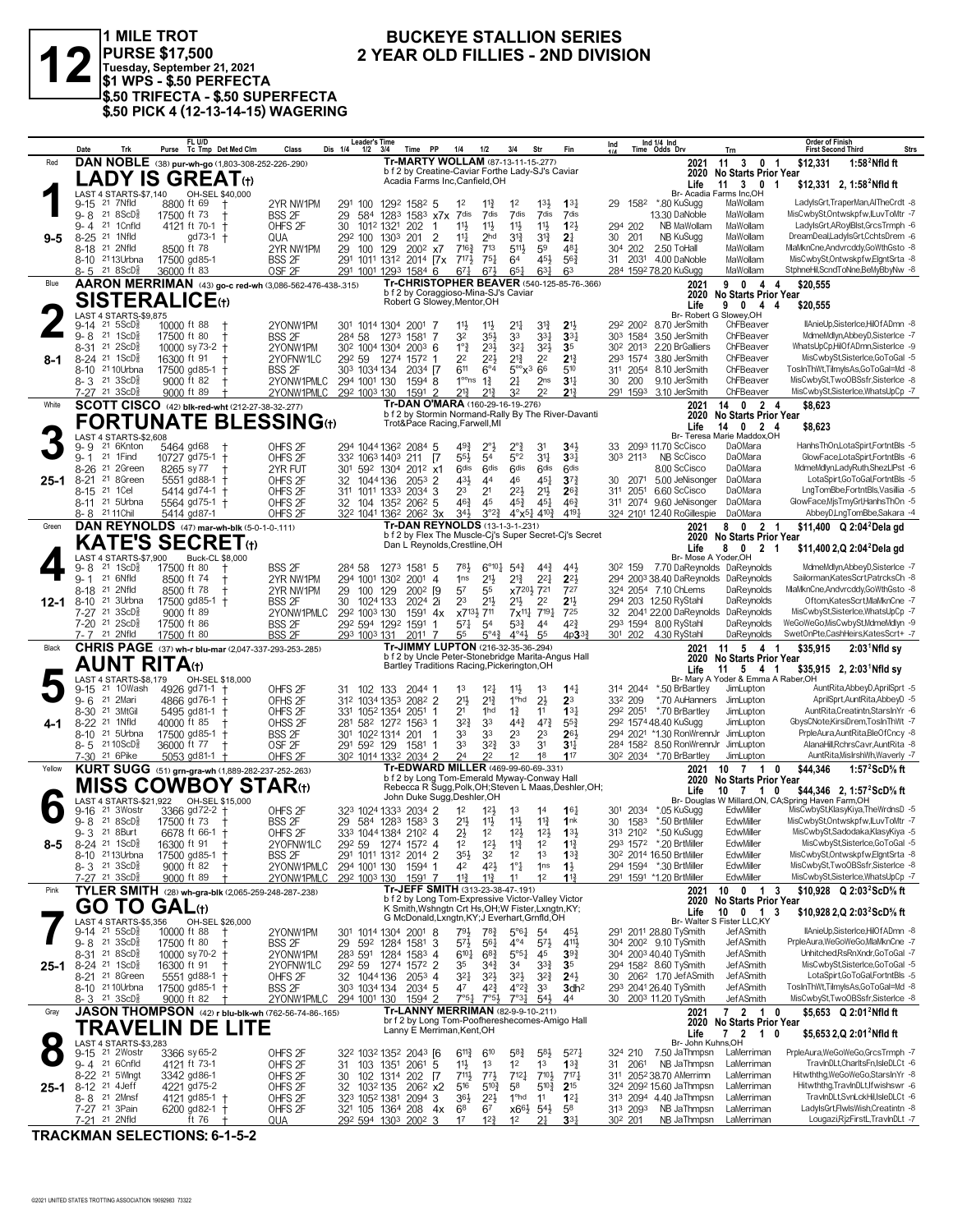

1 MILE PACE<br>|PURSE \$5,637<br>|Tuesday, September 21, 2021<br>|\$1 WPS - \$.50 PERFECTA \$.50 TRIFECTA - \$.20 SUPER HIGH 5 **WAGERING** 

## OHIO FAIR RACING CONFERENCE 2 YEAR OLD COLTS AND GELDINGS - 3RD DIVISION

|           | Date<br>Trk                                                     | FL U/D<br>Purse Tc Tmp Det Med Clm                        | Class                                    | Dis 1/4 | <b>Leader's Time</b><br>$1/2$ $3/4$ | Time PP                                                                                                                         | 1/4                       | 1/2                                | 3/4                                          | Str                                     |                                    | Ind<br>414 |          | Ind 1/4 Ind<br>Time Odds Drv                                    | Trn                                                    | Order of Finish<br>Strs<br><b>First Second Third</b>                              |
|-----------|-----------------------------------------------------------------|-----------------------------------------------------------|------------------------------------------|---------|-------------------------------------|---------------------------------------------------------------------------------------------------------------------------------|---------------------------|------------------------------------|----------------------------------------------|-----------------------------------------|------------------------------------|------------|----------|-----------------------------------------------------------------|--------------------------------------------------------|-----------------------------------------------------------------------------------|
| Red       |                                                                 | RONNIE GILLESPIE (49) *blu-wh (321-80-54-39-.383)         |                                          |         |                                     | Tr-ROSHUN TRIGG (423-103-85-66-.407)                                                                                            |                           |                                    |                                              |                                         |                                    |            |          | 2021                                                            | 10 5<br>0 <sub>1</sub>                                 | \$30,741<br>$1:55^1$ Nfld ft                                                      |
|           |                                                                 | <b>MR NUTTIN NICE</b>                                     |                                          |         |                                     | b c 2 by Racing Hill-Baia Hanover-Western Ideal<br>Charles E Hurst Jr, Houston, TX                                              |                           |                                    |                                              |                                         |                                    |            |          | Life                                                            | 2020 No Starts Prior Year<br>$10 \t 5 \t 0 \t 1$       | \$30,741 2, 1:55 Nfld ft                                                          |
|           | LAST 4 STARTS-\$5.048                                           | SHS-HBG \$3,000                                           |                                          |         |                                     |                                                                                                                                 |                           |                                    |                                              |                                         |                                    |            |          |                                                                 | Br- Chester C Miller, OH                               |                                                                                   |
|           | 9-16 <sup>21</sup> 5UpSan                                       | 4254 gd82-1                                               | OHFS <sub>2C</sub>                       |         |                                     | 301 1022 1322 2014 2                                                                                                            | 11                        | 11                                 | $1\frac{1}{4}$                               | $1\frac{3}{4}$                          | $1^{11}$                           |            |          | 29 <sup>2</sup> 2014 *.40 RoGillespie                           | RoTrigg                                                | MrNutnNce, Westender, ArtOfRevn -6<br>WstrnRedy,Dirge,RckTheDgn -8                |
|           | 9-11 2113ScD <sup>3</sup><br>21 4Nfld<br>9-5                    | 17500 ft 71<br>300000 ft 75<br>D                          | BSS <sub>2C</sub><br>OHSS 2C FN          | 272 58  |                                     | 125<br>1534 7<br>26 <sup>2</sup> 56 <sup>3</sup> 124 <sup>2</sup> 152 <sup>1</sup> 8                                            | 3°23<br>815               | $3^{01}$<br>$8°6\frac{1}{2}$       | $6^{\circ}4\frac{1}{2}$<br>$7^{\circ}11$     | $714\frac{1}{2}$<br>$7^{11}\frac{1}{4}$ | $7^{24}$<br>$713\frac{1}{2}$       | 281        |          | 33 1584 40.00 RoGillespie<br>1544 85.40 RoGillespie             | RoTrigg<br>RoTrigg                                     | GulfShors, Trmntor, SlingShck -8                                                  |
| 7-5       | 21 3VnWrt<br>8-31                                               | 5843 gd77-1                                               | OHFS <sub>2C</sub>                       |         |                                     | 292 1001 1301 2002 [7                                                                                                           | 34                        | 11                                 | 1 <sup>°1</sup>                              | 14                                      | 1 <sup>8</sup>                     |            |          | 301 2002 *1.40 RoGillespie RoTrigg                              |                                                        | MrNutnNce,SsdeMdttn,GeraldJet -7                                                  |
|           | 8-10 <sup>21</sup> 12Urbna                                      | 17500 gd85-1                                              | BSS <sub>2C</sub>                        |         |                                     | 29 581 1274 158 3                                                                                                               | $2^{3}_{4}$               | $4^{11}$                           | 3 <sup>11</sup>                              | $3^{12}$                                | $3^{13}$                           |            |          | 30 <sup>2</sup> 158 <sup>2</sup> *1.30 RoGillespie              | RoTrigg                                                | MovdBythS,RseRunXcn,MrNutnNce -7                                                  |
|           | 7-30 2113Nfld                                                   | 7500 ft 66                                                | OHFS <sub>2C</sub>                       |         |                                     | 27 563 1252 1561                                                                                                                | $6^{10}\frac{1}{2}$<br>-7 | $5^{\circ}6\frac{1}{2}$            | 3°3 <sup>1</sup>                             | 431                                     | 541                                |            | 31 157   | 3.50 RoGillespie                                                | RoTrigg                                                | TheMadKng,PointPlce,TheMountn-10                                                  |
| Blue      |                                                                 | CHRIS PAGE (37) wh-r blu-mar (2,047-337-293-253-285)      |                                          |         |                                     | Tr-JOE PAVER (49-1-6-3-.109)<br>br c 2 by Nob Hill High-Stromboli Special-Woodstock                                             |                           |                                    |                                              |                                         |                                    |            |          | 2021                                                            | 10 0 3 2<br>2020 No Starts Prior Year                  | \$7,316                                                                           |
|           |                                                                 | HILLBILLYHISPECIAL                                        |                                          |         |                                     | Pearl Warren & Joseph W Paver, Marysville, OH;<br>Dennis A Paver, Raymond, OH                                                   |                           |                                    |                                              |                                         |                                    |            |          | Life                                                            | $10 \t 0 \t 3 \t 2$                                    | \$7,316                                                                           |
|           | LAST 4 STARTS-\$2,512<br>21 5UpSan<br>9-16                      | 4254 gd82-1                                               | OHFS <sub>2C</sub>                       |         |                                     | 301 1022 1322 2014 3                                                                                                            | $54\frac{1}{2}$           | 43                                 | $2^{\circ}$ }                                | $56\frac{1}{4}$                         | $5^{11}$                           |            |          | 314 2041 7.60 PiHenry                                           | JoPaver                                                | Br- P Warren Paver & J W Paver & D A Paver.OH<br>MrNutnNce.Westender.ArtOfRevn -6 |
|           | $9 - 5$<br>21 6Rchwd                                            | 5393 gd73-1                                               | OHFS <sub>2C</sub>                       |         |                                     | 28 <sup>2</sup> 564 128 <sup>2</sup> 2031 4                                                                                     | $3^{2}\frac{1}{2}$        | 2 <sup>7</sup>                     | $2^{4}\frac{1}{2}$                           | 2 <sup>4</sup>                          | 26 <sub>7</sub>                    |            |          | 351 2042 *.90 CaMcCown                                          | JoPaver                                                | TaylrdWel.Hilblyhsp.OakieL -4                                                     |
|           | 8-30 21 7MtGil                                                  | 5418 gd81-1                                               | OHFS <sub>2C</sub>                       |         |                                     | 30 <sup>2</sup> 101 <sup>1</sup> 130 <sup>3</sup> 159 <sup>1</sup>                                                              | $\overline{2}$<br>21      | $2^{11}$                           | 321                                          | 3 <sup>4</sup>                          | $3^{7}$                            |            |          | 294 2004 12.80 CaMcCown                                         | JoPaver                                                | AintEsyBn,SelfMade,Hilblyhsp -5                                                   |
| 25-1      | 8-24 <sup>21</sup> 8Hick<br>8-14 <sup>21</sup> 10rot            | 3779 gd91-1<br>10810 gd79                                 | OHFS <sub>2C</sub><br>OHFS <sub>2C</sub> |         | 314 1042 134                        | 2031<br>31 102 1333 2012 2                                                                                                      | 2<br>43<br>$3^{21}$       | 431<br>32                          | 431<br>$2^{\circ}1$                          | 410<br>2 <sup>2</sup>                   | 411<br>$26\frac{1}{4}$             |            |          | 304 2052 7.20 DHarmon<br>29 2023 4.70 ChPage                    | JoPaver<br>JoPaver                                     | AintEsvBn.Surfnthcn.BonsTimeL -4<br>MdIndTerr.Hilblyhsp.GatorCub -6               |
|           | 8-4 21 5BwlG                                                    | 3979 gd81-2                                               | OHFS <sub>2C</sub>                       |         |                                     | 281 583 1293 2003 5                                                                                                             | $717\frac{1}{2}$          | $7^{13}\frac{1}{2}$                | $6^{11}$                                     | 6213                                    | 6281                               |            |          | 341 2061 12.90 PiHenry                                          | JoPaver                                                | Procrstnt,Surfnthcn,WstrnDpth -7                                                  |
| White     |                                                                 | DAN NOBLE (38) pur-wh-go (1,803-308-252-226-.290)         |                                          |         |                                     | Tr-RAY PAVER (59-9-9-3-254)                                                                                                     |                           |                                    |                                              |                                         |                                    |            |          | 2021                                                            | $10 \t4 \t4 \t1$                                       | 1:57 $3$ ScD $\%$ ft<br>\$15,888                                                  |
|           |                                                                 | SMOKIN GUNSLINGER                                         |                                          |         |                                     | ro g 2 by Well Said-Smokin Pistol-Jate Lobell<br>Harry Horowitz, Brooklyn, NY                                                   |                           |                                    |                                              |                                         |                                    |            |          | 2020                                                            | <b>No Starts Prior Year</b>                            |                                                                                   |
|           | LAST 4 STARTS-\$7,772                                           |                                                           |                                          |         |                                     |                                                                                                                                 |                           |                                    |                                              |                                         |                                    |            |          | Life<br>Br- Iris T Horowitz, NY                                 | 10<br>4 4 1                                            | \$15,888 2, 1:57 ${}^{3}$ ScD ${}^{5}$ s ft                                       |
|           | 9-16 <sup>21</sup> 10UpSan                                      | 4254 gd82-1                                               | OHFS <sub>2C</sub>                       | 30 593  |                                     | 130<br>$1583$ 2                                                                                                                 | 11                        | 217                                | 21                                           | 2 <sup>1</sup>                          | $2^{3}\}$                          |            | 291 1592 | 1.90 CaMcCown                                                   | RaPaver                                                | RisnshnSs,SmoknGnsl,OneRcknWs -6                                                  |
|           | 9-9 <sup>21</sup> 3Knton<br>$9 - 2$<br>$2113$ ScD $\frac{5}{8}$ | 3430 gd68<br>10000 ft 65                                  | OHFS <sub>2C</sub>                       | 29 59   |                                     | 274 592 1293 1591 2                                                                                                             | $2^{2}$<br>$2^{13}$       | 34<br>$2^{11}$                     | 3½                                           | 3 <sup>3</sup><br>11支                   | $2^{3}$                            | 30         | 1594     | *.70 DaNoble<br>292 1573 8.20 DaNoble                           | RaPaver<br>RaPaver                                     | SmAndrew,SmoknGnsl,Isadtmywy -5<br>SmoknGnsl, Whatchwgl, OneLstWdy+ -8            |
| 3-1       | 8-17 21 3Troy                                                   | 3411 gd82-1                                               | 2YOCGNW1PM<br>OHFS <sub>2C</sub>         |         | 303 1032 134                        | 1274 1573 1<br>2022 3                                                                                                           | 11                        | 11                                 | 3 <sup>im2</sup><br>21                       | $2^{3}$                                 | $1\frac{1}{2}$<br>$2^{2}$          |            |          | 283 2024 3.00 DaNoble                                           | RaPaver                                                | RobinsArt,SmoknGnsl,MadEyeMdy -6                                                  |
|           | 8-12 2113Urbna                                                  | 3511 sy 75-1                                              | OHFS <sub>2C</sub>                       |         |                                     | 284 1012 1303 2012 5                                                                                                            | $2^{21}$                  | 41                                 | 31}                                          | 2 <sup>1</sup>                          | 1 <sub>ns</sub>                    |            |          | 303 2012 2.70 HuBeatty                                          | RaPaver                                                | SmoknGnsl,Terrnthtr,Runwththb -6                                                  |
|           | 8-4 <sup>21</sup> 7Xenia                                        | 6222 gd82-1                                               | OHFS <sub>20</sub>                       |         |                                     | 30 1022 1333 2031 4                                                                                                             | 11}                       | $11\frac{1}{2}$                    | 11                                           | 11}                                     | 1 <sup>2</sup>                     |            |          | 293 2031 5.30 KeHolliday                                        | RaPaver                                                | SmoknGnsl, Ocenfrntp, RseRunXld -6                                                |
| Green     |                                                                 | RYAN STAHL (43) red-yel (1,716-207-208-217-.230)          |                                          |         |                                     | Tr-MARVIN CRAFT (84-10-11-21-275)<br>b c 2 by Manhardt-Chip Stack-Cam's Card Shark                                              |                           |                                    |                                              |                                         |                                    |            |          | 2021                                                            | 14 2 3 6<br>2020 No Starts Prior Year                  | \$13,958<br>2:00 <sup>4</sup> OHbr gd                                             |
|           |                                                                 | <b>HARDT STACK</b>                                        |                                          |         |                                     | Eugene E Schrauben, Portland, MI                                                                                                |                           |                                    |                                              |                                         |                                    |            |          | Life                                                            | 14<br>$\overline{2}$<br>36                             | \$13,958 2, 2:00 <sup>4</sup> OHbr gd                                             |
|           | LAST 4 STARTS-\$2,073<br>9-11 2113ScD <sup>3</sup>              | 17500 ft 71                                               | BSS <sub>2C</sub>                        | 272 58  |                                     | 125<br>1534 3                                                                                                                   | 75}                       | 86}                                | $8^{15\frac{3}{4}}$                          | 820}                                    | 8283                               |            |          | Br- Libby A Myers, MI<br>312 1593 21.50 RonWrennJr MaCraft      |                                                        | WstrnRedy,Dirge,RckTheDgn -8                                                      |
|           | 9-4 <sup>21</sup> 2Wseon                                        | 5518 gd71-1                                               | OHFS <sub>2C</sub>                       |         |                                     | 291 1002 1303 2013 5                                                                                                            | 11                        | 11                                 | 11                                           | 1 <sup>2</sup>                          | 3 <sup>11</sup>                    |            |          | 311 2014 *1.20 DHarmon                                          | MaCraft                                                | GeraldJetHevnsGnRcHardtStck -6                                                    |
|           | 8-31 21 6VnWrt                                                  | 5843 gd77-1                                               | OHFS <sub>2C</sub>                       |         |                                     | 29 1021 1321 202 [7                                                                                                             | 510                       | 3°2                                | 32                                           | 47                                      | 410                                |            | 312 204  | 5.30 DHarmon                                                    | MaCraft                                                | Budythbke.TypeAPrsn.Surfnthcn -7                                                  |
| 25-1      | 8-24 21 11 Hick<br>8-17 21 7Npln                                | 3779 gd91-1                                               | OHFS <sub>2C</sub>                       |         |                                     | 314 1031 1334 203                                                                                                               | $2\frac{1}{2}$<br>4       | 2 <sup>1</sup>                     | $3^{21}$                                     | 2 <sup>4</sup>                          | 2 <sup>8</sup>                     |            |          | 30 <sup>2</sup> 204 <sup>3</sup> 2.40 DHarmon                   | MaCraft<br>MaCraft                                     | OurHlyTrr,HardtStck,RedVintge -5<br>HardtStck,GeraldJet,RomeoJack -5              |
|           | 8-12 <sup>21</sup> 2Attc                                        | 5418 gd82-1<br>5418 gd81-2                                | OHFS <sub>2C</sub><br>OHFS <sub>2C</sub> |         |                                     | 313 1032 1334 2033 2<br>321 105 1352 2051 1                                                                                     | 11}<br>213                | 1 <sup>1</sup><br>42}              | 11<br>31}                                    | 1 <sup>2</sup><br>$3^{2}$               | $1^{2}$<br>$34\frac{3}{4}$         |            | 302 2061 | 294 2033 2.20 DHarmon<br>NB DHarmon                             | MaCraft                                                | OurHlyTrr,RomeoJack,HardtStck -5                                                  |
| Black     |                                                                 | HANK LE VAN (P) (27) mar-wh-go (261-24-38-38-.221)        |                                          |         |                                     | Tr-HANK LE VAN (244-21-34-34-210)                                                                                               |                           |                                    |                                              |                                         |                                    |            |          | 2021                                                            | $17 \quad 2 \quad 2 \quad 3$                           | $2:013$ Mary gd<br>\$10,309                                                       |
|           | <b>OAKIE L</b>                                                  |                                                           |                                          |         |                                     | b g 2 by Western Terror-Woman Rebels-Art Major<br>Le Van Stbs, Wdstck, OH; R Le Van, Lwstwn, OH; M Levan, Wdstck, OH;           |                           |                                    |                                              |                                         |                                    |            |          | 2020                                                            | <b>No Starts Prior Year</b>                            |                                                                                   |
|           | LAST 4 STARTS-\$3,406                                           |                                                           |                                          |         |                                     | M Perry, Cbl, OH                                                                                                                |                           |                                    |                                              |                                         |                                    |            |          | Life<br>Br- Vae LLC,PA                                          | 17<br>2 2 3                                            | \$10,309 2, 2:01 <sup>3</sup> Mary gd                                             |
|           |                                                                 |                                                           |                                          |         |                                     |                                                                                                                                 |                           |                                    |                                              |                                         |                                    |            |          |                                                                 |                                                        |                                                                                   |
|           | 9-15 21 1Mtplr                                                  | 5518 gd71-1                                               | OHFS <sub>2C</sub>                       |         |                                     | 293 1003 1321 204 3                                                                                                             | 23                        | 34                                 | 321                                          | 2 <sup>1</sup>                          | 13                                 |            | 312 204  | NB LoLeVan                                                      | HaLeVan                                                | OakieL,FearTheL,Surfnthcn -6                                                      |
|           | 9-9 2119Knton                                                   | 3430 gd72                                                 | OHFS <sub>2C</sub>                       |         |                                     | 291 1014 1313 2041 3                                                                                                            | 54                        | $63\frac{1}{4}$                    | $64\frac{1}{2}$                              | 693                                     | $6^{15}$                           |            |          | 344 2071 10.00 HaLeVan                                          | HaLeVan                                                | BirdMrCon,CrusnArte,ArtsArsnl -6                                                  |
|           | $9 - 5$<br>21 6Rchwd                                            | 5393 gd73-1                                               | OHFS <sub>2C</sub>                       |         |                                     | 282 564 1282 2031                                                                                                               | 45<br>512                 | 410<br>66                          | $3^{10}\frac{1}{2}$                          | $36\frac{1}{2}$                         | 36}                                |            |          | 34 2042 2.70 HaLeVan<br>321 204 8.90 HaLeVan                    | HaLeVan<br>HaLeVan                                     | TaylrdWel,Hilblyhsp,OakieL -4<br>MrNutnNce,SsdeMdttn,GeraldJet -7                 |
| 15-1      | 8-31 <sup>21</sup> 3VnWrt<br>8-24 <sup>21</sup> 4Hick           | 5843 gd77-1<br>3779 gd91-1                                | OHFS <sub>2C</sub><br>OHFS <sub>2C</sub> |         | 292 1001 1301<br>294 1002 131       | 200 <sup>2</sup> 2<br>2012 5                                                                                                    | 33                        | 33                                 | $6^{73}$<br>$3^{12}$                         | $6^{7}\frac{1}{2}$<br>3 <sup>1</sup>    | 618<br>461                         |            |          | 311 2023 3.10 HaLeVan                                           | HaLeVan                                                | Budythbke,RomeoJack,GeraldJet -5                                                  |
|           | 8-21 <sup>21</sup> 5Green                                       | 3511 gd88-1                                               | OHFS <sub>2C</sub>                       |         |                                     | 293 592 1284 1574 1                                                                                                             | 21                        | 22                                 | 32}                                          | 33 <sup>3</sup>                         | 471                                |            |          | 30 1591 19.60 HaLeVan                                           | HaLeVan                                                | WstrnRedy,MoscwMtch,RseRunXld -7                                                  |
| Yellow    |                                                                 | <b>AUSTIN HANNERS</b> (22) br-tn-wh (601-52-52-63-.170)   |                                          |         |                                     | Tr-BRET SCHWARTZ (179-33-26-31-323)<br>b g 2 by Pet Rock-Robin's Girl-Sand Shooter                                              |                           |                                    |                                              |                                         |                                    |            |          | 2021                                                            | $10$ 2 3 2<br>2020 No Starts Prior Year                | \$8,958<br>$1:593$ Wilm gd                                                        |
|           |                                                                 | MAD EYE MOODY                                             |                                          |         |                                     | Hired Gun Racing Stable, Washington C H, OH;                                                                                    |                           |                                    |                                              |                                         |                                    |            |          | Life                                                            | $10 \t2 \t3 \t2$                                       | \$8,958 2, 1:59 Wilm gd                                                           |
|           | LAST 4 STARTS-\$1,633                                           |                                                           |                                          |         |                                     | Nick Fulkerson, Washington Court Hou, OH                                                                                        |                           |                                    |                                              |                                         |                                    |            |          |                                                                 | Br- Dr Robert R Schwartz.OH                            |                                                                                   |
|           | 21 1UpSan<br>9-16<br>9-11 21 3McCnl                             | 4254 gd82-1<br>4896 gd76-1                                | OHFS <sub>2C</sub><br>OHFS <sub>2C</sub> |         |                                     | 311 101 1311 2001 6 SCR JG - Failure to honor declaration<br>303 1024 1333 2021 2                                               | 331                       | 33                                 | $2^{\circ}1$                                 | 2 <sup>2</sup>                          | $2^{41}$                           |            |          | 291 203 7.30 AuHanners BrtSchwartz                              | <b>BrtSchwartz</b>                                     | EaglOnAHI,SctnInRcr,AintEsyBn -5<br>GetExtrme, MadEyeMdy, LitleDude -4            |
|           | 8-24 <sup>21</sup> 9 Lima                                       | 6447 gd87-2                                               | OHFS <sub>2C</sub>                       | 284 100 |                                     | 1314 204                                                                                                                        | 7                         | x7xdis723                          | 7dis                                         | 7dis                                    | 7311                               |            |          | 2101 13.80 MaWintersJr BrtSchwartz                              |                                                        | ArtOfRevn,HighOnRck,SeasdeArt -7                                                  |
| $25 - 1$  | 8-21 <sup>21</sup> 2Green                                       | 3511 gd88-1                                               | OHFS <sub>2C</sub>                       |         |                                     | 30 1014 1304 1592 3x                                                                                                            | $717\frac{1}{2}$          | 76}                                | $79\frac{1}{2}$                              | $6^{7}\frac{1}{2}$                      | $68\frac{3}{4}$                    |            |          | 283 2011 6.70 AuHanners BrtSchwartz                             |                                                        | MovdBythS,RocknRege,BlrdMrCon -7                                                  |
|           | 8-17 <sup>21</sup> 3Troy<br>8-8 21 2Chil                        | 3411 gd82-1<br>6422 gd87-1                                | OHFS <sub>2C</sub><br>OHFS <sub>2C</sub> |         | 303 1032 134<br>284 593 130         | $202^2$ 4<br>$200^3$ 6                                                                                                          | 45}<br>3°3                | $44\frac{1}{2}$<br>$21\frac{1}{2}$ | $3^{\circ}2^{\frac{1}{4}}$<br>42}            | $3^{2}\frac{3}{4}$<br>454               | $33\frac{1}{4}$<br>3 <sub>5</sub>  |            | 283 203  | 8.30 JaBrewer<br>311 2013 *1.30 ShBarkerII                      | <b>BrtSchwartz</b><br><b>BrtSchwartz</b>               | RobinsArt,SmoknGnsl,MadEyeMdy -6<br>TheIrnThr,NoWhstIBI,MadEyeMdy -8              |
| Pink      |                                                                 | KAYNE KAUFFMAN (43) c red-wh-blk (1,430-138-163-185-.203) |                                          |         |                                     | Tr-RYAN MILLER (191-28-45-27-.325)                                                                                              |                           |                                    |                                              |                                         |                                    |            |          | 2021                                                            | 11 1 3 3                                               | \$10,839<br>2:02 <sup>2</sup> Wapak gd                                            |
|           |                                                                 |                                                           |                                          |         |                                     | b g 2 by Downbytheseaside-Carmella-Roll With Joe<br>Joe Sbrocco, Brecksville, OH                                                |                           |                                    |                                              |                                         |                                    |            |          |                                                                 | 2020 No Starts Prior Year                              |                                                                                   |
|           | LAST 4 STARTS-\$3,614                                           | <b>SEASIDE MEDITATION</b>                                 |                                          |         |                                     |                                                                                                                                 |                           |                                    |                                              |                                         |                                    |            |          | Life<br>Br- Joe Sbrocco, OH                                     | 3 <sub>3</sub><br>- 11<br>$\overline{\mathbf{1}}$      | \$10,839 2, 2:02 <sup>2</sup> Wapak gd                                            |
|           | $9-11$ $2110$ ScD $\frac{3}{8}$                                 | 17500 ft 72                                               | BSS <sub>2C</sub>                        |         |                                     | 26 <sup>2</sup> 55 <sup>1</sup> 1234 1533 6                                                                                     |                           | im791711                           | $8^{12}\frac{1}{2}$                          | $8^{12\frac{3}{4}}$                     | 8231                               |            |          | 32 1581 40.10 KaKauffman RyMiller                               |                                                        | VictyChps,OdsCptism,Budythbke -9                                                  |
|           | 8-31<br>21 3VnWrt                                               | 5843 gd77-1                                               | OHFS <sub>2C</sub>                       |         |                                     | 292 1001 1301 2002 1                                                                                                            | 1 <sup>2</sup>            | 3°2                                | 2 <sup>1</sup>                               | 2 <sup>4</sup>                          | 2 <sup>8</sup>                     |            |          | 313 202 1.50 PiHenry                                            | RyMiller                                               | MrNutnNce.SsdeMdttn.GeraldJet -7                                                  |
|           | 8-26 <sup>21</sup> 3Green<br>12-1 8-21 2110Green                | 10642 sy 77<br>3511 gd88-1                                | 2YR FUT<br>OHFS <sub>2C</sub>            |         |                                     | 283 594 1292 1592 5<br>293 583 1284 1591 6                                                                                      | $3^{2}\frac{1}{2}$<br>612 | $2o$ ns<br>58                      | $1\frac{1}{2}$<br>$5^{\circ}1\frac{1}{2}$    | 2 <sub>ns</sub><br>42                   | $3\frac{3}{4}$<br>2 <sup>3</sup>   |            |          | 301 1593 11.90 GrGrismore RyMiller<br>304 1594 13.70 ShBarkerII | RyMiller                                               | Wilydotgn,SwingVisn,SsdeMdttn -8<br>ThelmThr.SsdeMdttn.Gratified -7               |
|           | 8-16 <sup>21</sup> 2Cel                                         | 6409 gd75-1                                               | OHFS <sub>2C</sub>                       |         |                                     | 291 594 1301 1594 6                                                                                                             | 1 <sub>ns</sub>           | 11                                 | 2 <sub>ns</sub>                              | 2 <sub>ns</sub>                         | 21                                 |            |          | 294 200 1.80 PiHenry                                            | RyMiller                                               | Whydontks,SsdeMdttn,DirtyHryT -8                                                  |
|           | 8-10 <sup>21</sup> 6Urbna                                       | 17500 gd85-1                                              | BSS <sub>2C</sub>                        |         |                                     | 293 101 1294 1571 2                                                                                                             | 43                        | 64                                 | $6^{\circ}4$                                 | 38                                      | 3 <sup>10</sup>                    |            |          | 283 1591 25.60 KaKauffman RyMiller                              |                                                        | Gratified, Dirge, SsdeMdttn -8                                                    |
| Gray      |                                                                 | PIERCE HENRY (P) (24) *blk-blu-wh (231-33-34-38-279)      |                                          |         |                                     | <b>Tr-MIKE SWEENEY</b> (182-23-27-20-.245)<br>b g 2 by Well Said-Ima Forget Me Not-Keystone Raider                              |                           |                                    |                                              |                                         |                                    |            |          | 2021                                                            | 11 5 1 3<br>2020 No Starts Prior Year                  | \$15,123<br>1:59 MtGil gd                                                         |
|           |                                                                 | <b>AINT EASY BEING ME</b>                                 |                                          |         |                                     | Patrick M Sweeney, Delaware, OH                                                                                                 |                           |                                    |                                              |                                         |                                    |            |          | Life                                                            | $11 \quad 5 \quad 1 \quad 3$                           | \$15,123 2, 1:59 MtGil gd                                                         |
| $\bullet$ | LAST 4 STARTS-\$8,043<br>9-16 <sup>21</sup> 1UpSan              | 4254 gd82-1                                               | OHFS <sub>2C</sub>                       |         |                                     | 311 101 1311 2001 3x                                                                                                            | $5^{12}$                  | $4^{012}$                          | $3^{\circ}1\frac{1}{4}$                      | $4^{11}$                                | $3^{4}$                            |            |          | 294 2011 *.90 PiHenry                                           | Br- Patrick M Sweeney, OH<br>MSweeney                  | EaglOnAHI,SctnInRcr,AintEsyBn -5                                                  |
|           | 9-5 <sup>21</sup> 1Rchwd                                        | 5493 gd73-1                                               | OHFS <sub>2C</sub>                       |         | 291 1004 131                        | $201^2$ 3                                                                                                                       | 33                        | $3^{22}$                           | $2^{\circ}$ <sup>1</sup>                     | 1 <sup>2</sup>                          | $13\frac{3}{4}$                    |            |          | 30 <sup>2</sup> 201 <sup>2</sup> *1.00 PiHenry                  | MSweeney                                               | AintEsvBn.Westender.MdlndDbns -5                                                  |
|           | 8-30 21 7MtGil                                                  | 5418 gd81-1                                               | OHFS <sub>2C</sub>                       |         |                                     | 30 <sup>2</sup> 101 <sup>1</sup> 130 <sup>3</sup> 159 <sup>1</sup>                                                              | $11\frac{1}{4}$<br>-1     | 11                                 | $1\frac{1}{4}$                               | 1 <sub>ns</sub>                         | 1 <sup>31</sup>                    |            |          | 283 1591 2.90 PiHenry                                           | MSweeney                                               | AintEsyBn,SelfMade,Hilblyhsp -5                                                   |
| 5-1       | 8-24 21 8Hick<br>8-17 21 3Npln                                  | 3779 gd91-1<br>5418 gd82-1                                | OHFS <sub>2C</sub><br>OHFS <sub>2C</sub> |         | 314 1042 134                        | $203^1$ 4<br>312 1041 1352 2052 5x                                                                                              | 3°2<br>55                 | 11<br>$5^{31}$                     | 11<br>$4^{\circ}1\frac{1}{4}$                | 1 <sup>2</sup><br>$1\frac{1}{4}$        | $1\frac{11}{4}$<br>1 <sup>2</sup>  |            | 291 2031 | *.30 PiHenry<br>294 2052 4.20 PiHenry                           | MSweeney<br>MSweeney                                   | AintEsyBn,Surfnthcn,BonsTimeL -4<br>AintEsyBn,OurHlyTrr,DraculDgn -5              |
|           | 8-12 <sup>21</sup> 2Attc                                        | 5418 gd81-2                                               | OHFS <sub>20</sub>                       |         |                                     | 321 105 1352 2051 3x                                                                                                            | 55                        | 3x½                                | $5^{24}$                                     | $5^{23}\frac{1}{2}$                     | $5^{18}$                           |            | 283 2084 | NB CaMcCown MSweeney                                            |                                                        | OurHlyTrr,RomeoJack,HardtStck -5                                                  |
| Purple    |                                                                 | CHRIS PRESLEY (26) grn-or-wh (419-45-35-67-207)           |                                          |         |                                     | Tr-MIKE MEDORS (212-30-21-36-.253)                                                                                              |                           |                                    |                                              |                                         |                                    |            |          | 2021                                                            | 11 3 2 2                                               | \$14,432<br>$2:012$ Crot gd                                                       |
|           |                                                                 | <b>MEDOLAND TERROR</b>                                    |                                          |         |                                     | b c 2 by Western Terror-Medoland Lindeylou-Stonebridge Regal<br>T F Hoovler, Pataskala, OH; Dr R V Hutchison, N Ridgeville, OH; |                           |                                    |                                              |                                         |                                    |            |          | Life                                                            | 2020 No Starts Prior Year<br>11<br>$3 \quad 2 \quad 2$ | \$14,432 2, $2:012$ Crot gd                                                       |
|           | LAST 4 STARTS-\$3,389                                           |                                                           |                                          |         |                                     | Dr R Van Hutchison, Avon Lk, OH                                                                                                 |                           |                                    |                                              |                                         |                                    |            |          |                                                                 |                                                        | Br- T Hoovler & Dr R Hutchison & Dr R Hutchison, OH                               |
|           | 9-14 21 7 Wostr<br>9-9 2111Knton                                | 3888 gd84-1<br>3430 gd72                                  | OHFS <sub>2C</sub><br>OHFS <sub>2C</sub> |         | 293 103 133                         | 301 1011 1312 2004 5<br>203 4                                                                                                   | 21}<br>$11\frac{3}{4}$    | $5^{12}$<br>11                     | $4^{\circ}5^{\frac{1}{4}}$<br>$1\frac{1}{2}$ | $3^7$<br>11                             | $39\frac{1}{4}$<br>$13\frac{1}{2}$ |            | 30 203   | 301 2023 2.40 ChPresley<br>3.40 ChPresley                       | MiMedors<br>MiMedors                                   | Xenia, TraOnThBc, MdIndTerr -6<br>MdIndTerr, ArtOfRevn, Whydontks -6              |
|           | 8-30 <sup>21</sup> 7MtGil                                       | 5418 gd81-1                                               | OHFS <sub>2C</sub>                       |         |                                     | 30 <sup>2</sup> 101 <sup>1</sup> 130 <sup>3</sup> 159 <sup>1</sup> 3                                                            | $5^{23}\frac{1}{4}$       | $x5$ dis                           | 5 <sub>dis</sub>                             | 4 <sup>dis</sup>                        | 5 <sub>dis</sub>                   |            |          | 4.50 ChPresley                                                  | MiMedors                                               | AintEsyBn,SelfMade,Hilblyhsp -5                                                   |
| 6-1       | 8-23 <sup>21</sup> 3 Wingt<br>8-14 21 1 Crot                    | 3754 gd81-1<br>10810 gd79                                 | OHFS <sub>2C</sub><br>OHFS <sub>2C</sub> |         |                                     | 274 574 1271 1574 1<br>31 102 1333 2012 4                                                                                       | 21}<br>11                 | 3 <sup>1</sup><br>11               | $2^{\circ}$ hd<br>$1\frac{1}{4}$             | 2 <sup>1</sup><br>1 <sup>2</sup>        | $2\frac{1}{2}$<br>16 <sub>1</sub>  |            |          | 303 1574 2.90 ChPresley<br>274 2012 *.80 ChPresley              | MiMedors<br>MiMedors                                   | GoldVntge,MdIndTerr,ConfdrtCr -6<br>MdIndTerr,Hilblyhsp,GatorCub -6               |

**TRACKMAN SELECTIONS: 1-3-8-9 NO. 9 STARTS FROM 2ND TIER**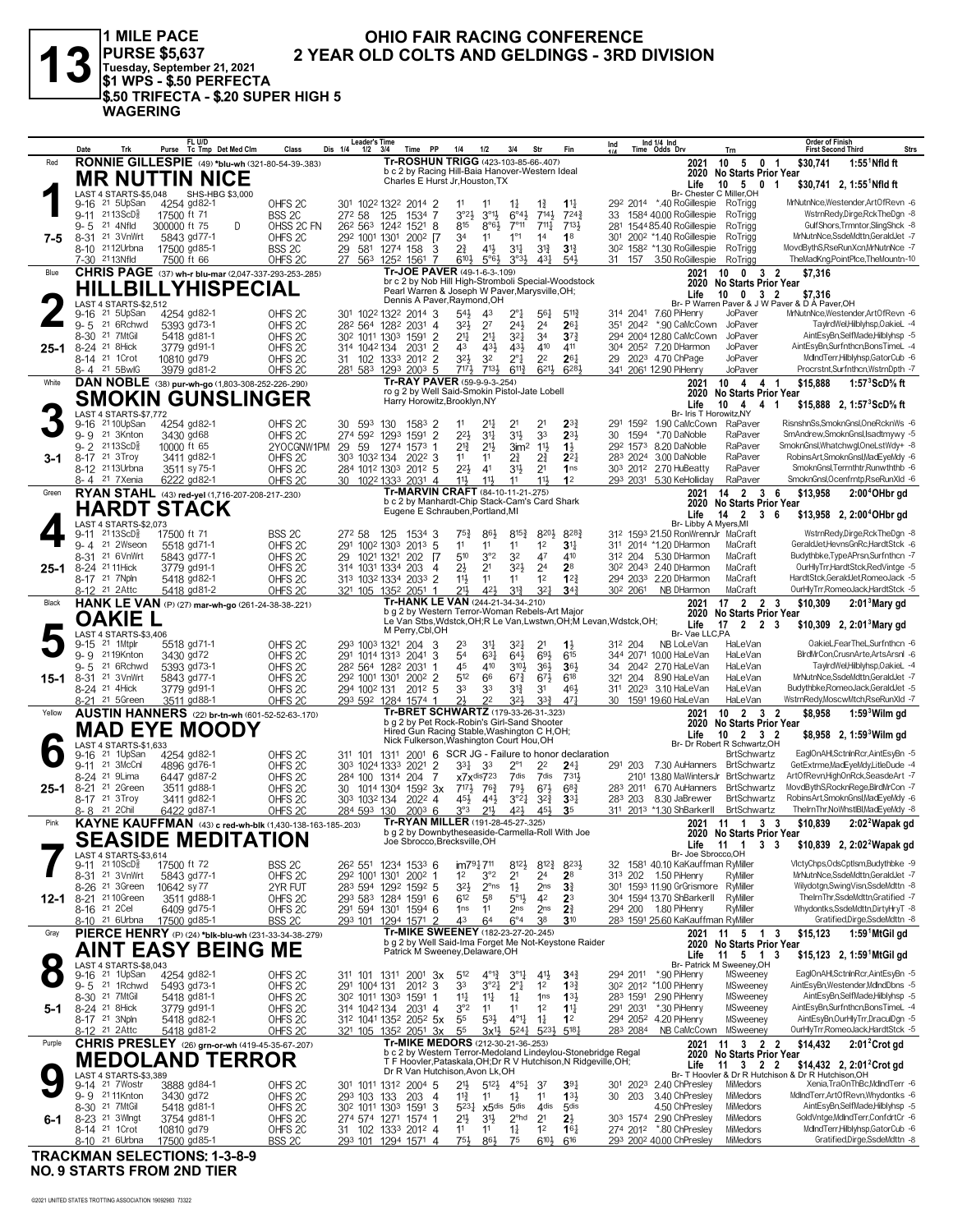

1 MILE TROT<br>|PURSE \$17,500<br>|Tuesday, September 21, 2021<br>|\$1 LATE DAILY DOUBLE (14-15) **SALE STREET AND SERVICE STREET<br>\$1 WPS - \$.50 PERFECTA<br>\$.50 TRIFECTA - \$.50 SUPERFECTA WAGERING** 

## **BUCKEYE STALLION SERIES** 2 YEAR OLD FILLIES - 3RD DIVISION

|           | Date                                                                   | FL U/D<br>Tc Tmp Det Med Clm<br>Purse                     | Class                                    | <b>Leader's Time</b><br>Dis 1/4<br>$1/2$ $3/4$                                                      | Time PP                                                                                                              | 1/4<br>1/2                                            | 3/4                                                            | Str                                                                      | Fin                                                                           | Ind                  |      | Ind 1/4 Ind<br>Time Odds Drv                              | Trn                                                | <b>Order of Finish</b><br><b>Strs</b><br><b>First Second Third</b>       |
|-----------|------------------------------------------------------------------------|-----------------------------------------------------------|------------------------------------------|-----------------------------------------------------------------------------------------------------|----------------------------------------------------------------------------------------------------------------------|-------------------------------------------------------|----------------------------------------------------------------|--------------------------------------------------------------------------|-------------------------------------------------------------------------------|----------------------|------|-----------------------------------------------------------|----------------------------------------------------|--------------------------------------------------------------------------|
| Red       |                                                                        | SHAWN BARKER II (30) blu-wh-c red (709-65-76-78-188)      |                                          |                                                                                                     | Tr-BRYAN WEAVER (33-7-6-6-374)                                                                                       |                                                       |                                                                |                                                                          |                                                                               |                      |      | 2021                                                      | 13   3   2   4                                     | \$21,272<br>$2:054Z$ ane gd                                              |
|           | <b>ABBEY D</b> th                                                      |                                                           |                                          |                                                                                                     | b f 2 by Uncle Peter-B V's Sister-Big Victory<br>Donna Jean Anderson, Stoutsville, OH                                |                                                       |                                                                |                                                                          |                                                                               |                      |      | 2020                                                      | No Starts Prior Year                               |                                                                          |
|           | LAST 4 STARTS-\$6,823                                                  | Buck-CL \$27,000                                          |                                          |                                                                                                     |                                                                                                                      |                                                       |                                                                |                                                                          |                                                                               |                      |      | Life                                                      | 13    3    2    4<br>Br- Kenneth A Sommer, OH      | \$21,272 2, 2:05 <sup>*</sup> Zane gd                                    |
|           | 9-15 <sup>21</sup> 10Wash                                              | 4926 gd71-1                                               | OHFS <sub>2F</sub>                       | 102 133<br>31                                                                                       | 2044 2                                                                                                               | 23                                                    | $2^{21}$<br>$2^{\circ}1\frac{1}{2}$                            | 23                                                                       | $24\frac{1}{4}$                                                               | 322 2053             |      | NTS ShBarkerII BryWeaver                                  |                                                    | AuntRita, Abbey D, April Sprt - 5                                        |
|           | 9-10 21 7McCnl                                                         | 4888 fr 74-1                                              | OHFS <sub>2F</sub>                       | 31<br>1013 1331                                                                                     | 2034 x3x 419                                                                                                         |                                                       | 4231<br>4253                                                   | 4 <sub>dis</sub>                                                         | 4 <sub>dis</sub>                                                              |                      |      | 3.10 ShBarkerII                                           | BryWeaver                                          | JamacaJan, MisPebles, IrishLacy -4                                       |
|           | $21 \text{ } 1SCD_8^5$<br>$9 - 8$                                      | 17500 ft 80                                               | <b>BSS 2F</b>                            | 284 58<br>1273                                                                                      | 1581                                                                                                                 | 2 <sup>2</sup><br>11                                  | $21\frac{1}{2}$                                                | $21\frac{1}{2}$                                                          | $2^{3}$                                                                       |                      |      | 1584 17.00 ShBarkerII                                     | BryWeaver                                          | MdmeMdlyn,AbbeyD,SisterIce -7                                            |
| 7-1       | 21 2Mari<br>9-6<br>8-24 <sup>21</sup> 4Wdsfd                           | 4866 gd76-1<br>9581 gd86-2 †                              | OFHS 2F<br>OHFS <sub>2F</sub>            | 312 1034 1353 2082 4<br>321 1043 1344 2051 [6x                                                      |                                                                                                                      | 47<br>$6^{17}$                                        | $3^{21}$<br>$3^{3}$<br>461<br>$4^{\circ}6^{\frac{1}{4}}$       | $34\frac{1}{2}$<br>$5^{93}$                                              | $3^{12}$<br>59                                                                | 344 2104<br>31       | 207  | 2.30 ShBarkerII<br>NB ShBarkerII                          | BryWeaver<br>BryWeaver                             | AprilSprt,AuntRita,AbbeyD -5<br>AprilSprt, MisPebles, JamacaJan -7       |
|           | 8-18 <sup>21</sup> 3Rksp                                               | 4828 gd86-5                                               | OHFS <sub>2F</sub>                       | 323 1051 138                                                                                        | 2092 4                                                                                                               | $4x^{5}\frac{1}{2}$<br>48                             | 491                                                            | 49                                                                       | $3^{23}$                                                                      | 341 214              |      | 1.50 ShBarkerII                                           | BryWeaver                                          | JamacaJan, MisPebles, AbbeyD -4                                          |
|           | 8-15 21 3Zane                                                          | 4866 gd74-1 +                                             | OHFS <sub>2F</sub>                       | 314 1031 1342 2054 1                                                                                |                                                                                                                      | 110<br>1 <sup>8</sup>                                 | 17                                                             | 1 <sup>5</sup>                                                           | 14 <sup>3</sup>                                                               |                      |      | 312 2054 *1.40 ShBarkerII                                 | BryWeaver                                          | AbbeyD,AprilSprt,LetHerRoo -5                                            |
| Blue      |                                                                        | CHRIS LEMS (34) blk-sil (1,684-178-194-191-.208)          |                                          |                                                                                                     | Tr-MARION CHUPP (459-49-63-48-.218)                                                                                  |                                                       |                                                                |                                                                          |                                                                               |                      |      | 2021                                                      | 7 2 3 0                                            | \$18,676 Q 1:59 Nfld ft                                                  |
|           |                                                                        | <b>WE GO WE GO</b>                                        |                                          |                                                                                                     | b f 2 by Long Tom-Come On We Go-Jailhouse Jesse<br>Big Dream Stable, Garrettsville, OH;                              |                                                       |                                                                |                                                                          |                                                                               |                      |      | 2020                                                      | No Starts Prior Year                               |                                                                          |
|           | LAST 4 STARTS-\$8.161                                                  | Buck-CL \$14,000                                          |                                          |                                                                                                     | Dannie Ray Hostetler, West Farmington, OH                                                                            |                                                       |                                                                |                                                                          |                                                                               |                      |      | Life<br>Br- Perry Coblentz.KY                             | 7 <sub>2</sub><br>$3\quad 0$                       | \$18,676 2,Q 1:59 Nfld ft                                                |
|           | 21 2Wostr<br>9-15                                                      | 3366 sy 65-2                                              | OHFS <sub>2F</sub>                       | 322 1032 1352 2043 2                                                                                |                                                                                                                      | 35}<br>34                                             | 2°}                                                            | $2\frac{1}{2}$                                                           | 25                                                                            | 30                   | 2053 | 4.80 KeHolliday                                           | MaChupp                                            | PrpleAura,WeGoWeGo,GrcsTrmph -7                                          |
|           | 21 3ScD <sup>3</sup><br>9-8                                            | 17500 ft 80                                               | BSS 2F                                   | 29                                                                                                  | 592 1284 1581 6                                                                                                      | 441,                                                  | $44\frac{3}{4}$<br>$2^{\circ}1\frac{1}{2}$                     | 25                                                                       | $26\frac{1}{4}$                                                               | 302 1592             |      | 3.70 BrtMiller                                            | MaChupp                                            | PrpleAura,WeGoWeGo,MlaMknCne -7                                          |
|           | 21 4 Cantn<br>$9 - 1$                                                  | 4221 gd72-1                                               | OHFS <sub>2F</sub>                       | 311 1024 1342                                                                                       | 2052 2                                                                                                               | 21}<br>$2^{13}$                                       | 2 <sup>2</sup>                                                 | $21\frac{1}{2}$                                                          | 11                                                                            | 303 2052             |      | NB JaThmpsn                                               | MaChupp                                            | WeGoWeGo,MlaMknCne,Oftom -7                                              |
| 7-2       | 8-22 <sup>21</sup> 5Wlngt<br>21 2 ScD <sup>5</sup>                     | 3342 gd86-1                                               | OHFS <sub>2F</sub>                       | 30<br>102                                                                                           | 1314 202<br>- 6                                                                                                      | 451,<br>$741\frac{1}{7}$<br>740                       | $2^{\circ}1\frac{1}{2}$<br>$2^{\circ}1$<br>740}                | 2 <sub>hd</sub><br>7433                                                  | 2 <sup>1</sup><br>7493                                                        | 30 <sup>2</sup> 2021 |      | 3.00 BiDavisJr<br>322 2064 22.00 ChLems                   | MaChupp<br>MaChupp                                 | Hitwththg, WeGoWeGo, StarsIn Yr -8<br>GbysCNote,Martysmgc,KirsiDrem -7   |
|           | 8-13<br>8-5 21 3ScD <sup>5</sup>                                       | 40000 ft 79<br>35300 ft 83                                | OSS 2FT<br>OSF <sub>2F</sub>             | 28 <sup>2</sup> 57 <sup>2</sup> 126 <sup>2</sup> 1564 x1x<br>291 592 1274 1562 4                    |                                                                                                                      | $3^{31}$                                              | 42}<br>56}                                                     | 451                                                                      | $5^{11}$                                                                      |                      |      | 292 1583 6.30 AMerrimn                                    | MaChupp                                            | GbysCNote,LadyCmryn,WhatsUpCp -7                                         |
|           | 7-26 21 7MtVer                                                         | 5982 gd86-1                                               | OHFS <sub>2F</sub>                       | 332 105 1361 2064 7 SCR VET - Sick                                                                  |                                                                                                                      |                                                       |                                                                |                                                                          |                                                                               |                      |      |                                                           | LoGraber                                           | Merit, Toscloria, AwsmeSarh -6                                           |
| White     |                                                                        | RONNIE GILLESPIE (49) *blu-wh (321-80-54-39-.383)         |                                          |                                                                                                     | Tr-JIM ARLEDGE JR (298-38-30-34-.221)                                                                                |                                                       |                                                                |                                                                          |                                                                               |                      |      | 2021                                                      | 9 5 0 2                                            | \$18,714<br>$2:062$ Urbna gd                                             |
|           | <b>GLOW FACE(t)</b>                                                    |                                                           |                                          |                                                                                                     | b f 2 by Stormin Normand-Fancy Label-Designer Lindy<br>Trish Soulsby, Powell, OH; Richard E Schaut, Delray Beach, FL |                                                       |                                                                |                                                                          |                                                                               |                      |      | 2020                                                      | No Starts Prior Year                               |                                                                          |
|           | LAST 4 STARTS-\$9,243                                                  | Buck-CL \$16,000                                          |                                          |                                                                                                     |                                                                                                                      |                                                       |                                                                |                                                                          |                                                                               |                      |      | Life<br>Br- Marion Beachy, OH                             | 9 <sub>5</sub><br>$\mathbf{0}$<br>$\overline{2}$   | \$18,714 2, 2:06 Urbna gd                                                |
|           | 218SCD <sub>8</sub><br>9-8                                             | 17500 ft 73                                               | BSS <sub>2F</sub>                        | 29 584 128 <sup>3</sup> 158 <sup>3</sup>                                                            |                                                                                                                      | 518<br>59}                                            | 518                                                            | 5223                                                                     | $5^{15}$                                                                      |                      |      | 293 2014 15.00 RoGillespie                                | JiArledgeJr                                        | MisCwbySt,Ontwskpfw,ILuvToMtr -7                                         |
|           | 21 1Find<br>$9 - 1$                                                    | 10727 gd75-1                                              | OHFS <sub>2F</sub>                       | 332 1063 1403                                                                                       | 211<br>2                                                                                                             | $2\frac{3}{4}$<br>21‡                                 | $2^{\circ}$ ns                                                 | 2 <sub>ns</sub>                                                          | 1 <sub>hd</sub>                                                               | 30 <sup>2</sup> 211  |      | NB RoGillespie                                            | JiArledgeJr                                        | GlowFace,LotaSpirt,FortntBls -6                                          |
|           | 8-24 21 7 Lima                                                         | 5464 gd88-2 +                                             | OHFS <sub>2F</sub>                       | 322 105<br>1371                                                                                     | $\overline{2}$<br>2072                                                                                               | 1 <sup>2</sup><br>$11\frac{1}{4}$                     | $1\frac{1}{4}$                                                 | $1\frac{1}{4}$                                                           | $1\frac{3}{4}$                                                                |                      |      | 301 2072 7.00 RoGillespie                                 | JiArledgeJr                                        | GlowFace,CrownCrtn,LngTomBbe -4                                          |
| 8-1       | 8-17 21 2Troy<br>8-11 <sup>21</sup> 5Urbna                             | 5514 gd82-1<br>5564 gd75-1                                | OHFS <sub>2F</sub><br>OHFS <sub>2F</sub> | 30 <sup>2</sup> 102 <sup>1</sup> 132 <sup>2</sup> 205<br>32 104 135 <sup>2</sup> 206 <sup>2</sup> 3 | 2x                                                                                                                   | x6 <sup>dis</sup><br>$11\frac{1}{2}$<br>11            | 6 <sup>dis</sup><br>6 <sup>dis</sup>                           | 6 <sub>dis</sub>                                                         | 6 <sup>dis</sup><br>$1\frac{1}{2}$                                            | 31                   | 2062 | 4.60 KeHolliday<br>2.20 RoGillespie                       | JiArledgeJr<br>JiArledgeJr                         | CrownCrtn,ShezLIPst,Pepinia -6<br>GlowFace, MisTmyGrl, HannsThOn -5      |
|           | 8-3 <sup>21</sup> 5Wapak                                               | 3809 gd77-1                                               | OHFS <sub>2F</sub>                       | 33 105 136                                                                                          | -5<br>207                                                                                                            | 22<br>2 <sup>11</sup>                                 | $1\frac{3}{4}$<br>$2^{\circ}$                                  | $1\frac{3}{4}$<br>$12\frac{1}{2}$                                        | $12\frac{1}{4}$                                                               | 31                   | 207  | 2.00 RoGillespie                                          | JiArledgeJr                                        | GlowFace, WhatsUpSw, HannsThOn -5                                        |
|           | 7-27 21 2Sid                                                           | 5414 gd89-1                                               | OHFS <sub>2F</sub>                       | 334 1074 1381 2093 2                                                                                |                                                                                                                      | 11}<br>11                                             | 11                                                             | 11                                                                       | 12 <sub>1</sub>                                                               |                      |      | 312 2093 2.80 RoGillespie                                 | JiArledgeJr                                        | GlowFace, WhatsUpSw, NotAClue -4                                         |
| Green     |                                                                        | ATLEE BENDER (29) mar-gra-blk (555-86-71-71-269)          |                                          |                                                                                                     | Tr-ERV MILLER (984-209-147-125-.338)                                                                                 |                                                       |                                                                |                                                                          |                                                                               |                      |      | 2021                                                      | 8 1 1 2                                            | \$25.480<br>1:58 $^3$ HoP $\%$ ft                                        |
|           |                                                                        | <b>CANTERAWISHING(t)</b>                                  |                                          |                                                                                                     | b f 2 by Wishing Stone-La Cantera-Cantab Hall<br>Ervin Miller Stb Inc, Wind Gap, PA; A Lombardi, Morris, IL;         |                                                       |                                                                |                                                                          |                                                                               |                      |      | 2020                                                      | No Starts Prior Year                               |                                                                          |
|           | LAST 4 STARTS-\$13,080                                                 | BHS \$15,000                                              |                                          |                                                                                                     | Hen-Shaut Stb, Montgomery, IN                                                                                        |                                                       |                                                                |                                                                          |                                                                               |                      |      | Life<br>Br- Jon W Erdner,FL                               | 8<br>$\overline{\mathbf{1}}$<br>12                 | \$25,480 2, 1:58 HoP% ft                                                 |
|           | 21 6HAW1<br>9-19                                                       | 6700                                                      | NW <sub>2</sub>                          |                                                                                                     |                                                                                                                      | LINE TO BE ANNOUNCED                                  |                                                                |                                                                          |                                                                               |                      |      | CaLeonard                                                 | ErvMiller                                          |                                                                          |
|           | $9 - 1$ 21 1HoP $\frac{7}{8}$                                          | 10000 ft 76                                               | 2yF-nw1                                  | 283 592 129                                                                                         | 1583                                                                                                                 | 31}                                                   | $1^{\circ}1^{\circ}$<br>$12\frac{1}{2}$                        | 1 <sup>3</sup>                                                           | $11\frac{11}{2}$                                                              |                      |      | 293 1583 *1.60 TrTetrick                                  | ErvMiller                                          | Cntrwshng, GergsPasn, TntLady -8                                         |
|           | 8-22 21 3Nfld                                                          | 40000 ft 85<br>$\mathbf +$                                | OHSS <sub>2F</sub>                       | 282 59                                                                                              | 1274 157<br>3x                                                                                                       | $7^{19}$                                              | $6^{10}$ <sup>1</sup><br>$5^{14}$                              | 5181                                                                     | 521                                                                           |                      |      | 303 2011 14.80 TySmith                                    | ErvMiller                                          | MmntsCrtd,RchrsCavr,IIAnieUp -7<br>GbysCNote, Martysmgc, KirsiDrem -7    |
| $6-5$     | 8-13 <sup>21</sup> 2ScD <sup>5</sup><br>21 10 ScD $\frac{5}{8}$<br>8-5 | 40000 ft 79<br>36000 ft 77                                | OSS <sub>2FT</sub><br>OSF <sub>2F</sub>  | 282 572 1262 1564 2<br>291 592 129                                                                  | 1581<br>$\overline{2}$                                                                                               | 661<br>610<br>$44\frac{3}{4}$                         | $6^{83}$<br>$4^{\circ}3$<br>441                                | 511<br>$4^{2}\frac{3}{4}$                                                | 4101<br>42}                                                                   | 29                   |      | 304 1584 40.50 TySmith<br>1583 11.20 AtBender             | ErvMiller<br>ErvMiller                             | AlanaHill, RchrsCavr, AuntRita -8                                        |
|           | 21 6Lex1<br>8- 1                                                       | 20000 ft 80                                               | <b>KYCOMMSER</b>                         | 292 584 1284 1561                                                                                   | $\overline{2}$                                                                                                       | $1^{\circ}1$<br>$11\frac{1}{2}$                       | $11\frac{1}{2}$                                                | 23                                                                       | $39\frac{3}{4}$                                                               | 292 1581             |      | 3.00 AtBender                                             | ErvMiller                                          | BleByuDeo,SunTemple,Cntrwshng -8                                         |
|           | 7-25 <sup>21</sup> 2Haw1                                               | 8000 ft 89                                                | 2y <sub>0</sub>                          | 303 1002 130                                                                                        | 1584 1                                                                                                               | 341<br>$3^{3}$                                        | $36\frac{1}{2}$                                                | 3 <sup>34</sup>                                                          | 2 <sup>1</sup>                                                                |                      |      | 273 1584 2.10 AtBender                                    | ErvMiller                                          | FunkyWgle,Cntrwshng,Scubadan -7                                          |
| Black     |                                                                        | TYLER SMITH (28) wh-gra-blk (2,065-259-248-287-238)       |                                          |                                                                                                     | Tr-RON STECK (312-25-42-61-.220)                                                                                     |                                                       |                                                                |                                                                          |                                                                               |                      |      | 2021                                                      | 11 1 2 2                                           | \$11.246<br>$2:101$ Bergd                                                |
|           |                                                                        | <b>NEXT EPISODE</b> th                                    |                                          |                                                                                                     | b f 2 by What The Hill-La Riviera Lindy-Dream Vacation<br>R Steck, Mrng, OH; Rtk Rcg, Pwl, OH; J Mclead, Dlwr, OH;   |                                                       |                                                                |                                                                          |                                                                               |                      |      | 2020                                                      | <b>No Starts Prior Year</b><br>$11 \quad 1$<br>2 2 |                                                                          |
|           | LAST 4 STARTS-\$2,310                                                  | LEX-SEL \$55,000                                          |                                          |                                                                                                     | W Walters, Dlwr, OH                                                                                                  |                                                       |                                                                |                                                                          |                                                                               |                      |      | Life<br>Br- Steve Jones, NY                               |                                                    | \$11,246 2, 2:10 Ber gd                                                  |
|           | 21 2 ScD <sup>3</sup><br>9-14                                          | ft 89                                                     | QUA                                      | 302 1022 1322 2022 1                                                                                |                                                                                                                      | 36}                                                   | $35\frac{1}{4}$<br>$2^{3}\frac{1}{2}$                          | 27                                                                       | $2^{7}\frac{1}{4}$                                                            | 304 2034             |      | NB TySmith                                                | RonSteck                                           | SmthngPnk,NextEpsde,SndMteBlu -4                                         |
|           | 8-30 21 3MtGil<br>8-24 21 5Lima                                        | $5495$ gd81-1 +                                           | OHFS <sub>2F</sub>                       | 331 1052 1354 2051                                                                                  | 3x                                                                                                                   | $46\frac{1}{4}$<br>43                                 | 471                                                            |                                                                          | $x4^{11}$ 5 <sup>20</sup>                                                     | 32                   | 2091 | 2.70 RonSteck<br>4.90 RonSteck                            | <b>RonSteck</b><br>RonSteck                        | AuntRita,Creatintn,StarsInYr -6<br>HanhsThOn,Pepinia,WhatsUpSw -5        |
| $25 - 1$  | 8-18 <sup>21</sup> 7Npln                                               | 5464 gd88-2 +<br>5258 gd82-1                              | OHFS <sub>2F</sub><br>OHFS <sub>2F</sub> | 323 106<br>33 1053 1393 210                                                                         | 2<br>1372 210<br>1                                                                                                   | $x5^{24}$<br>383                                      | $5^{13}$<br>520<br>$3^{21}$<br>x3 <sup>7</sup>                 |                                                                          | 5x <sup>17</sup> / <sub>2</sub> 534 <sup>1</sup><br>$x3^{15}$ 2 <sup>19</sup> | 352 2164<br>334 2134 |      | 2.00 RonSteck                                             | <b>RonSteck</b>                                    | MtBella, NextEpsde, PlsWhatAD -4                                         |
|           | 8-14 <sup>21</sup> 3Crot                                               | 5620 gd79                                                 | OHFS <sub>2F</sub>                       | 333 105 138                                                                                         | 2072 2                                                                                                               | 35                                                    | 4161<br>$4x^2\frac{3}{4}$                                      | 4174                                                                     | 415                                                                           |                      |      | 291 2102 *1.10 RonSteck                                   | RonSteck                                           | Toscloria, Klasy Kiya, Dynamis -5                                        |
|           | 8-10 <sup>21</sup> 3Ber                                                | 11391 gd85-2 +                                            | OHFS <sub>2F</sub>                       | 33 106 <sup>2</sup> 138                                                                             | $210^1$ 4                                                                                                            | 3°2 <sup>1</sup>                                      | $2^{\circ}$ hd<br>$2^{\circ}$ hd                               | 1 <sup>hd</sup>                                                          | 1nk                                                                           | 321 2101             |      | 2.50 RonSteck                                             | RonSteck                                           | NextEpsde,FlwlsWish,StarsInYr -4                                         |
|           | 8-8 21 4Mnsf                                                           | 4121 $gd85-1$ +                                           | OHFS <sub>2F</sub>                       | 314 1043 1364 2074 2                                                                                |                                                                                                                      | 510<br>5 <sup>8</sup>                                 | $4^{\circ}7\frac{1}{2}$                                        | 48                                                                       | $3^{14}$                                                                      |                      |      | 32 <sup>2</sup> 210 <sup>3</sup> 7.60 RonSteck            | RonSteck                                           | Hitwththg, Toscloria, NextEpsde -6                                       |
| Yellow    |                                                                        | MITCHELL CUSHING (23) mar-b go-wh (1,001-93-122-111-198)  |                                          |                                                                                                     | Tr-ERIC NESSELROAD (111-28-18-20-.402)<br>b f 2 by Long Tom-Wolf's Jann-Majestic Victory                             |                                                       |                                                                |                                                                          |                                                                               |                      |      | 2021                                                      | 11 4 1 2                                           |                                                                          |
|           |                                                                        | <b>JAMAICA JANN</b> (t)                                   |                                          |                                                                                                     | J Nesselroad, Chndlrsvl, OH; E Nesselroad, Stckprt, OH;                                                              |                                                       |                                                                |                                                                          |                                                                               |                      |      |                                                           |                                                    | \$16,577 Q 1:59 ${}^{3}$ ScD ${}^{6}$ s ft                               |
|           | LAST 4 STARTS-\$4.610                                                  |                                                           |                                          |                                                                                                     |                                                                                                                      |                                                       |                                                                |                                                                          |                                                                               |                      |      | 2020                                                      | No Starts Prior Year                               |                                                                          |
|           | 21 1ScD <sup>3</sup><br>9-15                                           |                                                           |                                          |                                                                                                     |                                                                                                                      | K Nesselroad, Chndlrsvl, OH                           |                                                                |                                                                          |                                                                               |                      |      | Life<br>Br- Melvin Detweiler, OH                          | $11 \quad 4$<br>$\overline{2}$<br>$\overline{1}$   | \$16,577 2,Q 1:59 ScD% ft                                                |
|           |                                                                        | 10000 ft 74                                               | NW1PMRLT                                 | 292 59                                                                                              | 1282 1581 6                                                                                                          | 331<br>$3^{3}\frac{1}{2}$                             |                                                                | x7 <sup>17</sup> <sup>3</sup> <sub>4</sub> 727 <sup>3</sup> <sub>4</sub> | 731                                                                           |                      |      | 322 2042 *2.60 MDCushing                                  | ENeslroad                                          | SsPepino.TalkAtMTr.PotsNPrts -8                                          |
|           | 9-10 21 7McCnl                                                         | 4888 fr 74-1 +                                            | OHFS <sub>2F</sub>                       | 31 1013 1331 2034 2                                                                                 |                                                                                                                      | 2 <sup>4</sup>                                        | $2^{3\frac{1}{2}}$<br>1 <sup>2</sup>                           | 17                                                                       | 119                                                                           |                      |      | 303 2034 *.50 BrClemens ENeslroad                         |                                                    | JamacaJan, MisPebles, IrishLacy -4<br>KahlMdsld, MisPebles, JamacaJan -4 |
| 9-1       | 9-6 21 4Mari<br>8-24 <sup>21</sup> 4Wdsfd                              | 4866 gd76-1 +<br>$9581$ gd $86-2$ †                       | OFHS 2F<br>OHFS <sub>2F</sub>            | 333 1073 1403 2131 1x x218 2x7<br>321 1043 1344 2051 2                                              |                                                                                                                      | 12 <sup>1</sup><br>$11\frac{1}{4}$                    | $11\frac{1}{2}$                                                | $2^{\circ}x^{18}$ $x3^{14}\frac{1}{2}$ 3 <sup>30</sup><br>1 <sup>3</sup> | $x35\frac{1}{2}$                                                              | 312 2061             |      | 351 2192 *1.10 BrClemens<br>NB JRMelshimer ENeslroad      | ENeslroad                                          | AprilSprt, MisPebles, JamacaJan -7                                       |
|           | 8-18 <sup>21</sup> 3Rksp                                               | 4828 gd86-5 †                                             | OHFS <sub>2F</sub>                       | 323 1051 138                                                                                        | 2092 1                                                                                                               | 22<br>23                                              | $13\frac{1}{2}$                                                | 1 <sup>3</sup>                                                           | $15\frac{1}{4}$                                                               | 312 2092             |      | *.70 BrClemens                                            | ENeslroad                                          | JamacaJan, MisPebles, AbbeyD -4                                          |
|           | 8-15 <sup>21</sup> 7 Zane                                              | 4866 gd74-1 †                                             | OHFS <sub>2F</sub>                       | 334 1063 1383 2084 4                                                                                |                                                                                                                      | 21}<br>2 <sup>11</sup>                                | $2^{\circ}$ $\frac{1}{4}$                                      | $1\frac{1}{2}$                                                           | $12\frac{1}{4}$                                                               |                      |      | 301 2084 *.70 BrClemens                                   | ENesIroad                                          | JamacaJan,FoxtrtPtr,MisPebles -4                                         |
|           | 8-5 21 8 ScD <sup>3</sup>                                              | 36000 ft 83                                               | OSF <sub>2F</sub>                        | 291 1001 1293 1584 x7                                                                               |                                                                                                                      |                                                       | x8x <sup>43</sup> 8x <sup>dis</sup> 8dis                       | <b>8dis</b>                                                              | <b><i><u>Rdis</u></i></b>                                                     |                      |      | 20.30 BrtMiller                                           | ENeslroad                                          | StphneHil,ScndToNne,BeMyBbyNw -8                                         |
| Pink      |                                                                        | KURT SUGG (51) grn-gra-wh (1,889-282-237-252-263)         |                                          |                                                                                                     | Tr-WES HERSHBERGER (46-4-8-11-.263)<br>br f 2 by What The Hill-Radiant Beam-Holiday Road                             |                                                       |                                                                |                                                                          |                                                                               |                      |      | 2021                                                      | 7 1 4 0                                            | \$11,950<br>2:11 <sup>4</sup> Burt ft                                    |
|           | <b>SEVEN</b>                                                           | LICK HILL(t)                                              |                                          |                                                                                                     | Wayne Mast Jr, Dundee, OH; Callam Racing LLC, East Lake, OH                                                          |                                                       |                                                                |                                                                          |                                                                               |                      |      | 2020<br>Life                                              | No Starts Prior Year<br>$\overline{1}$<br>40<br>7  | \$11,950 2, 2:11 <sup>+</sup> Burt ft                                    |
|           | LAST 4 STARTS-\$6.320                                                  | OH-SEL \$29,000                                           |                                          |                                                                                                     |                                                                                                                      |                                                       |                                                                |                                                                          |                                                                               |                      |      | Br-LO Cob LLC.OH                                          |                                                    |                                                                          |
|           | 9-16 <sup>21</sup> 1Wostr                                              | 3366 gd72-2 †                                             | OHFS <sub>2F</sub>                       | 32 <sup>3</sup> 105 <sup>2</sup> 1354 206 <sup>2</sup> 2                                            |                                                                                                                      | 11<br>11                                              | $1\frac{1}{2}$                                                 | 1 <sup>2</sup>                                                           | 2 <sup>1</sup>                                                                |                      |      | 304 2063 *1.10 KuSugg                                     | WHershberger                                       | Hitwththg,SvnLckHil,TscnoGirl -6                                         |
|           | 9-3 2110Burt<br>8-22 <sup>21</sup> 1 Wingt                             | 6478 ft 66-1 +<br>3342 gd87-1 +                           | OHFS <sub>2F</sub><br>OHFS <sub>2F</sub> | 33<br>30                                                                                            | 1064 140 2114 3                                                                                                      | $11\frac{1}{2}$<br>11<br>2 <sup>2</sup><br>$2^{2}$    | 2 <sub>hd</sub><br>$2^{4\frac{1}{2}}$                          | 11<br>210                                                                | $1\frac{3}{4}$<br>$2^{13}$                                                    | 322 203              |      | 314 2114 7.60 KuSugg                                      | WHershberger<br>3.50 AmHrshbrgr WHershberger       | SvnLckHil,FlwlsWish,Creatintn -5<br>PrpleAura,SvnLckHil,Merit -8         |
| $20 - 1$  | 8-14 <sup>21</sup> 6Crot                                               | 5620 gd79<br><b>t</b>                                     | OHFS <sub>2F</sub>                       | 333 1062 1391 2084 4                                                                                | 1002 1294 2002 2                                                                                                     | $1^{\circ}1^{\circ}$                                  | 2 <sub>hd</sub><br>1hd                                         | 1 <sub>ns</sub>                                                          | 2 <sub>hd</sub>                                                               |                      |      |                                                           | 293 2084 *1.00 AmHrshbrgr WHershberger             | Rhythmic,SvnLckHil,Creatintn -5                                          |
|           | 8-8 <sup>21</sup> 2Mnsf                                                | 4121 gd85-1 †                                             | OHFS <sub>2F</sub>                       | 323 1052 1381 2094 5                                                                                |                                                                                                                      | $12\frac{1}{2}$<br>1 <sup>3</sup>                     | 2 <sub>hd</sub>                                                | 2 <sup>1</sup>                                                           | $2^{2}$                                                                       | 32                   |      |                                                           | 2101 2.70 AmHrshbrgr WHershberger                  | TravInDLt,SvnLckHil,IsleDLCt -6                                          |
|           | 7-17 21 8Nfld                                                          | 40000 ft 69                                               | OHSS <sub>2F</sub>                       | 292 1003 1304 1592 5                                                                                |                                                                                                                      | $3^{3}\frac{3}{4}$<br>34                              | 441                                                            | 46                                                                       | $4^{11}$                                                                      |                      |      | 301 2014 37.80 KuSugg                                     |                                                    | WHershberger CvrRxeDue,PrpleAura,PnkyPrmse -8                            |
|           | 7-7 21 8Nfld                                                           | 17500 sy 76-1 +                                           | BSS 2F                                   | 294 1004 1321 2031 6                                                                                |                                                                                                                      | 31}                                                   | 33}<br>54                                                      | $63\frac{1}{4}$                                                          | $44\frac{3}{7}$                                                               |                      |      | 311 2041 10.90 KuSugg                                     | WHershberger                                       | AuntRita, Eyes A Ten, VividHert -8                                       |
| Gray      |                                                                        | KAYNE KAUFFMAN (43) c red-wh-blk (1,430-138-163-185-.203) |                                          |                                                                                                     | Tr-DANNY COLLINS (75-4-7-5-.127)<br>b f 2 by Uncle Peter-Little River Dance-Angus Hall                               |                                                       |                                                                |                                                                          |                                                                               |                      |      | 2021<br>2020                                              | 7000<br><b>No Starts Prior Year</b>                | \$4,600                                                                  |
|           |                                                                        | <b>AUNTNELLIE</b> (L)                                     |                                          |                                                                                                     | Alan Kent Swayne Jr, Marysville, OH;                                                                                 |                                                       |                                                                |                                                                          |                                                                               |                      |      | Life                                                      | 7000                                               | \$4,600                                                                  |
| $\bullet$ | LAST 4 STARTS-\$1,400                                                  | OH-SEL \$14,000                                           |                                          |                                                                                                     | Michael R Lewis, Fostoria, OH                                                                                        |                                                       |                                                                |                                                                          |                                                                               |                      |      |                                                           |                                                    | Br- Trent Stohler Stable Inc & Benjamin Graber, IN                       |
|           | 21 8 ScD <sup>3</sup><br>9-8<br>8-31 21 2ScD <sup>5</sup>              | 17500 ft 73<br>L<br>10000 sy 73-2<br>L                    | BSS <sub>2F</sub><br>2YONW1PM            | 29 584 1283 1583 6<br>30 <sup>2</sup> 100 <sup>4</sup> 130 <sup>4</sup> 200 <sup>3</sup> 5          |                                                                                                                      | $11\frac{1}{2}$<br>$21\frac{1}{2}$<br>$65\frac{1}{2}$ | 2 <sup>1</sup><br>$5^{\circ}x^{7}\frac{1}{4}9^{16}\frac{3}{4}$ | $3^{12}$<br>$9^{10}\frac{1}{4}$                                          | 44<br>8134                                                                    | 29                   |      | 303 1592 40.80 KaKauffman DaCollins<br>2031 24.60 TrSmith | DaCollins                                          | MisCwbySt,Ontwskpfw,ILuvToMtr -7<br>WhatsUpCpHilOfADmn,SisterIce -9      |
|           | 8-13 2110ScD <sup>5</sup>                                              | 40000 ft 74                                               | OSS <sub>2FT</sub>                       | 283 583 128                                                                                         | $158^2$ 5                                                                                                            | 66}                                                   | $5^{3}$<br>$55\frac{1}{2}$                                     | 311                                                                      | $63\frac{3}{4}$                                                               |                      |      | 303 1591 52.80 RonWrennJr                                 | DaCollins                                          | LadyCmryn,SwetOnPte,BlazOfJst -7                                         |
| 6-1       | 8-3 21 3ScD <sup>5</sup>                                               | 9000 ft 82                                                | 2YONW1PMLC                               | 294 1001 130                                                                                        | 1594 5                                                                                                               | $64\frac{1}{2}$                                       | 6 <sup>3</sup><br>$64\frac{1}{2}$                              |                                                                          | $x8x^{12}$ $8$ dis                                                            |                      |      | 3.50 TrSmith                                              | DaCollins                                          | MisCwbySt,TwoOBSsfr,SisterIce -8                                         |
|           | 7-27 21 3ScD <sup>5</sup><br>7-17 <sup>21</sup> 4Nfld                  | 9000 ft 89<br>40000 ft 71                                 | 2YONW1PMLC<br>OHSS 2F                    | 292 1003 130<br>284 592 1291 1582 4                                                                 | 1591 5                                                                                                               | 46<br>$45\frac{3}{4}$<br>45                           | $2^{\circ}1$<br>$3^{\circ}3^{\circ}$<br>$5^{4}$                | $67\frac{1}{4}$<br>54                                                    | $6^{12}\frac{1}{2}$<br>$66\frac{1}{2}$                                        |                      |      | 312 2013 2.50 TrSmith<br>293 1593 58.00 TrSmith           | DaCollins<br>DaCollins                             | MisCwbySt,SisterIce,WhatsUpCp -7<br>BeMyBbyNw,KirsiDrem,Oftom -8         |

## **TRACKMAN SELECTIONS: 4-2-8-1**